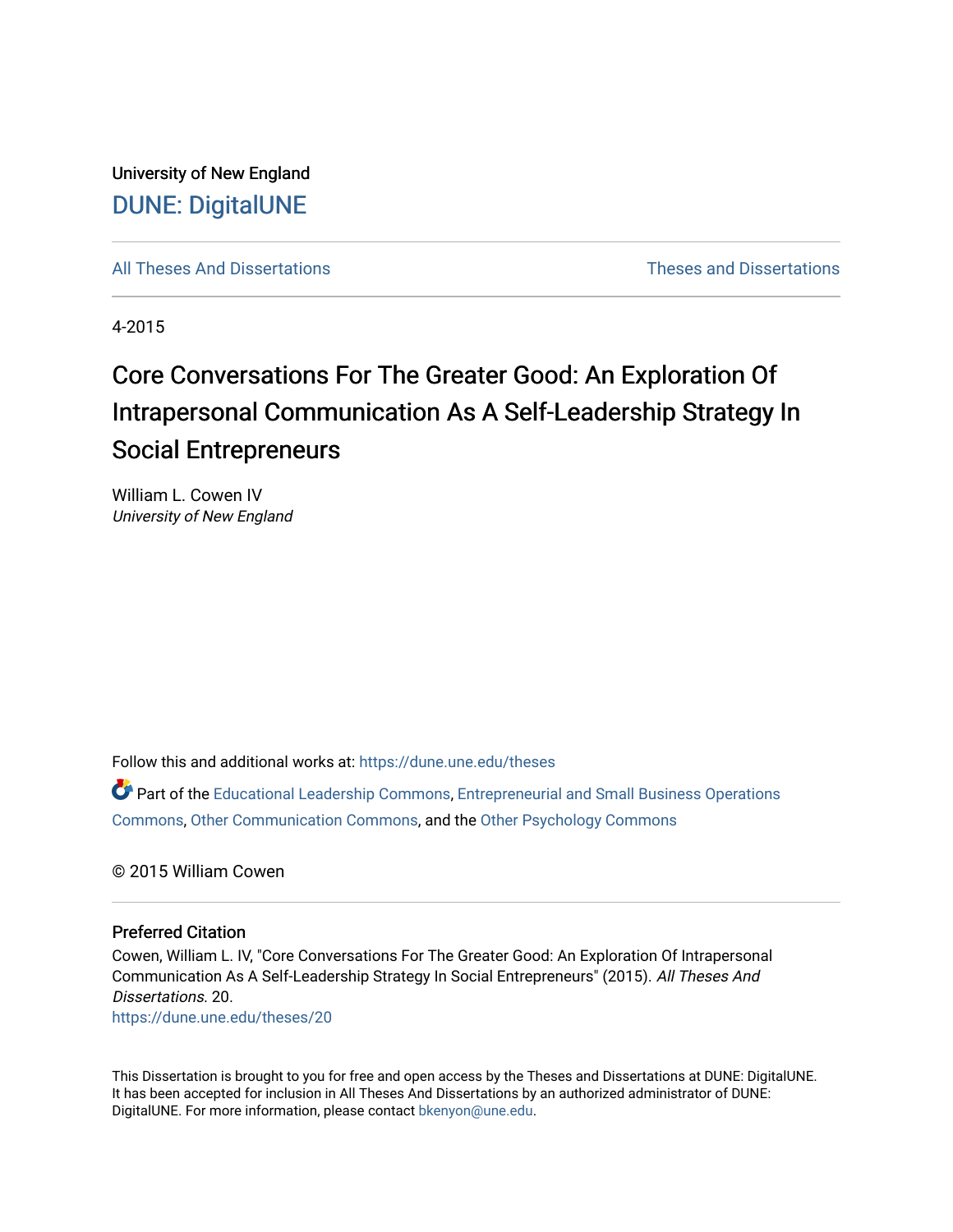# CORE CONVERSATIONS FOR THE GREATER GOOD:

# AN EXPLORATION OF INTRAPERSONAL COMMUNICATION AS A SELF-LEADERSHIP STRATEGY IN SOCIAL ENTREPRENEURS

By

William L. Cowen IV

B.A. (Rowan University) 1997 M.A. (Rowan University) 1999

# A DISSERTATION

# Presented to the Faculty of

The Department of Education at the University of New England

In Partial Fulfillment of Requirements

For the degree of Doctor of Education

Portland & Biddeford, Maine

April 2015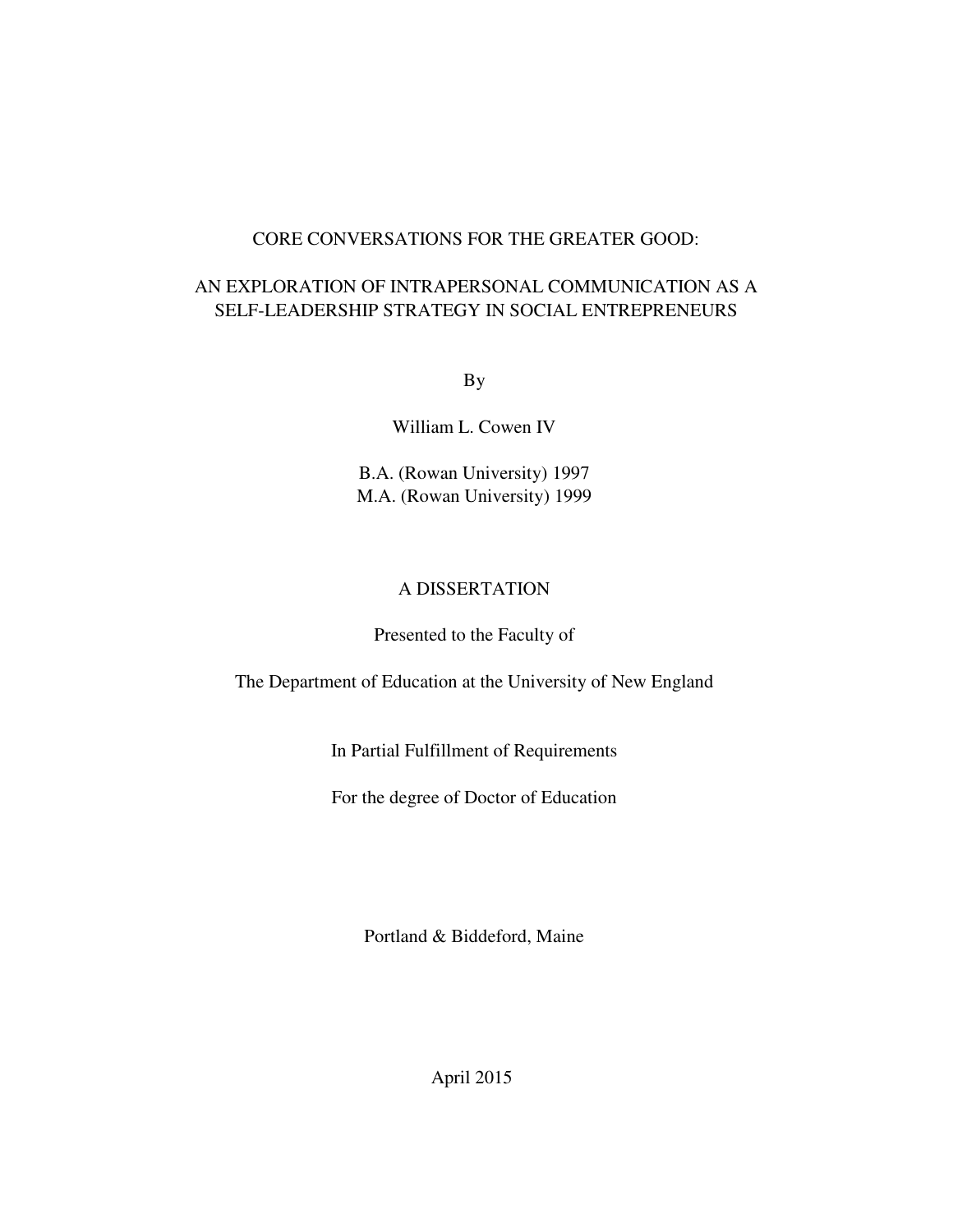Copyright by

William L. Cowen IV

2015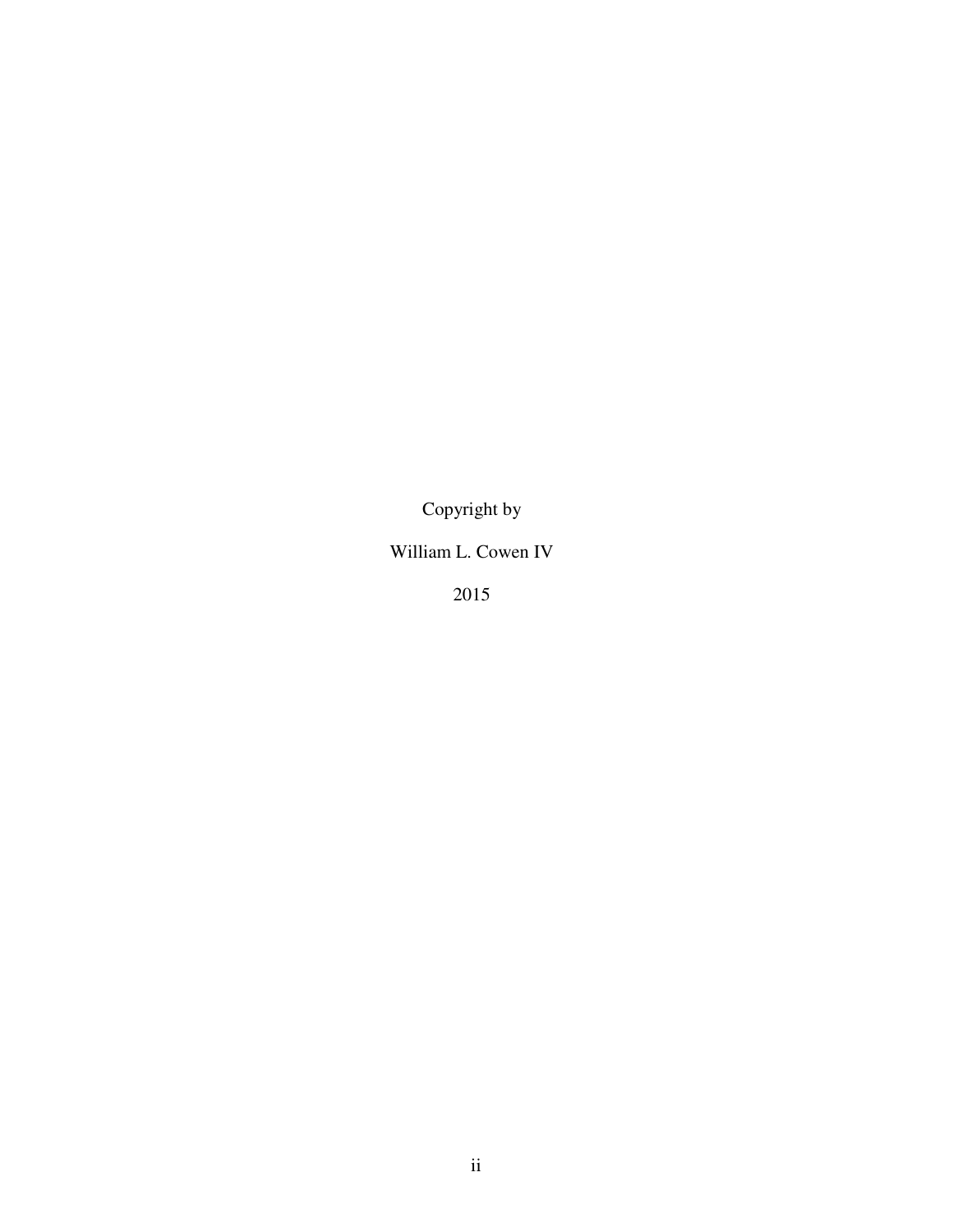## CORE CONVERSATIONS FOR THE GREATER GOOD:

# AN EXPLORATION OF INTRAPERSONAL COMMUNICATION AS A SELF-LEADERSHIP STRATEGY IN SOCIAL ENTREPRENEURS

#### Abstract

Social entrepreneurs actively create and apply business and communication strategies to support societal causes. They face many leadership and logistics challenges including the need to balance simultaneously mission advocacy and enterprise administration. This qualitative, phenomenological study examines how social entrepreneurs experience intrapersonal communication, conversations within oneself, as a self-leadership strategy that impacts mission and constituents. Within the vast intrapersonal communication field, this study specifically explored the concepts of self-talk, inner voice and inner dialogue, as well as imagined interactions, where conversations are rehearsed or replayed for perceived strategic advantage. The literature examined showed intrapersonal communication, self-leadership and social entrepreneurship all to be in states of their own development, which offered opportunity for the study to contribute to the evolving knowledge in each of these areas. To understand this phenomenon, face-to-face, in-depth interviews were conducted with 12 social entrepreneur participants. Major findings included descriptions of the experience of intrapersonal communication for strategy and planning; reflection and learning opportunities; specific communication scenario preparation and post-analysis; and self-regulation. This study provides valuable insight to social entrepreneurs, signifying intrapersonal communication as a powerful tool to engage in their respective leadership roles.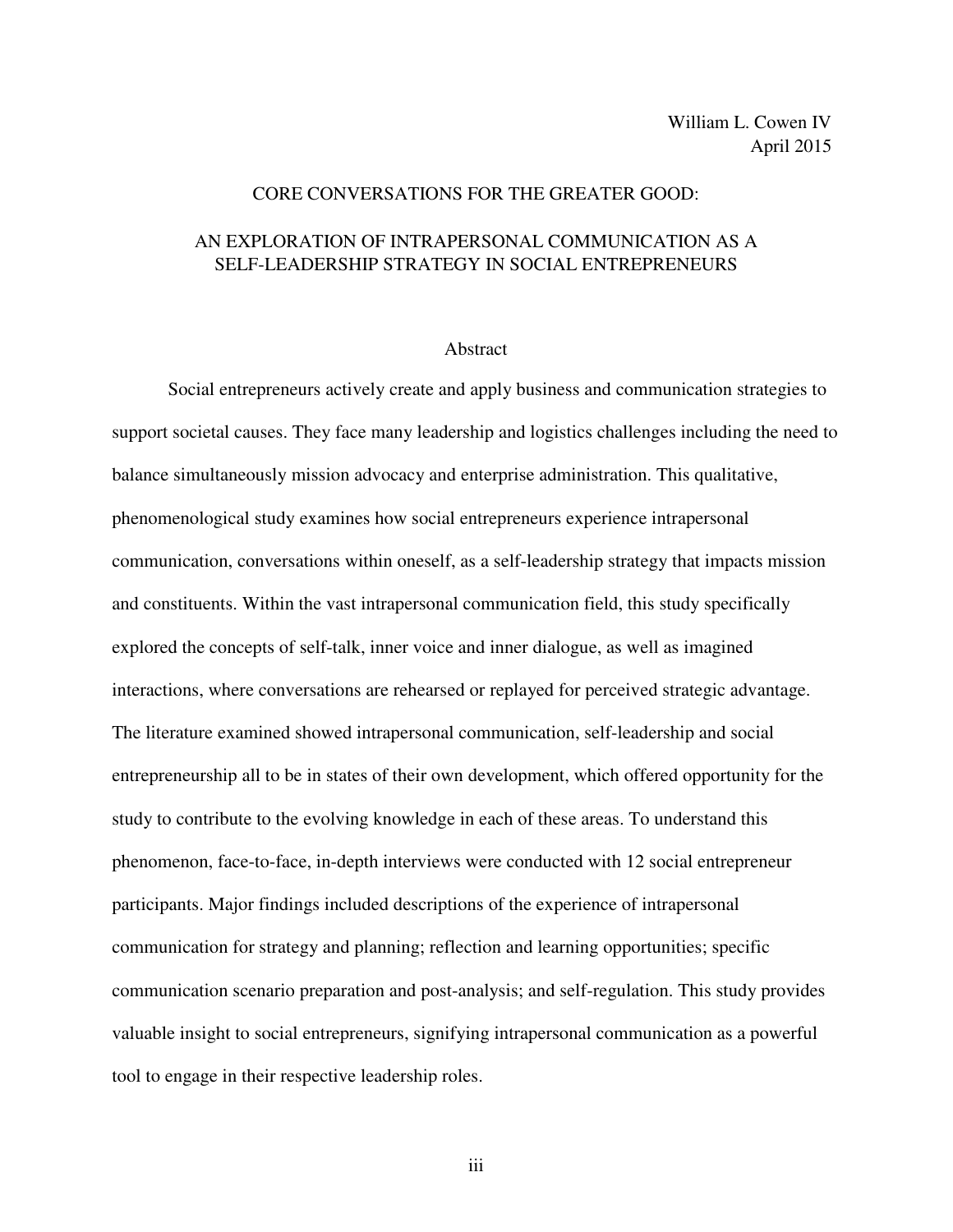University of New England

Doctor of Education

Educational Leadership

This dissertation was presented

by

William L. Cowen IV

It was presented on

March 16, 2015

and approved by:

Carol Holmquist, Committee Chair

University of New England

Michelle Collay, Committee Member

University of New England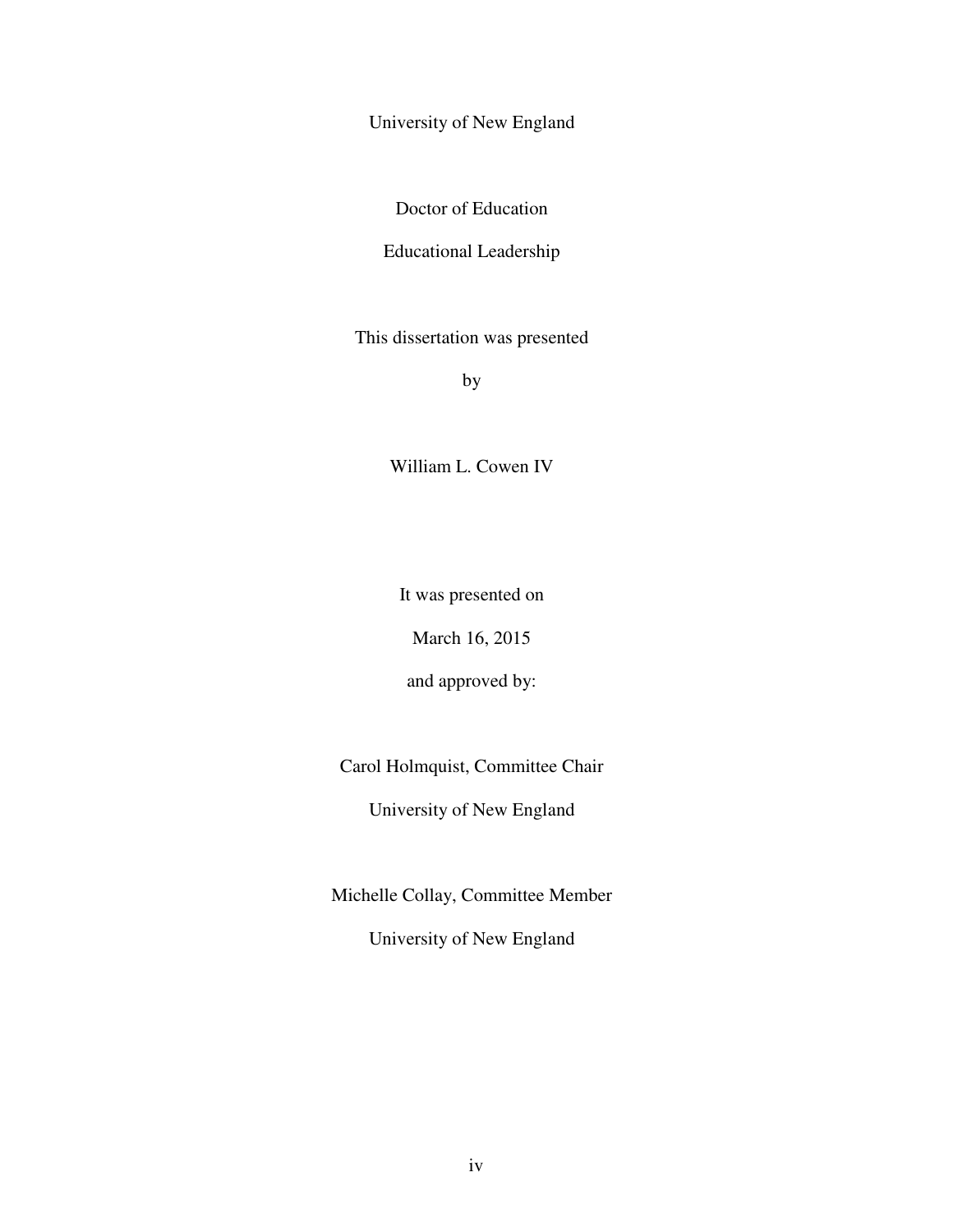# ACKNOWLEDGEMENTS

This study concludes a remarkable journey I seemingly took alone, but in reality was accompanied by so many incredible individuals.

I am grateful to Dr. Michelle Collay for her extensive support and guidance throughout the program and this study. Dr. Carol Holmquist has been such a blessing by generously sharing her expertise and enthusiasm. I have also enjoyed much support from an endless array of professional and academic colleagues. My students have been continually inspiring, as has been every participant in this study.

The longtime dedication from my parents and sister has truly helped create this milestone. I am also appreciative of those friends who unwaveringly support my work. Most of all, my core, chosen family at home has been there for every single step. Please understand I thank and appreciate you from the bottom of my heart despite not always sharing that along the way.

Finally, in the spirit of social entrepreneurship, I know that my city, its people and animals in need will continue to motivate and transform me in this good work and journey forever.

You all hold an important piece of this moment.

You all make me thankful for you every day.

You all are eternally a part of me.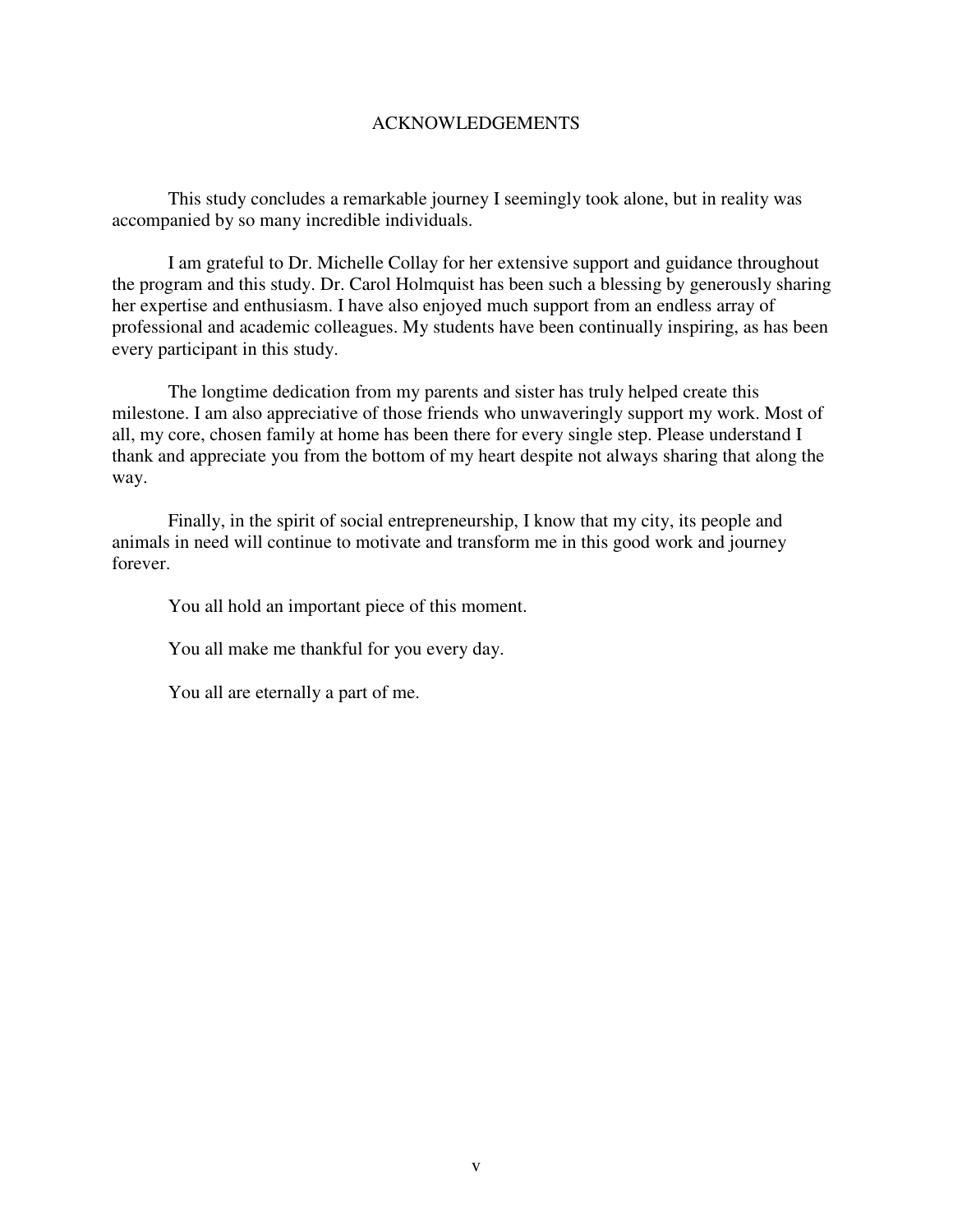# **TABLE OF CONTENTS**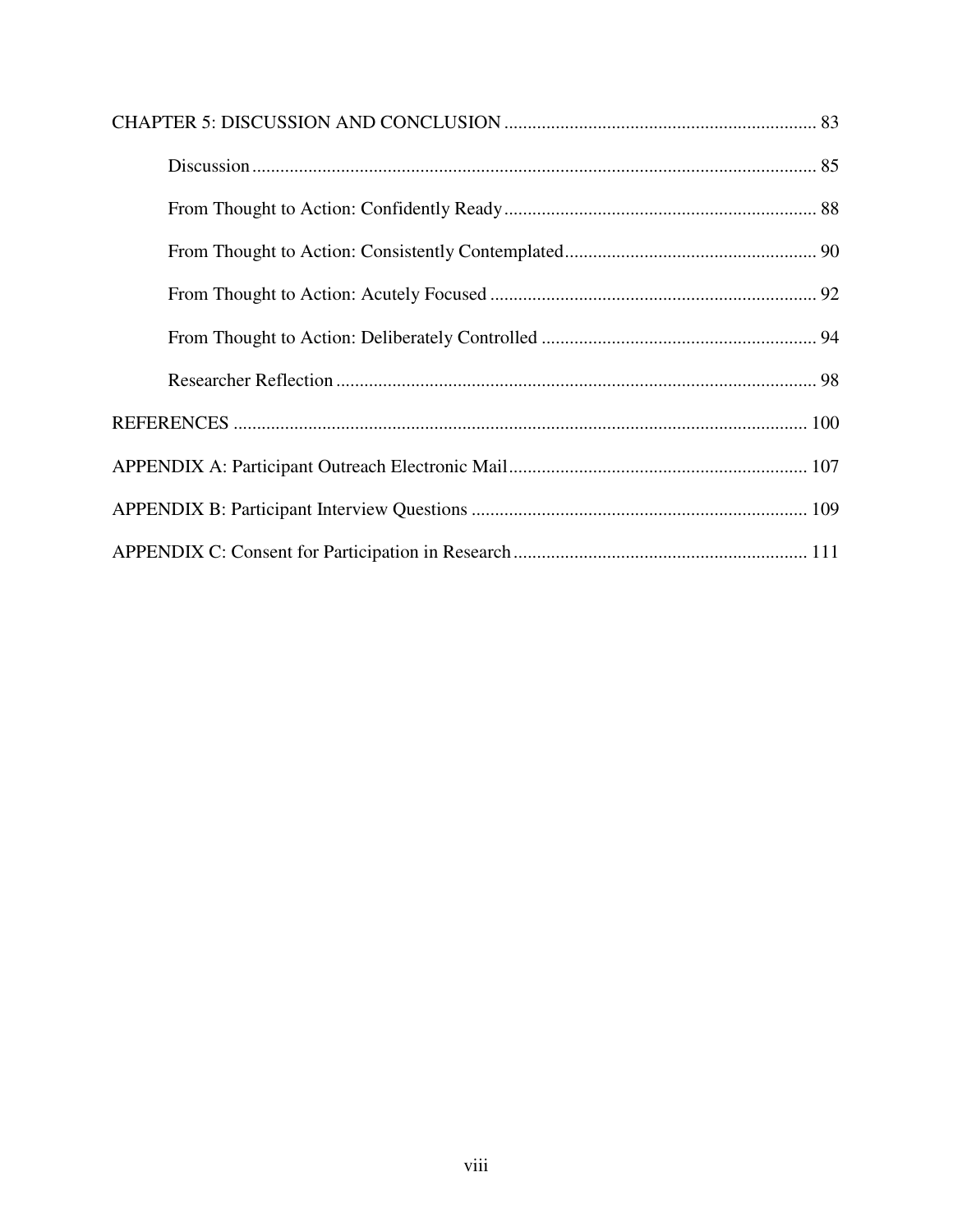#### CHAPTER 1

#### INTRODUCTION

Somewhere out there, at this very moment, someone is living a raw reality. A woman hears her husband come home late. He is drunk again. She is fearful again, and immediately hides in the darkness. She quietly prays to herself for her peace and safety. In an instant her prayers are ripped from her and she is abused… yet again. She is a sad statistic; and worse, she is not alone. According to the National Coalition Against Domestic Violence (NCADV), one in every four women will experience some type of domestic violence in her lifetime, and an estimated average of 1.3 million women are victims of physical assault by an intimate partner each year (NCADV, 2014).

Somewhere out there, at this very moment, someone is living a raw reality. A little brown-eyed dog lies chained to a fence, shivering in the cold for days without food or water. He struggles to survive and thinks to himself about how he will communicate his love to the kind soul who finds him. Just as he settles in that thought, nature takes its course and the final breath of what could have been a grateful family pet floats off into the night. He is a sad statistic; and worse, he is not alone. Even if he made it into the system, the story is not good. In addition to thousands who die by abuse and neglect, the Humane Society of the United States estimates upwards of 4 million animals in shelters are euthanized every year (HSUS, 2014).

Somewhere out there, at this very moment, someone is living a raw reality. Teenagers shake in fear as they get off the school bus. Their inner voices beg them to avoid the bullies today at all costs. As lesbian-gay-bisexual-transsexual (LGBT) students, they know they often have no escape from confrontation. In what seems like a blink, and yet in slow motion, a corner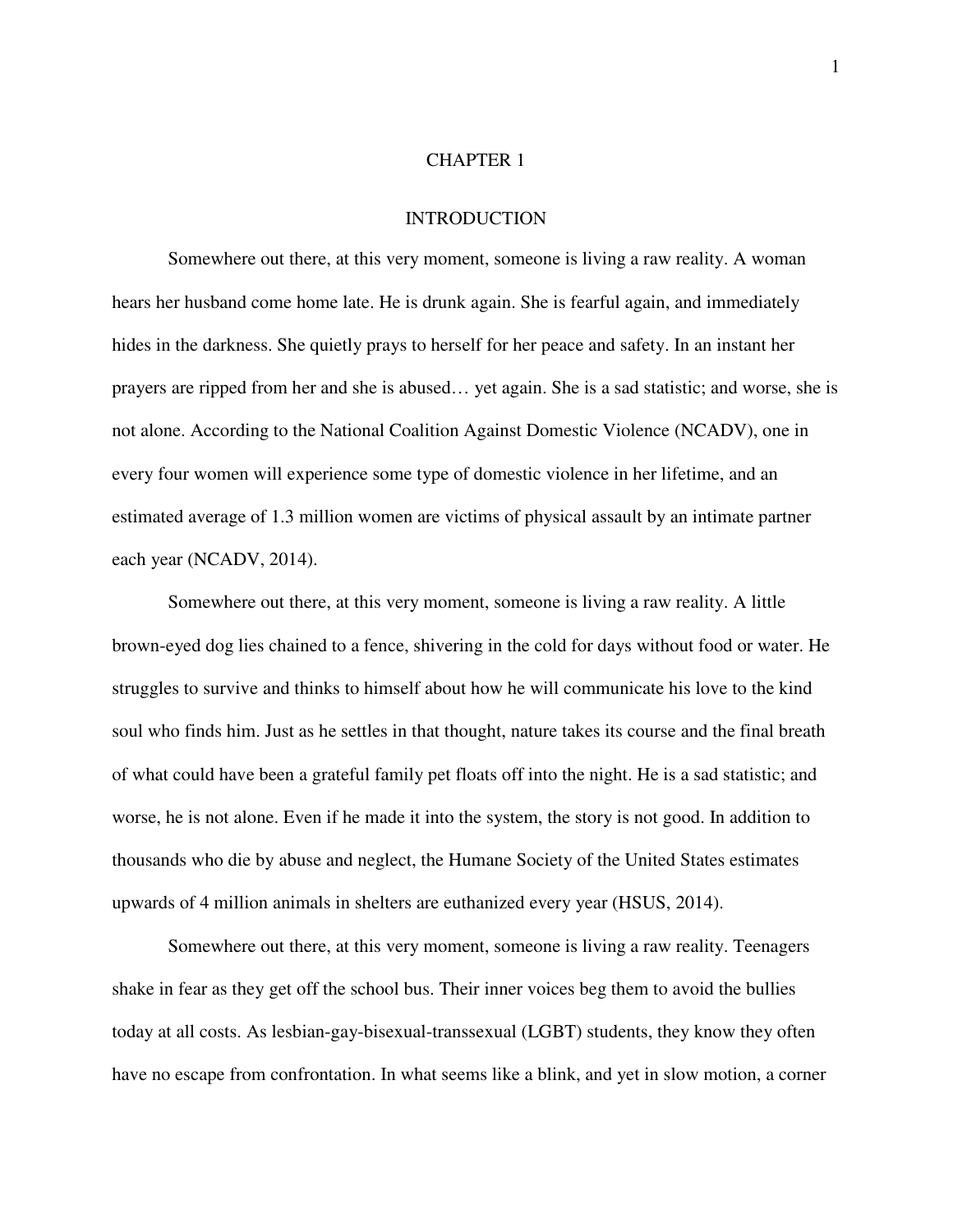of a locker room bears witness to merciless violence amidst bystander apathy and laughter. Distraught, the teens go home, and instead of a greeting from supportive parents, they find a pistol. The pain is over. They are a sad statistic; and worse, they are not alone. The National Youth Association (NYA) reports that 9 out of 10 LGBT students have experienced harassment at school due to their sexual orientation, and more than one-third of them have attempted suicide, and are four times more likely to commit suicide than their straight peers (NYA, 2014).

These cases make it clear that there is a limitless need for social support of many within our world. Because of the pain, fear, and that raw reality, thankfully there are those who want to help. In fact, volunteerism enjoys strong patronage nationally. Research from government organization the Corporation for National and Community Service (CNCS) shows that on average about 25% of the population is actively involved in some type of service program. These volunteers, about 64.5 million nationally, represent annually about 7.9 billion service hours (CNCS, 2014).

While these statistics seem promising, challenges still remain. When it comes to addressing social justice issues, how does society maximize effect? There is both a need and desire to help with causes that can no longer be ignored by those who can improve the conditions of others. There are helping hands prepared for action. But how can these statistics take a brighter turn? What is that social spark that ignites a revolution of evolution? Where are the architects of a better humanity? Who is the catalyst to connect expertly these two worlds of the needy and the ready?

One answer to these questions is the change agent known as the social entrepreneur. These individuals, who often build and lead issue-driven, mission-based businesses, projects, or initiatives, successfully integrate "commercial enterprises with social impacts" (Alvord, Letts,  $\&$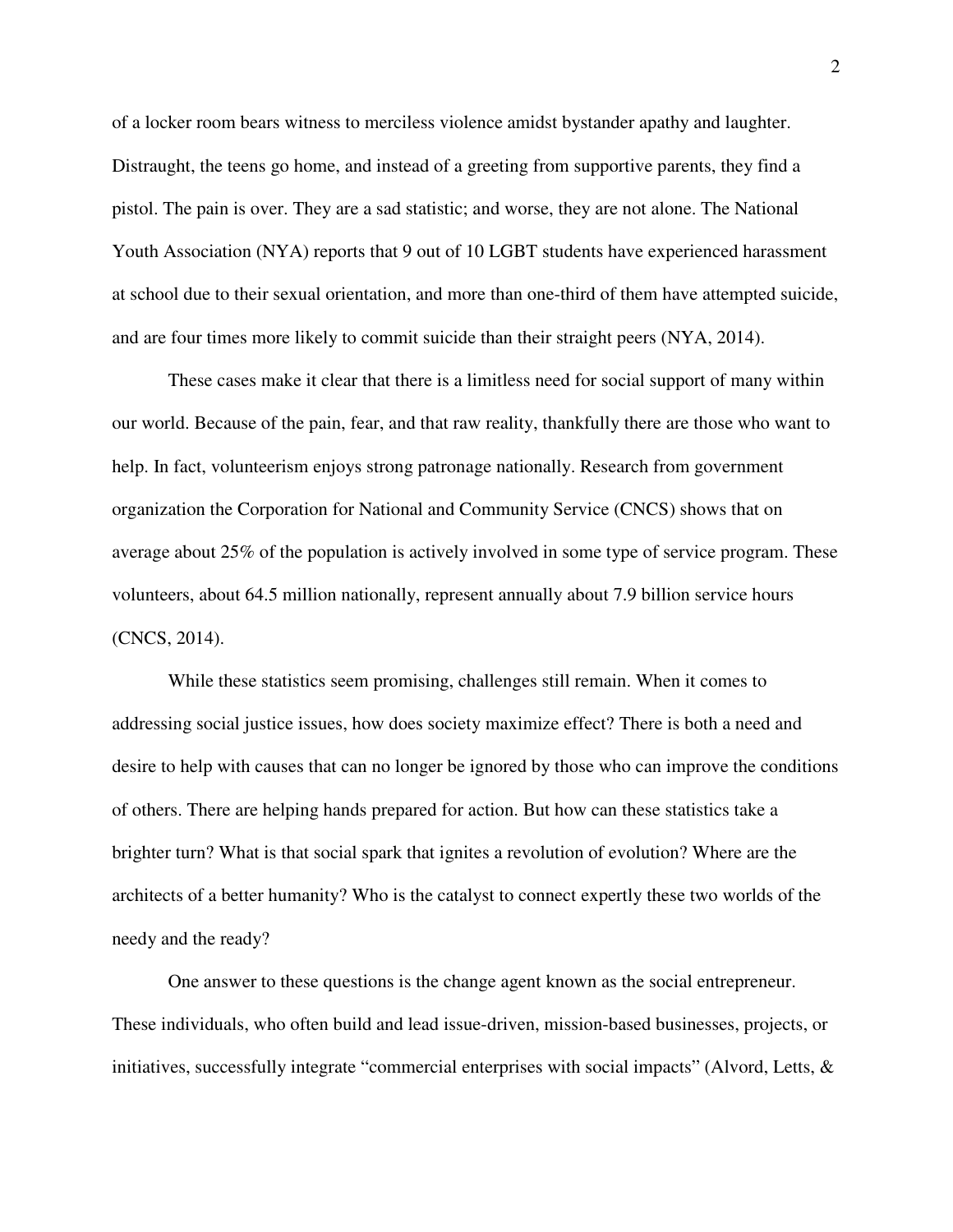Brown, 2004, p. 260). They are activists who use business action to create social action. According to Ashoka, the leading global social entrepreneurship think tank, they are quite simply "innovators for the public good":

Just as entrepreneurs change the face of business, social entrepreneurs act as the change agents for society, seizing opportunities others miss to improve systems, invent new approaches, and create solutions to change society for the better. While a business entrepreneur might create entirely new industries, a social entrepreneur develops innovative solutions to social problems and then implements them on a large scale. (Ashoka, 2014, para. 6)

Ashoka's fellowship program alone has over 1,600 members in 60 countries representing active nonprofits (Ashoka, 2014). In academia, Milway and Goulay (2013) stated in the *Harvard Business Review* that in major business schools, specifically MBA programs, between 2003 and 2009 alone, "social benefit content" in courses rose 110%. With this expansion in both practice and academia, it can be asserted that social entrepreneurship is growing in presence and capacity.

Along with expansion in the number of practitioners, it can be surmised by the nature of their work that social entrepreneurs believe that help and hope can improve the lives of others*.*  But as a researcher, I ask: who helps the social entrepreneurs? How do they successfully lead their missions and constituents? For that matter, how do they self-lead? And prior to any "leadership" at all, what internal processes do they utilize?

Given these questions and reflecting on the origin of this study, its development was an interesting and evolutionary process. The first consideration about entrepreneurial support led organically back to the area of "self-leadership." I was involved in a professional consulting project at a major international sporting event where I observed the athletes and found their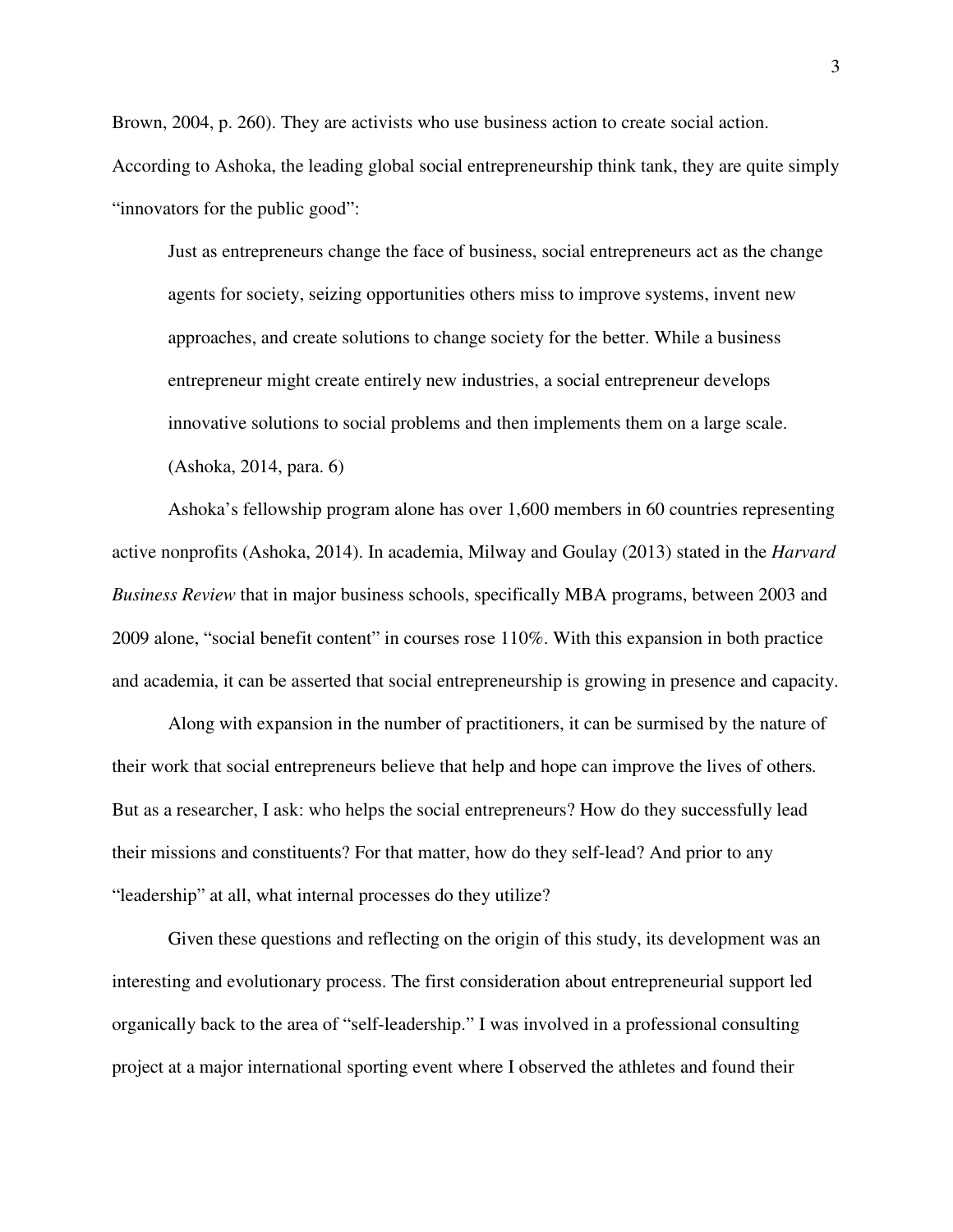evident inner dialogue (and complementary vocal self-talk) quite remarkable. This experience anecdotally demonstrated that even if one is "led" or "coached," (athlete, teacher, student, businessperson or otherwise), a solo act or part of a team, there will always be make-or-break moments where one must decide and act, or "self-lead". In the initial review of this literature, it was discovered that self-leadership was a developing area of scholarship that held the potential to provide both context and opportunity for this study. With self-leadership now positioned from the perspective of social entrepreneurs, the problem and core focus of the study, is introduced.

## **Problem Statement**

Social entrepreneurs constantly face the extensive dual challenges of promoting a mission while running a business, and need to actively engage self-leadership in order to tackle these difficulties and best serve their constituents (Brouard, Larivet, & Sakka, 2012; Lasprogata & Cotten, 2003; Rajendhiran & Silambarasan, 2012). This self-leadership may initially activate as intrapersonal communication, conversations within oneself, as a logical foundation to subsequent outward communication and leadership.

From the onset of planning, this study has sought to engage a unique approach and audience to explore the subject of self-leadership that would serve me both academically and professionally. Some initial study considerations included looking at self-leadership by:

- Comparing self-leadership in entrepreneurial archetypes to determine possible disparities and/or "optimal" approach.
- Contrasting self-leadership in profit versus non-profit entrepreneurial contexts.
- Analyzing self-leadership in a specific type of entrepreneur in a variety of industry subsets.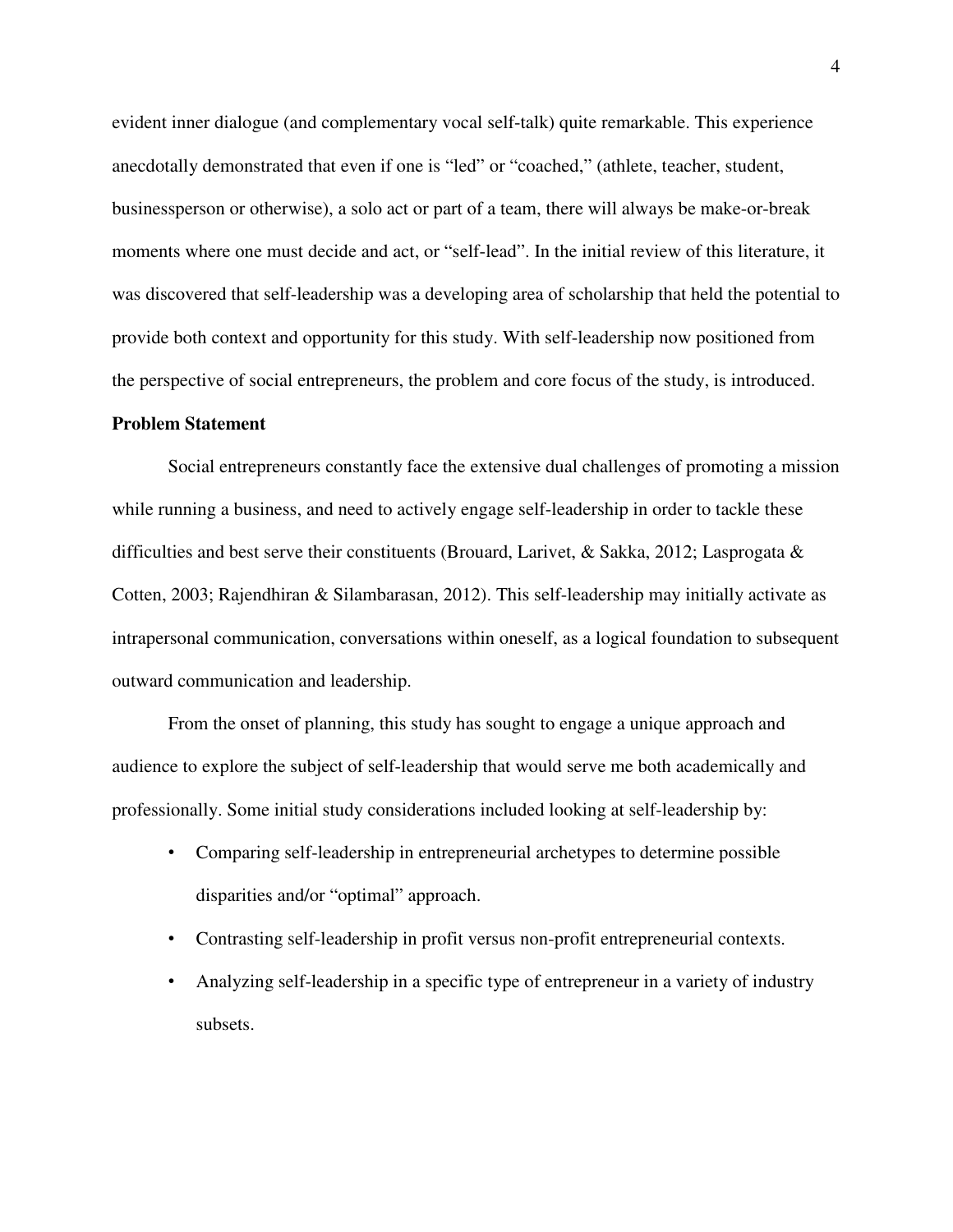At that point, having initially established an interest in a framework for examining the self-leadership concept, the literature review process continued to explore other potential facets and components of the study. Through a preliminary assessment of research about "inner dialogue" a broader scope of its role as a component of "intrapersonal communication" was uncovered. As a longtime scholar-practitioner in the field of Communication, I found the connections between these concepts compelling and subsequently established the study on them.

#### **Conceptual Framework**

With the concepts of self-leadership, social entrepreneurship, and intrapersonal communication in place, considering that this study at its core sought to explore an area of Communication, its guiding paradigm came from that discipline, and crystallized the subsequent inquiry and approach. Foss and Foss (2011) asserted,

A growing number of activists have come to understand the importance of self-change for creating larger societal change. From this viewpoint, those who wish to be agents of social change first must exhibit the desired changes themselves; otherwise, they cannot hope to create such changes in the external world. (p. 224)

This guiding paradigm suggested that proactive individual and subsequent social transformation progressed from the inside outward.

This concept, that Foss and Foss (2011) introduced as "constructed potentiality" (p. 205), directly and concretely supported the study premise and argument in the context of individual evolution via communication within social entrepreneurs to better support their missions. To that end, Foss and Foss (2011) argued that Communication was the most effective discipline for social justice as the primary route to change was through a focus on the unlimited symbolic resources constructed by change agents: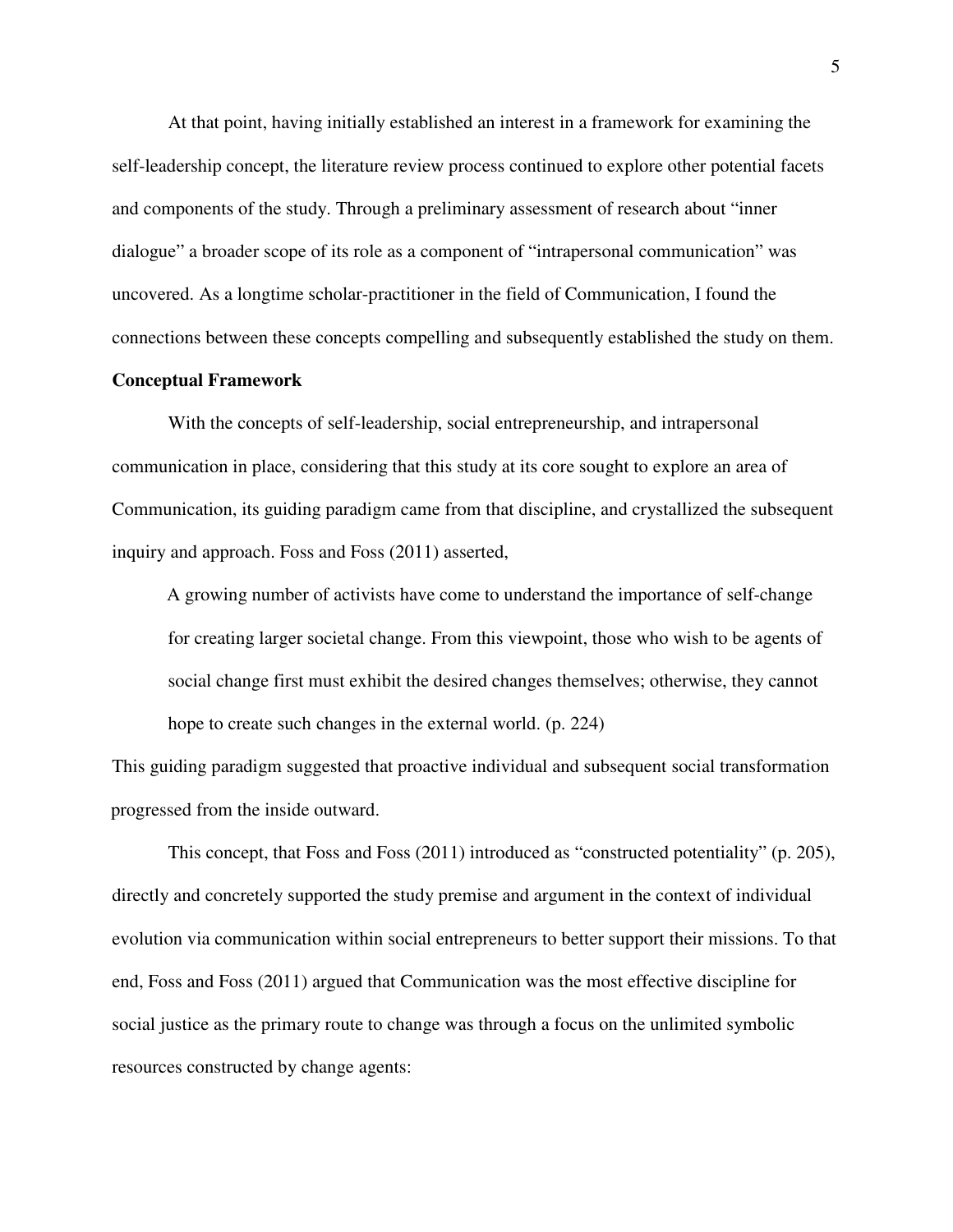The communication discipline offers a variety of communication mechanisms for addressing exigencies and thus alleviating the negative feelings that accompany them. They range from techniques of argumentation . . . to interpersonal theories such as compliance gaining . . . to theories of persuasion . . . to critical theories that facilitate emancipation by uncovering oppressive power arrangements. Although marked by surface variability, these theories and strategies share an underlying unity: They embody one perspective on change–one conception of the process by which change occurs–and a particular set of options for producing change. (p. 206)

Complementary to the constructed potentiality paradigm in the context of social justice was the concept of "joyful commitment" put forth by Communication scholar and activist Hartnett (2010), where he argued that "the discipline of communication can be enriched intellectually and made more politically relevant by turning our efforts toward community service, problem-based learning, and new means of collective scholarly production" (p. 68). Hartnett also noted that, while advocating for social justice, the leader's happiness was not bound in a hero narrative of triumph over evil, but in the simple joy of "working with fellow activists to try to create a culture where our days are full of community, shared projects, and a sense of purpose and hope" (p. 85). To exemplify this stance, in a direct and arguably pointed commentary to those who are solely scholars he further asserted:

The more time and effort you spend on social justice work, then the more people you will meet who are not professors, lawyers, doctors, or other white-collar elites, thus expanding your social world, making you a more diverse and complicated person who is less judgmental and more patient. (p. 84)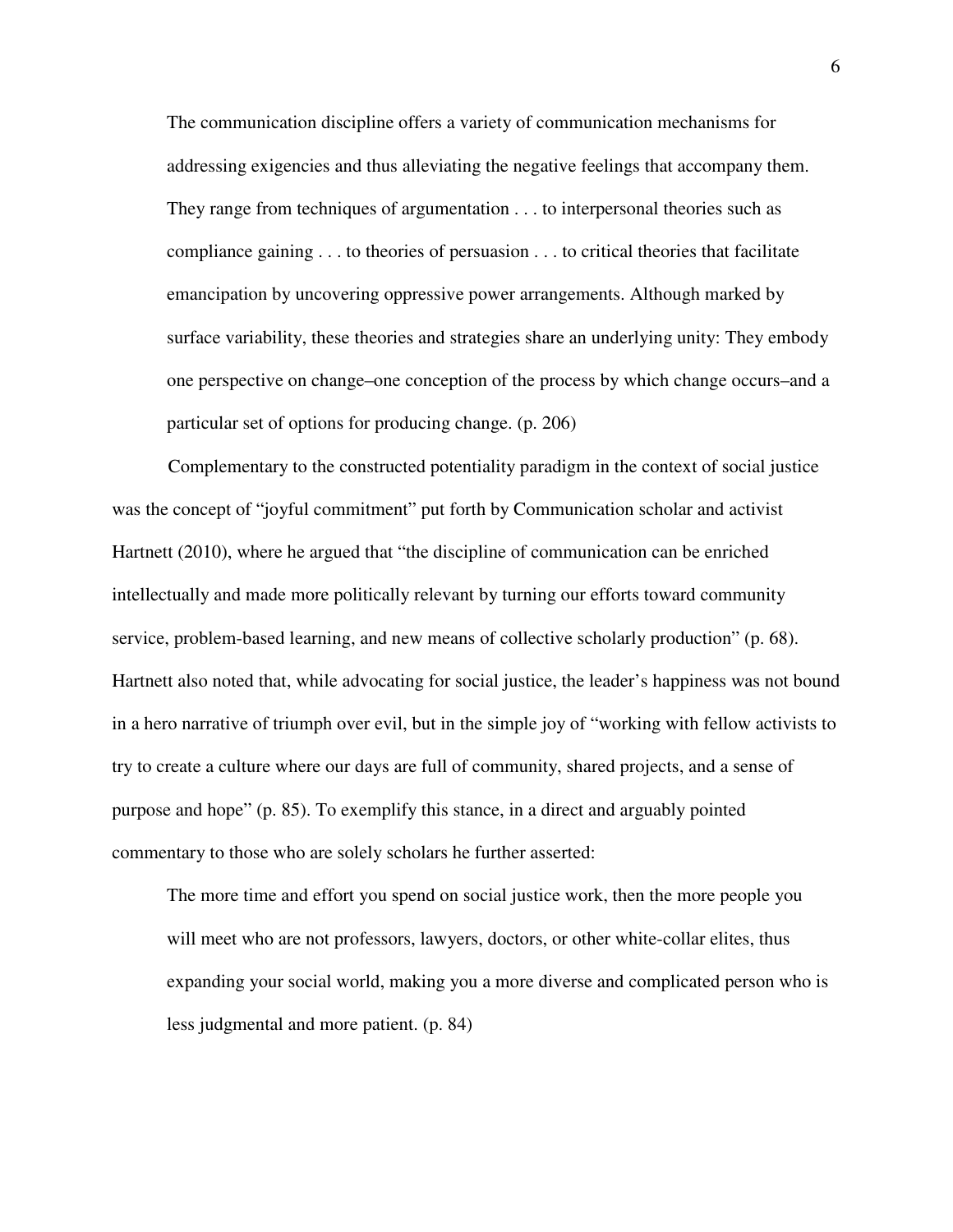The Hartnett (2010) stance underscored my ongoing, dedicated background to equal value of both thoughtful scholarship in conjunction with committed practice, and thus conceptually supported the study.

As a researcher, my initial study focused on the self-leadership concept. While reviewing this literature, I asked myself where self-leadership could directly connect into my longtime area of study and practice, Communication. The area of intrapersonal communication parallels selfleadership with its internal focus. As a result of this discovery, the alignment of the concepts brought further clarity that Communication would definitely be the center point for the study. Based on my background as both a scholar and practitioner in the discipline, quite frankly, that was where the heart of the learning should in fact live, serving as a collective purpose of the inquiry. As such, intrapersonal communication was viewed and engaged as a tool for selfleadership, and both concepts framing the purpose of the study.

## **Purpose of the Study**

The purpose statement, as guided by Creswell (2013, p. 135), built upon this study's conceptual foundation: The purpose of this qualitative, phenomenological study was to explore the presence of intrapersonal communication as a self-leadership strategy in social entrepreneurs.

## **Research Questions**

The research questions, examined through the lens of the constructed potentiality paradigm, are:

- 1. How did social entrepreneurs in this study describe their intrapersonal communication experience in the context of self-leadership as it impacts mission and constituents?
- 2. What intrapersonal communication strategy did social entrepreneurs in this study utilize, either organically or proactively?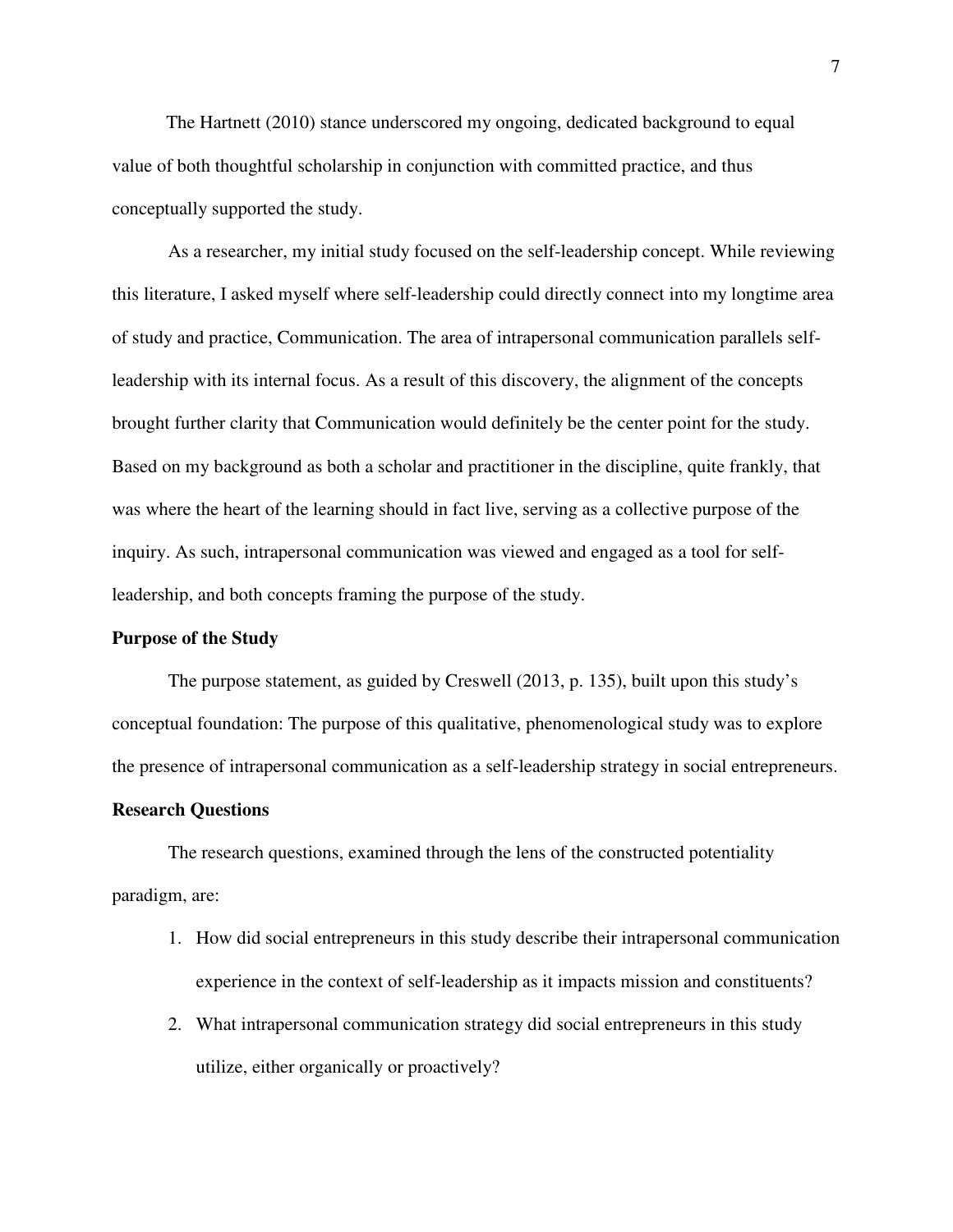- 3. Did social entrepreneurs in this study report that intrapersonal communication strategies influence self-leadership?
- 4. Did the social entrepreneurs in this study indicate that improved self-leadership via intrapersonal communication strategy affects mission and constituents?

For reference, the intrapersonal communication area can include instinctual or purposeful practices and actionable subsets such as inner voice, inner dialogue, mindfulness, positive envisioning, mantras, affirmations, daydreaming, imagined interactions, solo journaling, and vocal self-talk. For purposes of this study, I focused primarily on two specific areas: inner voice/dialogue/self-talk and imagined interactions.

## **Rationale for the Study**

In a world becoming more chaotic by the day, and given their crucial role in society, one could surmise that social entrepreneurs would surely use all the personal and leadership support they could acquire. While this group gifts the globe through its leadership, they may themselves be undersupported. This study examines the ways social entrepreneurs experience a powerful strategic tool, through intrapersonal communication, to support themselves and those they serve. To that end, this study considered both the perceived urgency and reality of social entrepreneurs' own needs, and a potential value to helping those who possess the skill and expertise to most effectively and positively impact the lives of others. This assertion presented not only a clear and valid need, but genuine opportunity, for this study. To further detail this opportunity, it is noted that:

> 1. Participating in the study illuminated the ways the social entrepreneurs already used intrapersonal communication and that would be a powerful leaning opportunity for them.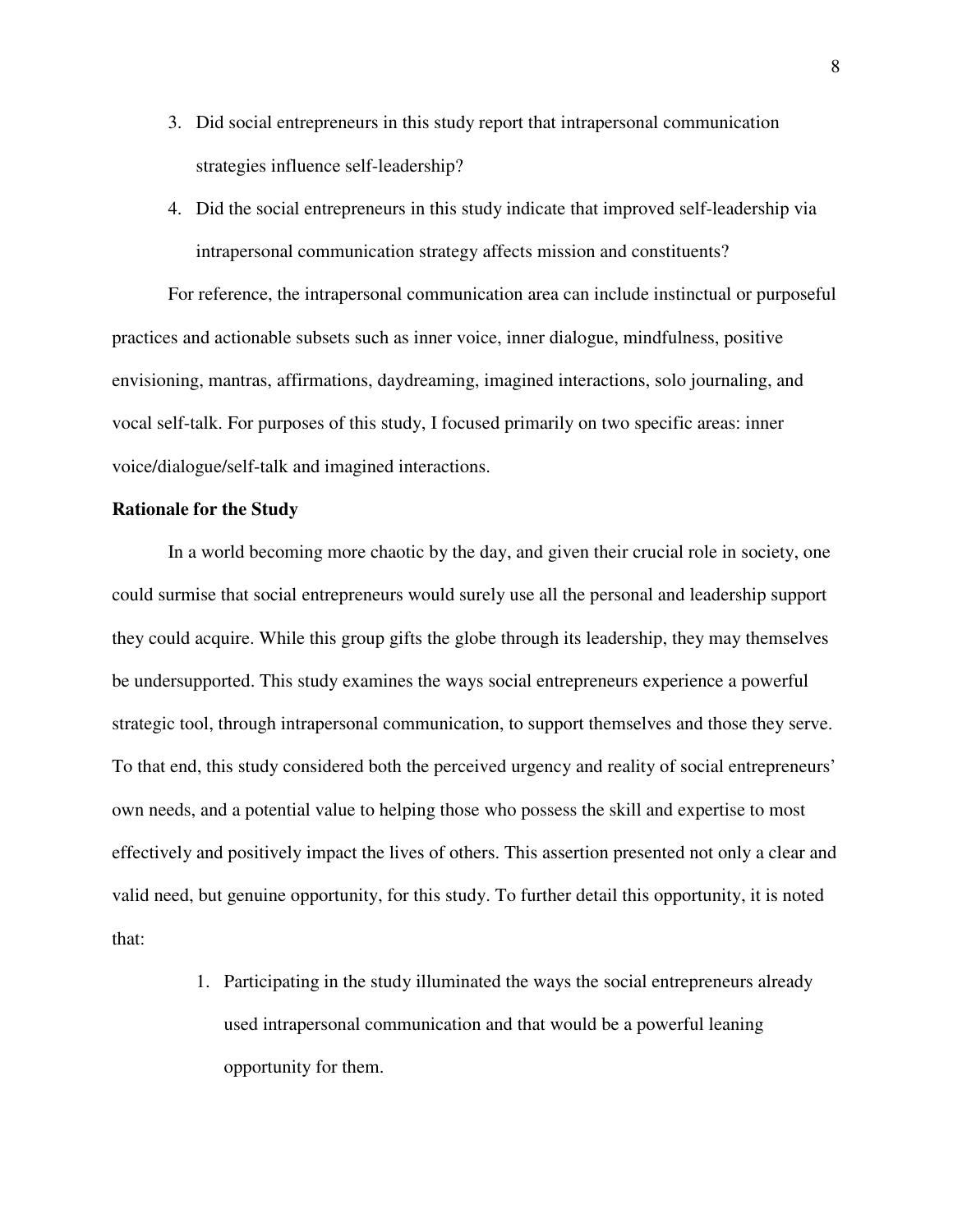- 2. Social entrepreneurs make important contributions to society, and they needed tools to sustain themselves and fully understand how they make meaning of their role in society.
- 3. Social entrepreneurs contributed to social equity and value by using their selfdialogue to identify needs and take action.

Recognizing the potential value of study involvement for social entrepreneurs directed me to the specific participants. While considering many publics who could engage intrapersonal communication as a self-leadership strategy, the societal benefits provided by social entrepreneurship compelled further examination. My interest was specifically created by the industry's evident layered challenges of championing social justice issues via advocacy (Rajendhiran & Silambarasan, 2012), the managing of crucial business and legal issues (Lasprogata & Cotten, 2003), and need for a summative, impediment cognizant yet motivational view (Brouard et al., 2012). Themes highlighted in these three studies included questioning accepted norms, advocating for social change, getting support from others, handling life issues, creating visibility, navigating taxation and non-profit legalities, procuring funds, and legitimizing businesses and innovation.

A guiding premise assumed that social entrepreneurs were leaders who were often activists. Research has expressed the connection to this concept further, detailing reciprocity. As Collay (2010) noted, "leaders who are activists are also activists who are leaders" (p. 231), which supported the relationship of these concepts for the study. For example, this study examined perceptions of those leaders who purposefully chose to create and guide a non-profit organization, or similar initiative or project, where quality of life, and often lives themselves, were at stake. In addition, social entrepreneurs must also successfully run businesses. Both of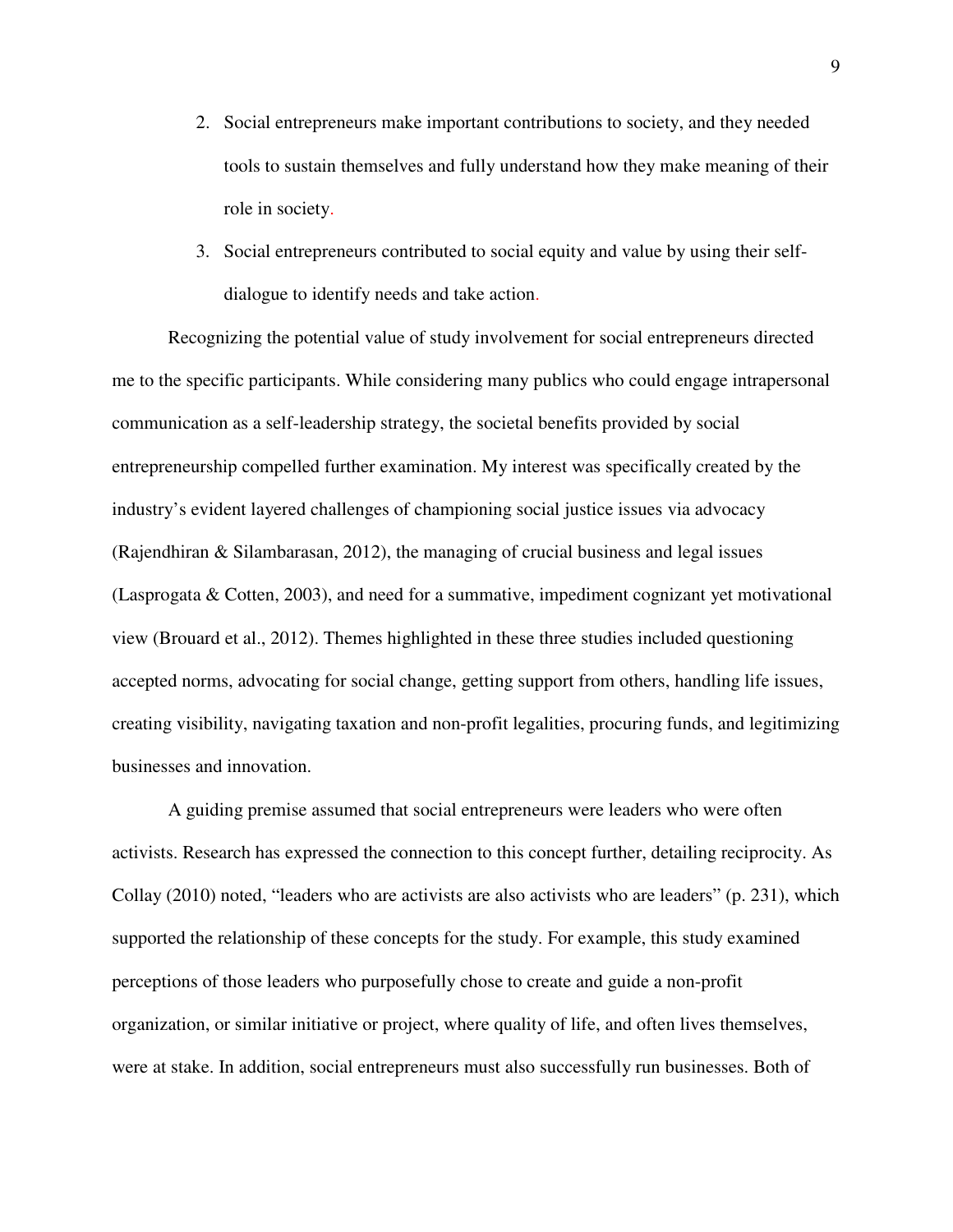these focuses, concerning one's self with others' quality of life and running a business, can become overwhelming. This researcher suggests that balancing two large challenges like these can take quite a toll on the social entrepreneurs individually, and subsequently, their missions and constituents.

As a researcher and practitioner, I felt strongly that social entrepreneurs would readily welcome and engage a unique and viable self-leadership and intrapersonal communication strategy examined in this study. They may also appreciate their role in advancing this research. In fact, both of these expectations proved to be true. Within this specific rationale, there were some assumptions about the participants' role in the study.

#### **Assumptions**

Considering the purpose of the study, it was assumed that social entrepreneurs engaged and experienced some form of intrapersonal communication as they make meaning of their leadership roles. Beyond this core belief, it was further assumed that they were able to articulate this internally-held phenomenon externally, that is, to describe it to others. Participants who were able to express the ways they engage intrapersonal communication were selected, as explained in the methodology section.

#### **Significance of the Study**

Findings from the study will support the scholar and practitioner areas in transforming both my organizations (the academic program at the University and the PR agency). There were two main goals for the study. First, I sought to learn as much as possible about the intrapersonal communication area. This component is not offered in my academic program, and I envisioned that the findings from this study would inform development of a new course and eventually a full area offering in this part of the discipline. Second, this study also sought to document the self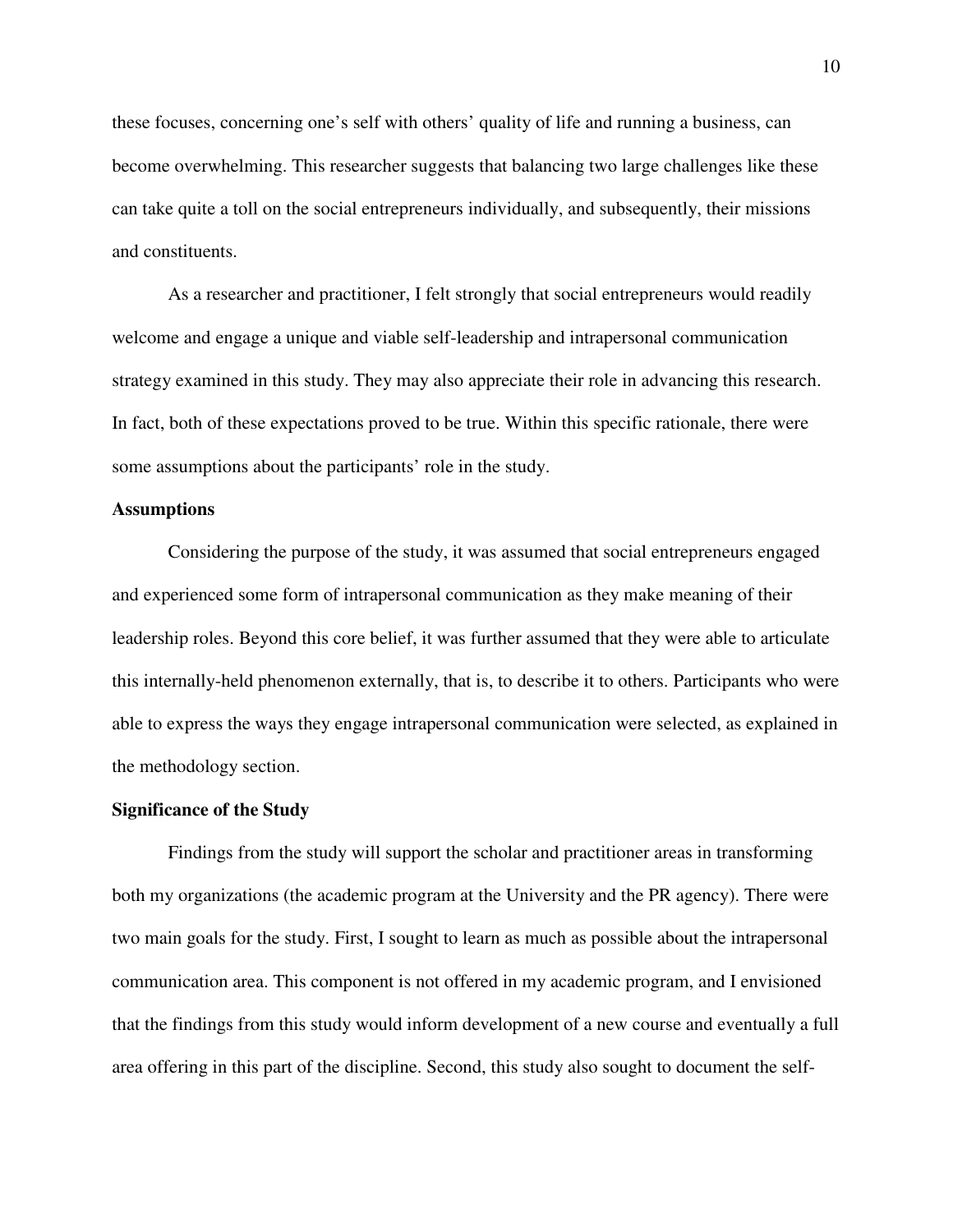leading inner-workings of social entrepreneurs as I will explicate further at the completion of this study. My agency has successfully served many non-profits, but I genuinely sought a deeper presence in support of personal, social justice missions. The business plan included the creation of an organization in the form of a new company division solely devoted to strategic communication and public relations for social causes.

This study is grounded in three unique concepts, including intrapersonal communication, self-leadership and social entrepreneurship. This unification of concepts presented a winning scenario for all involved. The social entrepreneur research participants could "win" and benefit from improved intrapersonal reflection and self-leadership. With this advanced self-leadership focus one could assume that external leadership by the participants may also advance, thus providing a "win" for constituents they serve. If ultimately, their causes were better championed and lives improved, then that would be a "win" for both Communication research that supports societal improvement and for me as the investigator, a longtime change agent.

## **Definitions**

For specific purposes of this study, the key concepts were defined as such:

- Activist–one who supports or leads social struggles, and demonstrates an open-ended process focusing on the role of investigation in relation to "practices within the social situations to which activism addresses itself" (Svirsky, 2010, p. 163).
- Constructed Potentiality–an overarching and guiding communication paradigm that highlights the importance of self-change in creating larger societal change, such that "agents of social change first must exhibit the desired changes themselves; otherwise, they cannot hope to create such changes in the external world" (Foss & Foss, 2011, p. 224).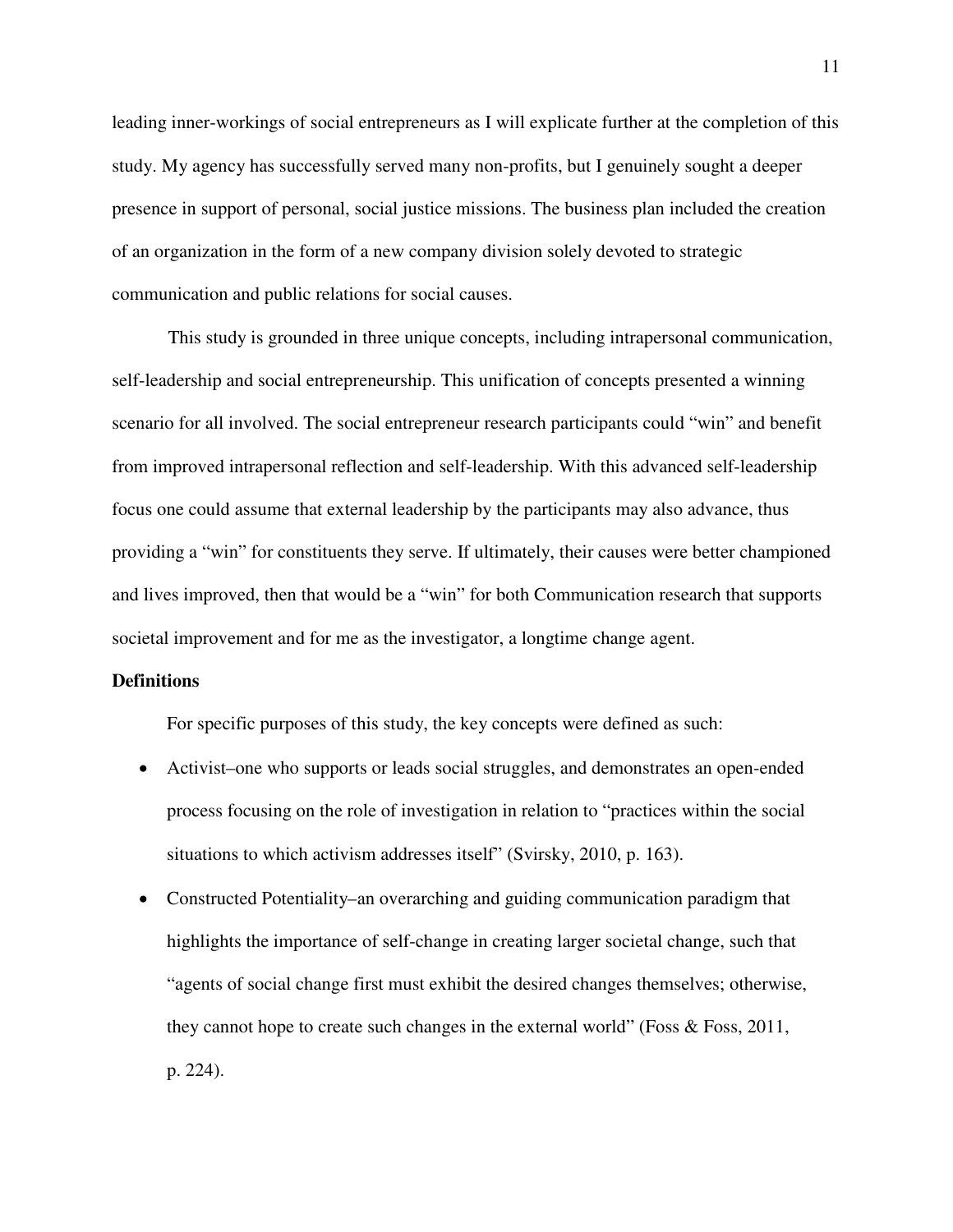- Imagined Interactions–a component of Intrapersonal Communication, is "social cognition where individuals imagine anticipated or prior communication encounters with others" (Honeycutt, 2003, p. 157) in order to focus thoughts "before or after an interaction, serving as a way to plan upcoming talk and/or replay previous conversations in an effort to improve effectiveness" (Honeycutt, 2008, p. 77).
- Intrapersonal Communication–conversations inside oneself, a "unique process" of proactive and/or organic "message exchange and information transformation within the individual" (Cunningham, 1992, p. 597).
- Mission–the Ashridge Mission Model defines this as the purpose, essentially the "why" and "how" of an organization, by equally combining both "strategy" for the business component and "culture" for the social component (Azaddin, 2012; Campbell & Yeung, 1991).
- Self-Leadership–a practice by which individuals "refine and focus...work-related cognitive processes and causal reasoning, leading to improved work behaviors" (Brown & Fields, 2011, p. 275; Manz 1983, 1986); and in the context of this study, how social entrepreneurs self-motivate, criticize, inform, persuade and the like, in order to better themselves, and consequently their external leadership, in ultimate advancement of their constituents' and stakeholders' needs and fulfillment of their organizations' missions.
- Self-Talk–a component of Intrapersonal Communication, also known as inner voice or inner dialogue, is a process to use one's unique private thoughts to "increase . . . selfawareness and influence one to move forward and change or to pull one back to stand still" (Cooley, 2008, p. 1).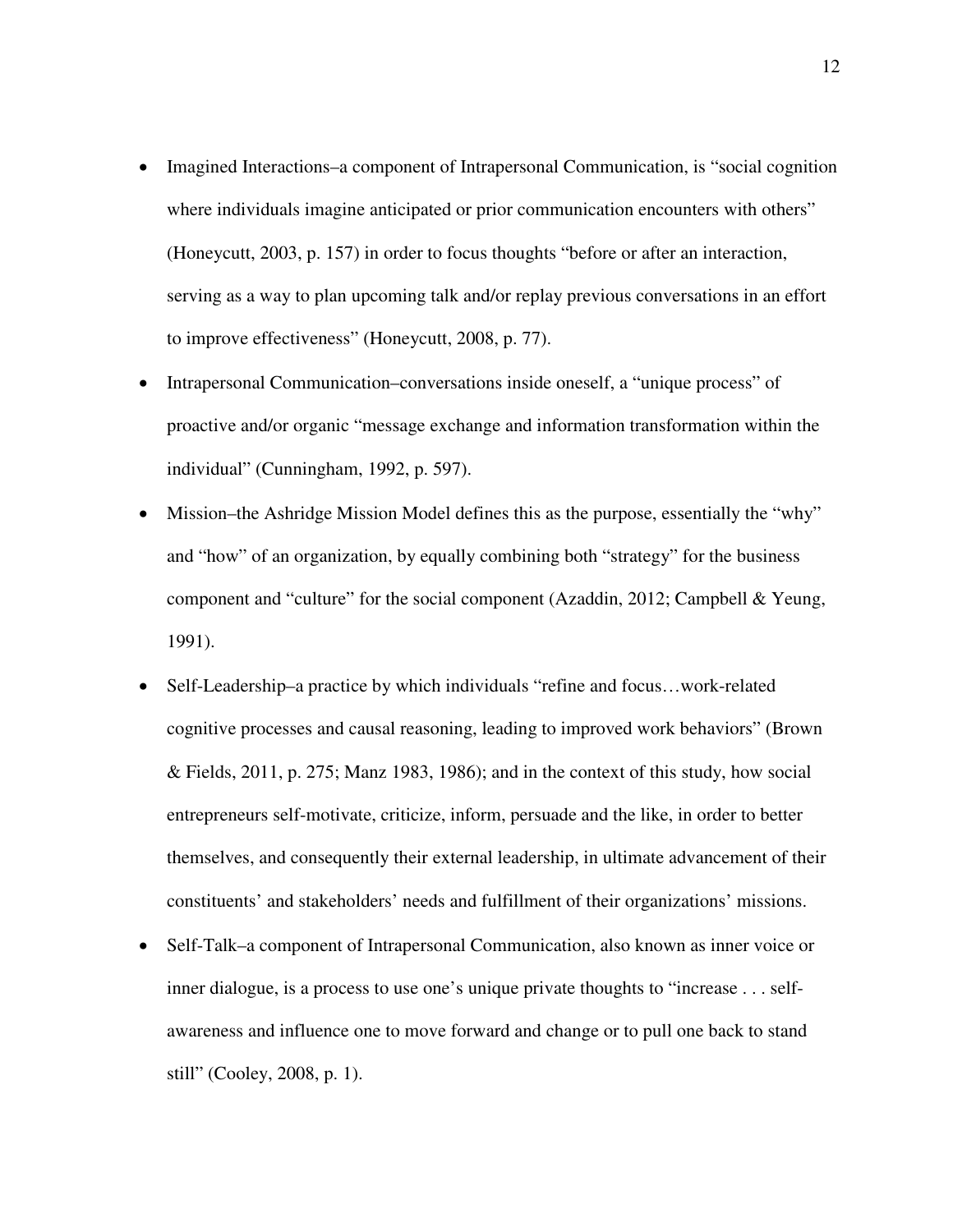- Social Entrepreneur(ship) –founding leaders of a stratified selection of issue-driven, mission-based businesses and/or initiatives who successfully integrate "commercial enterprises with social impacts" (Alvord et al., 2004, p. 260), those who are engaged in advocacy of social justice, as well as the organizations themselves.
- Social Justice–a condition of societal inclusion where there is nondiscriminatory distribution of both benefits and challenges within all community members; its attributes include "fairness; equity in the distribution of power, resources, and processes that affect the sufficiency of the social determinants of health; just institutions, systems, structures, policies, and processes; equity in human development, rights, and sustainability; and sufficiency of well-being" (Buettner-Schmidt & Lobo, 2012, p. 948).

#### **Conclusion**

Chapter 1 has introduced the study, including the origin and evolution of the topic; its defined core concepts and structural framework; rationale and focus; purpose; assumptions; research questions; as well as significance and goals of the inquiry.

To further this effort of discovery and reach these goals, Chapter 2, Literature Review, details applicable works and concepts within them. Subsequent chapters include: Chapter 3, Methodology, a qualitative, phenomenological study, as grounded in the literature, to discover the essence of the intrapersonal communication experience in social entrepreneurs; Chapter 4, provides the data findings; and Chapter 5, provides the discussion and conclusion as well as suggestions for further study.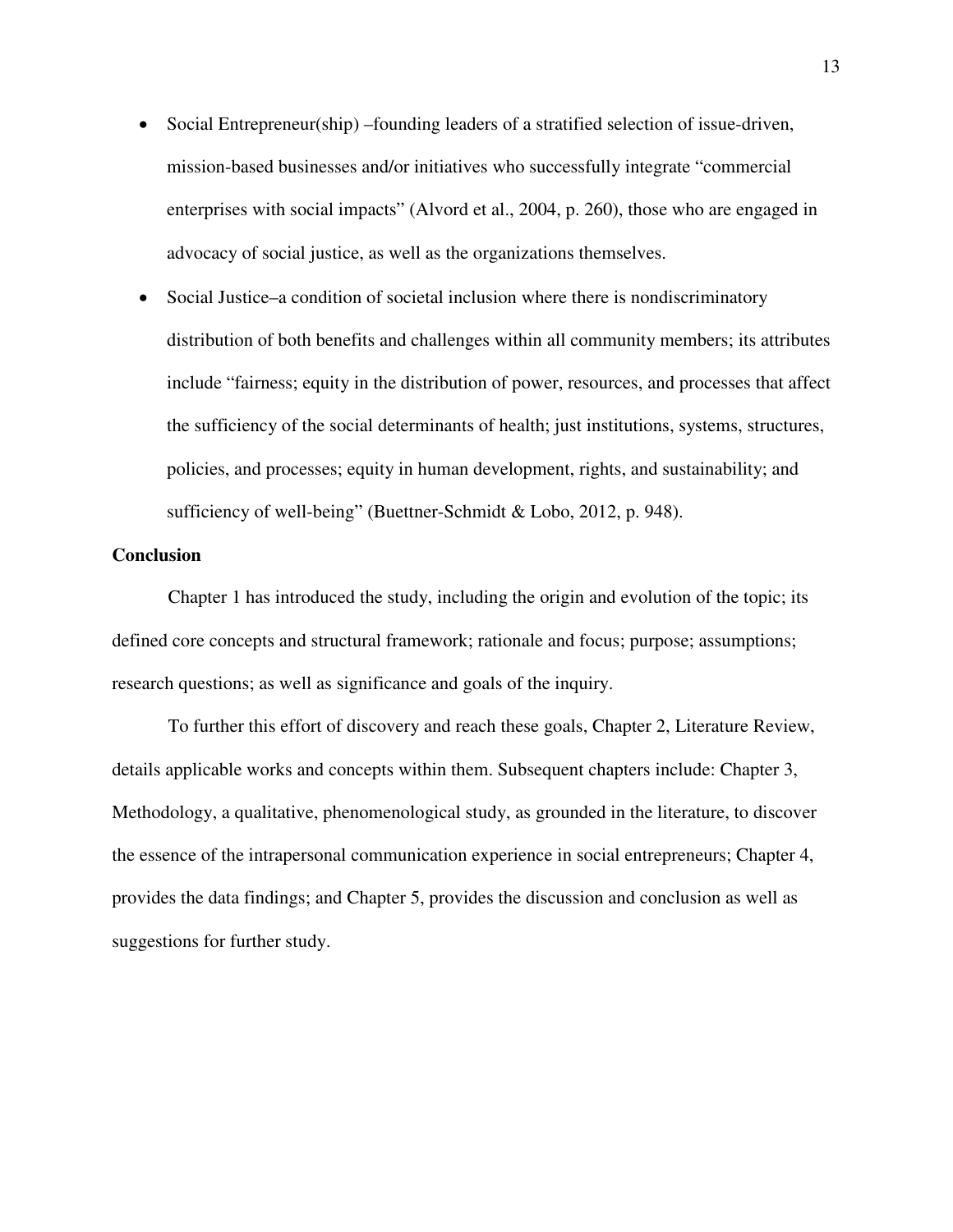#### CHAPTER 2

## LITERATURE REVIEW

To support this study, the literature exploration focused on the three primary areas informing the conceptual framework. These included intrapersonal communication, selfleadership and social entrepreneurship, as well as select contributing and influencing components. When comparing all three of these primary literature areas in the research, they were each found to be in a state of their own development, some more robustly developed than others, and there were numerous approaches utilized by researchers to understand and define them. Comparing and contrasting the concepts provided immediate value to this study as no one conceptual area seemed more established than another such that it would potentially, organically dominate the study. As such, the literature about the concepts appeared to be on a reasonably equal footing that provided a solid, equitable baseline for merging these areas.

With this balance in mind, researchers in these fields did not immediately offer one accepted seminal viewpoint; however, this observation further motivated my research. Each of these conceptual areas presented an apparent background but none that this researcher felt could necessarily be classified per se as a definitive, deeply universal history. This apparent lack of evident groundwork pieces in these knowledge areas brought both challenge and opportunity in framing the exploration. The first step was identifying prevalent works and fusing them in order to generalize concepts in the context of the study. With this approach, the study presented a unique and productive opportunity to contribute to core thought leadership in all three of these areas.

A helpful lens used to review these sub-headings in the literature review, was to consider the inquiry engaged intrapersonal communication in a broader context, while utilizing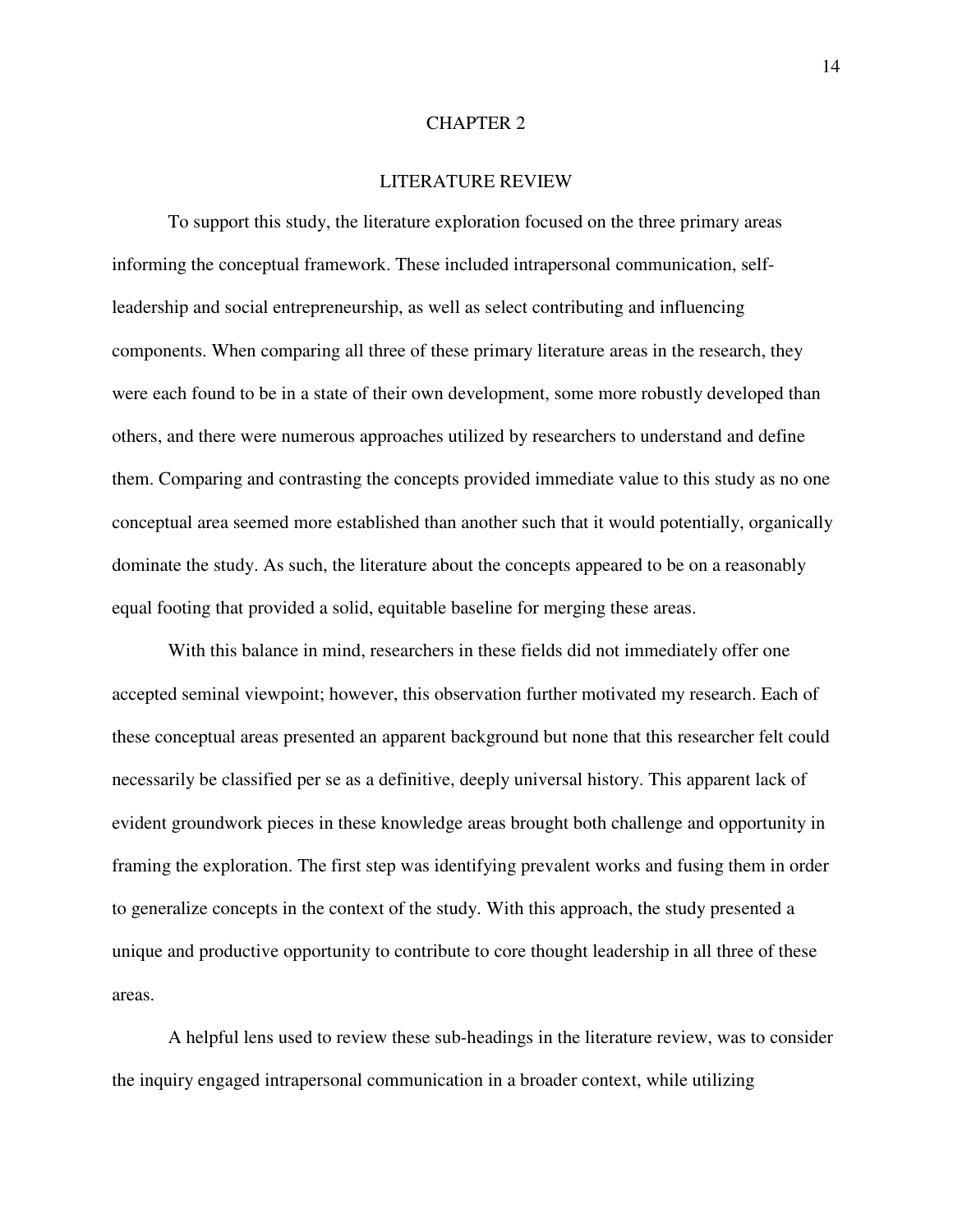specifically identified sub-areas within that field. With that organization in place, I further focused the investigation lens and utilized complementary viewpoints of self-leadership and social entrepreneurship, providing a more defined and finite perspective for each.

At its core, this study focused on the Communication discipline in an area that is arguably less developed than other scholarly areas well known within the field, that of intrapersonal communication. However, significant literature was discovered to support well the needs of this study.

#### **Intrapersonal Communication**

Intrapersonal Communication is a messaging loop that takes place entirely within a person. Of the literature in this area, Cunningham (1992) provided a foundation or collective introductory work where he defined the discipline as a "unique process of message exchange and information transformation within the individual" (p. 597). Cunningham also asserted that "one of the strongest claims made repeatedly is that intrapersonal communication is the basis and foundation of all other forms of communication . . . and has become an accepted model in communication theory" (p. 597). The study also cited potential disciplinary overlaps in the study of intrapersonal communication and stated "its theorists assume intrapersonal communication, either as a reality or as a powerful model, comprises a range of functions, and that it augments our understanding of both what communication is and what it means to be a human being." In addition, "many theorists refer to the work of psychologists . . . to reinforce their point that intrapersonal communication comprises a number of intrapersonal processes" (p. 598).

Another core piece of literature discovered was that of Roberts and Watson (1989), a volume that highlighted various scholarly essays on intrapersonal communication. Within these multi-perspective writings, a definitive and collective viewpoint in an essay from Apple (1989)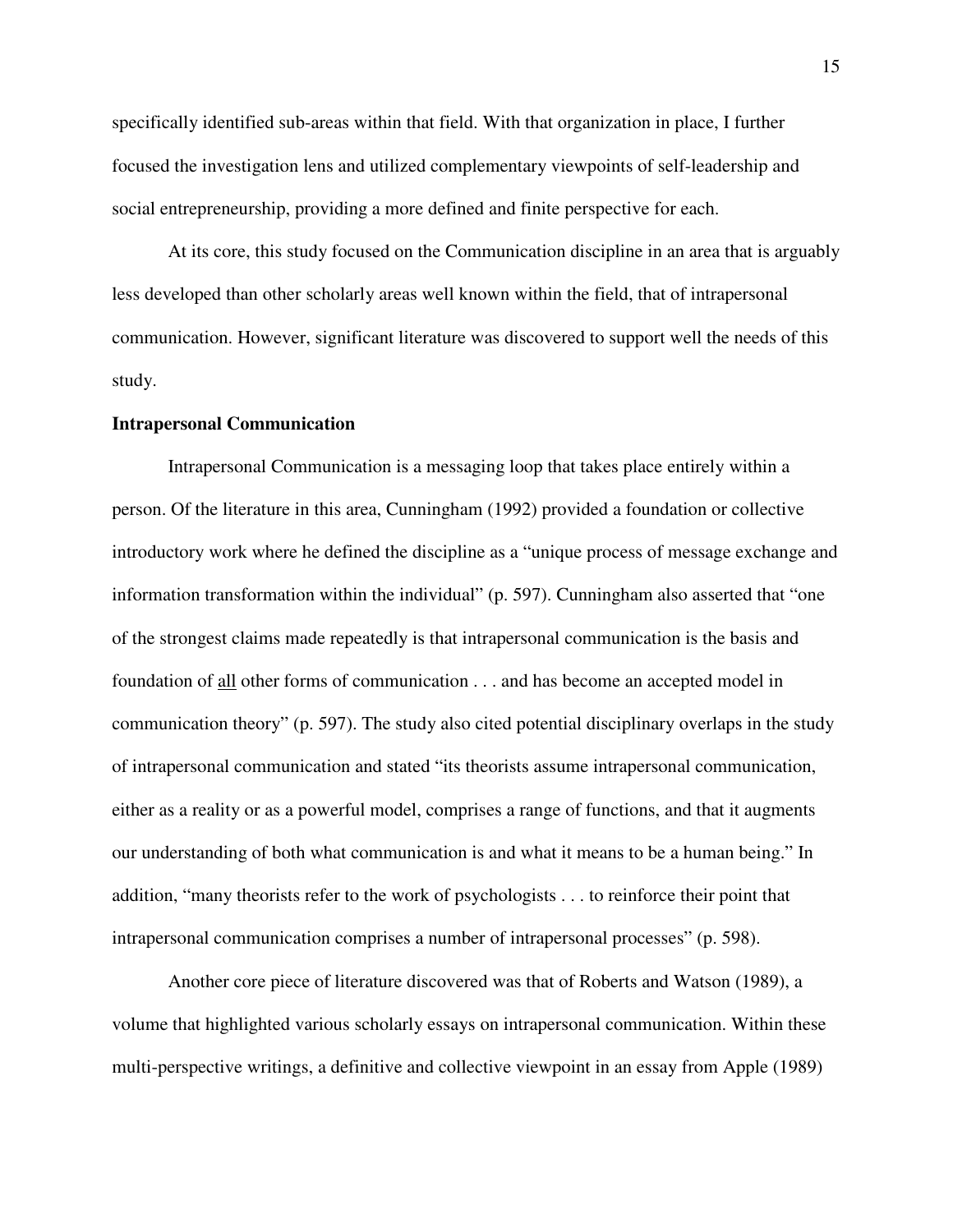described intrapersonal communication from a somewhat methodic standpoint and noted that internal communication's informational pieces are not only built, but "exchanged and implemented" (p. 323). This process implied a role of self-talk in defining the concept of intrapersonal communication, which was supportive to this study.

Overall, when analyzing the intrapersonal communication literature engaged it was revealed that the strongest contribution it made was to defining and synthesizing the concept for this study, which found the noted authors to be in agreement with what intrapersonal communication is and its function. Beyond this foundation, more literature was uncovered on specific components of intrapersonal communication, and two in particular were selected for this study. The first is imagined interactions.

#### **Imagined Interactions**

As an integral component of this study, also originating within the intrapersonal communication area (interaction within oneself), and bordering on interpersonal (interaction between two parties), a contemporary subset of the literature highlighted the concept of imagined interactions. Bodie, Honeycutt, and Vickery (2013) offered that "imagined interaction . . . theory has been productive for communication and social cognition scholarship . . . but . . . there is little research exploring the multidimensional nature of functions and attributes" (p. 157). Referencing Honeycutt (2003), "imagined interactions . . . are a type of social cognition where individuals imagine anticipated or prior communication encounters with others" (p. 157) to focus thoughts "before or after an interaction, serving as a way to plan upcoming talk and/or replay previous conversations in an effort to improve effectiveness" (Honeycutt, 2008, p. 157).

Honeycutt (2003) also reported that imagined interactions could be valuable in the assumption that "planning for certain conversations is helpful in achieving goals" (p. 133).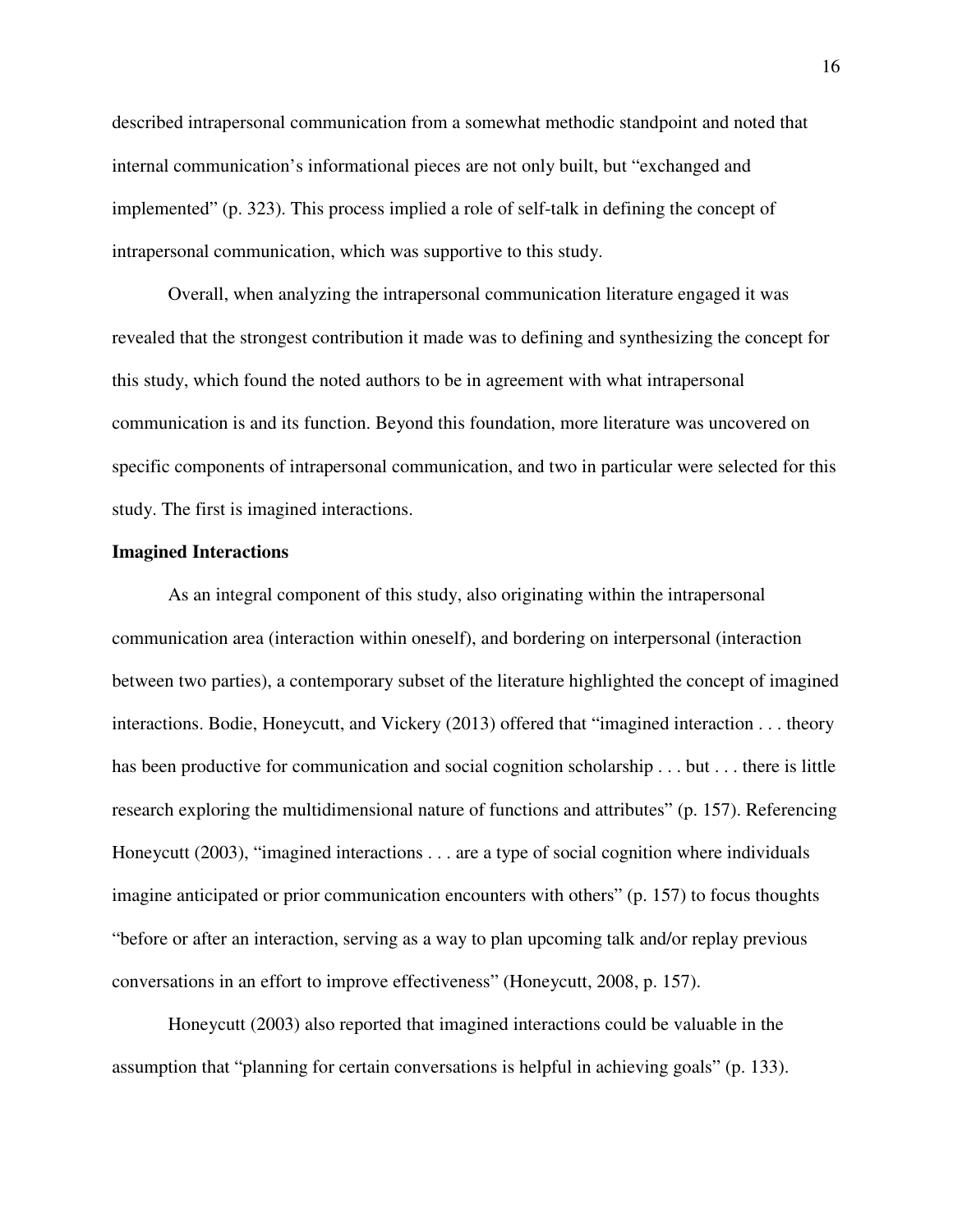Referencing foundational work by Allen and Edwards (1991), Honeycutt explained that "participants who reported a high tendency to rehearse mentally . . . used more message strategies during the actual conversation compared with individuals who reported a low tendency to rehearse mentally" (p. 133). This finding seemed to produce both success and value for participants. Since the collective research agreed that the imagined interactions area served a variety of strategic and self-productive communication functions within the individual, it was a solid concept to inform this study.

To complement the use of intrapersonal communication to plan conversations in advance, those engaged in imagined interactions sometimes also review conversations after they have actually happened, that represents another approach to the action. This concept, which the author classified as "retroactivity," allows individuals to replay both positive and negative experience and messaging to analyze them for a current learning and benefit, as well as a future strategic conversational consideration (Honeycutt, 2013, p. 19-20).

Another key concept and corresponding study was the Honeycutt (2003) assessment of imagined interaction strategy relating to interpersonal conflict, as it is a prevalent condition of human existence. While detailing this experience the author offered imagined interaction conflict-linkage theory to explain "how conflict persists in interpersonal communication through mental imagery and imagined interactions . . . covert dialogues that people have in which they relive prior conversations while anticipating new encounters" (p. 3). To effectively process conflict and feelings about interactions, Honeycutt studied the concept that "conflict is kept alive in the human mind through recalling prior arguments while anticipating what may be said at future meetings" (p. 3). Within this study, Honeycutt further detailed that "Imagined interactions conflict-linkage theory provides an explanatory mechanism for why conflict is enduring,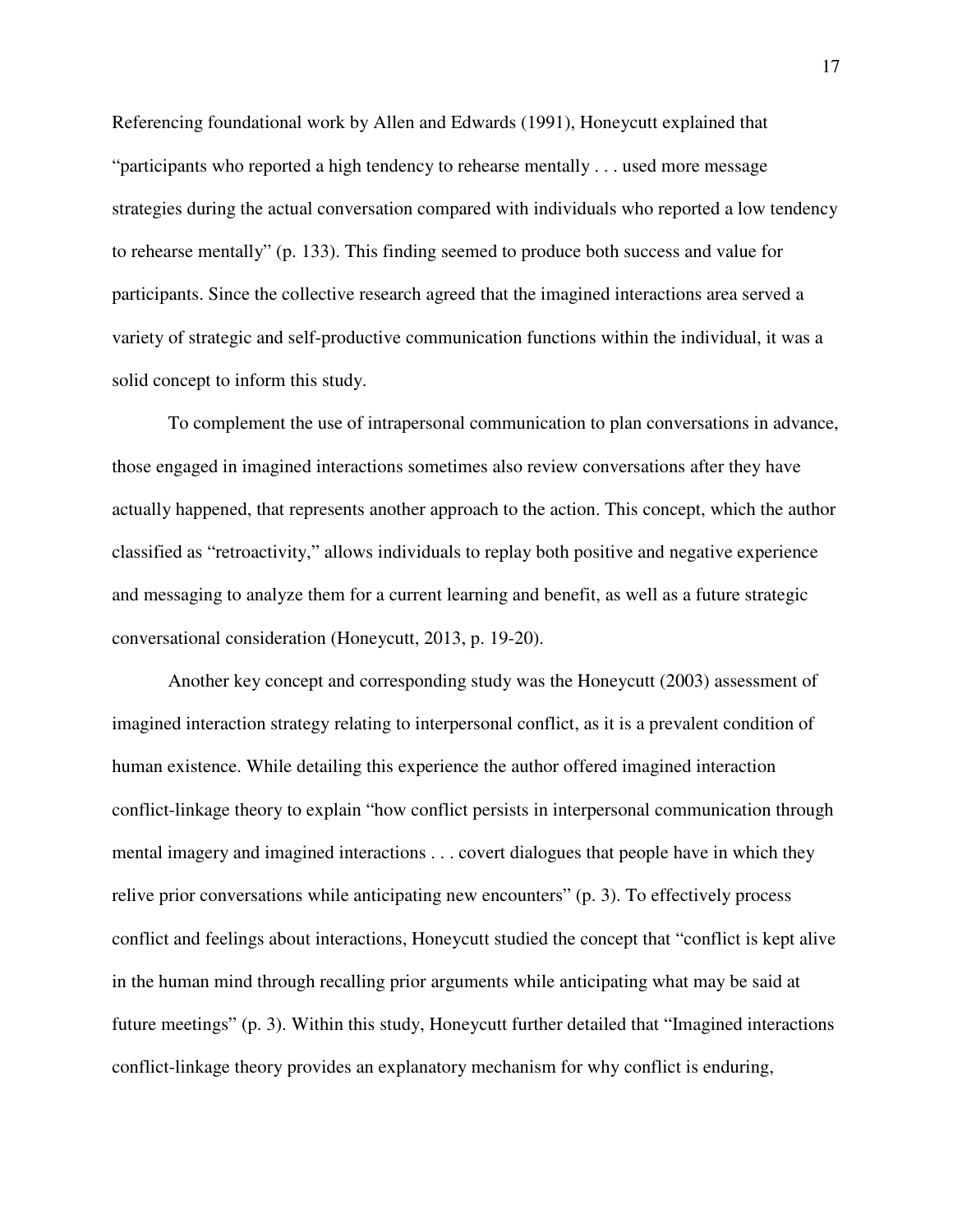maintained, may be constructive or destructive, and can erupt anytime in interpersonal relationships" and noted the theory is constructed of three axioms and nine theorems that "explain how interpersonal conflict endures and is managed" (p. 3).

Honeycutt's Axioms and Theorems of Imagined Interactions (II) Conflict-Linkage Theory (2003)

- Axiom 1: Interpersonal relationships exist through intrapersonal communication as imagined interactions involving the relational partner outside of actual interaction.
- Axiom 2: An interpersonal relationship is maintained and developed through thinking and dwelling on a relational partner.
- Axiom 3: A major theme of interpersonal relationships is conflict management (e.g., cooperation-competition). Managing conflict begins at the intrapersonal level of communication in terms of IIs.
- Theorem 1: Recurring conflict is kept alive through retro and proactive IIs.
- Theorem 2: The current mood of individuals is associated with whether or not their IIs are positive or negative. The better a person's mood, the more positive their IIs will be, as well as the inverse.
- Theorem 3: When an individual attempts to purposely create positive IIs (e.g., as therapy for a poor marriage), negative, intrusive IIs will frequently occur, in many cases with effects that undermine the therapy or positive intent.
- Theorem 4: Suppressed rage is a result of the lack of opportunity or inability to articulate arguments with the target of conflict.
- Theorem 5: Thinking about conflict may be facilitated through exposure to contextual cues including music, substance abuse, and media (TV shows and movies).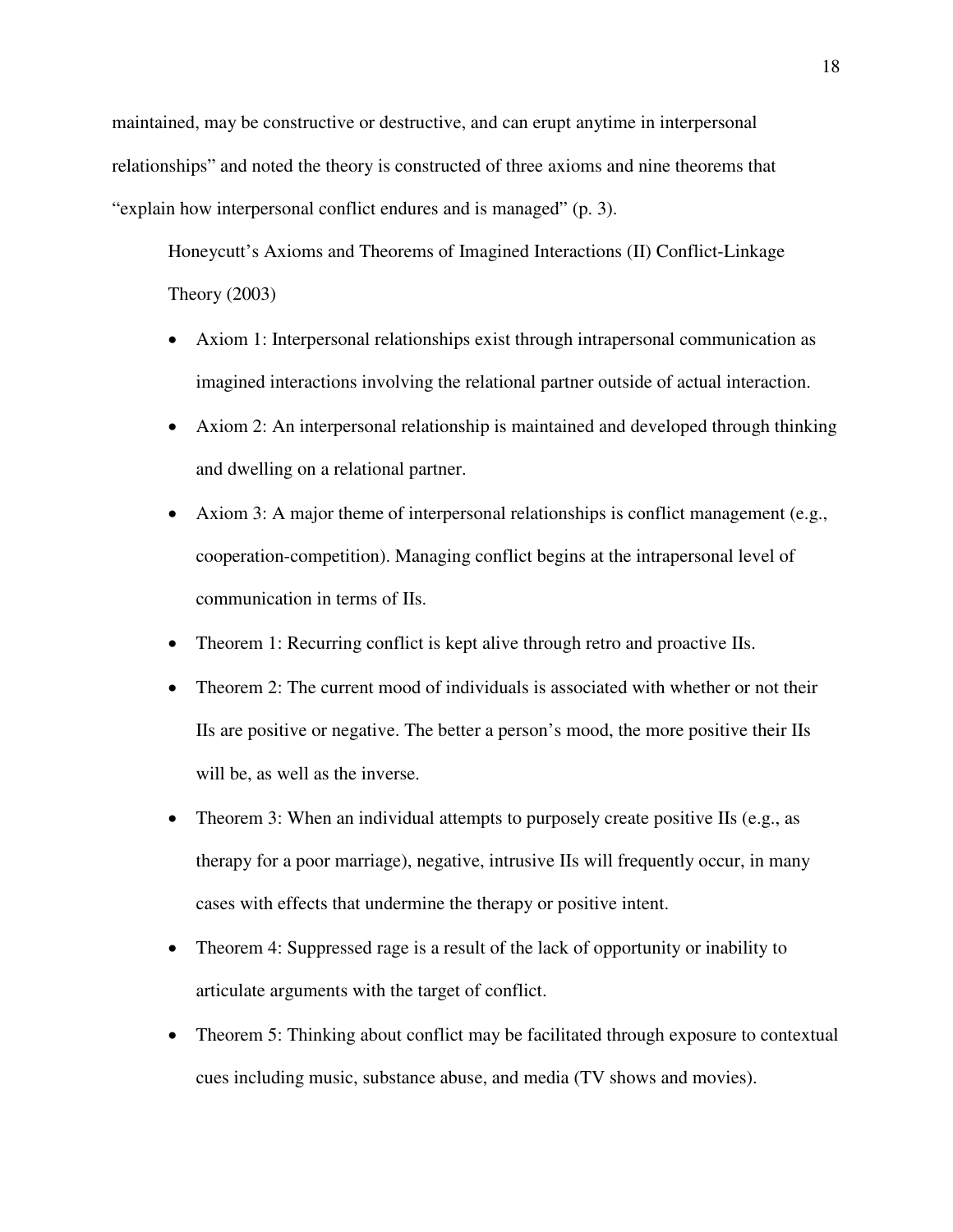- Theorem 6: Recurring conflict is a function of brain, neurotransmitter activity in which neurons are stimulated.
- Theorem 7: In order to enhance constructive conflict, individuals need to imagine positive interactions and outcomes.
- Theorem 8: Conflict-linkage has the potential of distorting reality because conflict is kept alive in a person's mind and facilitates anticipating a conversation that most likely will be discrepant from reality since the actual interaction will not occur as planned.
- Theorem 9: People use IIs as a mechanism for escape from societal norms. For example, a person may be expected to talk a certain way with their boss in real life, but in their IIs, the persons can be considerably more bold or liberated. (p. 6)

These theorems offer a view into conflict, a prevalent concept within imagined interactions. Further studies have discovered additional usages. Honeycutt et al. (2014), to further contemporize the dialogue surrounding imagined interactions, discovered specific features within their use, via a study where participants kept journals relating to their intrapersonal communication experience. The majority of participants in the research reported engaging imagined interactions specifically for purposes of rehearsal, proactivity and catharsis (p. 21).

The literature in the imagined interactions component of intrapersonal communication was dominated by the work of Honeycutt in various forms and studies over many years. This fact alone demonstrated much synergy and agreement within these works noted. This alignment was particularly valuable to this study as it offered a solid area of inquiry that was conceptually well defined and supported in the literature.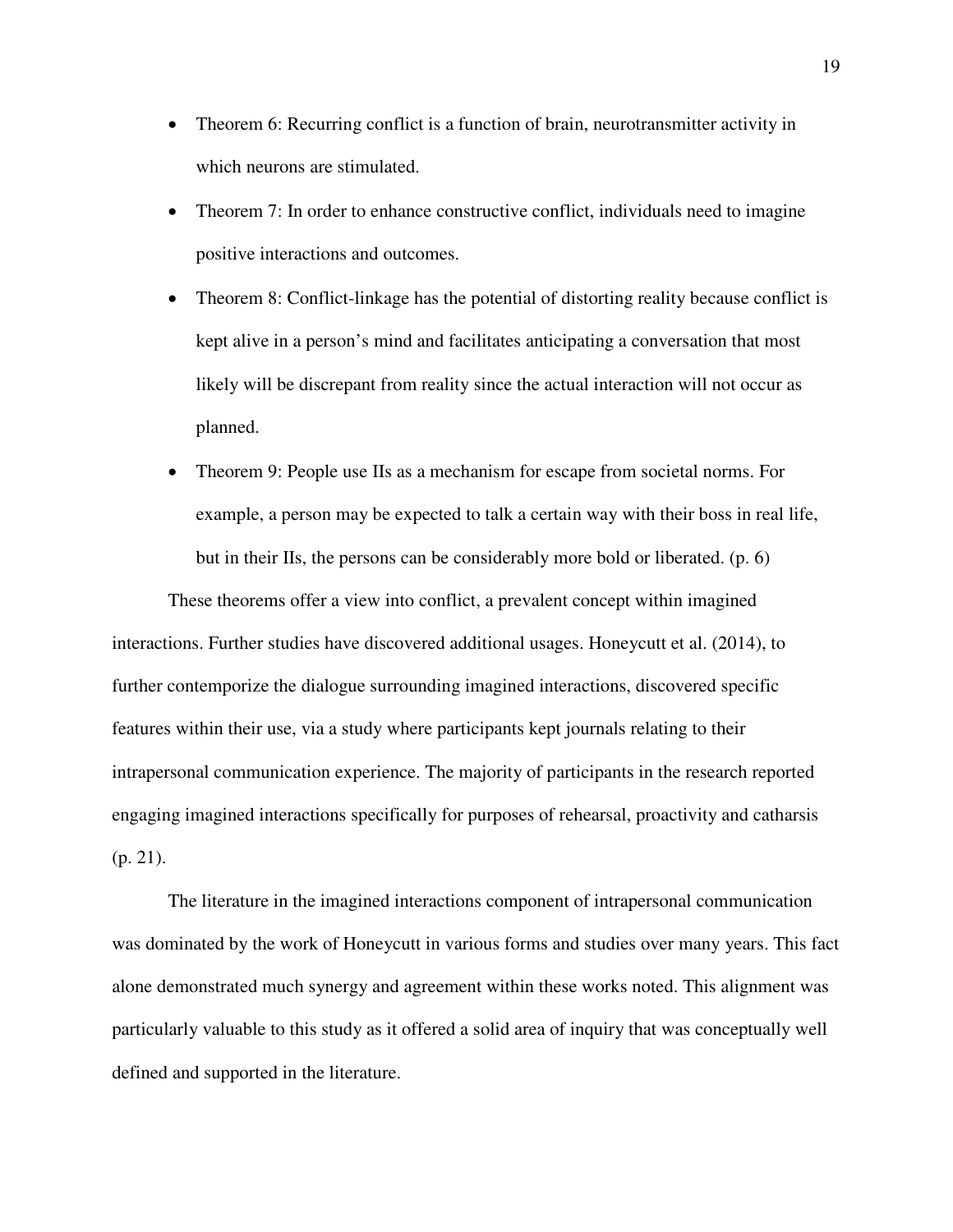To complement the imagined interactions literature, the other area of focus within intrapersonal communication was that of self-talk, inner voice and inner dialogue, which offered a variety of scholarly viewpoints from which to choose for the study.

## **Self-Talk, Inner Voice, Inner Dialogue**

As explored in this study, in addition to the corresponding influencing concept of imagined interactions, Cooley (2008) provided insight into another subset resource in the context of self-leadership: specific use of inner voice, calling it "highly personal in that one's private thoughts are unique. The inner voice can increase one's self-awareness and influence one to move forward and change or to pull one back to stand still" (p. 1). The study described how leaders involved self-leadership through their cognizance of inner voice, then used that understanding to lead. As a result, such leaders "transform their lives and potentially the lives of those around them." Within this study, inner voice was defined as "an awareness of self that comes from the interaction with, and internalization of, the influences of others and the environment" (p. 1). What was evident is that inner voice, as affected by various factors, often subsequently influenced the individual in leadership decisions, and therefore was a valid concept to include in this study.

In 2012, Morin and Hamper examined self-talk from a psychological perspective. Their findings highlighted that humans (as opposed to other living creatures) have both the language and capacity to actively participate in self-talk, and that "this ability to verbally communicate with the self in turn is assumed to lead to increased cognitive complexity which includes deeper self-referential processing . . . suggesting that inner speech is often used by participants working on various self-reflection tasks" (p. 85). This observation, from an empirically quantitative, clinical perspective, had a multitude of potential qualitative applications, including this study.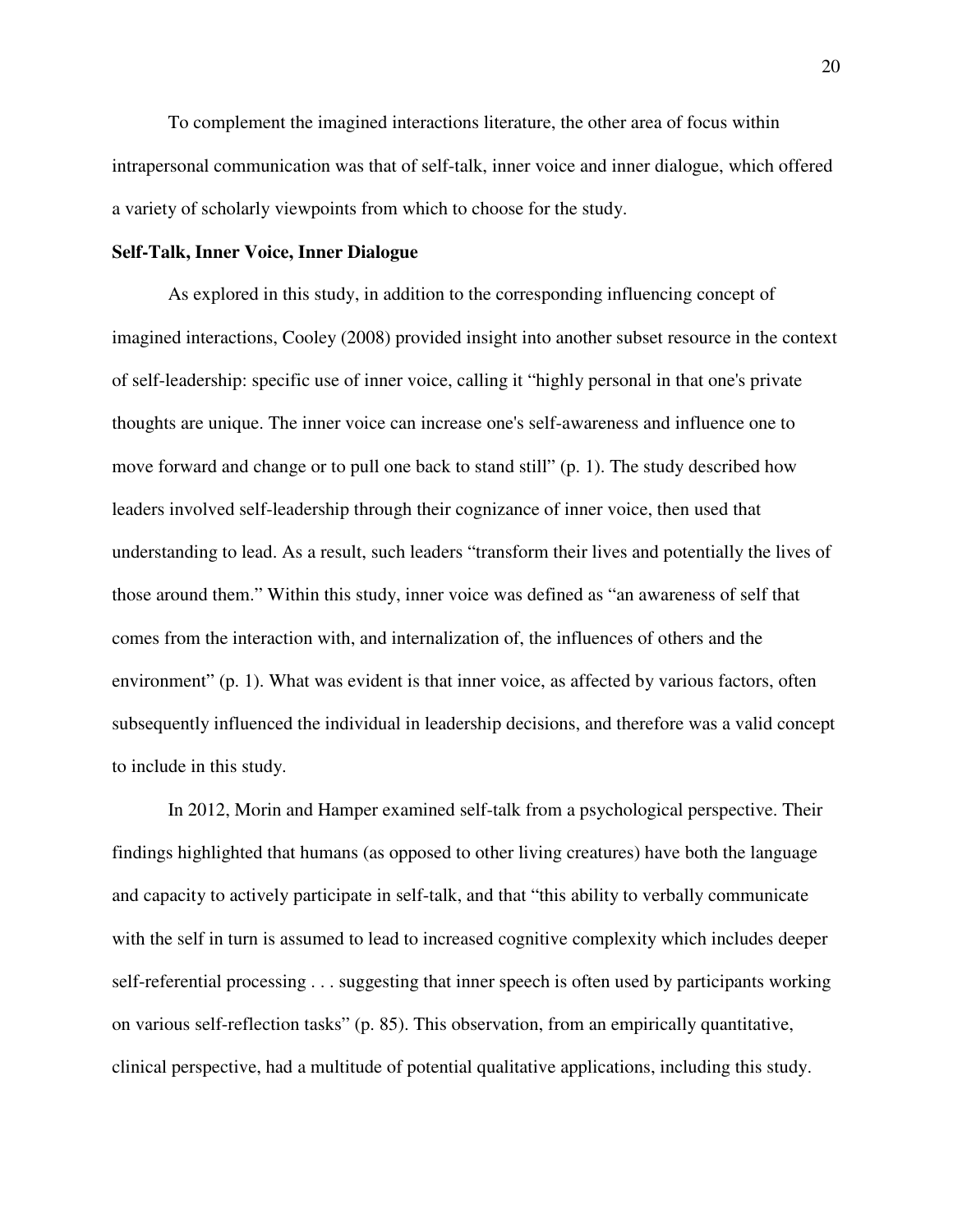Moving from a self-reflective capacity, self-talk and learning progress had valuable connections and implications for education. Lepadatu (2011), when working with students, noted "spectacular progress is observed due to motivational self-talking, transferable to other areas of the participants' activity" (p. 286). The study concluded that:

Self-talking is an interpretative and educational instrument. Learning to learn is a very important skill, and self-talking focuses on product and process. Learning requires communication, resonance and guidance in finding personal strategies to use words, thoughts and body to understand and make sense of information, to achieve personal objectives. (p. 287)

Connecting to Lepadatu (2011) is another prominent study that analyzed the concept of self-talk in adults. Brinthaupt, Hein, and Kramer (2009) discovered that this intrapersonal communication technique could have a measurable and often direct impact upon the self-value and perceivably the inner and outer leadership capabilities of individuals. They noted that those who reported high instance of using self-talk for personal criticism and negative reflective views often aligned with lower reported self-esteem. Conversely, those who used self-talk positively or for self-reinforcement as a result demonstrated higher levels of self-esteem (p. 90).

Additionally, while noting that the consistent capacity for engagement of self-talk may potentially signal both the presence, or absence, of intellectual activity, including conditions such as obsessive-compulsive disorder, the study also discovered that self-talk operated on behalf of a multitude of functions within the individual. The authors observed that "increases in socialassessing and self-critical self-talk could lead to decreased mood and increased goal conflict" and that "people might use reinforcing self-talk to elevate their mood and neutralize negative events, or their self-talk might reflect that they are in a positive mood or that good things have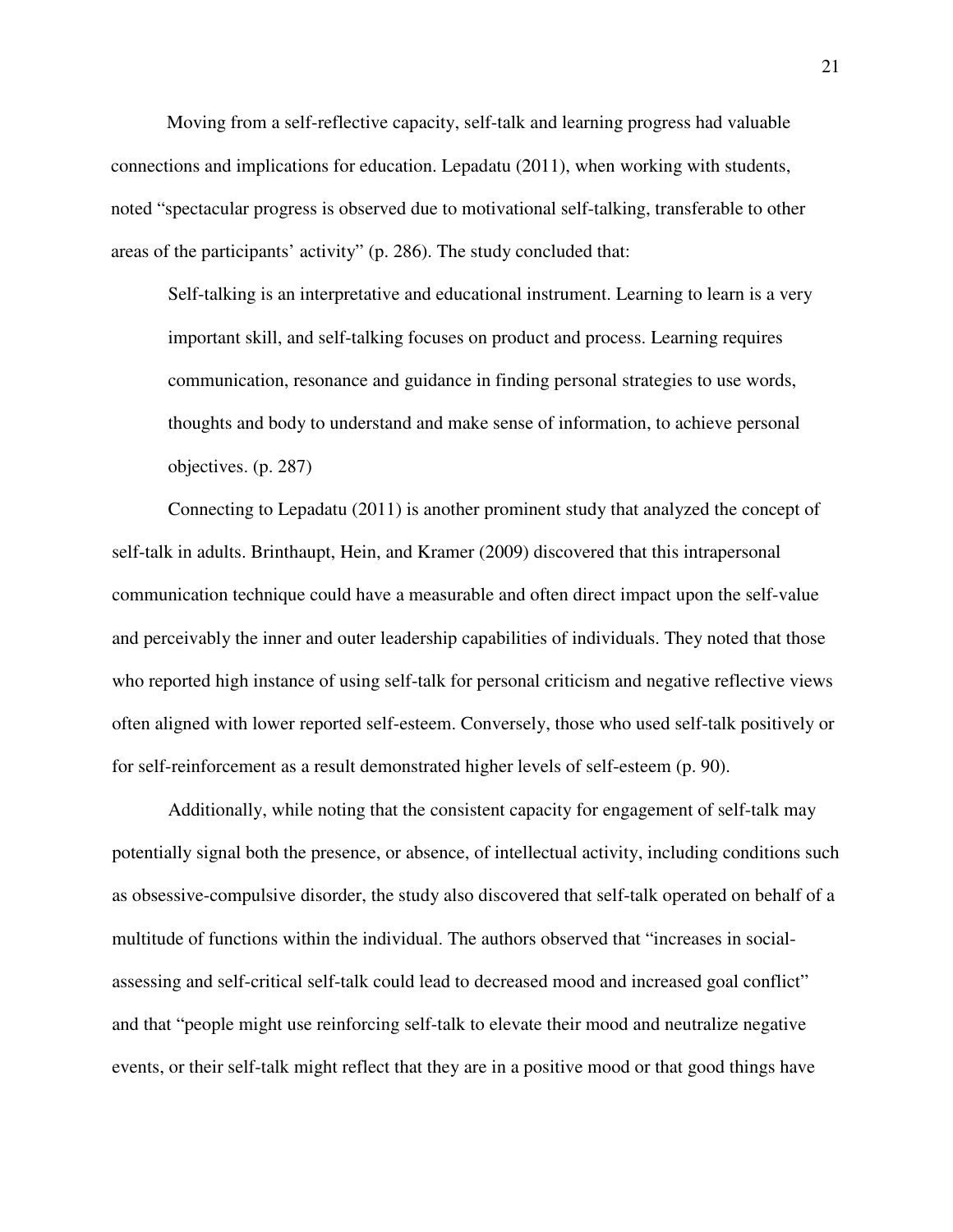already happened to them" (Brinthaupt et al., 2009, p. 90). For this study, this description was important since it demonstrated that individuals used self-talk as a mirror influence to create or support perceptions of their mental and emotional state, both of which can affect leadership.

Collectively, from the literature selection and synthesis, self-talk is an area that offers a variety of viewpoints, both from a communication and psychological lens. Despite this assortment, the authors noted seemed to align in that there were many areas of complement via varied perspective, but none of which appeared to contradict directly one another. This reasonable, mutual support allowed this study the distinct opportunity to choose among these perspectives the optimal components to support the research.

On the whole, there is continual discussion, constant analysis and steady progression of the study of intrapersonal communication. These themes provided some insight about the topic while moving the study forward. Both Cunningham (1992) and Roberts and Watson (1989) described the foundational elements of the field. Upon further review, Bodie et al. (2013) and Cooley (2008) affirmed the knowledge area through their respective works, by offering a modern lens of specific examples and techniques in sub-areas that appear to have some longitudinal depth through the studies of Honeycutt (2003, 2008) as well as others.

Intrapersonal communication in a variety of specifically selected forms from the literature as discussed, provided the individual a starting point for internal conversations and subsequent leadership actions. This deliberation connecting these conversations and actions is found in the process of self-leadership, another component of the study.

#### **Self-Leadership**

Self-leadership is the process by which individuals internally deliberate and decide upon best personal strategic actions. Neck and Houghton (2006) sought to focus and define "self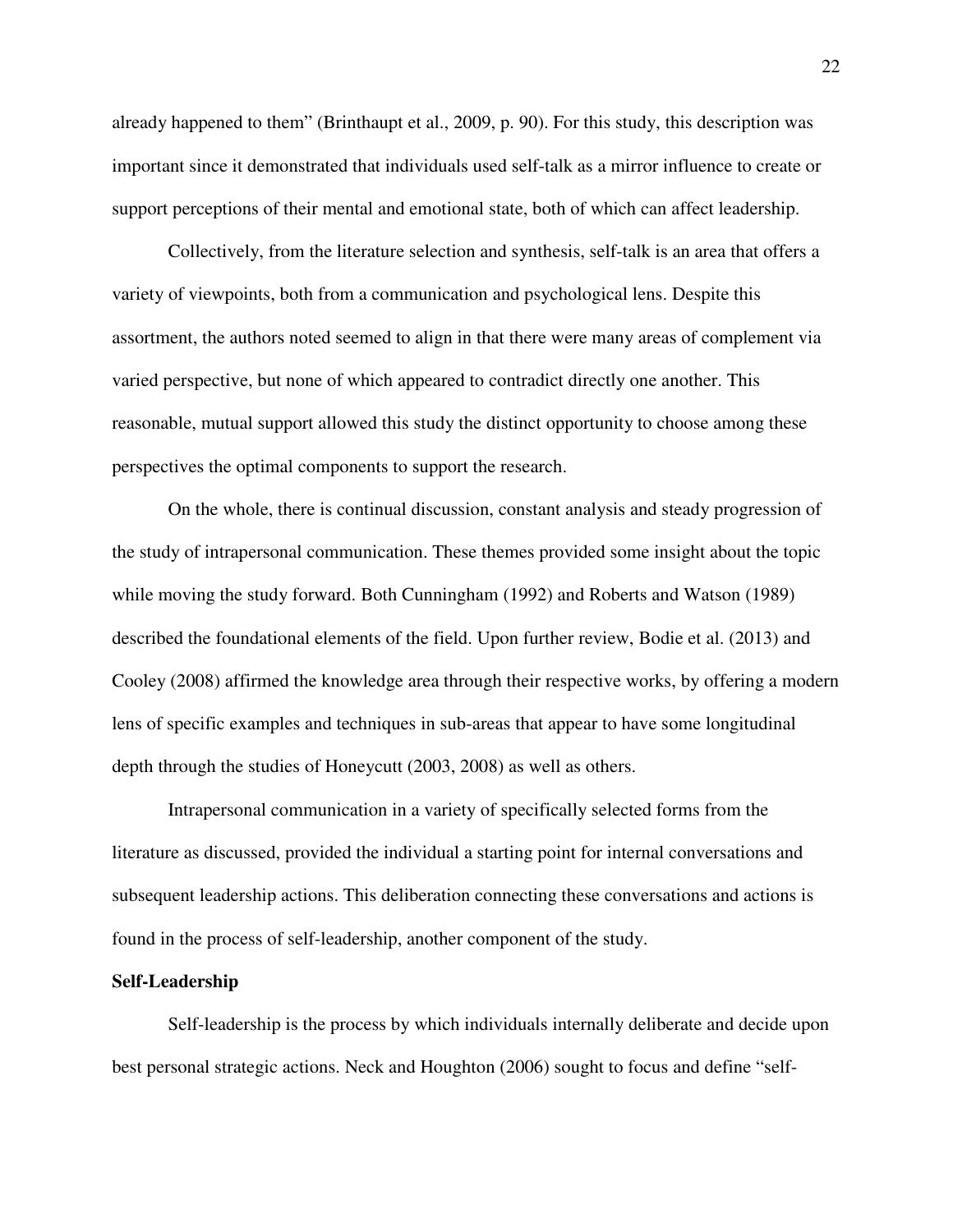leadership" through an overview of prior studies and then-current activities, as well as offered a glimpse of expectations of the thought area for the future. This conceptual paper was a collection of various supportive information areas, and accordingly it did not include an original study that directly drove the piece. (In the Communication industry, these are called "round-up" features that offer multiple viewpoints.) While arguing the case for self-leadership to stand on its merit theoretically despite limited empirical data, corresponding areas such as self-management, selfcontrol, and intrinsic motivation were introduced along with the distinction of these concepts to self-leadership.

While focusing on transitioning the notion of self-influence into a broader one of selfleadership, Manz (1986) noted that theoretically, self-influence is presented as a process that is not internally motivated, but heavily influenced by outside considerations. Self-leadership, as applied, had more internal motivation components that translated into direct and specific leadership strategy and action. This general observation traced the arrival of self-leadership as a discipline. As such, it was considered a foundational piece upon which further studies were based, since the work went back many years but still applied to more contemporary discussions, including this study.

Brown and Fields (2011) then extended the Manz study by building upon earlier work (Manz 1983, 1986) that offered a model "in which use of strategies of self-leadership refine and focus individual work-related cognitive processes and causal reasoning, leading to improved work behaviors" (p. 275). The study examined the self-leadership strategies of "behaviorfocused, natural reward, and constructive thought" and discovered that leaders who engage in consistent self-leadership strategy are deemed effective by stakeholders (p. 285). To further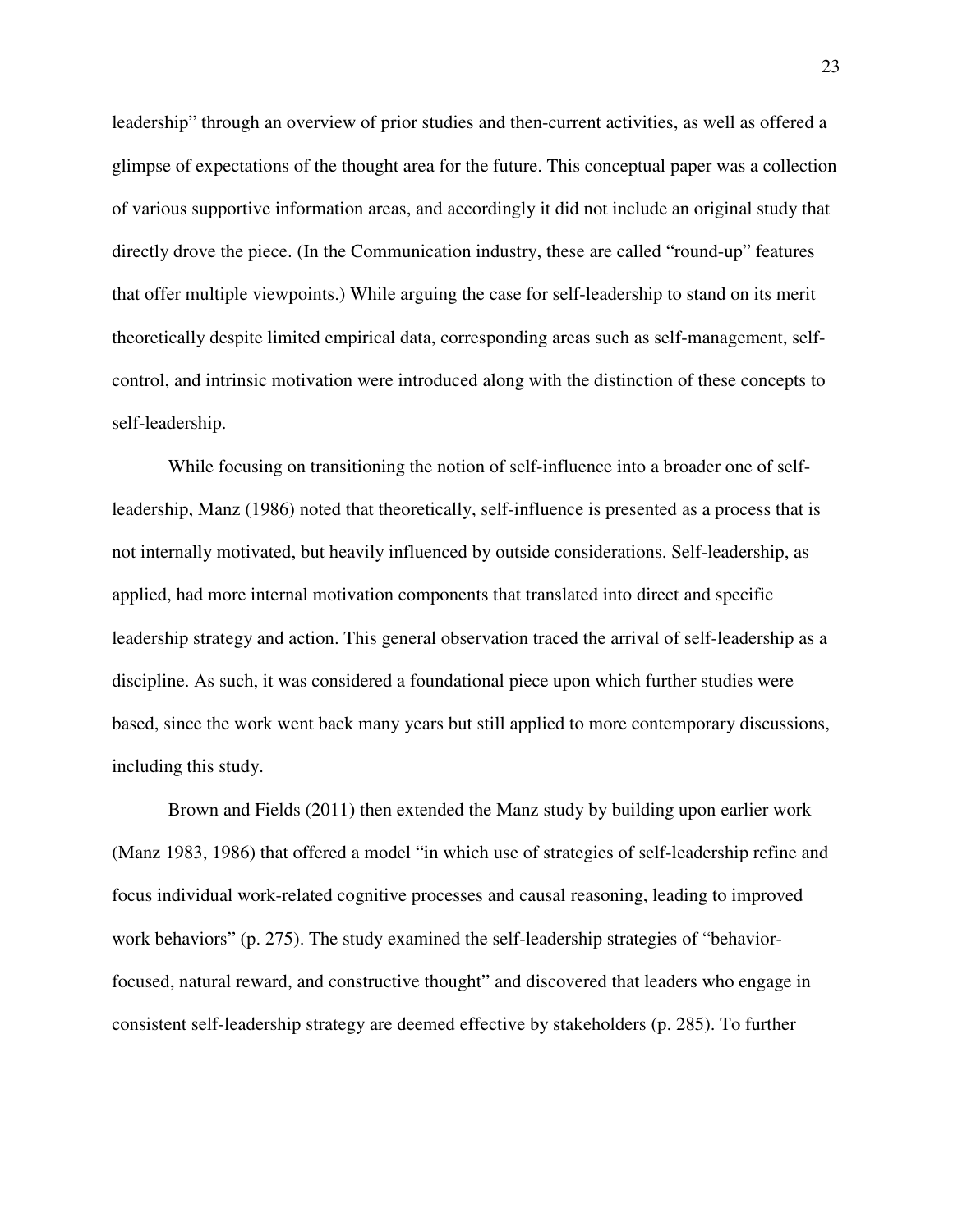exemplify this positioning of self-leadership as self-influence for specific outcomes, another recent study targeted an aligned, and more intangible internal component.

Furtner, Ruthmann, and Sachse (2010) discovered that leaders combine self-leadership and emotional intelligence in a hypothetical self-regulatory capacity. In other words, they could often be in control of their emotions. This study asserted that self-leadership is comprised of three strategy areas–behavior, reward and vision–and further explained that self-talk (like inner dialogue) can be a powerful exercise in self-leadership.

To complement Furtner's "behavior, reward and vision" concept, intrinsic motivation and personal empowerment as it informs self-leadership was examined further. Politis (2006) stated that self-leadership could help create job satisfaction which was rooted in theories of motivation. In fact, this study described a direct link between intrinsic motivation, resultant job satisfaction, and ultimately, the impact and performance of the individual's team (p. 209). To supplement the significance to the study of the idea of internal motivation, additional work about inductive action was the connector of this inner influence to job satisfaction and team impact.

Within this literature, the notation of motivation via incentive also appeared. When considering self-leadership, Stewart, Courtright, and Manz (2011) commented that individuals "can purposely focus thinking on the natural rewards that are part of task performance and thereby cognitively experience intrinsic motivation without necessarily altering the physical nature of tasks" . . . and, as such, "by embedding tasks with natural rewards, individuals are argued to experience greater perceptions of control over their work" (p. 197).

To further explicate the concept of self-leadership, entrepreneurial motivation was also detailed by the work of Estay, Durrieu, and Akhter (2013) with a central adaptation of a seminal piece by Louart (1997), where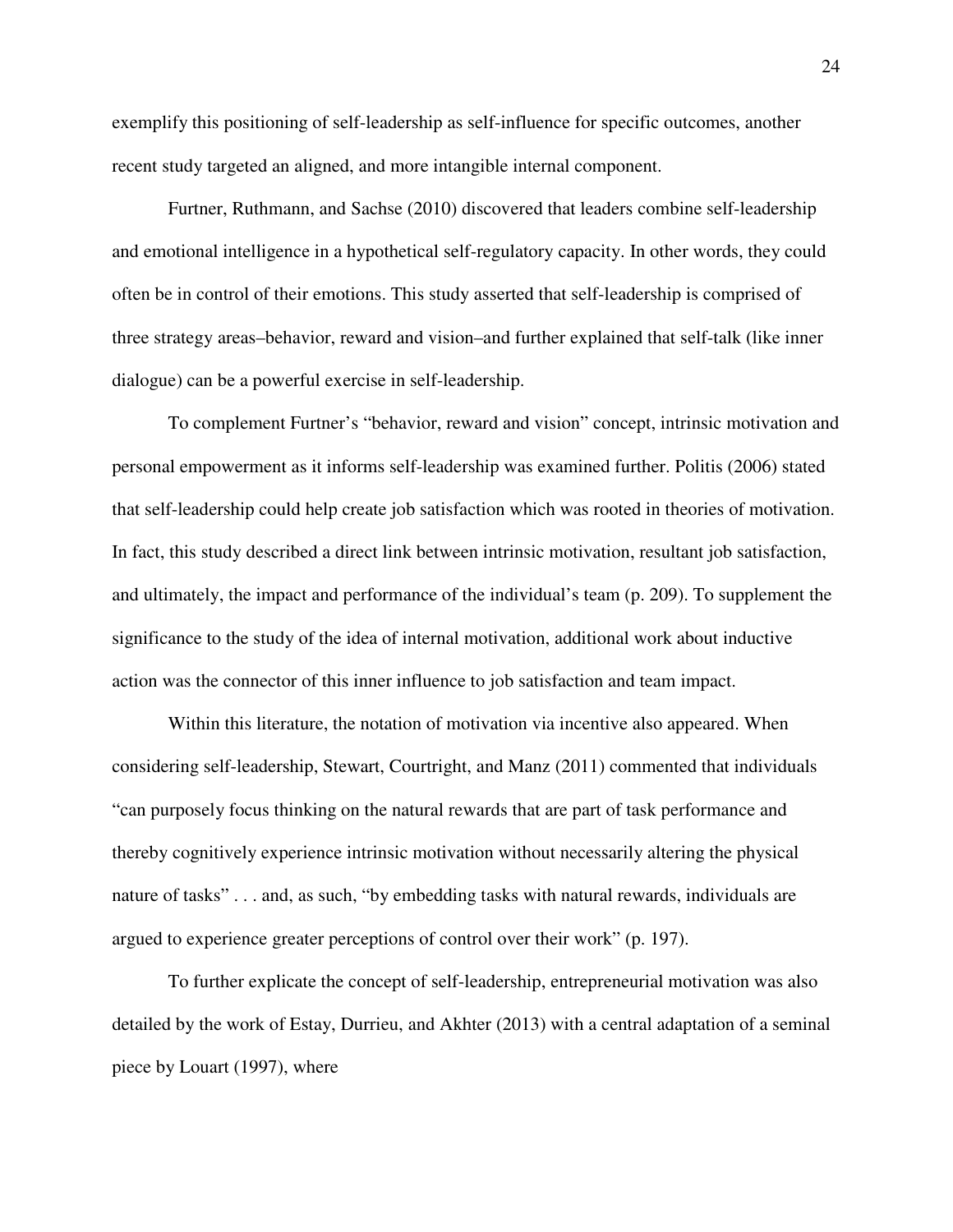motivation is shown as a link between the activation of internal energy and its channeling towards business creation. It is the result of personal and environmental determinants that are more or less conscious and direct the subject to create a business that is formed from representations and challenges that he sees for himself. (p. 247)

Another prevalent concept was documented by Steel and König (2006), that demonstrated a core source of motivation was the clear necessity for something, and introduced temporal motivational theory, that is anchored by four main components: value, expectations, time, and perceptions of profits and losses (p. 247).

 Estay et al. (2013) shared that motivational theory "argues that to determine the value concerning a specific individual and choice, it is necessary to understand the need and measure the relative satisfaction perceived. This approach showed that needs occupy the central place in the identification of the origins of motivation" (p. 247).

When comparing the emphasized components of self-leadership in the literature, this represented another area where a multitude of viewpoints seemed to support, complement and further each other. As selected, these themes provided a solid foundation for this study. The Neck and Houghton (2006) overview served as a strong reference piece for further inquiry, while the Manz (1986) piece offered the study a more finite and refined focus of self-leadership versus a broader self-influence context. Brown and Fields' (2011) work demonstrated an emergent theory and consistency within the area, providing both stability and validity that would enhance this piece of the study. This effort also represented a combination of researchers from both academia and industry, highlighting a unified interest and approach for scholar-practitioner benefit through collaborative knowledge in self-leadership.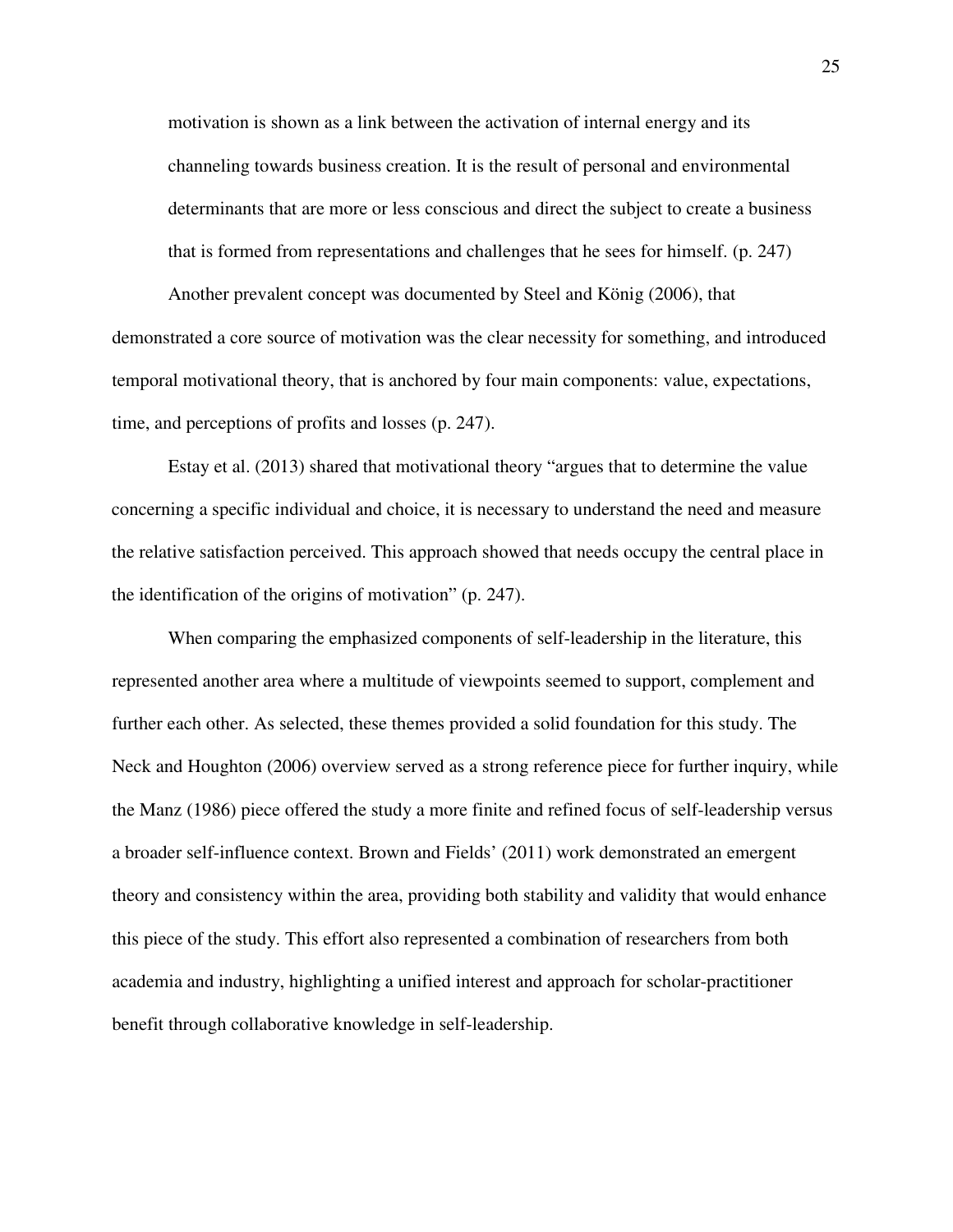Of all these themes discussed, Furtner et al. (2010) connected directly into this study due to its specific Communication reference of self-talk, a clear and universally recognizable component of intrapersonal communication. Their specific theory offered the most viable application for the study moving forward.

To complete the review of the literature of the three main components merged in this study, the area of social entrepreneurship is explored.

#### **Social Entrepreneurship**

Social entrepreneurship is the process by which individuals use business action to create social action via specific, manifested solutions delivered to those in need. When reviewing the literature in this area, the work of Weerawardena and Sullivan Mort (2006) called social entrepreneurship "an emerging area of investigation within . . . entrepreneurship and not-forprofit marketing" and tagged the literature as "fragmented" with "no coherent theoretical framework" (p. 21). The authors surmised that the individual environments in which social entrepreneurs operated must be considered and they did so via case studies of multiple individuals in the non-profit arena to begin to fill what they called a visible "research gap" (p. 21). This research offered multiple perspectives on defining social entrepreneurs and utilized these subject descriptors for its own study: (a) driven by social mission; (b) show a balanced judgment; (c) explore and recognize opportunities to create better social value for clients; and (d) innovative, proactive and risk-taking (p. 24).

The expansion of social entrepreneurship "driven by several changes occurring in the competitive environment" as emphasized by Weerawardena and Sullivan Mort (2006) was referenced by Oncer and Yildiz (2010), who offered that "entrepreneurship involves the identification, evaluation, and exploitation of opportunities. In this sense, opportunities represent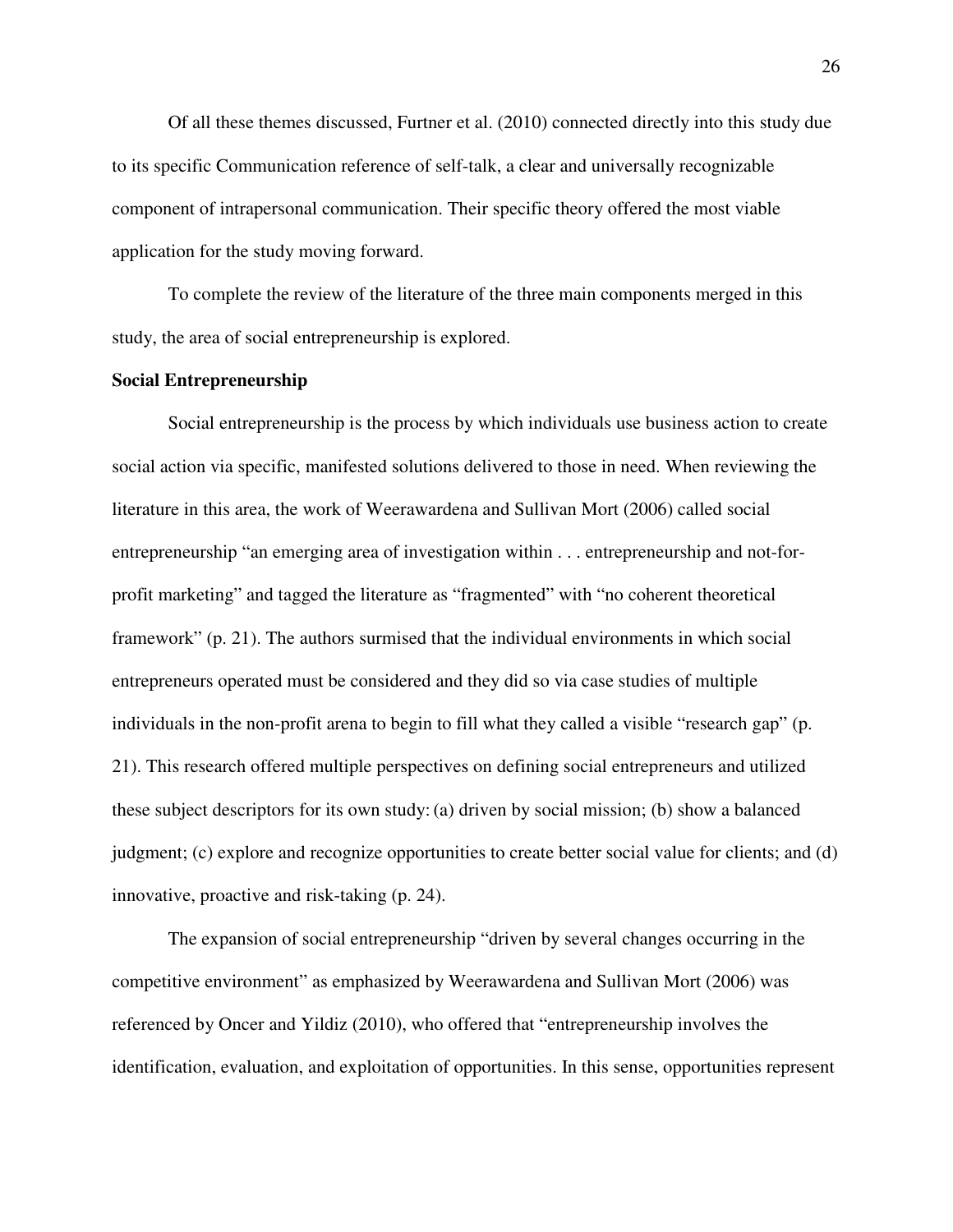occasions to bring new products or services into existence" (p. 222). The work also asserted that "social and traditional entrepreneurial opportunities differ because the two forms of entrepreneurship have different objectives" (p. 222). Social entrepreneurship was rooted in social change and not set to expand financial means for all audiences involved, but simply to better the world in some way.

 Vision in entrepreneurship was addressed by Ruvio, Rosenblatt, and Hartz-Lazarowitz (2010) in the context of non-profit and for-profit ventures and their respective leadership. The research defined entrepreneurial vision, calling it a seminal concept in the literature that was prevalent across all leadership types. It also compared entrepreneurs versus non-entrepreneurs within this environment. In a demonstrated contrast of business and education entrepreneurs, the descriptors utilized (for example, "detailed," "focused," "inspirational," etc.) provided depth within the specific elements that comprised social entrepreneurship when viewed along with other entrepreneurial areas (p. 150).

Lewellyn Jones, Kiser, and Warner (2010), while communicating a brief history of the area, noted that "social entrepreneurship" was first referenced as a term and solitary concept body in the 1970s. While also offering a study on its fit into a university model (specifically whether it should be housed in a certain area or cross many thought lines like entrepreneurship programs, management curriculum, or the social science arena), their findings demonstrated that social entrepreneurship was best placed multi-disciplinarily.

To counterbalance the literature on the continued growth and prevalence of the field, other studies specifically addressed the risks and challenges involved in the proliferation of such programs. A recent study by Rajendhiran and Silambarasan (2012) aligned with other inquiries and definitions as it shared succinct descriptions of the macro role of the social entrepreneur: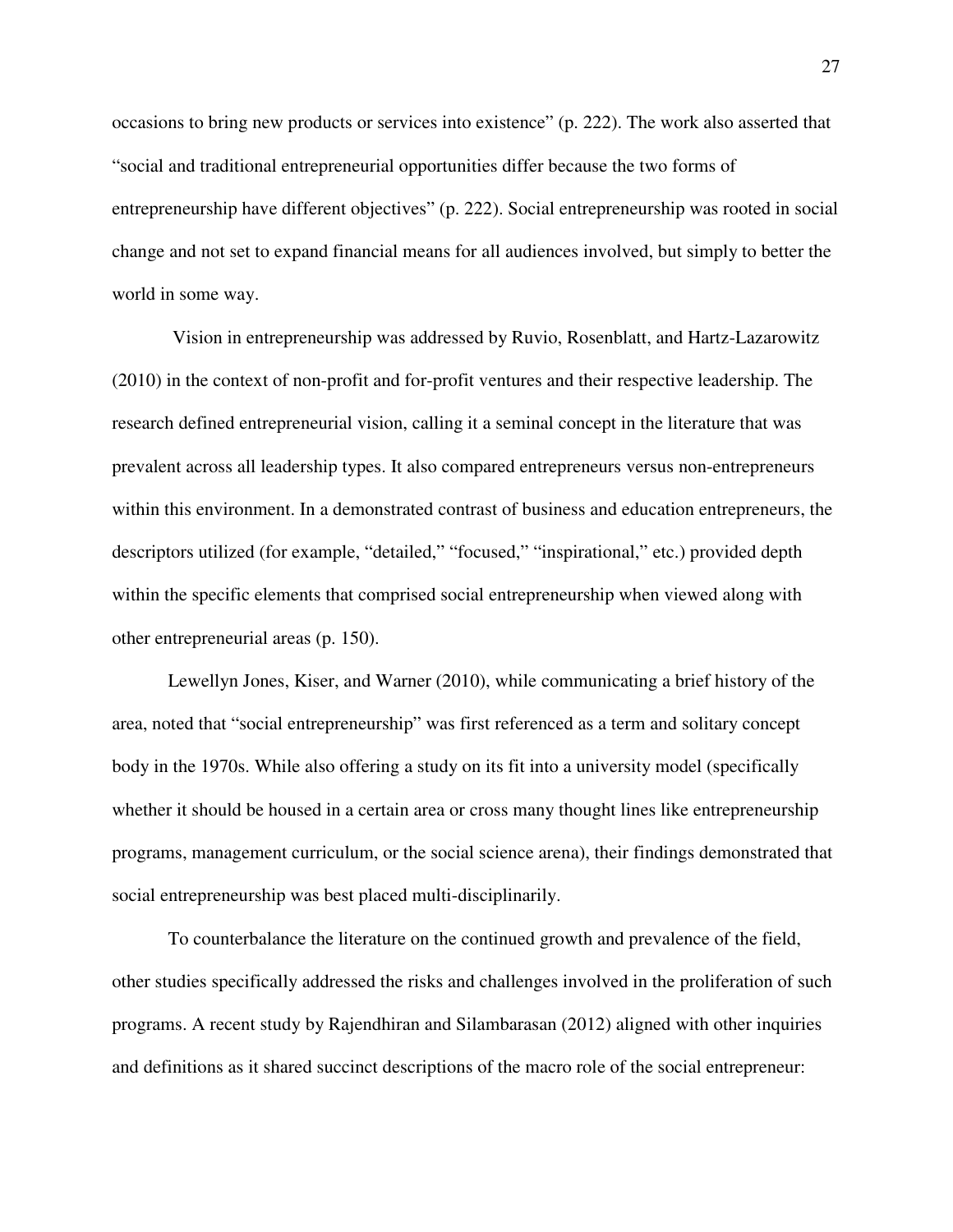What business entrepreneurs are to the economy, social entrepreneurs are to society. They may, like business entrepreneurs, be interested in profit, but their emphasis is on social change. They are often driven, creative individuals who exploit new opportunities, question accepted norms, and refuse to give up until they have remade the world for the better. Social entrepreneurs have the same core temperament as their business peers but use their talents to solve global social problems, such as why children are not learning, and why available technology is not widely used. William Drayton, founder of the world's first organization to promote social entrepreneurship, 'Ashoka', is credited with coining the phrase "Social Entrepreneur," to describe a person who recognizes logjams in society and finds ways to free them. (p. 188)

The authors noted, however, that despite all the global "good" this role could create, there were numerous potential societal challenges and obstacles for social entrepreneurs. These included concepts the study addressed, such as: getting expert assistance, family and friends' support, improving quality of life, maximizing social returns and promoting awareness (p. 189).

In addition to these societal challenges, legal and business logistics issues could arise for entrepreneurs. Lasprogata and Cotten (2003) called social entrepreneurship "non-profit organizations that apply entrepreneurial strategies to sustain themselves financially while having a greater impact on their social mission" (p. 69), and the process tended to focus primarily on the "social" component. To balance this observation, the authors stressed that "what business literature exists tends to treat the law as a technicality" and "the legal implications raised . . . should be central to management's decision making process" (p. 70). Issues highlighted include taxation, non-profit status and eligibility, securing funding, and business legitimacy (pp. 72-73).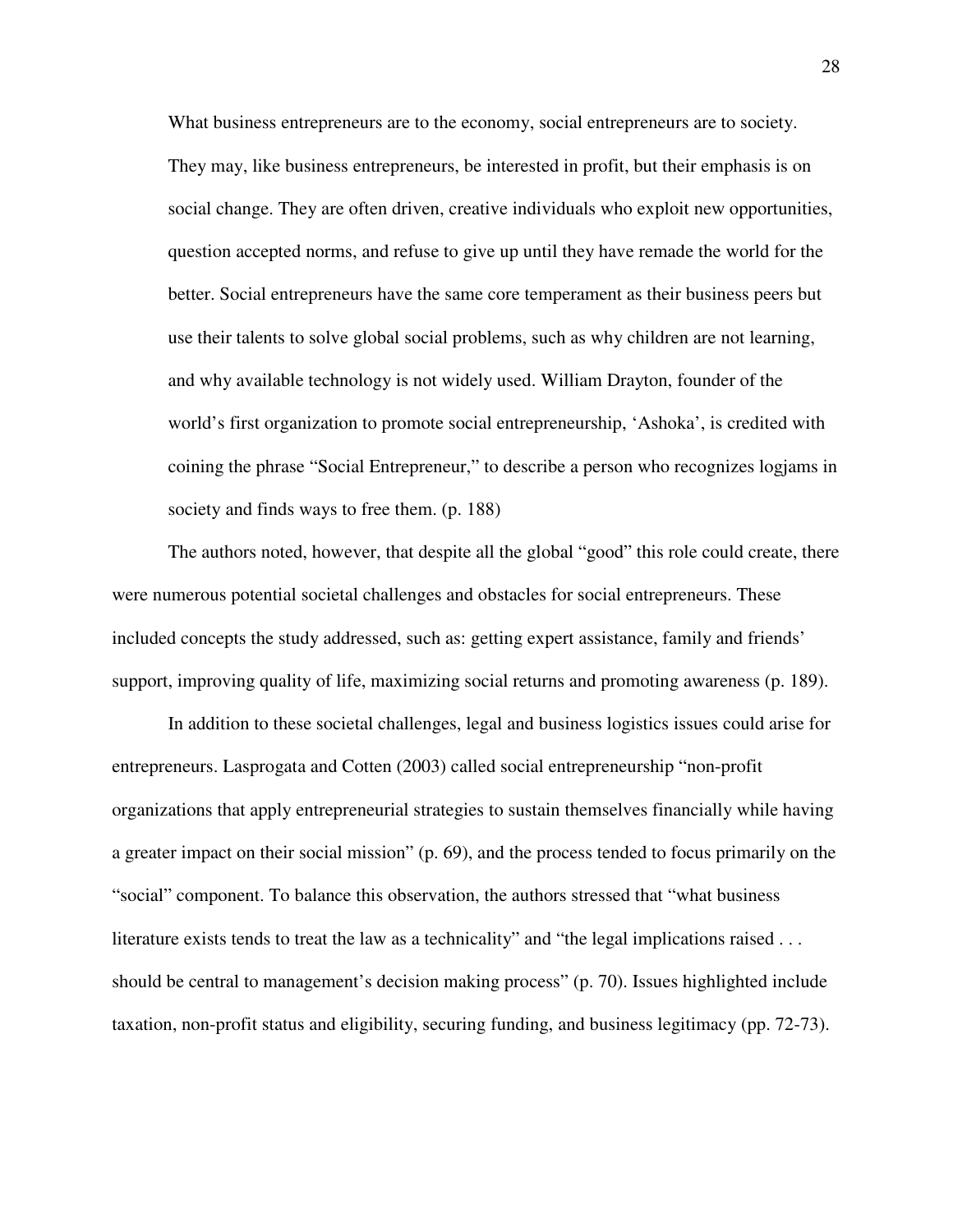Brouard et al. (2012) directly addressed these obstacles, but did so with a positive viewpoint while advocating for the concept that a stratified group of players would be fundamental to the progression of the practice. The researchers asserted succinctly and in summation that,

social entrepreneurship has a great future. However, social entrepreneurs are facing many challenges deriving from their legal environment, support infrastructure, support for social innovation, financing, training, promotion, and assessment of practices. Therefore, there is a need to gather the key actors from the political, academic, university, and private spheres. They all have a role to play in the development of social entrepreneurship. (p. 17)

On the whole, these studies demonstrated the viability of social entrepreneurship despite the immensity of the potential challenges and obstacles that face those in this role. These issues were considered within the context of this study.

 As such, in reviewing these themes, the Weerawardena and Sullivan Mort (2006) piece provided a substantive view of the evolution of the social entrepreneurship area. This offered this study a multitude of perspectives from which to choose in order to maximize the data and contribute to the field by bringing it yet another viewpoint and possibly additional direction as it grows. Oncer and Yildiz (2010) utilized this perceived prevalence of the social entrepreneurship movement and worked to further detail this purpose via a selected case and cast it in terms of the need to provide a specific value to society. Vision from Ruvio et al. (2010) presented this component of the study a valid inclusion. Because of my background in academia, Lewellyn Jones et al. (2010) provided an intelligible and relatable frame of reference. The various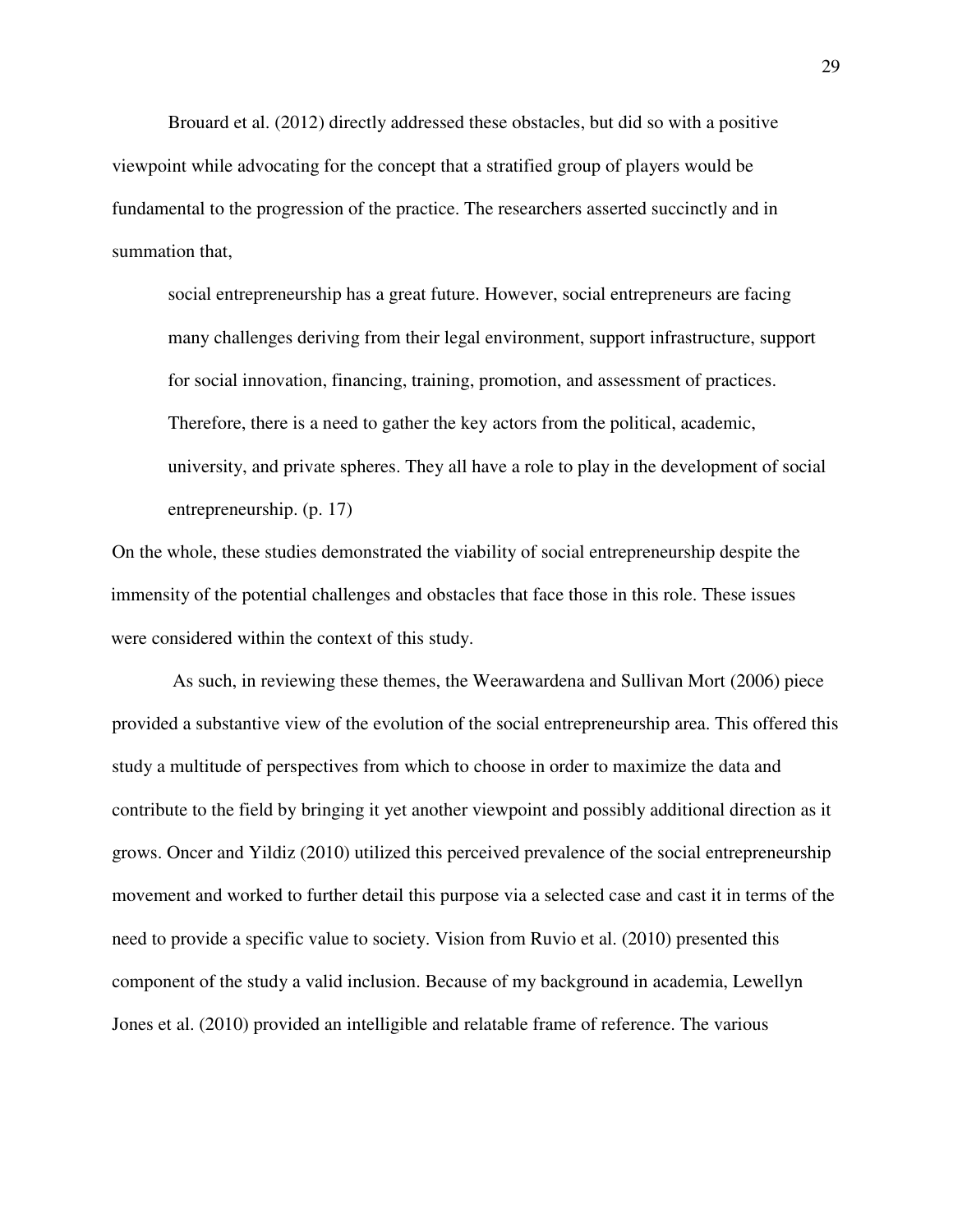components of the literature in social entrepreneurship offered a path to the approach of this study, which centered on social justice and business strategy to transform and change society.

There appears to be much agreement between the authors within these studies when concretely defining the notion of social entrepreneurship and the role of the social entrepreneurs themselves. This conceptual alignment, bolstered by the supportive component concepts put forth, provided this study with both depth and opportunity to contribute the literature.

### **Conceptual Framework**

Inclusively, the three major focus areas of the study showed where the literature collaborated from an internal perspective (intrapersonal communication, self-leadership) and could be a valuable strategic tool for the audience in this study (social entrepreneurs). This perspective drove the overall structure of this study. To support this perspective, the literature review detailed these three themes: intrapersonal communication, self-leadership and social entrepreneurship. This study was based on a framework that appeared to be the very first intersection of these three concepts. As such, I found no direct inquiries that drew from the three themes. However, as a researcher I looked at scholars and organizations involved in ongoing studies related to these concepts as they contributed to the overall conceptual framework and research perspective. These included, but were not limited to, Cooley (2008) in self-talk, Honeycutt (2003, 2008) and Honeycutt et al. (2014) in imagined interactions, Neck (2006) in self-leadership, Foss and Foss (2011) in the model of constructed potentiality, Hartnett (2010) in joyful commitment as well as ongoing work by organizations such as Ashoka (2014) in social entrepreneurship.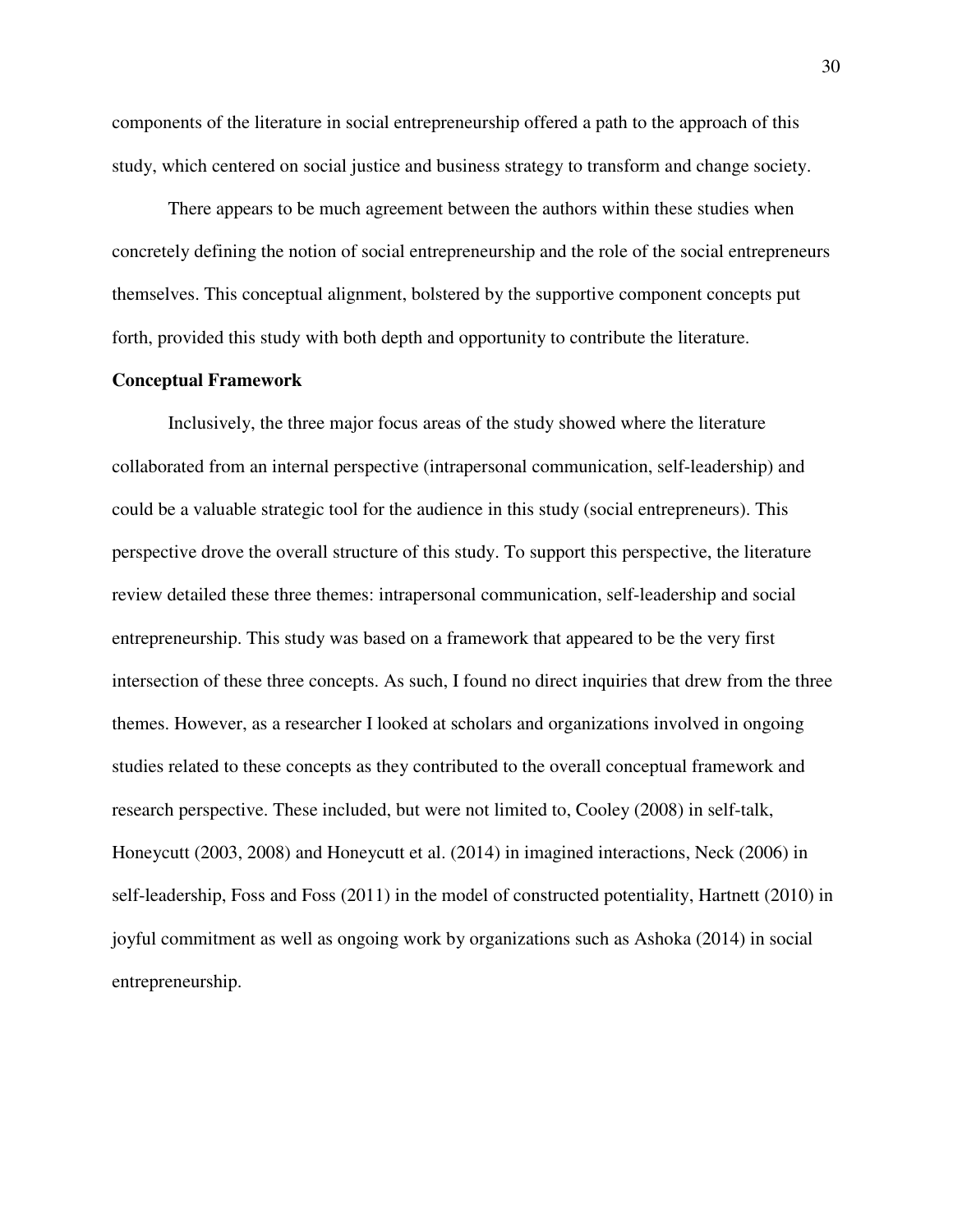Overall, this study merged the internal dialogue of the social entrepreneur, with a focus on the notion that social change must first start within, to assess its effect on self-leadership and subsequent external influence.

## **Conclusion**

Exploring and selectively synthesizing the literature in the three primary areas of the study, intrapersonal communication, self-leadership, and social entrepreneurship, provided an abundance of perspectives and balance where all concepts would work in synergy with each other and no one in particular would dominate the study.

 This stratified plethora of literature in these areas built a formidable conceptual foundation. A scholarly groundwork well underpinned the study, and it was envisioned this resultant knowledge would be of potential, applicable interest to a stratified assortment of industry audiences. The participants co-constructed meaning about intrapersonal communication, and when packaged in a variety of ways, the study findings could be expressed in both a scholar and practitioner manner, anything from academic journal articles to contemporary "Ted" type talks.

This study offered a valuable knowledge opportunity to connective audiences including academia and practice in Non-Profit, Social Entrepreneurship, Communication, Leadership and Coaching, Business, Psychology and Health and Wellness. Each group may process and apply the information differently, but all have the potential to better inform their fields of study. Specific research outcomes will be more or less pertinent depending on the audience and context that is utilized. A general aspiration of the study was that it would serve as a connecting point for these audiences and a catalyst for both future inquiry and collective benefit.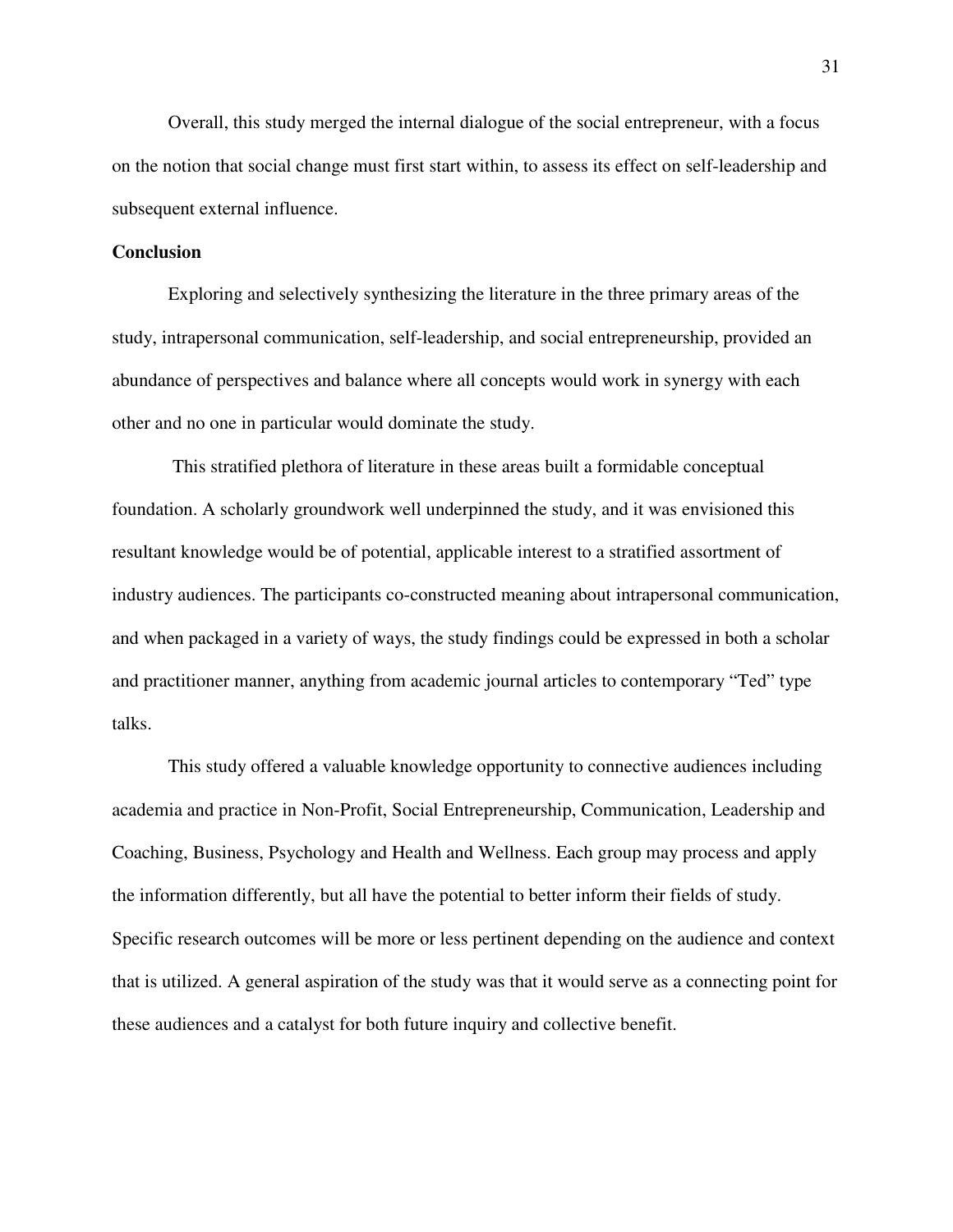Communally, this study also served to contribute considerably and valuably to both academia and profession by increasing the knowledge base within all three of its main concepts: intrapersonal communication, self-leadership and social entrepreneurship. These areas, sometimes with little evident seminal offerings, all continued individually to evolve in both their own thought and application. This study offered much content to these conversations, but most importantly, supported social entrepreneurs and those they serve in their own worthy journeys.

With both the introduction and literature now present, Chapter 3 details the "how," or Methodology, of the study.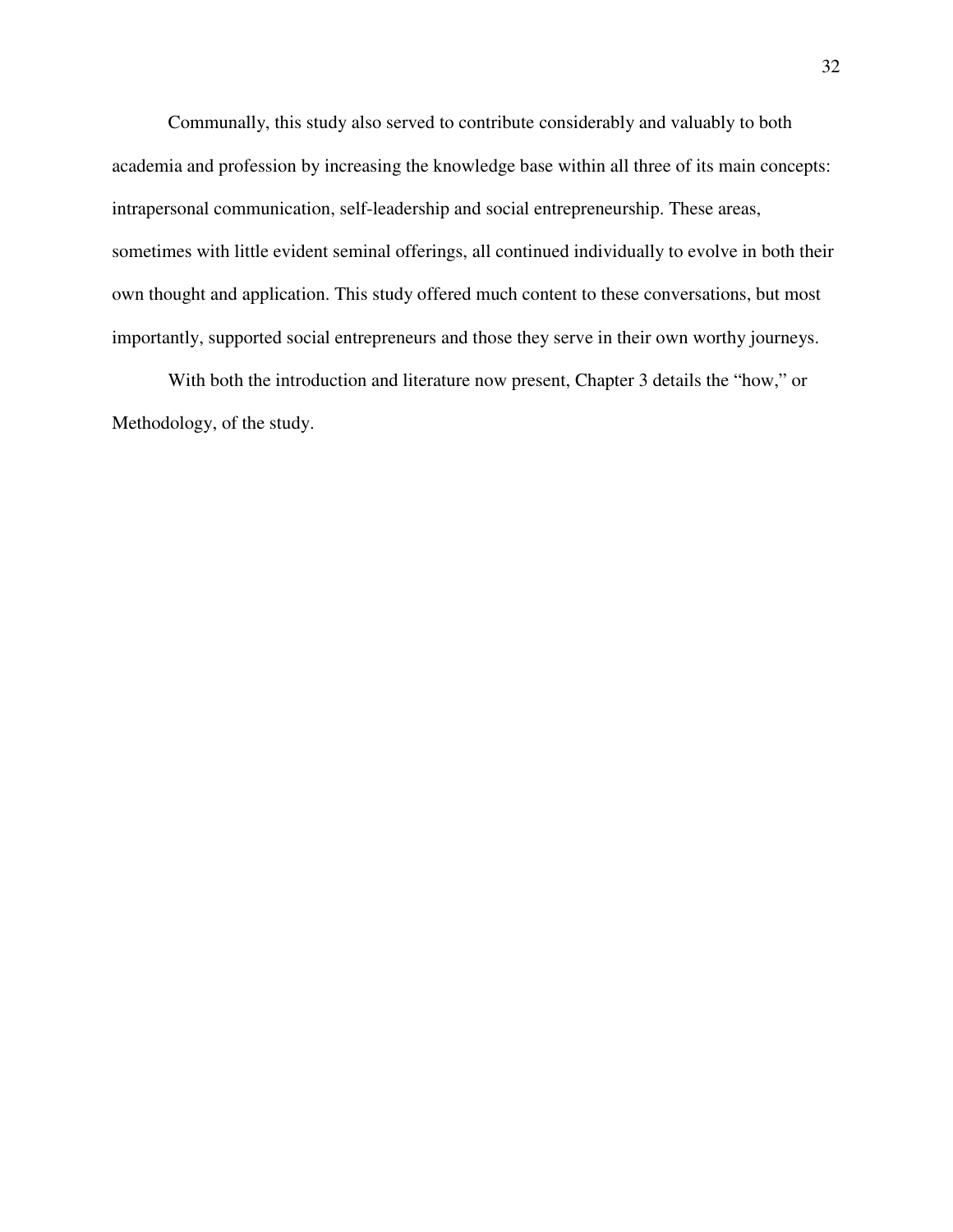## CHAPTER 3

## **METHODOLOGY**

The purpose of this qualitative, phenomenological study was to explore the presence of intrapersonal communication as a self-leadership strategy in social entrepreneurs. To support this aim, the following chapter details the methodology and its selection rationale, participants, data collection, and analysis.

# **Research Approach Rationale**

For methodology consideration, of particular interest to the study was the concept of the parsimony principal, also known as Occam's razor, where according to an adaptation by Wimmer and Dominick (1997), "the simplest research approach is always the most efficient" (p. 24). Given this concept, I sought to identify intrapersonal communication as a phenomenon within a select sample of social entrepreneurs. Bolstered by specific methodological literature connections to key concepts in the study, this research employed a phenomenological design to capture the lived experiences of social entrepreneurs utilizing intrapersonal communication as a self-leadership strategy.

Within this approach, data was collected as Creswell (2013) suggests, via interviews of social entrepreneurs who have experienced the phenomenon (p. 79). This method was both contemporary and appropriate, as according to Creswell, phenomenology is "popular" in both psychology and education academia (p. 77).

Another direct and strong argument for use of phenomenology for this study was found within the intrapersonal communication area. As a well-developed component of intrapersonal, imagined interactions were borne of this methodology. Honeycutt (2003) proclaimed that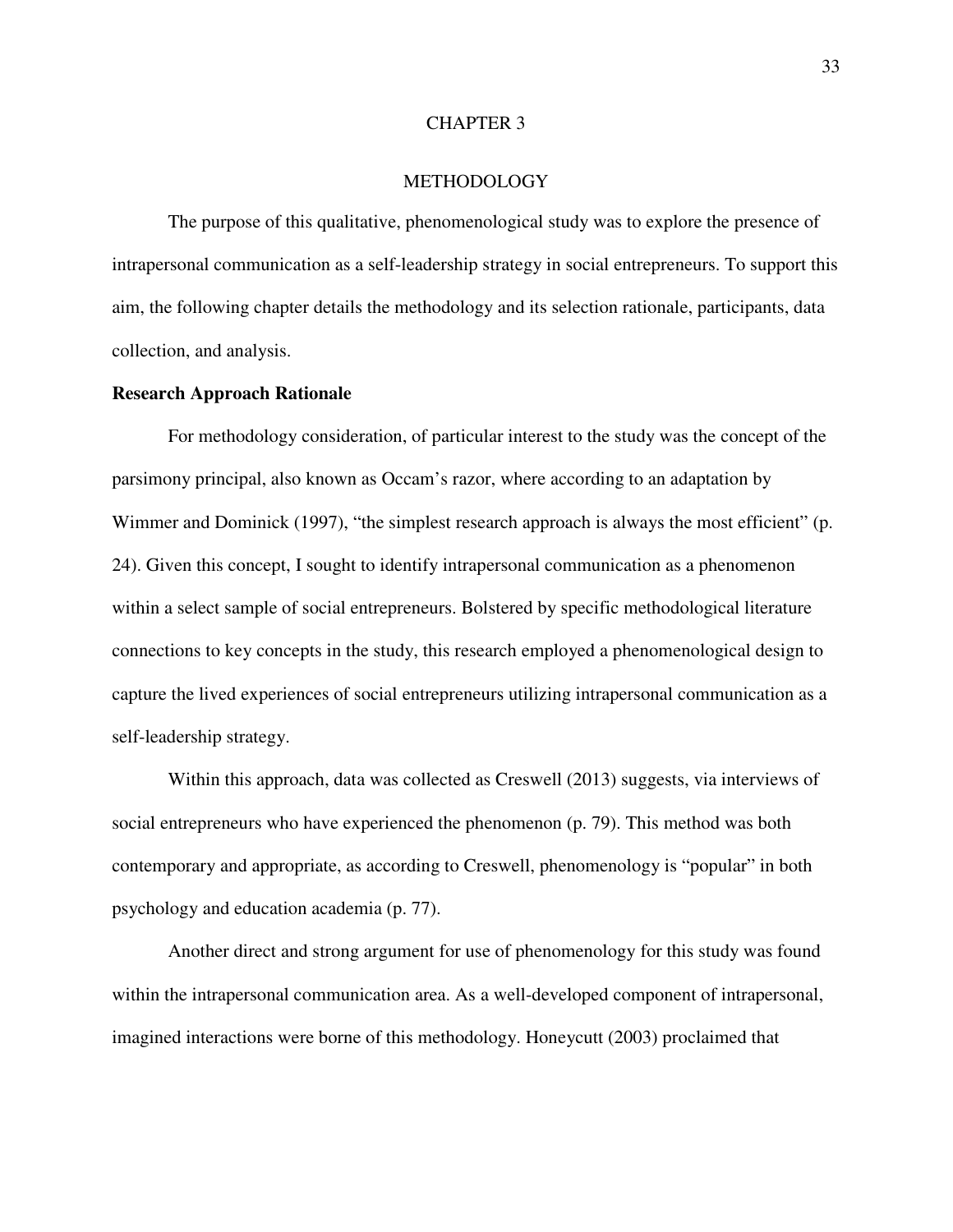"imagined interactions have their theoretical foundation in the work of . . . phenomenologists" (p. 3). This directly connected the method to the study focus.

In addition, for the social entrepreneurship participants, a fresh perspective was discovered that now considers phenomenology and its philosophical foundations as a robust approach to studies in that field. Seymour (2006) contended that researchers of entrepreneurship in general had previously avoided philosophical considerations, and without these the quality and validity of entrepreneurial research is undermined. Bann (2009) used phenomenology to understand how "entrepreneurs interpret, perceive and describe their lived experience in an entrepreneurial venture" (p. 62). She contended the best approach to prospective discovery is phenomenology as it "allows the ability to listen to the individual entrepreneur describe his or her knowledge, awareness and understanding . . . of a phenomenon" (p. 65). This served as a direct and realistic parallel to the study, and the collective, specific concept supportive evidence directly grounded the methodology.

### **Research Design**

As a result of the support from these various studies in the contemporary literature, my research used a qualitative, phenomenological approach with its social entrepreneur participants to "elicit a specific experience" that was "turned into anecdotes" (Van Manen, 2014, pp. 299- 300) and to further explore their "essence of the experience . . . incorporating *what* they have experienced and *how* they experienced it" (Creswell, 2013, p. 79).

Van Manen (1990) stated that phenomenology studies lived experience; explains phenomena as they consciously emerge; examines essences; creates experiential meaning; is human scientific; practices thoughtfulness; explores what it means to be human; and is a lyrical process (p. 9-13). To further explain this "lived experience," Van Manen (2014) also noted its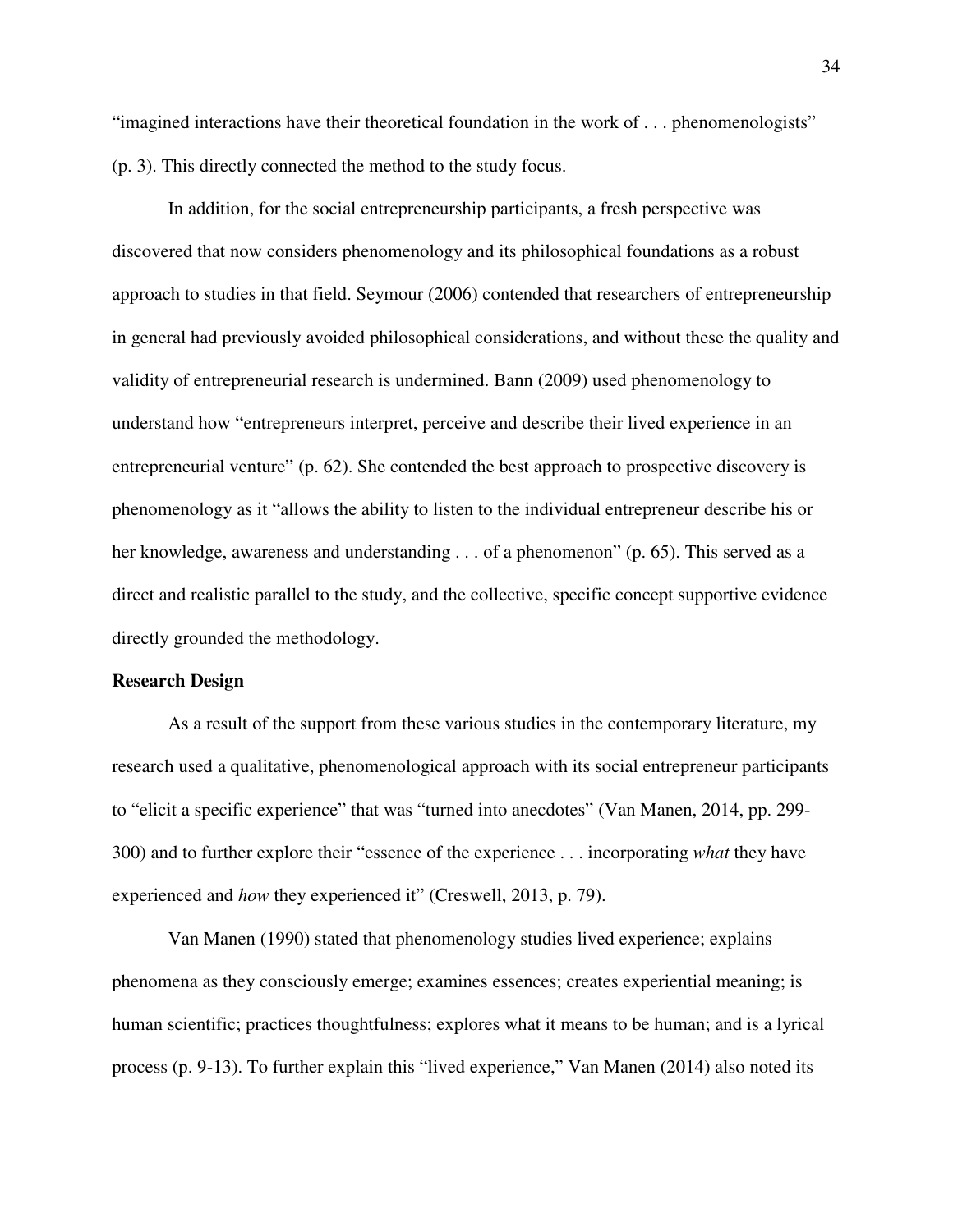special significance as a concept, since "human experience is the main epistemological basis for qualitative research" (p. 39).

In alignment with Van Manen (1990, 2014), Creswell (2013) encapsulated phenomenology as "understanding the essence of the experience" (p. 2). This is the case historically with a phenomenological approach. As such, in the early 1900s, phenomenology evolved from German philosopher Dilthey's term *verstehen*, his "attempt to empathically understand another's experience" (Lindlof & Taylor, 2011, p. 35). Creswell (2013) further explained phenomenology the most succinctly in its contemporary state as a "study (that) describes the common meaning for several individuals of their lived experiences of a concept or phenomenon" (p. 76). For scope, referencing Dukes (1984) Creswell noted involving 3 to 10 subjects and one phenomenology (p. 157). Merriam (2009) also described phenomenology as attempting to understand the "essence" and "underlying structure" of a phenomenon (p. 23). This tasks the "phenomenologist" with undertaking these studies that often involve strong and extreme human emotion (p. 25).

This methodology, as applied to the social entrepreneur participants in the study, involved data collection via in-depth interviews, analysis and interpretation. Creswell (2013) noted that phenomenology works with several individuals and their detailed experience and perceptions of something they have in common.

Throughout the phenomenological inquiry, this research actively engaged in bracketing, "the act of suspending one's various beliefs in the reality of the natural world in order to study the essential structures of the world" (Van Manen, 1990, p. 175), as adapted from an original concept by Husserl (1911).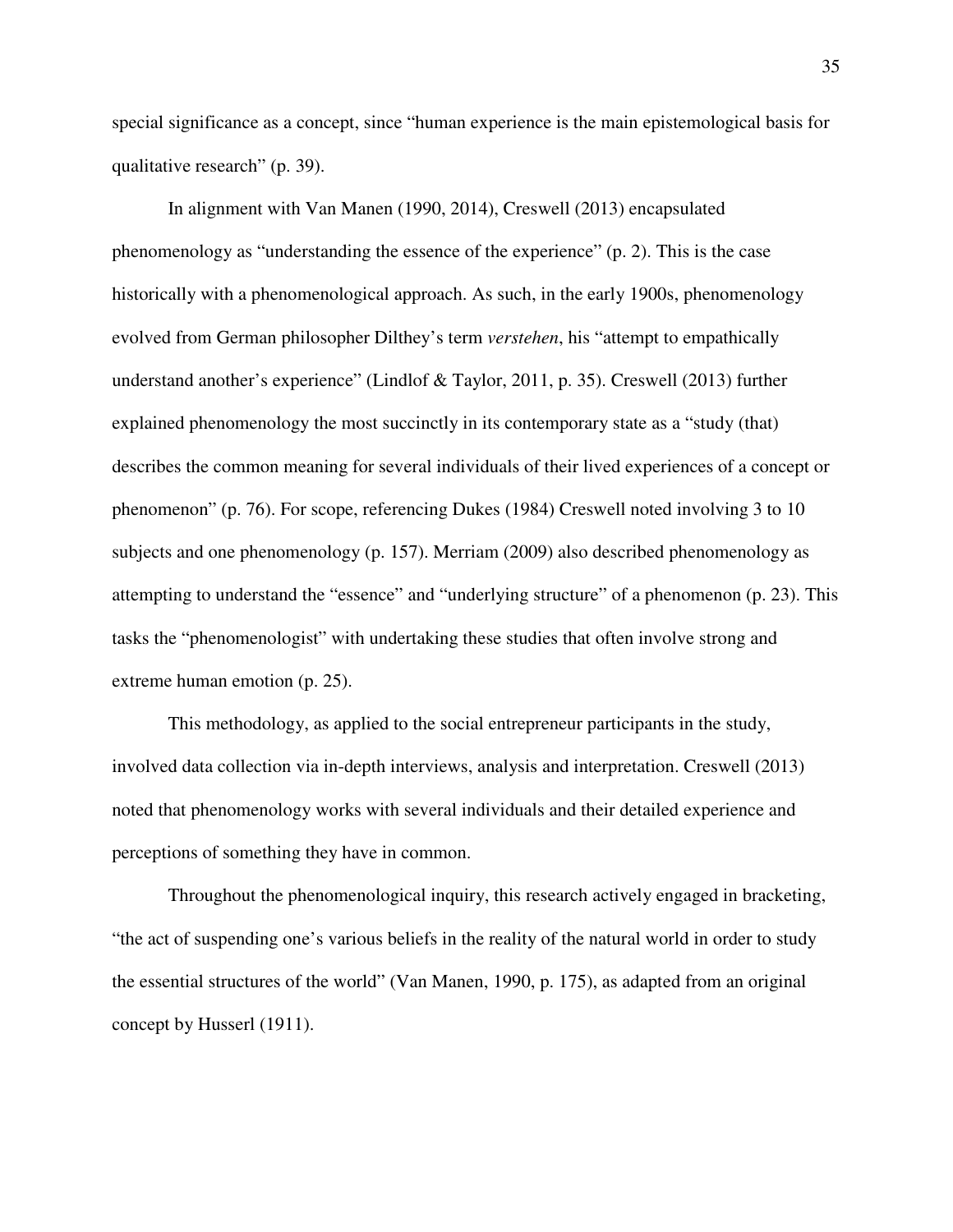A researcher brackets so that "prior beliefs about a phenomenon of interest are temporarily put aside, or bracketed, so as not to interfere with seeing or intuiting the elements of structure of the phenomenon" (Merriam, 2009, p. 25); and to essentially "set aside . . . experiences, as much as possible, to take a fresh perspective toward the phenomenon under examination" (Creswell, 2007, p. 59).

To complement these assertions, Moustakas (1994) also stated that while bracketing in phenomenological studies, "the investigator abstains from making suppositions, focuses on a specific topic freshly and naively, constructs a question or problem to guide the study, and derives findings that will provide the basis for further research and reflection" (p. 94).

In summary, by bracketing my own experience, this researcher was able to assess objectively the data in the study.

# **Research Questions**

As supported by the qualitative methodology and phenomenological method, the goal of this research was to answer the following questions:

- 1. How did social entrepreneurs in this study describe their intrapersonal communication experience in the context of self-leadership as it impacts mission and constituents?
- 2. What intrapersonal communication strategy did social entrepreneurs in this study utilize, either organically or proactively?
- 3. Did social entrepreneurs in this study report that intrapersonal communication strategies influence self-leadership?
- 4. Did the social entrepreneurs in this study indicate that improved self-leadership via intrapersonal communication strategy affects mission and constituents?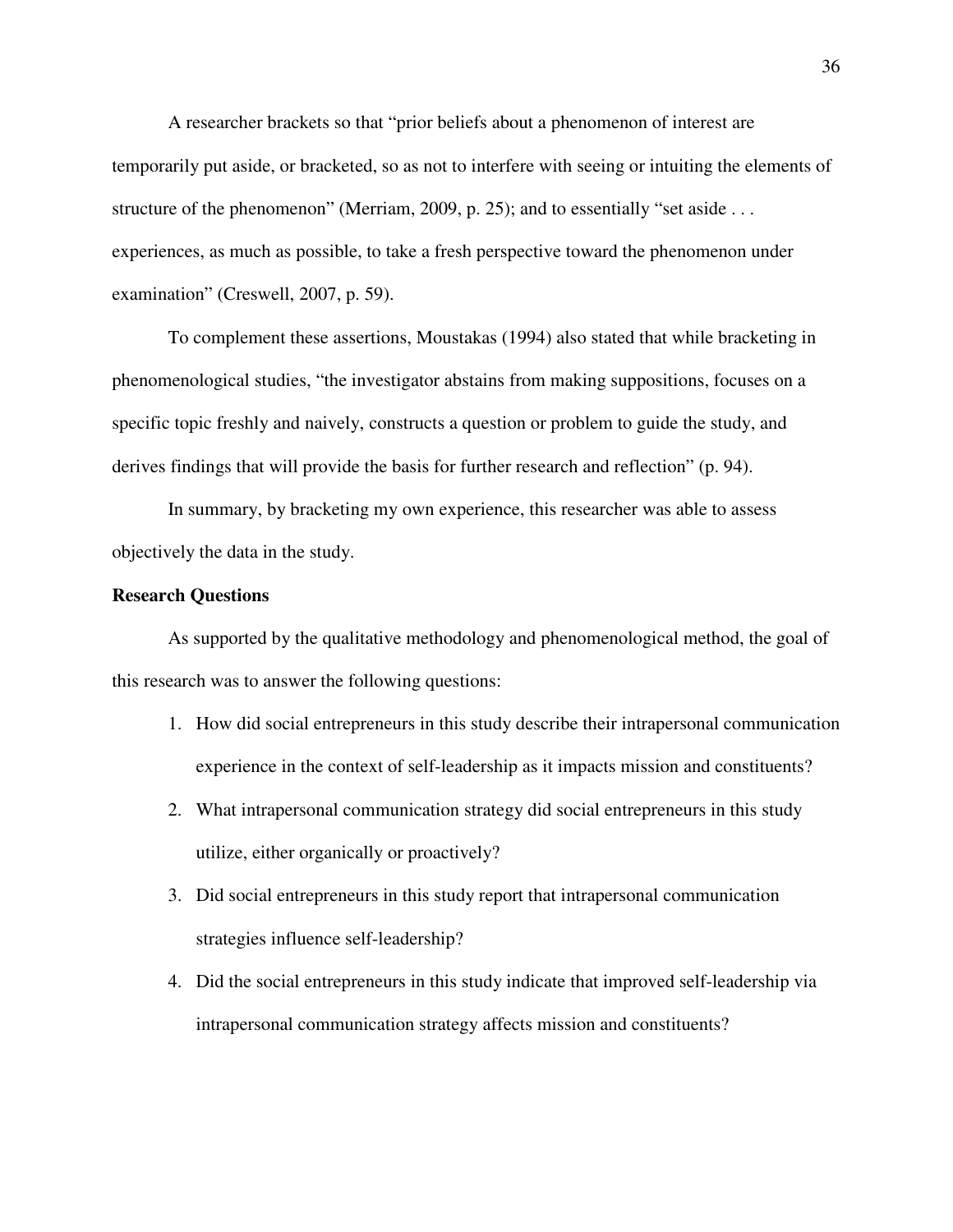As a reference, the intrapersonal communication area can include a multitude of instinctual or purposeful practices. For purposes of this study, I focused primarily on two specific areas: inner voice/dialogue/self-talk (Cooley, 2008) and imagined interactions (Honeycutt, 2003, 2008; Honeycutt et al. 2014).

## **Information Needed**

In order to answer these research questions, given the qualitative, phenomenological approach, I purposefully sought information within two specific data types. The first, and primary, was perception information, to understand the social entrepreneurs' core of experience with intrapersonal communication. The second was context information, as needed, to better understand and support this experience. This information was obtained directly from the social entrepreneur participants and provided rich findings to support the methodology.

## **Sites and Scope**

The sites and scope for this study varied based upon the specific participants identified for the inquiry. Since the study focused on the social entrepreneur himself or herself, it was not site dependent, and the sites were wherever these individuals conducted their mission-based businesses. As long as the site was private and research conducive, most often a professional office depending on the operation of each person, it was selected as an appropriate environment to collect data.

#### **Research Sample**

Using a purposeful sampling approach, I identified 12 social entrepreneurs in interviews that led to an extensive, in-depth phenomenological discovery. Access to participants and subsequent data was gained through initial introductory outreach that included a detailed participant electronic mail (Appendix A). As a component of purposeful sampling, I also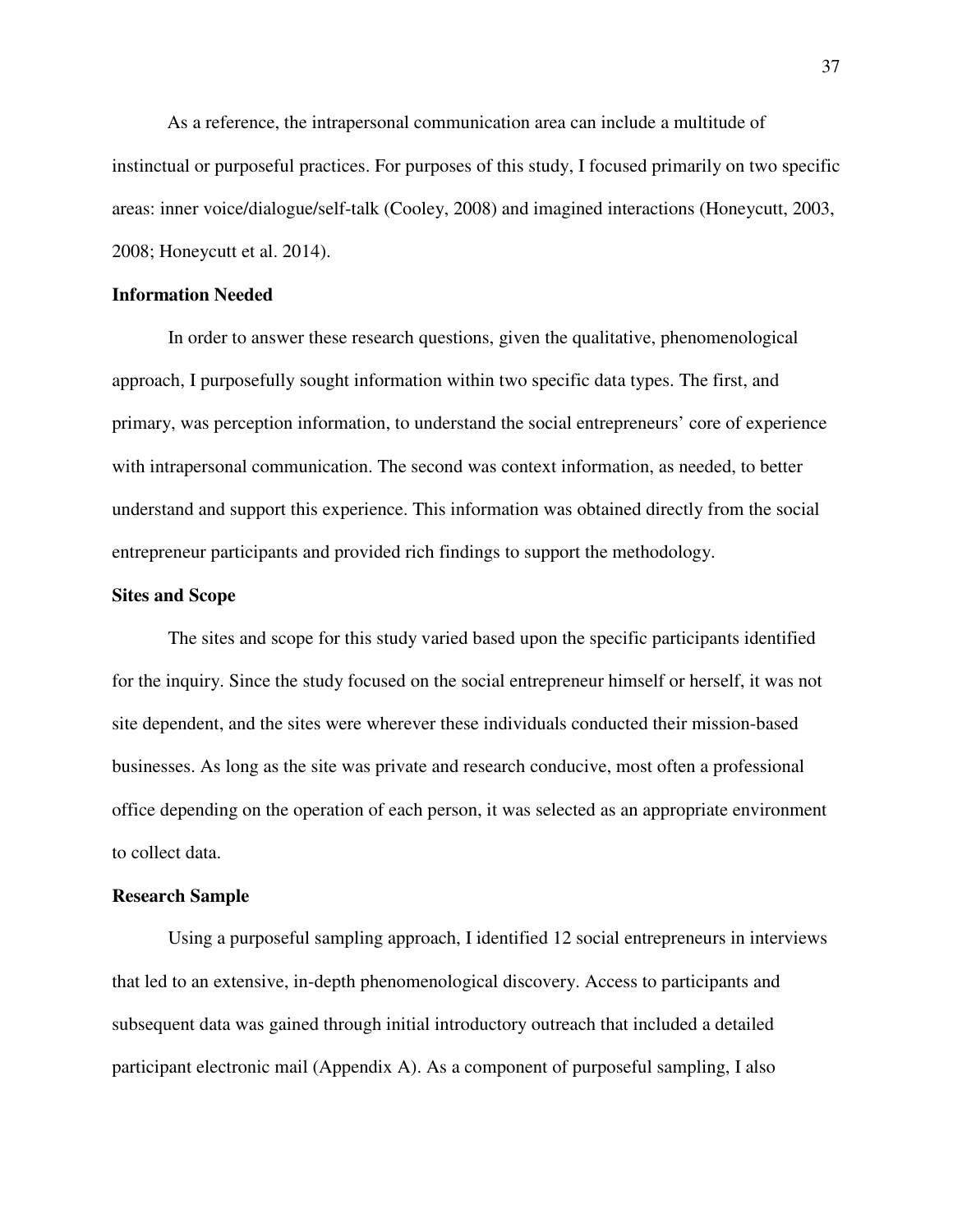engaged in snowball, or network, sampling as suggested by Noy (2008), where participants were asked to refer others to the study, and a few social entrepreneurs did suggest colleagues who fit the sample and selection parameters.

The core selection parameter was the experience with this particular intrapersonal communication strategy in their leadership, and its hypothetical chain of starting with internal dialogue and then affecting external action. The site component was a factor here only to the extent if it affected the individual in the context of the phenomenon.

Considering the definition of social entrepreneur being used for the study, there was mission diversification among the participants that maximized the richness of the data. Regardless of the varied cause advocacy, the participants' purposeful and sole intersection was a role where they all proactively employed business action, with an intrapersonal communication experience, to change social conditions.

This study specifically engaged participants, all adult age (18-65) businesspeople, through existing professional contacts, current academic contacts, referrals, cold inquiries and professional associations in which I hold membership. These participants were selected based on their prominent and perceivably effective roles as a social entrepreneur as defined in the study. While further reviewing these participants' leadership roles in social justice organizations, some potential participants were ruled out as I subsequently deemed that they served their organizations not at a leadership level.

In addition, participants were selected so I could meet them personally for data collection. From a Communication-driven lens it was valuable to conduct the interviews in person and in real time in order to assess both directly shared and indirectly nuanced communication messages. For example, a participant may have been expressing a thought via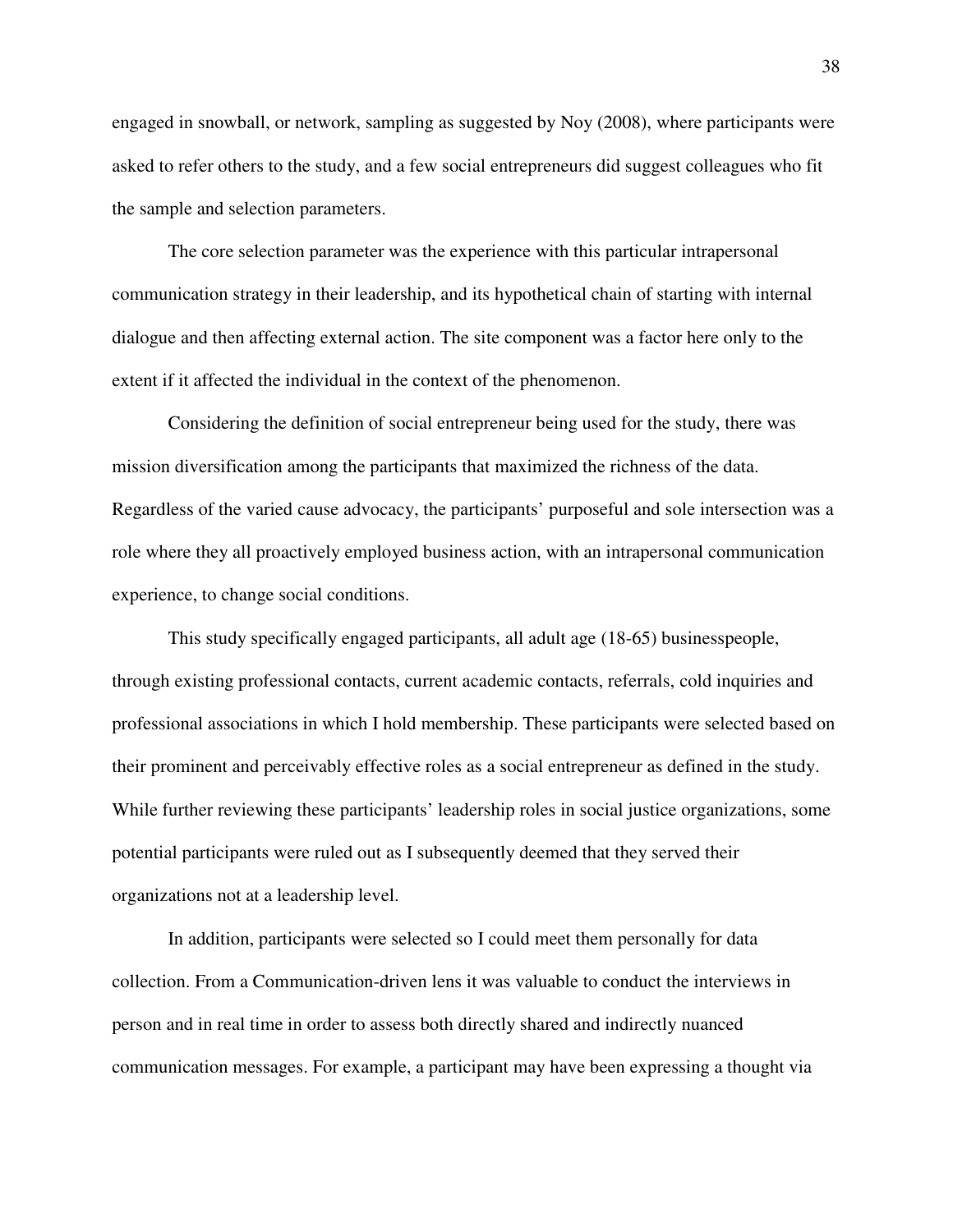language, but shared something quite more profound or even different by non-verbal means. It was crucial to be cognizant of these nonverbal observances in a qualitative phenomenological framework because they added meaning to the data.

Once again, most prominently, the participants were chosen based on the perceived ability to clearly and richly describe their personal experience with the phenomenon being studied.

### **Pilot Study**

To prepare optimally for the formal study, a pilot study to assess inquiry focus, conceptual framework, research questions, and potential scope and detail of instrumentation was conducted. The sole purpose of this pilot study, which was clearly shared with participants, was to test the aforementioned components. All those involved were also succinctly informed that this material and resultant data was preliminary to support the creation of the inquiry, and would not be included in the final study.

For the pilot study I successfully conducted two informal observation sessions at nonprofit sites while serving as a volunteer. I then engaged in two in-depth interviews of preparticipant social entrepreneurs. These interviews were administered professionally, yet informally, and the participants were briefed in detail in advance, including the fact that they were involved in a pilot study and, once again, for research ethics would not be included in the primary study.

Pilot study data analysis was completed and anecdotal themes were identified. This procedure served as a solid strategy to inform the methodological approach, supporting the nowrealized data saturation point in a reasonable, confident effort for the study. The pilot study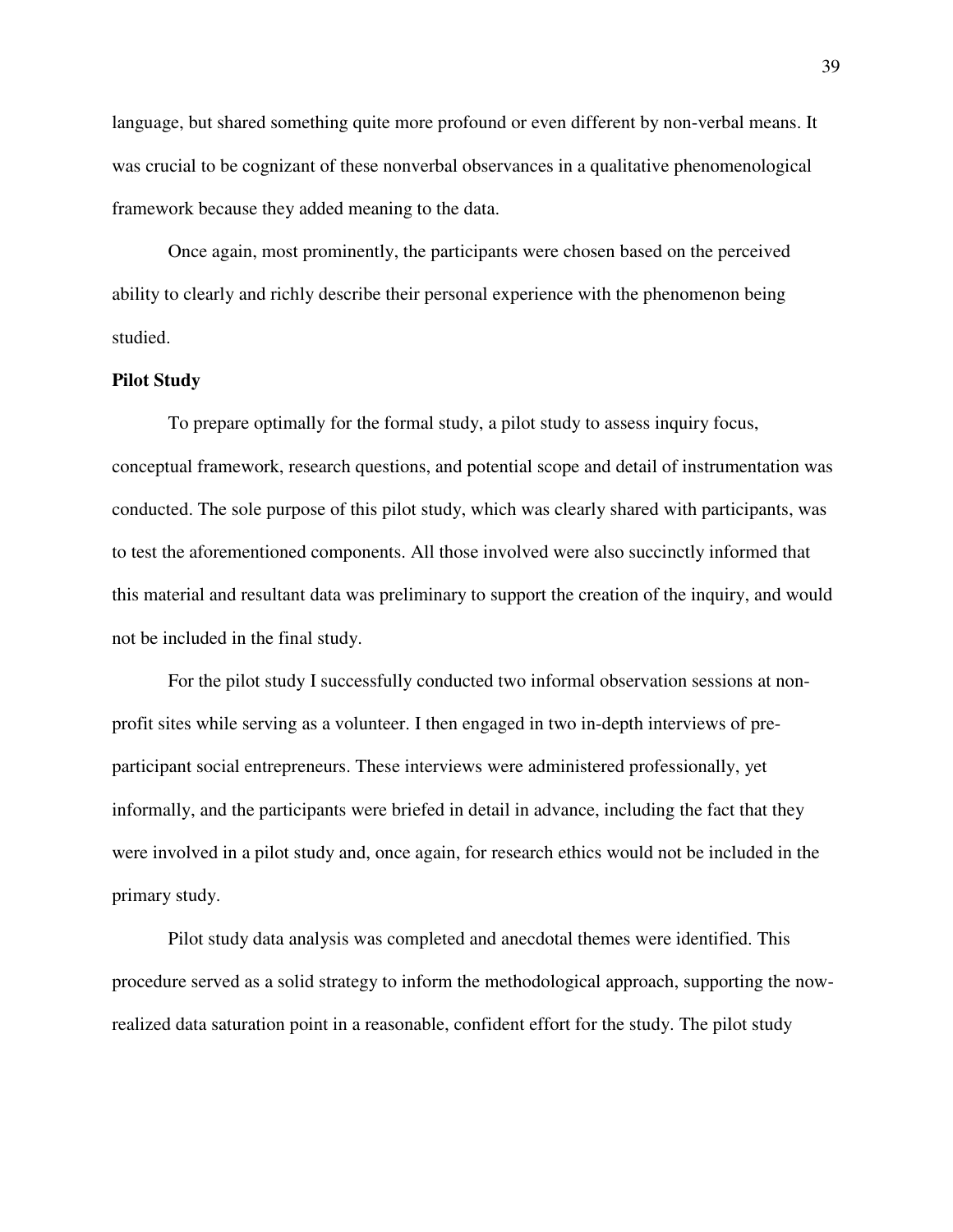informed the final selection of the number of interview participants and their specific demographics and psychographics.

In reflection, the pilot study proved essential to refining the interview process. I have been involved in other academic research projects, and in my practitioner role, I also have an extensive background in media training for leaders, businesspeople and executives, so I was well versed in the building and execution of in-depth interviews. These experiences served me well while conducting the study. Within the pilot, the general methodology worked and was deemed capable of producing solid data in the formal study. In addition, participants were eager to be involved. It seemed social entrepreneurs were quite willing to share their perceptions of their own communication, leadership, missions, social stories and business expertise. This pilot finding of willing participant engagement was also evident during the formal study.

## **Data Collection**

For data collection procedures in the subsequent formal study, I followed the guidance of Creswell (2013, p. 205). These procedures included: identifying research subjects and participants; gaining access and obtaining permissions; considering instrument questions most aligned with the research questions; designing optimal instruments; and conducting the data collection process with ethical considerations at the forefront of every action.

Data collection occurred specifically through in-depth interviews. To strive for objectivity within this process, I purposefully used bracketing, considering that

prior to interviewing those who have had direct experience with the phenomenon, the researcher usually explores his or her own experiences, in part to examine dimensions of the experience and in part to become aware of personal prejudices, viewpoints, and assumptions. (Merriam, 2009, p. 25)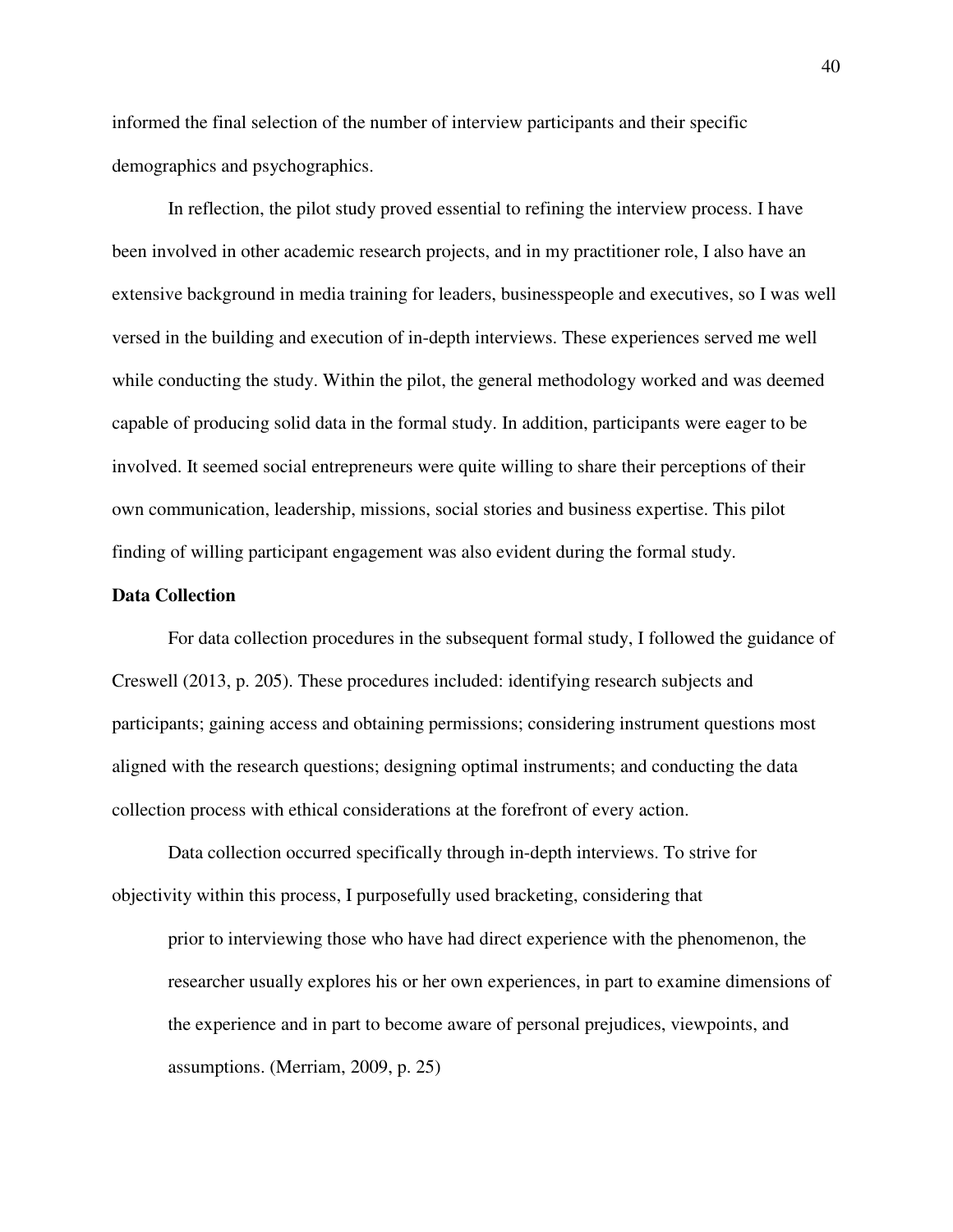In addition, an integral part of data collection was participant communication, where I gained access and subsequent permissions through initial introduction, participant electronic mail (Appendix A), and personal calls as necessary. Along with a purposeful reminder of what the research sought to achieve, ethical considerations permeated all study activities. Due to its extreme importance, ethics is also outlined in a separate section within this chapter.

## **Data Collection Instrument**

After conducting the pilot study of informal interviews with pre-subjects, this researcher made a final participant selection, refined the collection instrument, and proceeded as follows:

- An individual, in-person, in-depth interview for 12 participants.
- Interviews were approximately 45 to 60 minutes.
- A follow-up interview was scheduled, in cases where my review assessed that additional data would strengthen the study.

Interviews took place individually, in person, in a private business office of most convenience for study participants, either in the participants' facility or a third party community office facility.

Prior to any data collection, participants were provided and briefed on the study's definitions of the key terms. Applicable abbreviations included: Intrapersonal Communication (IC); Social Entrepreneur (SE); Self-Leadership (SL); Self-Talk/Inner Voice/Inner Dialogue (ST); Imagined Interactions (II).

The open-ended, semi-structured interview instrument questions (Appendix B) included, as fundamentally guided by Merriam (2009, pp. 95-105) and Janesick (2011, pp. 99-137):

# **Foundation Questions**

• Could you please tell me when and how you became a SE?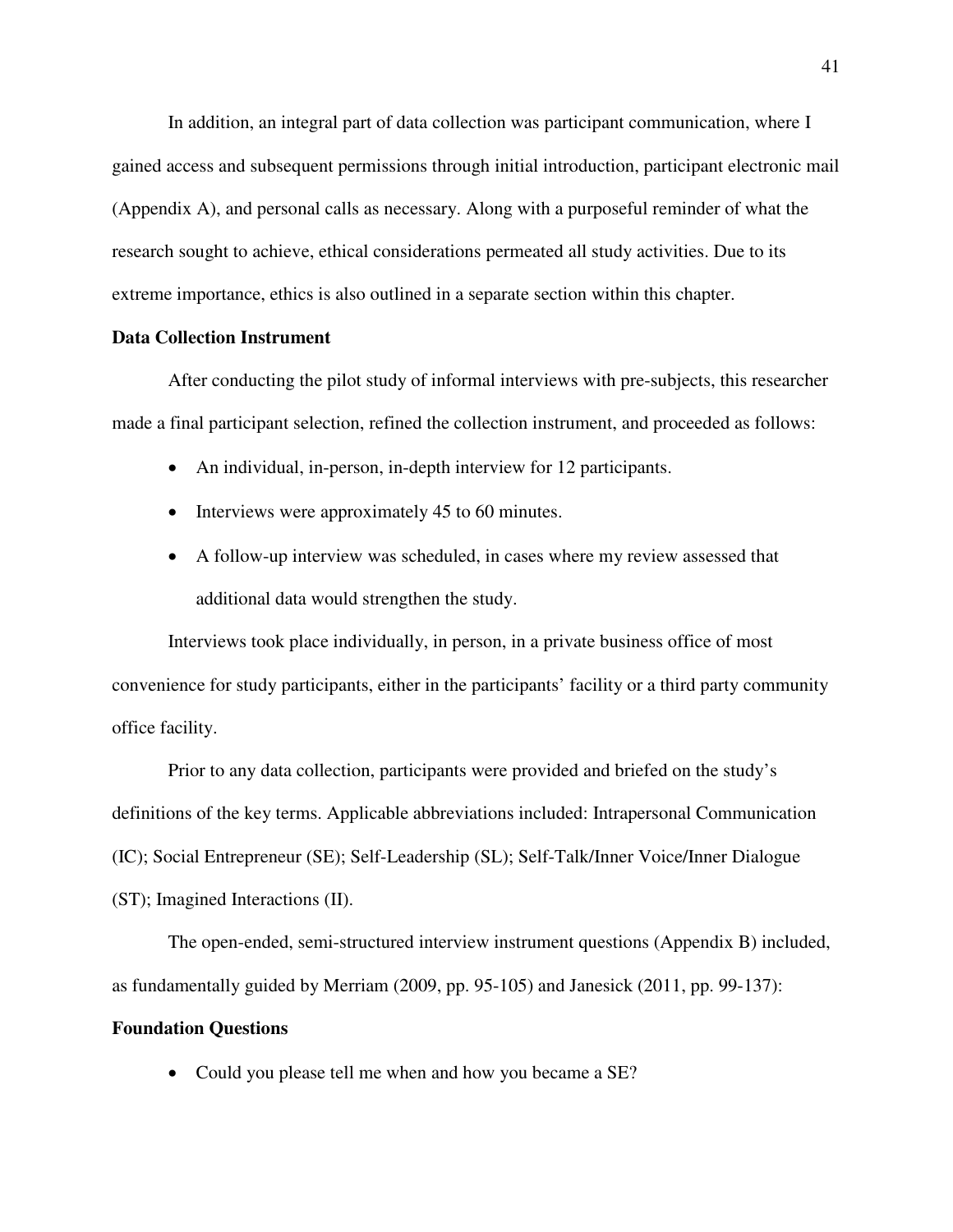- Why did you choose your particular SE mission or cause?
- Do you feel you experienced IC in any form in choosing SE and/or your focus? If so, how? Could you share the experience and process in detail?
- Are you currently or previously a for-profit leader? If so, how do think this role compares with SE?
- Of the following terms–businessperson, activist, leader–considering your individual role, which do you feel most exemplifies you as a SE? Why?

# **Activation Questions**

- How do you feel you involve IC in running your organization currently?
- Do you believe you utilize ST consciously and/or unconsciously? How?
- Do you believe you utilize II consciously and/or unconsciously? How?
- Given the IC, do you think this affects your ability to SL? How so?
- How does your SL impact your external leadership? Why is this?

# **Reflection Questions**

- Please share a specific time when you actively used an II in a leadership capacity? What was the outcome(s)?
- Please describe a specific example of using ST prior or during a leadership moment? What was the outcome(s)?
- Do you feel there is a connection between your IC and external leadership? If so, please describe.
- Do you sense that your IC prompted leadership affects your mission and constituents? If so, why and how?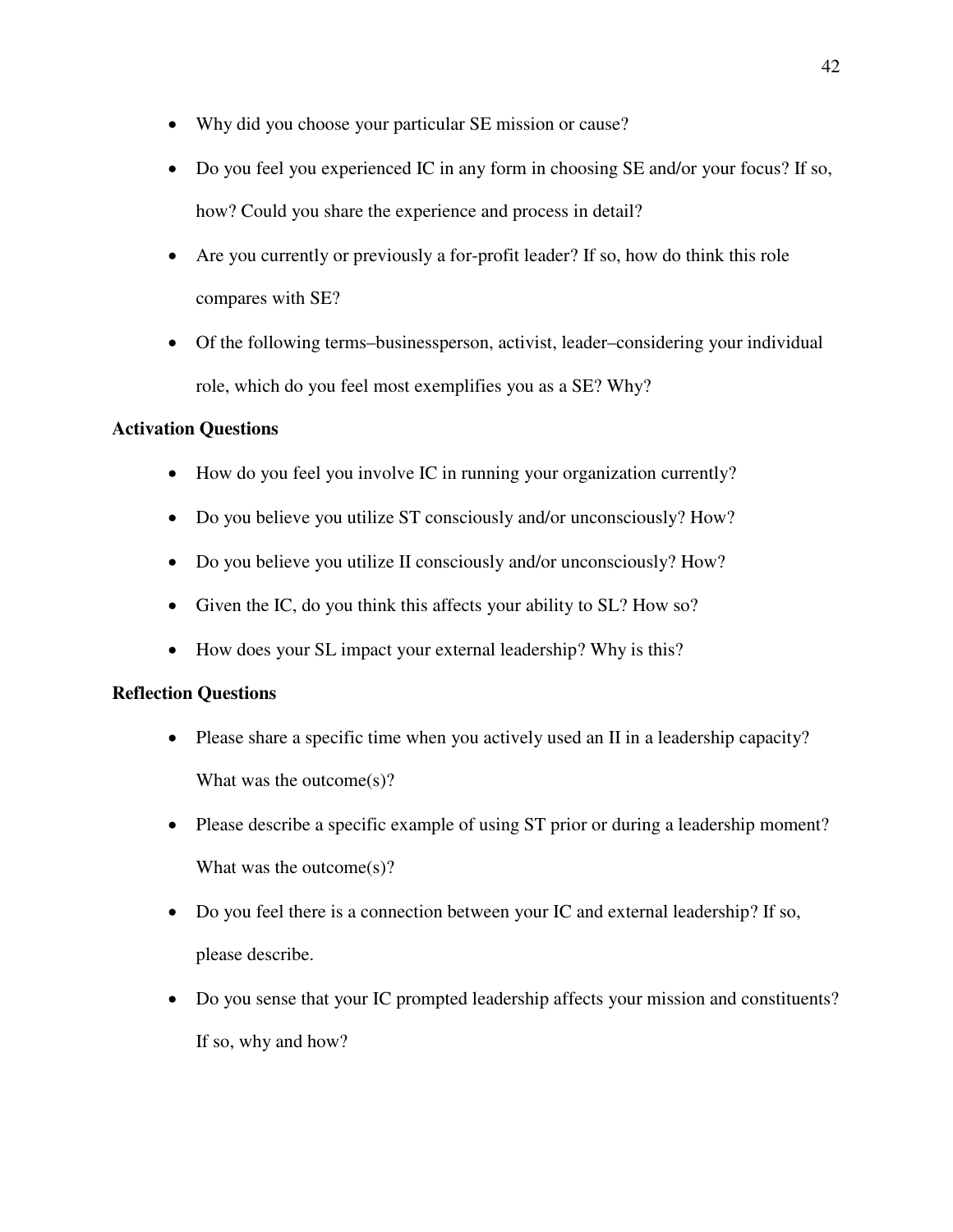• What would the ideal component(s), usage and strategy of IC be for you as a leader? Please describe this optimal scenario. On the contrary, what would not work for you?

### **Data Analysis**

The guidance of Creswell (2013) was again employed for this analysis and interpretation plan, inclusive of: preparing and organizing the data, transcribing the data, exploring and coding the data, building descriptions and themes within the data, layering and interrelating themes; reporting the findings, interpreting the findings, and validating the findings (p. 261-62).

Data gathered by the aforementioned interview instrument was coded and reduced into various themes and concepts via long tabling and the use of index cards. After multiple reviews of the transcripts, essence-supportive concepts related to the phenomenon were identified and coded. An index card was created for each participant with the concepts, capturing how many times they directly and/or inferentially appeared. On the back of each participant card was noted the location of the optimal quotes, as well as richest and thickest description. I then created cards for the concepts themselves that listed each participant associated and number of appearances, to then solidify prevalent themes and sub-themes. The connectively, or relationships, between these themes was identified and merged in an overall matrix. This complete process was conducted by human means to best capture the essence of the participants' experience.

After this procedure, the study's conceptual framework was revisited to guide the analysis. The relevant studies included Cooley (2008) in self-talk, Honeycutt (2003, 2008) and Honeycutt et al. (2014) in imagined interactions, Neck (2006) in self-leadership, Foss and Foss (2011) in the model of constructed potentiality, and Hartnett (2010) in joyful commitment as well as ongoing work by organizations such as Ashoka (2014) in social entrepreneurship, all of which provided direction to the data analysis.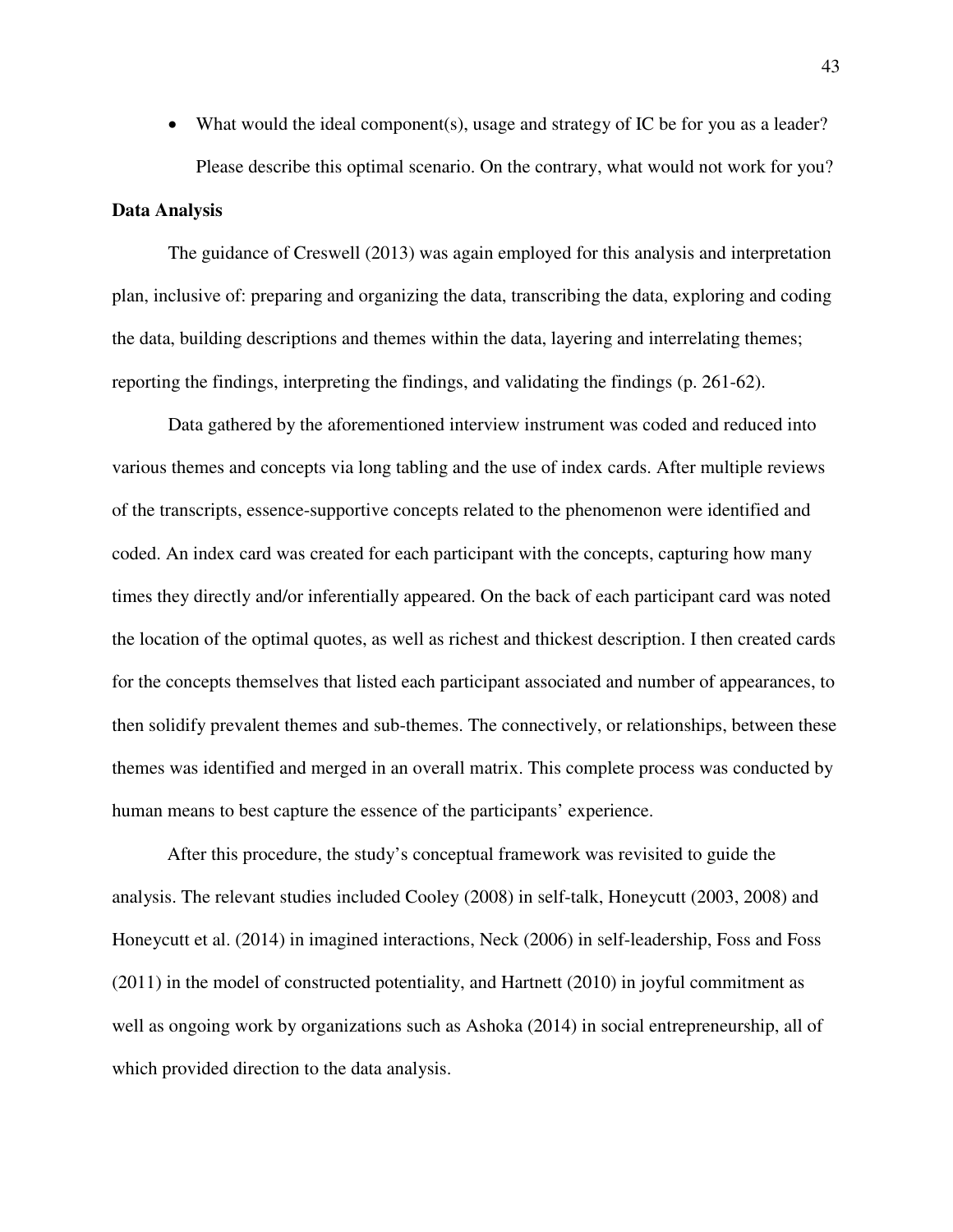# **Ethical Considerations and Participant Rights**

Throughout the entire process, beginning with a thorough assessment and subsequent study approval by my University's Institutional Review Board, a primary ethical consideration was to protect the identity of the research participants. To this end, participants were tagged literally as "participant" or "social entrepreneur." No identifiable or assumptive details were used in the data collection, analysis, interpretation or ultimate communication of the findings. To complement this nomenclature, organizations were neither named nor referred to in a generic form.

Since the focus of this study was on the social entrepreneurs themselves and not directly the organizations and constituents, participants were encouraged to share their stories and information from a first-person perspective. To alleviate any unintended outcomes of involvement in the study, participants were also instructed that should they choose to include in their responses information about their organizations and constituents, in the context of relevance to the phenomenon in the study, they were to do so only in a generalized and anonymous manner.

To further support ethics and participant rights, the research additionally included an agreement (Appendix C) to detail the extent and content of the data collection process. This "informed consent" allowed participants to understand and approve their participation in the research. In general, this included the following guidelines: voluntary agreement to participate, core moral principles of obtaining information, confidentiality and privacy, ability to opt-out at any time for any reason with no penalty, and pledge of the correctness of the data.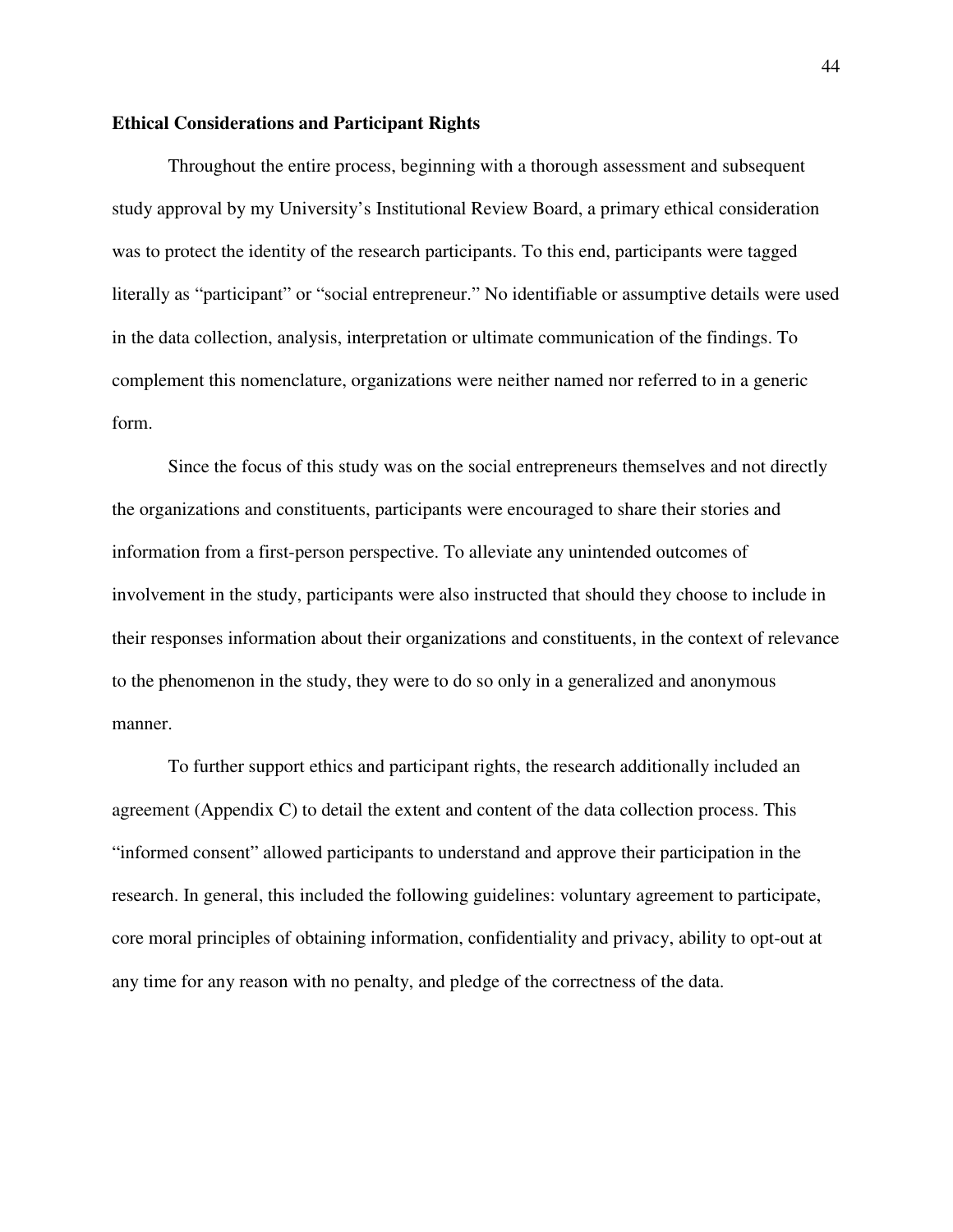Throughout the study, privacy of participants was of the strictest and utmost importance. I was purposefully the only individual with any participant identity information and data whatsoever, and treated all with complete anonymity and care.

In addition, all audio-recorded interviews for transcription purposes were destroyed once the study was complete. Electronic files, including documents, were deleted and system purged. Paper materials, including anything printed or hand-noted, were substantially, physically shredded.

Overall, to supplement these ethical considerations, it was also noted that this study carried no identifiable risks to participants.

# **Trustworthiness**

To support validity and reliability of the study from the onset, I collected all data in quiet and private office settings with no or minimal distractions to the interviewer or participants. In addition, I used "prolonged engagement" with the participants to build trust (Creswell, 2013, p. 250), that supplemented the similar concept of "functional familiarity" suggested by Schein (2003), as well as recognized any researcher bias that may occur (Creswell, 2013, p. 251; Merriam, 1988).

In specific support of the phenomenological approach, I sought the practice of Polkinghorne (1989) as suggested by Creswell (2013, pp. 259-260) and asked myself the following questions:

- Did the interviewer influence the contents of the participants' descriptions in such a way that the descriptions do not truly reflect the participants' actual experience?
- Is the transcription accurate, and does it convey the meaning of the oral presentation in the interview?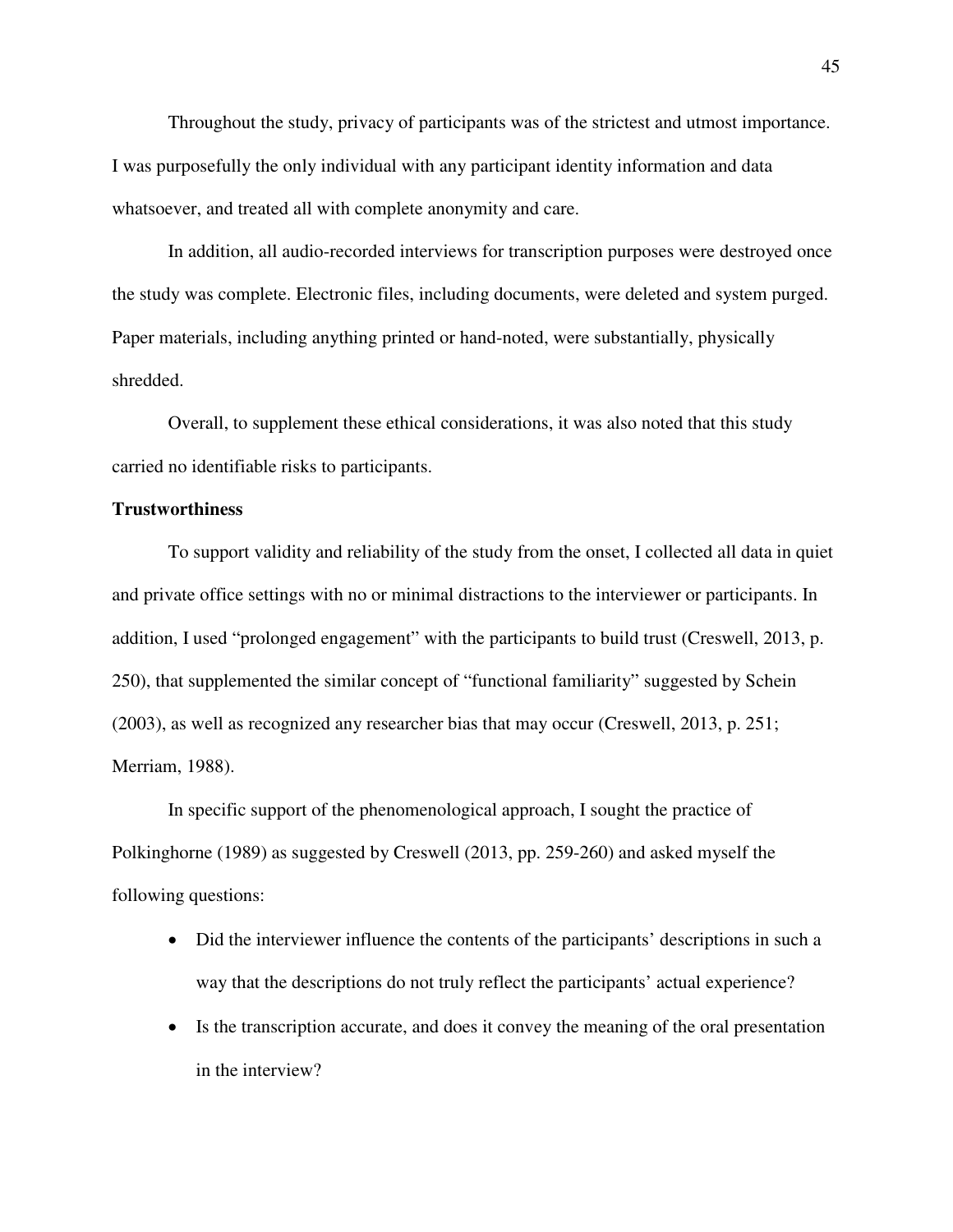- In the analysis of the transcriptions, were there conclusions other than those offered by the researcher that could have been derived? Has the researcher identified these alternatives?
- Is it possible to go from the general structural description to the transcriptions and to account for the specific contents and connections in the original examples of the experience?
- Is the structural description situation specific, or does it hold in general for the experience in other situations?

I then engaged further validity and reliability standards for a phenomenological study, via these questions put forth by Creswell, (2013, p. 260):

- Does the author convey an understanding of the philosophical tenets of phenomenology?
- Does the author have a clear "phenomenon" to study that is articulated in a concise way?
- Does the author use procedures of data analysis in phenomenology, such as the procedures recommended by Moustakas (1994) or Van Manen (1990)?
- Does the author convey the overall essence of the experience of the participants? Does this essence include a description of the experience and the context in which it occurred?
- Is the author reflexive throughout the study?

# **Researcher Bias**

The interviews conducted provided all the relevant data for the study. Despite a personal interest and introductory experience as an emerging social entrepreneur, in my primary role of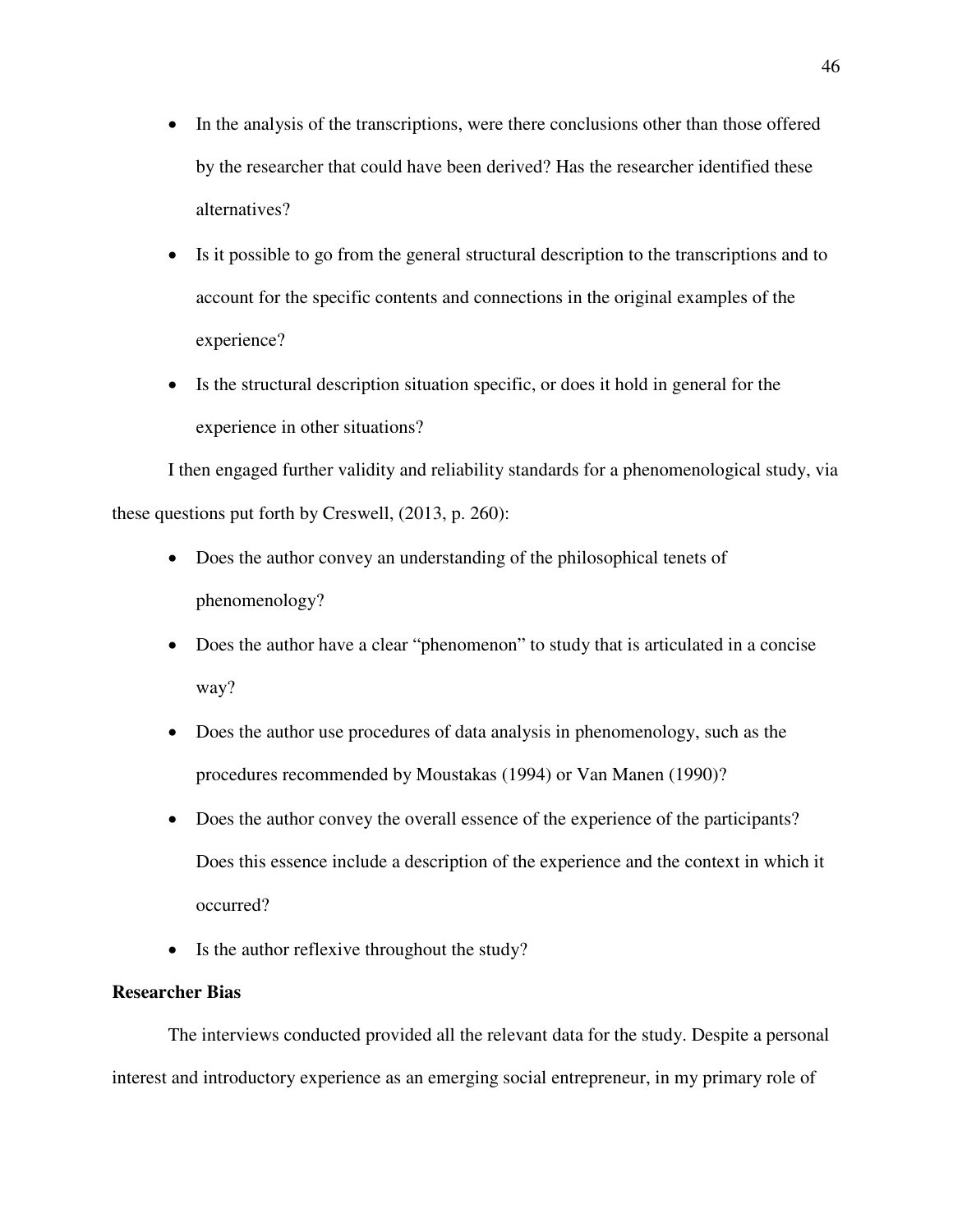researcher, objectivity was the key consideration throughout the process of describing and interpreting the phenomenon (Creswell, 2013; Van Manen, 1990). In addition, I was acquainted with some of the social entrepreneur participants in the study, but by no means in the context of the phenomenon being examined.

## **Usefulness of Findings to Stakeholders**

Moving forward, to support the scholar and practitioner areas in transforming both my organizations, there were two main, dedicated goals for the study. First, the inquiry produced new knowledge about the intrapersonal communication area. This component is not offered in the Communication Department where I am a faculty member. I envisioned that the findings from this study would inform development of a new course and eventually a full area offering in this part of the Communication discipline. Second, the inquiry documented the self-leading inner-workings of social entrepreneurs that I will explore further in future, post-doctoral studies. While the public relations agency I founded and operate has successfully served many non-profit organizations, I am genuinely seeking a deeper presence in support of personal, social justice missions. The business plan moving forward is to create an organization first in the form of a new company division solely devoted to strategic communication and public relations for causes.

For the study participants, a primary stakeholder group, the core benefits have been identified as: (a) participation in this co-construction of meaning within this particular and unique intersection of subject matter may offer participants the experience of an enhanced perception of their own individual expertise; (b) knowledge and ongoing reflection of the benefit of a social entrepreneur's usage of intrapersonal communication may be advantageous to a variety of stakeholders in all leadership roles; and (c) identification and understanding of the participants' organic and purposeful use of inner voice/dialogue and imagined interactions may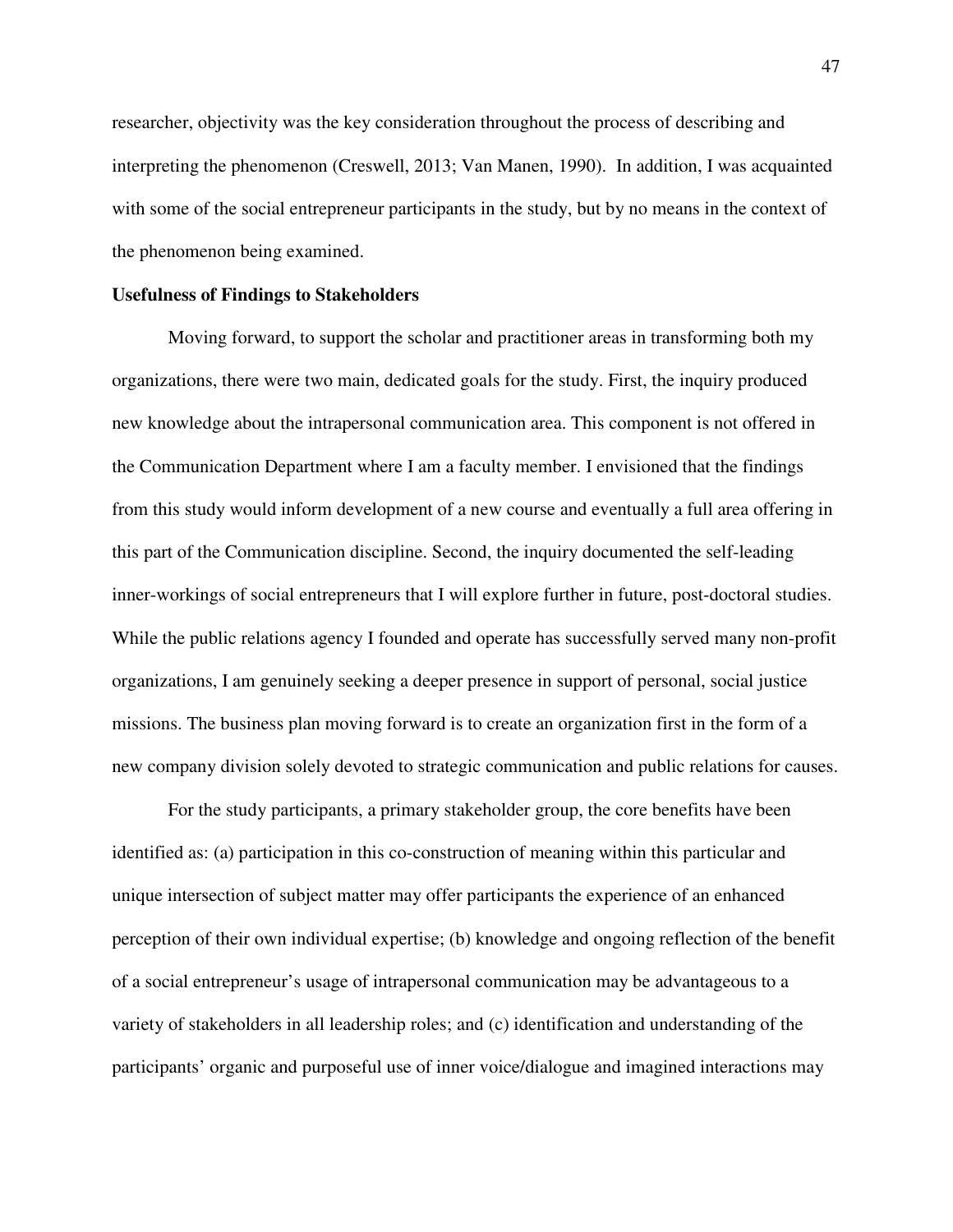improve self-leadership, subsequent external leadership, and ultimately benefit the organizations' missions and constituents.

In summary consideration of this study's usefulness, this research engaged a qualitative, phenomenological approach to learn about social entrepreneurs and their experience with intrapersonal communication. These findings and their subsequent interpretation are expected to be of interest to scholars, practitioners and journal editors in potential areas such as: Non-Profit, Social Entrepreneurship, Communication, Leadership and Coaching, Business, Psychology, Health and Wellness.

# **Conclusion**

This study explored the presence of intrapersonal communication as a self-leadership strategy in social entrepreneurs. It engaged a qualitative, phenomenological approach via 12 indepth interviews of participants.

Given the study's purpose, research questions and overall framework of what it sought to discover and subsequently offer both academia and practice, as a researcher I felt that the detailed methodology was well aligned with and supported by both the scholarly literature and industry protocol. It was an optimal method for not only this research, but also serves as a catalyst for further phenomenological studies of intrapersonal communication in social entrepreneurs. When considering future research, as this study merged concept areas that appeared to be not previously combined, I will develop a typology classification of the concepts, since according to Creswell (2007, p. 77) "a description of the essence of the experience of the phenomenon becomes a phenomenology".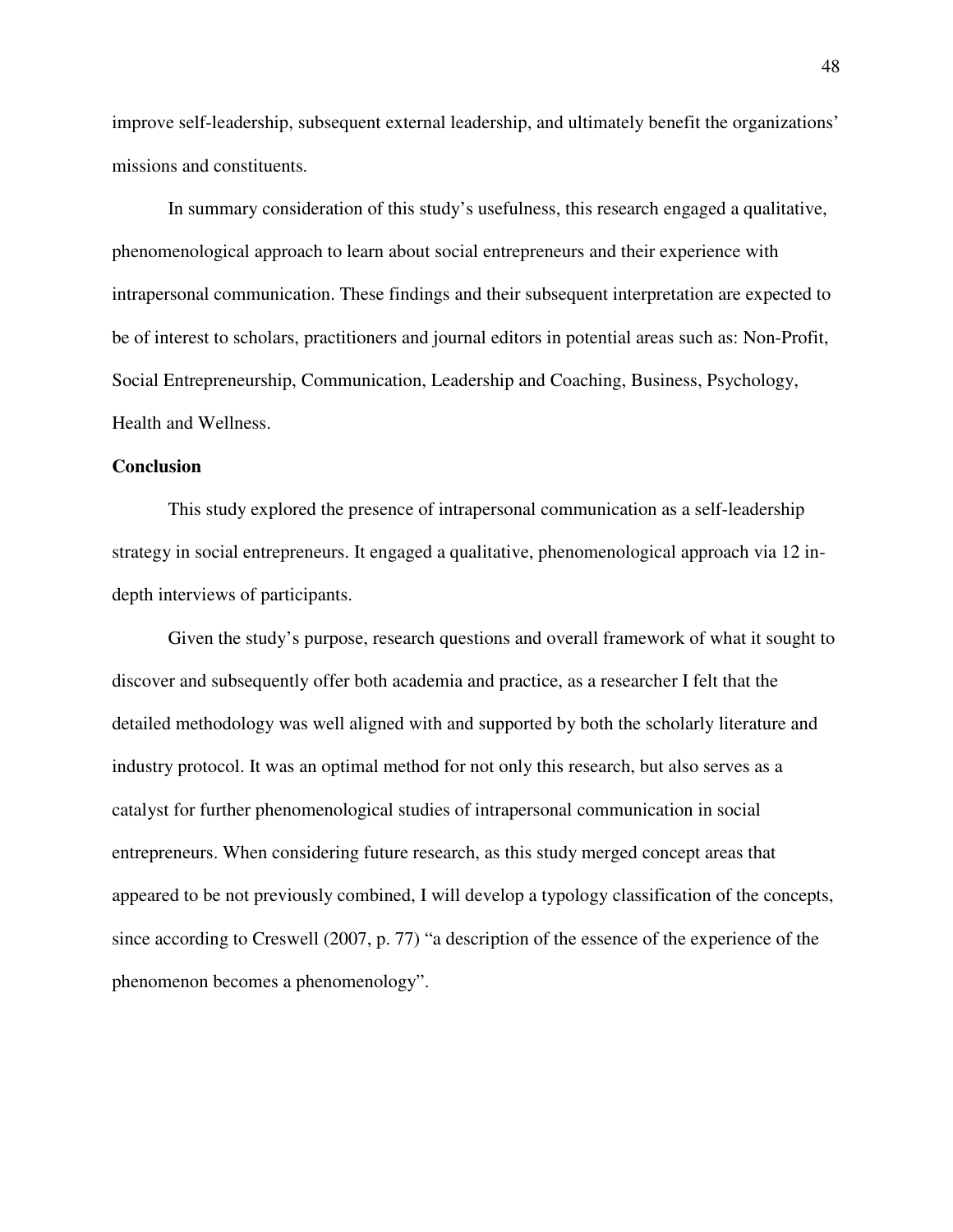Throughout the entire study, as a researcher I experienced affirmation in both the inquiry and process, and was consistently eager to move forward, all in an effort to bring everyone involved better tools for social justice.

As I now move to communicate the data discovered, along with the subsequent interpretation and conclusions, I feel confident in the methodology as "the method of reflection that occurs throughout the phenomenological approach provides a logical, systematic, and coherent resource for carrying out the analysis and synthesis needed to arrive at essential description of experience" (Moustakas, 1994, p. 94).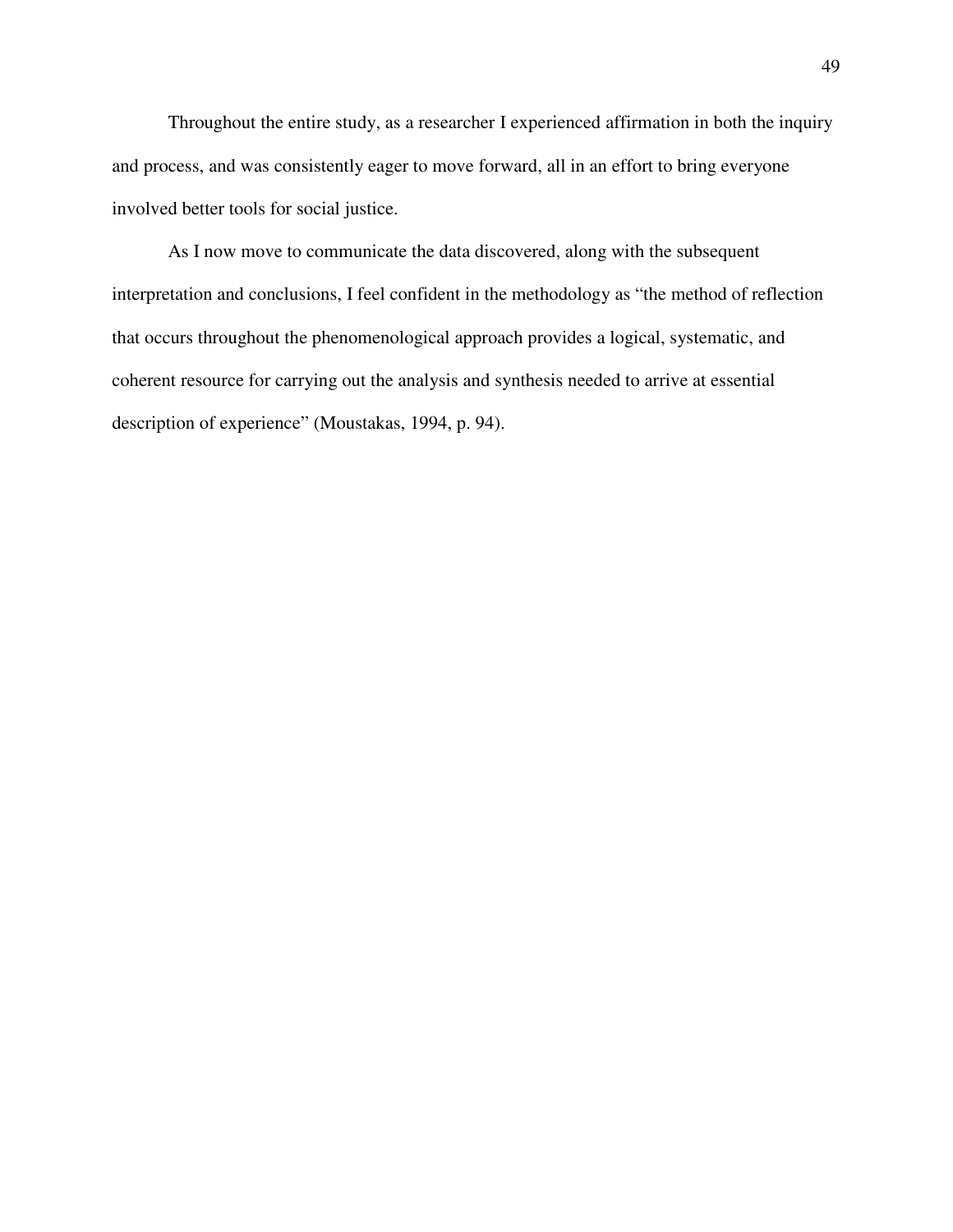#### CHAPTER 4

### **FINDINGS**

The purpose of this qualitative, phenomenological study was to explore the presence of intrapersonal communication as a self-leadership strategy in social entrepreneurs. Within this research, I believe that understanding a specific phenomenological experience will offer social entrepreneurs another strategic tool to address better the challenges they face in their various leadership roles as they serve their respective constituents and pursue their missions. With that purpose in mind, this findings chapter presents a brief overview of the participant pool, as well as the four major findings identified along with the further delineated secondary and supplemental findings for each.

For this study, 12 social entrepreneur participants were selected, all of whom were adult (18-65) leaders and businesspeople who used communication strategy for mission-centered work. The primary criterion in choosing these participants was their experience with the phenomenon itself, and of equal importance, their ability to articulate it both clearly and deeply. This study purposefully sought mission diversity within the participant pool, so the research would focus solely on the participants' collective intrapersonal communication experience, with no other variables of potential effect.

Data gathered by the interview instrument detailed in the methodology was coded and reduced into various themes and concepts via long tabling and the use of index cards. After multiple reviews of the transcripts, essence-supportive concepts related to the phenomenon were identified and coded. An index card was created for each participant with the concepts, capturing how many times they directly and/or inferentially appeared. On the back of each participant card was noted the location of the optimal quotes, as well as richest and thickest description. I then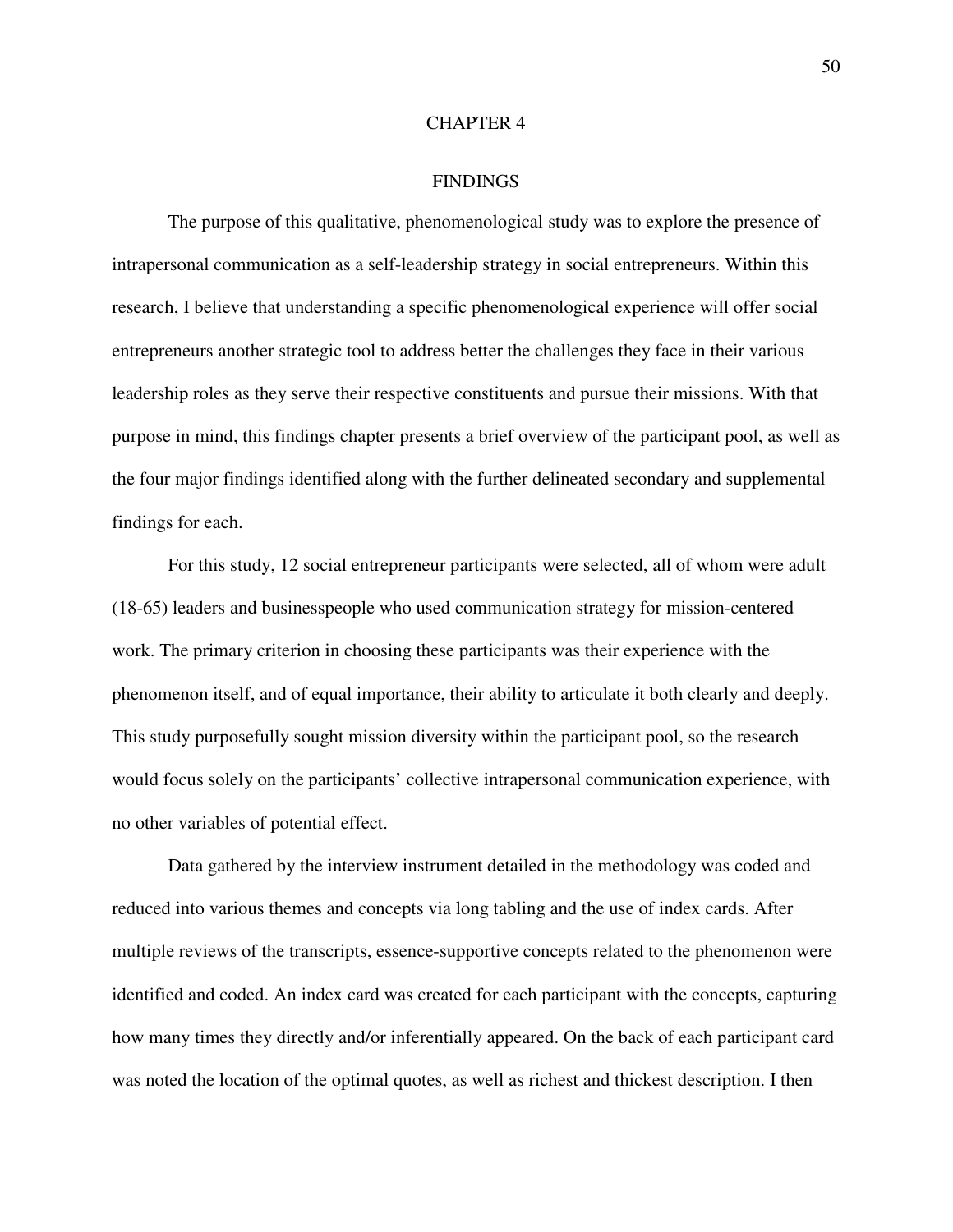created cards for the concepts themselves that listed each participant associated and number of appearances, to then solidify prevalent themes and sub-themes. The connectively, or relationships, between these themes was identified and merged in an overall matrix. This complete process was conducted by human means to best capture the essence of the participants' experience.

The data garnered from the 12 social entrepreneurs produced four "major" findings, an experience expressed by 9 or more of the 12 participants. To support these major findings in more demarcated detail, "secondary" findings appeared, representing an experience expressed by 3 to 8 of the 12 participants. As well, a further selection of supplemental findings, those experiences expressed by 1 or 2 of the 12 participants, was included as they offered an acutely unique experience with the finding.

Here are the four major findings:

- 1. All social entrepreneur participants (12 of 12) indicated usage of intrapersonal communication as a technique for both individual personal and organizational strategic planning.
- 2. The overwhelming majority of social entrepreneur participants (11 of 12) conveyed intrapersonal communication as an ongoing experience of reflection and recognition of learning opportunities.
- 3. The majority of social entrepreneur participants (10 of 12) discussed engagement of intrapersonal communication as a tool to prepare for anticipation or for postjustification of specific stakeholder interaction scenarios.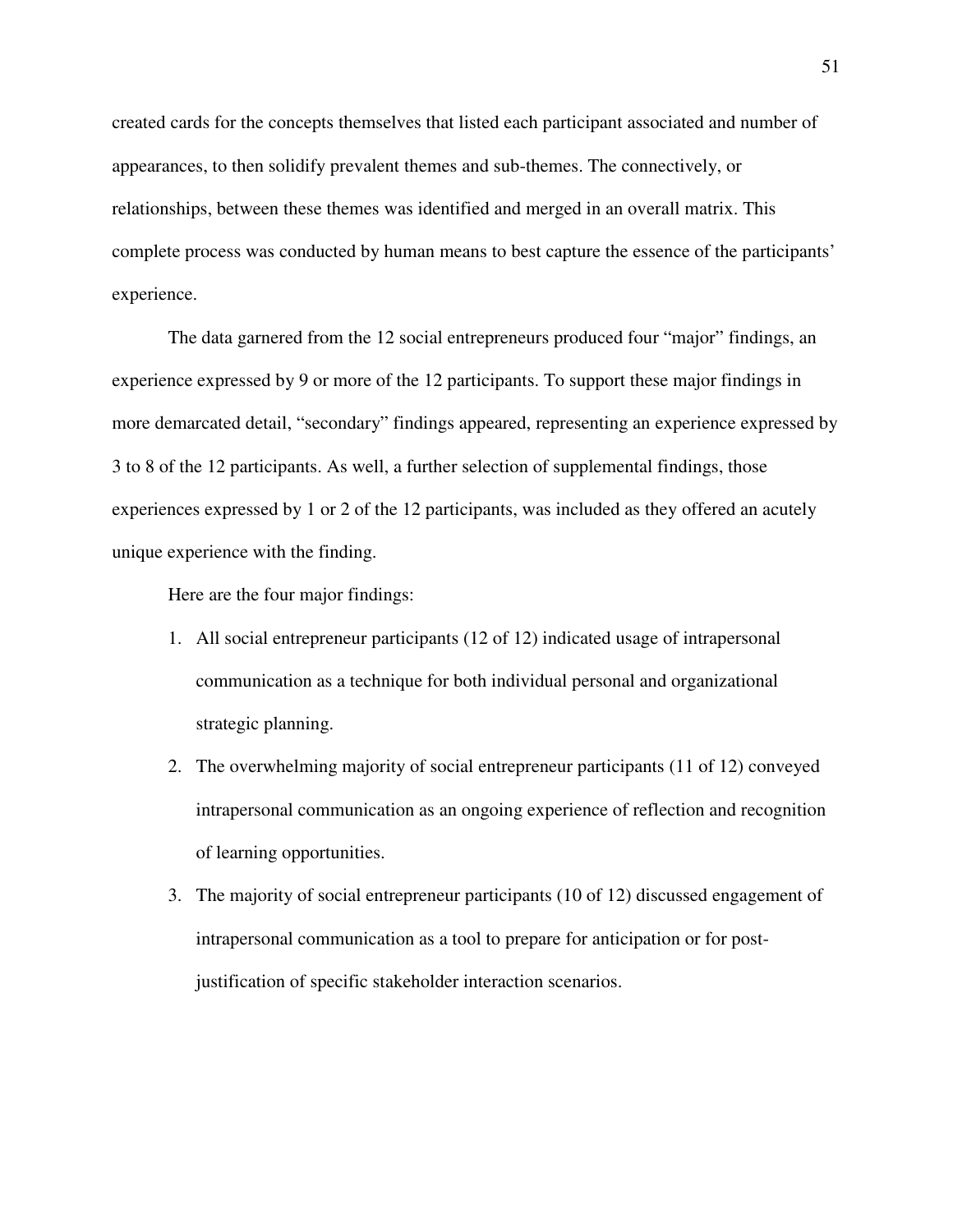4. Most social entrepreneur participants (9 of 12) described intrapersonal communication as a vehicle that involved the need for various forms of both explicit situational and generalized self-regulation in leadership roles.

Following is a presentation of relevant, clustered excerpts from participant interviews for each of these major findings, along with accompanying secondary and supplemental findings. Excerpts contain great detail and abundant description by the participants. Social entrepreneurs conveyed in their own words their individual experience with the phenomenon being studied. To capture the richness of their thinking and portray their alignment to the literature, direct quotes from the in-depth interviews are utilized. The identification coding shows that all participants' voices are represented. For utmost anonymity, each participant number purposefully does not correspond with the original order of the interviews conducted.

# **Finding 1**

All social entrepreneur participants (12 of 12, 100%) indicated usage of intrapersonal communication as a technique for both individual personal and organizational strategic planning.

Of all the findings in this study, the process of intrapersonal communication as a means to deliberate over and potentially, to successfully accomplish various approaches in leadership roles was the most universally articulated by the participants:

One mechanism I use . . . with choices . . . is to ask myself 'OK, how does this sort of action match up to your strategic plan?' since I have a good sense in my gut . . . and so over the years, I've gotten very good at trusting those internal instincts. (Participant 11)

Self-talk for path forward is something that goes on 24/7, every waking minute. There's inner dialogue with . . . everything . . . and I was thinking a lot about how it was going to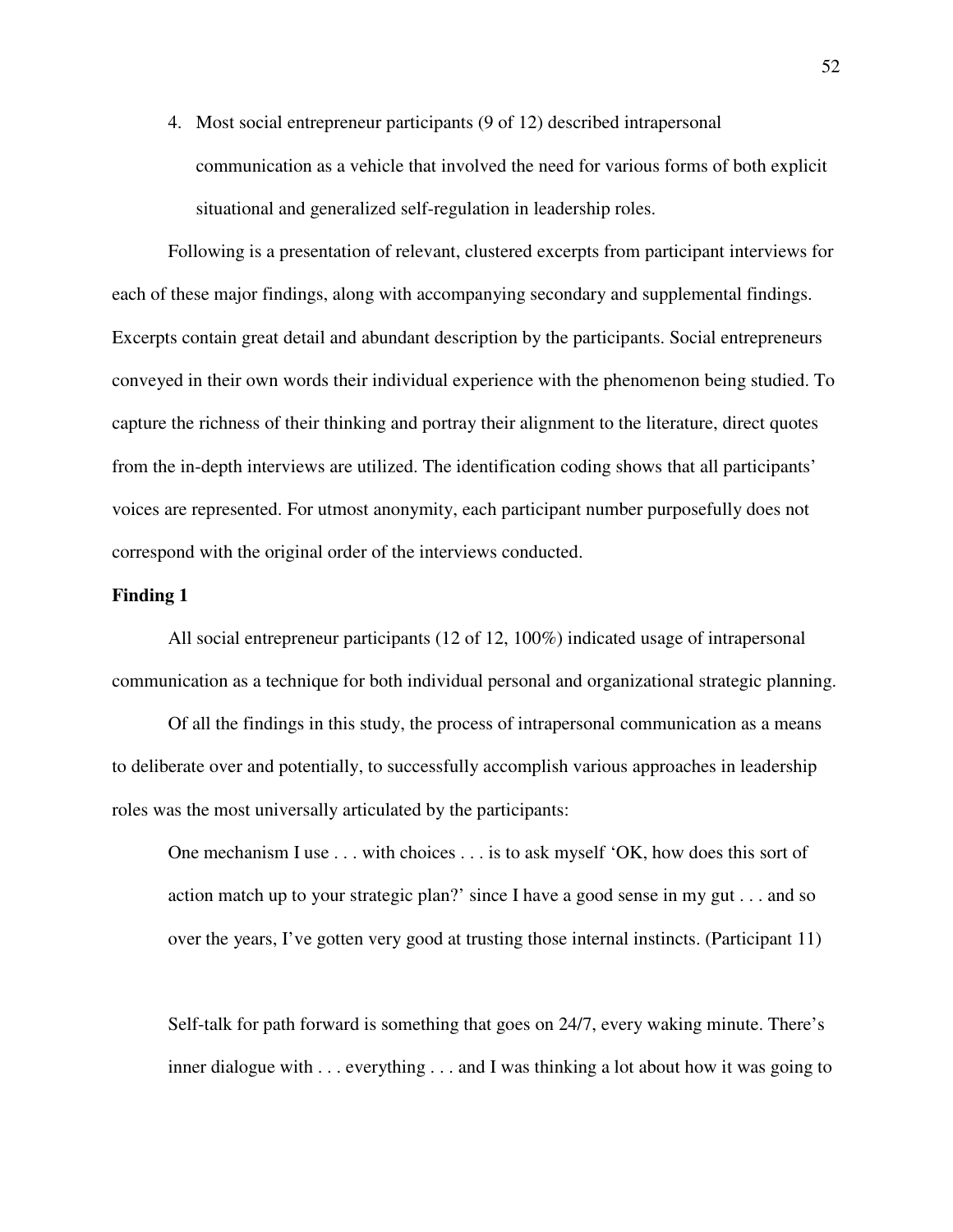work and how I was going to get the money, and who could relate to the kids, and where I was going to get the volunteers, and get the space, and the money. The *money* was . . . (points to forehead) always top of mind. I spent so much time walking around working that out internally. (Participant 10)

When you tune into yourself you kind of guide it to the right plan and approach and that's the most powerful part of . . . strategic practice. It's like when you do that you have an internal compass that 90% of the time gives you the right answer. You trust it. It's not like computer processing; it all kind of flows together through that Grand Central Station in your brain, and it pops out something and you're like, 'Is that it'. The feedback you get is that you planned the right thing. *Yes*. (Participant 4)

I don't take notes at meetings. I find then I'm listening, and 100%. Then I will remember 100% of the conversations and how they played through, my understanding of them. As I play them back, I begin to group together ideas and pieces of information that ultimately will give us . . . the synopsis and . . . next steps. And not only will I be able to strategize, because I'm doing it mentally, I will be able to recall it weeks later. (Participant 11)

Planning is individualized, and if you're a social entrepreneur, internally strategizing helps you interact with your stakeholders and run your organization productively. You'll have strong leadership moments and just be a better person to talk with. (Participant 7)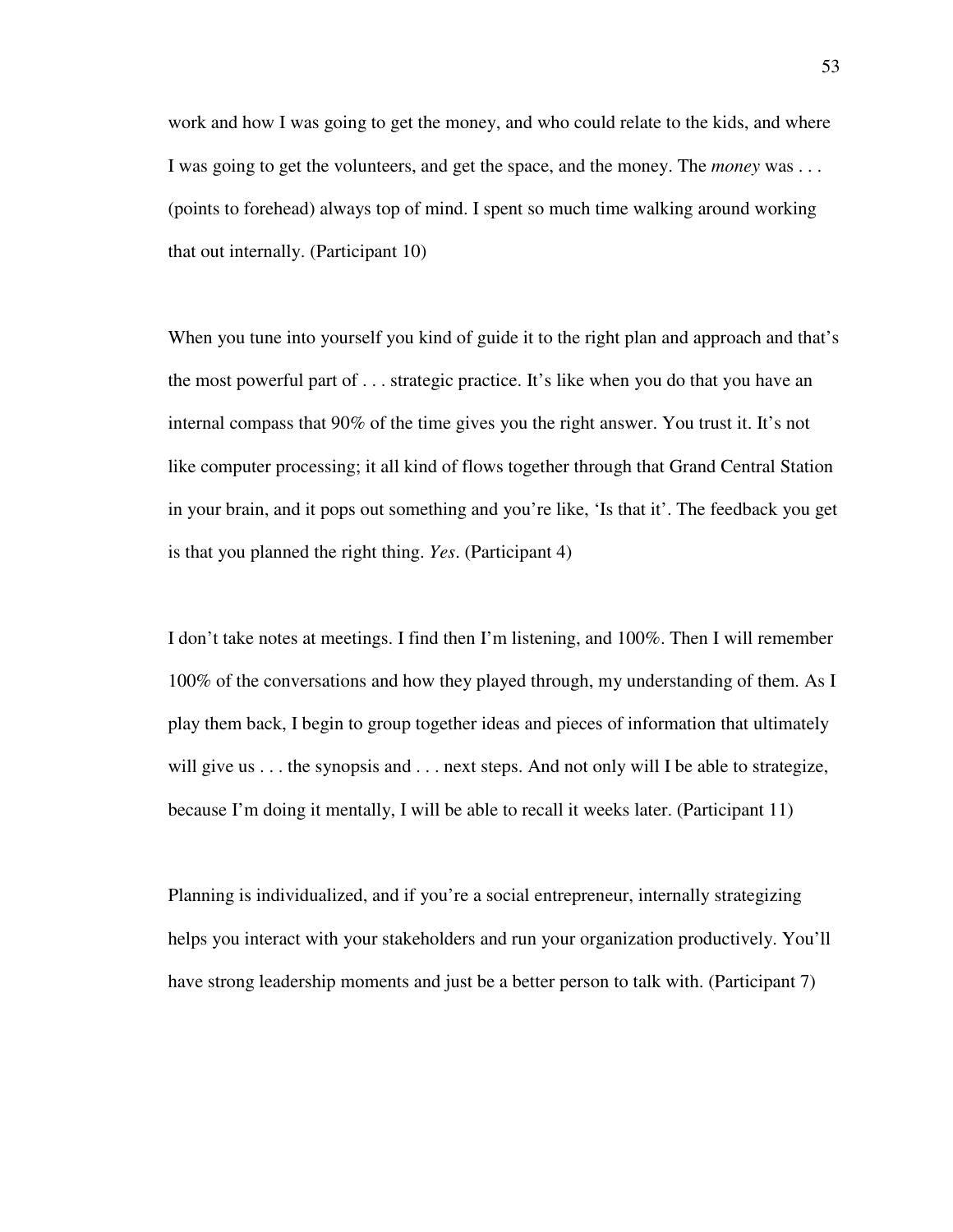When I create for my organization I think that it's kind of the voice of experience, like, you know . . . you walked this before, you remember the last time that might have happened, so just be aware it might again. So, you have to take that historical view in order to inform what's going on either presently or for the future. Strategically I think that this type of communication for planning helps to inform your journey. (Participant 1)

There is intel gathering so I'm constantly noting people's emotional reactions to certain statements, data they reveal. To me it's been a little bit of memory training. I am somewhat eidetic with that kind of stuff so I'm constantly squirreling away all this in a mental databank, and that info when replayed is telling me how I should have subsequent interactions with that person. That sounds a little ill, sick, I know, but it feeds my internal conversations and it all has to do with the business and how I plan for it. (Participant 6)

When you do something new, you're . . . always trying to figure out how you're going to describe this to other people because there's no reference, no model. I'm always asking myself, 'How do I define it for this person?' The intrapersonal helps me plan all that to make my organization make sense to other people. (Participant 4)

When considering intrapersonal communication as an approach to strategy development, 8 of 12 social entrepreneurs also sharpened this planning experience further by discussing its use in scenarios requiring specific problem solving and situational decision making, either prior or in the active moment:

I notice that my internal communication definitely is used more when I don't exactly know what my next steps will be. When I know what I'm doing or following a routine, I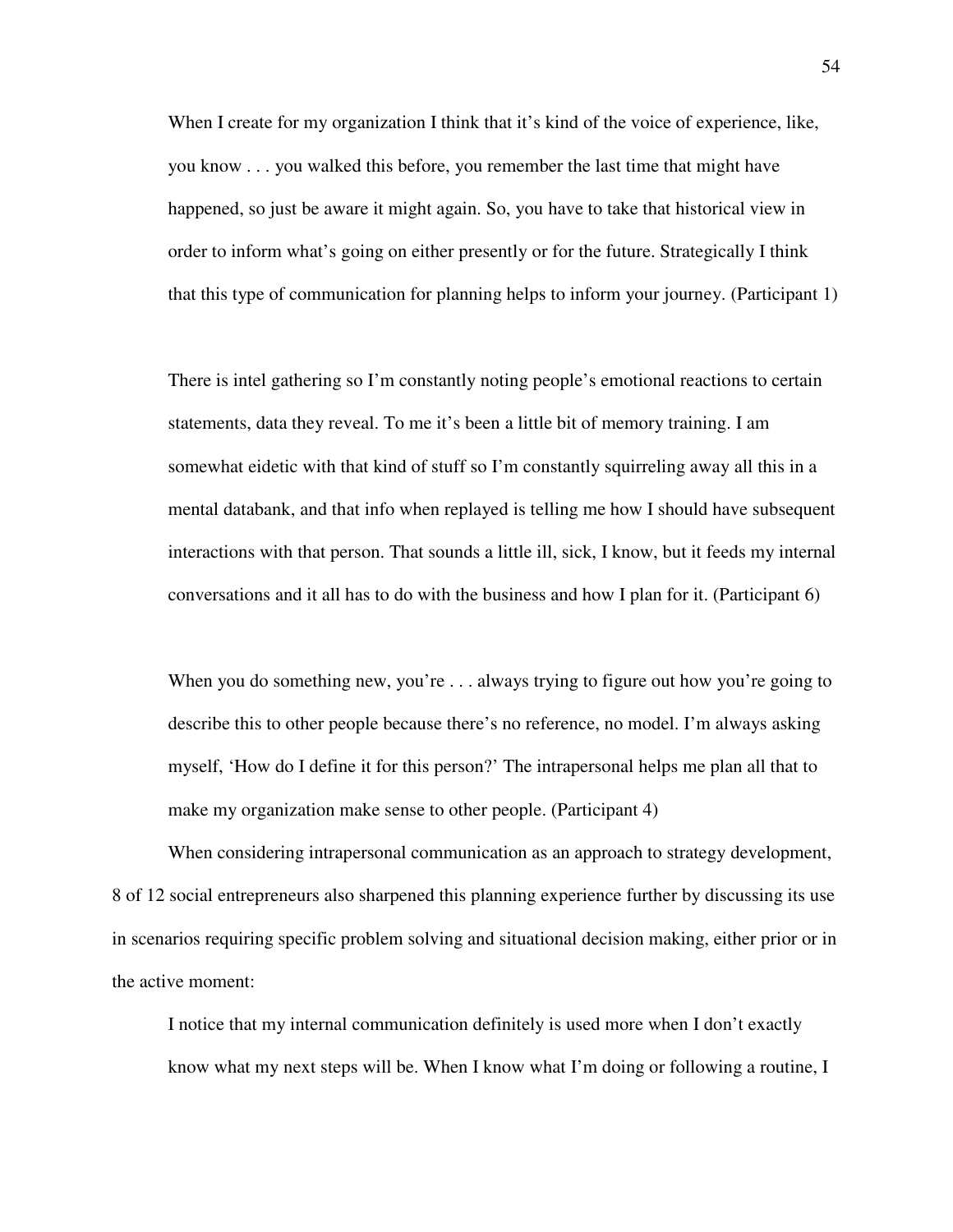don't use it as much. I could be, but it's probably more unconscious in that instance unless I'm preparing for a specific task or making a real (sic) important decision. (Participant 12)

So I had to step back, figure out my priorities for the organization and for me in general about how I wanted to deal with this group of people, and the larger picture. Did I need to be so tough on them that it was just making it miserable for everyone? And so there was definitely a lot of self- discussion about how I wanted to handle my problematic board of directors, and eventually I figured out that it wasn't even worth the fight. (Participant 7)

I spend much time in my mind connecting the dots and thinking about decisions. I'm a big believer in the macro and the micro so I think, as a leader of an organization like this, it's important for me to be confident, passionate, and really deliberate internally about my actions that affect people. (Participant 5)

We know the goal is to survive the incident and we have to have the self- talk before we're in a situation. We have to rehearse it, right? As it ties to my mission, I'd love to share using internal dialogue with people who are marginalized and vulnerable. I think those imagined interactions prior . . . are critical for decision making while something is happening. For example, hypothetically, if Trayvon Martin\* (the Florida teenager shot and killed in a high-profile 2012 incident) had imagined, right, a different outcome, he maybe would have had another consequence than being hunted down in cold blood. (Participant 2)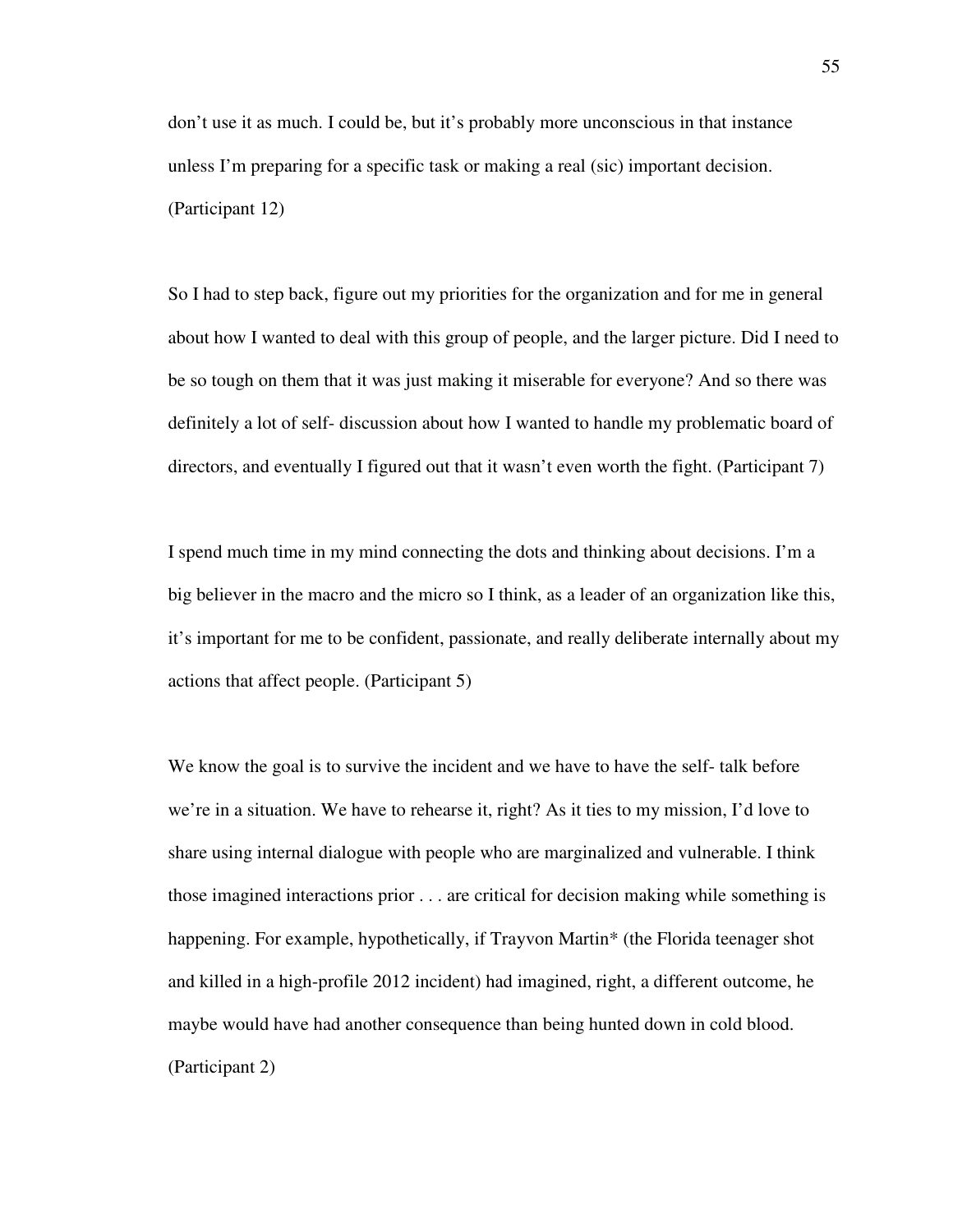Communication begins at home with oneself and you're thinking about what am I going to say, why am I saying it, what do I know? You're also thinking about the battle and the war and sometimes you can see the battle because you want to win the war, not necessarily win in the sense of versus another person, and the inner voice tells you when do you hold your fire or not. (Participant 5)

I experience the intrapersonal when I feel like I have an instinctual reaction to something that's not easy to solve. I sit there, write like three or four different responses, and sometimes . . . delete them all. At the end of the day sometimes your inner dialogue tells you it's OK to just punt. (Participant 9)

My problem solving has lots to do with managing people. I struggle sometimes with the internal conversation about this. I use imagined interactions all the time to play situations with staff and decide how to handle all of it . . . and I think it helps me be a better leader. (Participant 8)

The conversation I was having for self-leadership was that I really needed to be engaged, and I could justify it because we're the biggest program. I would never be able to make sound decisions like this if it weren't for the internal dialogue. (Participant 11)

I recognize that I'm always talking to myself like, 'How do you solve this problem?' because there are all these barriers and obstacles . . . to navigate, and I'm constantly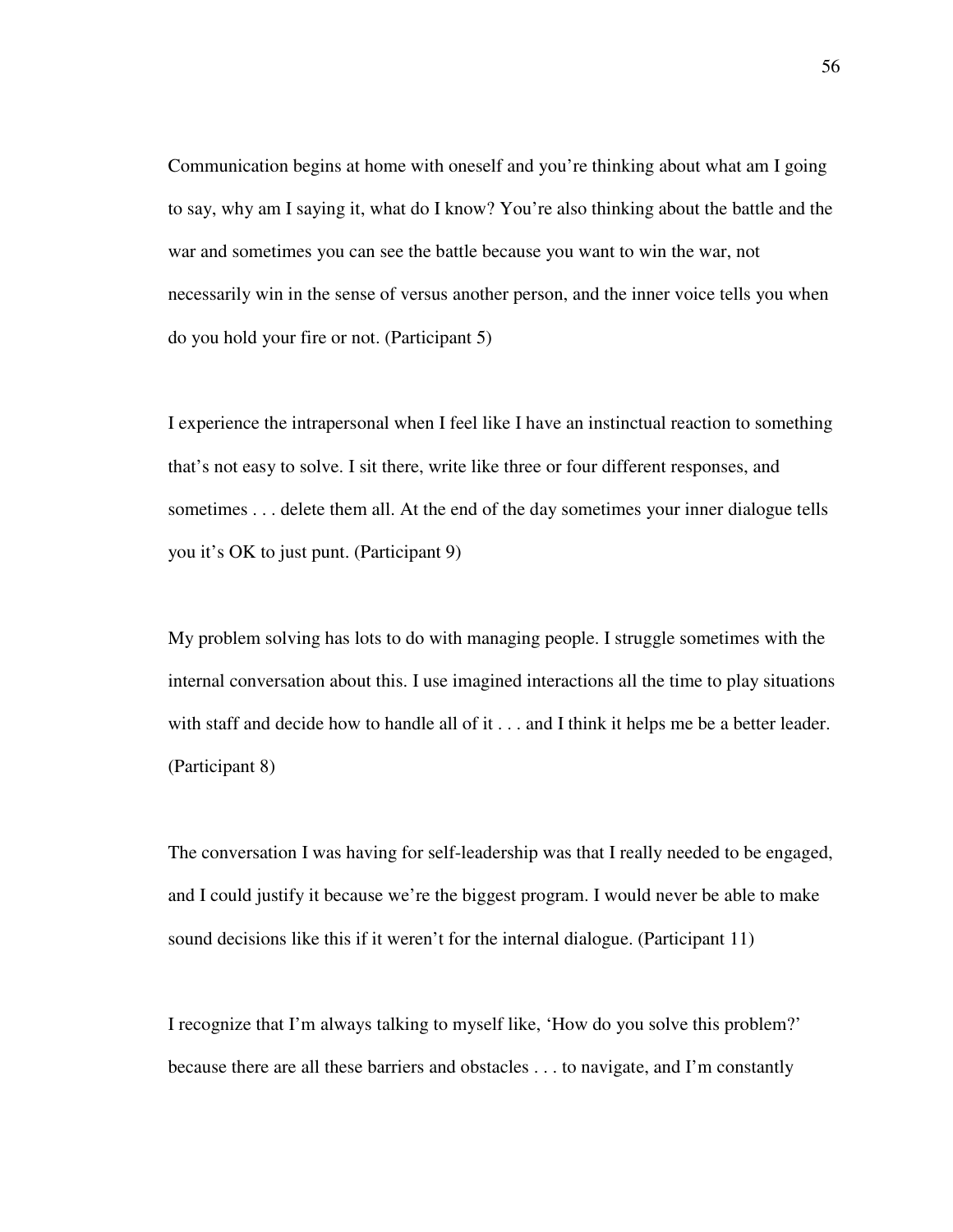working myself through tackling issues and then all the next steps to move forward. (Participant 4)

Four of 12 participants noted the privacy and refuge of intrapersonal communication in a strategic planning context:

It usually happens in my car so people won't see me. (laughs loudly) I literally think through board meetings, big events . . . and whatnot, to kind of imagine what people are going to say and not say. The deliberation physically in the car and then in my mind has layers of protection. (Participant 9)

I drive almost an hour each way to the office and it's the best isolation possible. I have an inner dialogue trying to figure out problems, people, you name it. I'm alone, secure, and try to maximize every little moment possible. (Participant 10)

To be effective you have to be internally thoughtful and there are times that you're going to have brainstorms . . . conversations . . . dialogues in your head that never get out. Without that safe space to fail, to doddle, to kind of wander for a minute, you may never get to where you need to be. (Participant 1)

Because these inside conversations happen all the time, I cherish them. Quite honestly, it's a safe circle for me. I don't have to be judged; I don't have to be right or wrong. I can think outside the box because it's my box. And I think that even strategically it becomes . . . a very powerful weapon because no one really knows exactly what you're thinking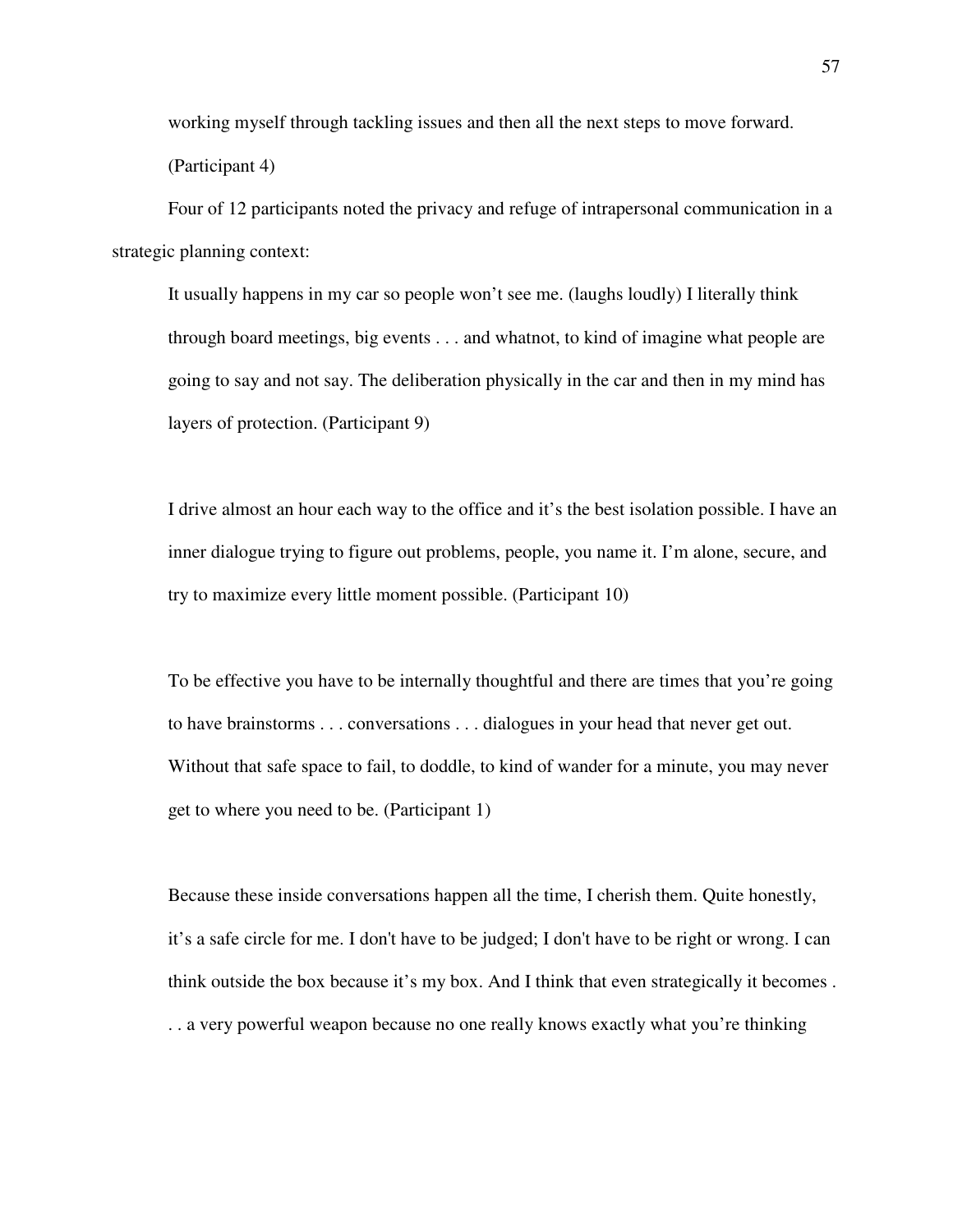other than you. So, the self-talk is a really good thing that happens very spontaneously on a consistent basis. (Participant 3)

Two of 12 participants viewed the intrapersonal communication process in metaphoric alignment with their prior experience as athletes:

I think that we have to study more . . . look at the terrain, contemplate it internally before we act, as opposed to just jumping out there. This is a long race. As a runner I know the ground you're stepping on right now, in ten more steps might be different. Mission-based work is a marathon and not a sprint. (Participant 1)

I was a really skinny kid . . . and so the self-talk, when I prepared to do judo was 'This guy is in front of me. And he's maybe, right, 20 pounds heavier than me. What am I gonna do?' So, this self-talk, and its ability to strategize in a way that makes sense, is something that has fueled me throughout my entire life. Because I'm faced every day . . . like all of us in David-Goliath entrepreneurial situations with the challenge to create and innovate. (Participant 2)

One of 12 participants utilized intrapersonal communication for strategic planning in a direct, peer relative sense:

I'm on these monthly calls with colleagues, doing my usual self-talk of comparing myself to them in similar leadership roles. I'm asking 'What am I doing that's coming up to the level of the national efforts, or just local and OK that has value?' My inner dialog is always trying to make me aware of . . . what I'm doing right, what I'm not stepping up to and what strategies we could do if we had more resources. (Participant 8)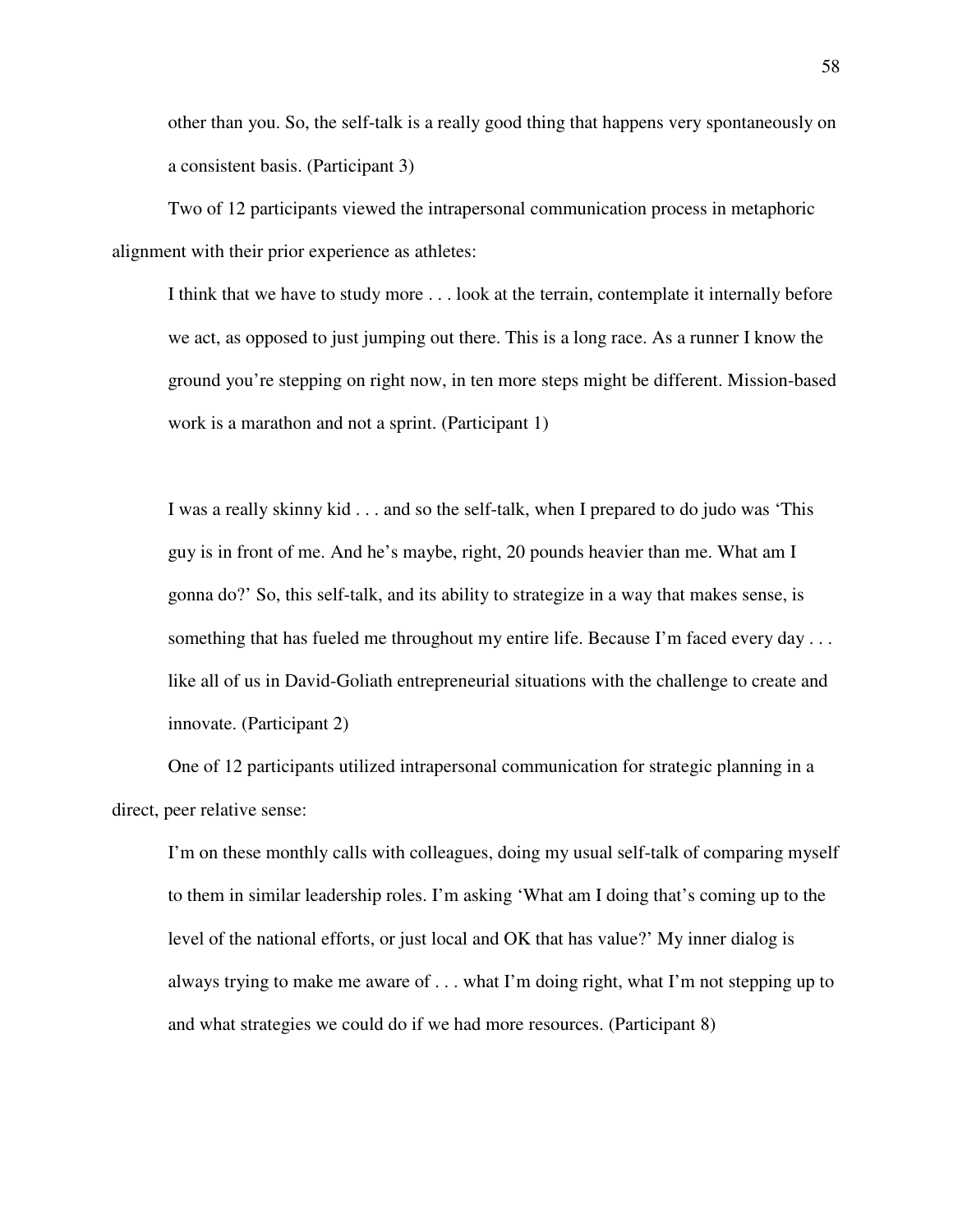One of 12 participants also offered a highly personal, fine-grained and comprehensive process for which the intrapersonal communication as a self-leadership strategy was experienced:

My internal is often around planning or problem solving and is language focused . . . like a gestalt comprehension of the system . . . and you have to process it and then share it with people. That inner dialogue becomes most intense around finding the right language and ways of articulating. I'm happy in my own space because I get it . . . but my daily work is to externalize that understanding so others can share in it. With that in mind literally . . . it's a system that's a funnel, where the intrapersonal communication is the mouth . . . where there's huge live input . . . and my self-leadership in the middle acts as the focusing dynamic, and then there is a manageable and relatable delivery for the stakeholder at the end of the funnel. I always use this process . . . it makes me more confident in my decisions and helps me as a leader pick a lane, hit the gas and adapt to the scenery along the way so to speak. I find that using this internal practice creates structure for me I need where there is none organically . . . and then I also drink a lot less Scotch. (Participant 6)

Finding 1 richly detailed the fully universal experience of all 12 study participants, that of intrapersonal communication as a tool for strategic planning. Within this finding's data, participants also further expressed usage with particular problems and decisions, privacy to deliberate leadership moments, peer comparison, metaphoric alignment to other roles previously portrayed and the need to individualize the process.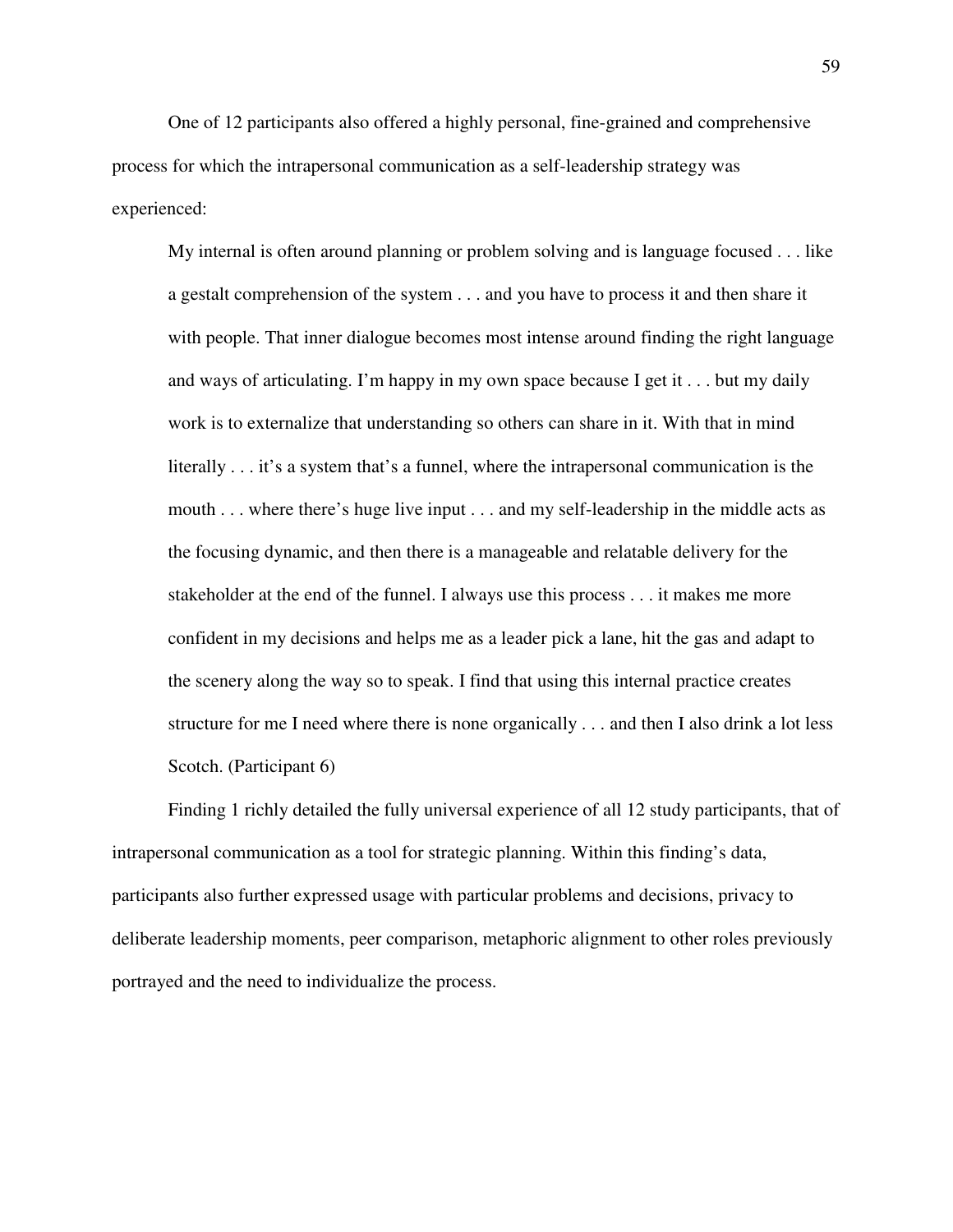As a complementary experience to the specificity of strategic planning, social entrepreneur participants strongly communicated the phenomenon of a more generalized thought process in their leadership roles as evidenced by the next finding.

# **Finding 2**

The overwhelming majority of social entrepreneur participants (11 of 12, 92%) conveyed intrapersonal communication as an ongoing experience of reflection and recognition of learning opportunities.

This finding clearly demonstrated the constant flow of thought within the minds of the social entrepreneur participants. Most expressed intrapersonal communication as a consistent internal dialogue where they processed a variety of circumstances and gained both perspective and knowledge from each to support their leadership journey:

To me the internal conversations are ironically not always a mirror, but more a picture frame, I think, since I'm trying to project something helpful onto other people whose livelihood, own missions, and daily activities are going to depend on how well I do what I do. (Participant 1)

There's always dialogue going on in the back of my head, but sometimes it's more up front. And that feels like it's cyclical, really, and situations control it. Like if I've had a really good experience with a recipient, I then start struggling with, I should be doing more, helping more. If there's a slow period then my internal chat turns to how it's not going to be sustainable forever if I don't put 100% into it. My dialogue is always this should or shouldn't, push or pull. (Participant 7)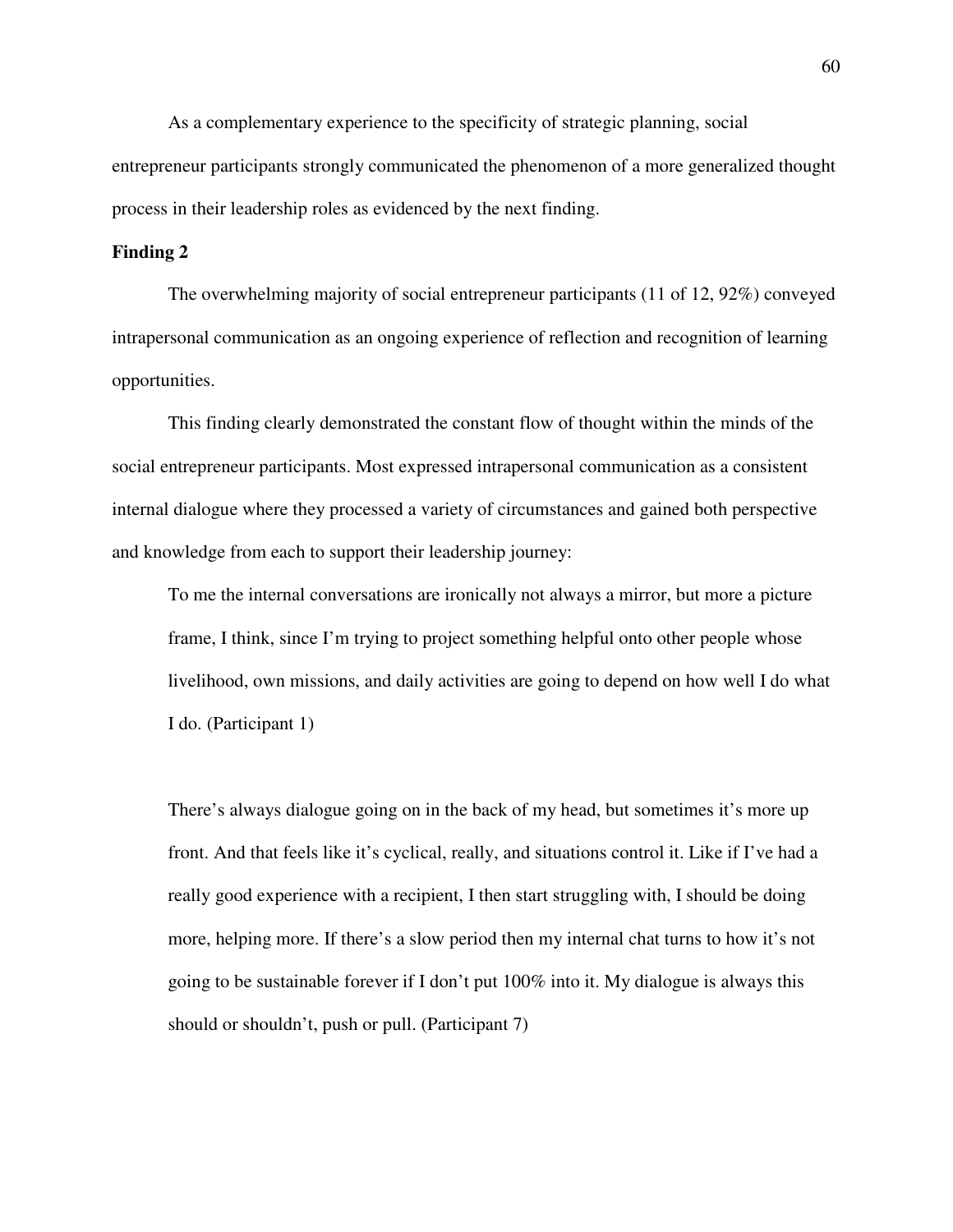These are fascinating points . . . as I'm a very introspective person and fascinated with systems. The through line through all my career is systems thinking and it's taken me a long time to actually realize it. That's been a *very* intense, never-ending internal conversation that is a real phenomenon for me as I think about my mission. In fact, the moment I get up in the morning the dialogue starts and it doesn't really ever stop unless I watch TV, my version of a drug. That's my only escape because otherwise it's like just there. I can't eat with people. Even when I'm meeting with people I'm having that selfconversation about the organization. (Participant 6)

I have the self-talk every day to sort of reframe who I am, right, so that the listener in my conversation doesn't think it's the first day I'm doing all this. It's like a bit of a refresh . . . or on more intense days, a reinvention where I make sure I'm giving the best I possibly can to those we serve. (Participant 2)

My auto-pilot inner dialogue is often in the lens of my own principles. I have four laws, personal laws, that I do regularly compare things to as a litmus test for my individual actions and when leading the organization. The four are quite simply do what makes you happy . . . do it with people you like and respect . . . never look up or down at anybody in the process . . . and make sure that it pays the bills. (Participant 6)

The reflection stuff helps me learn from my mistakes. If I'm not rehearsing or reviewing the way that I handled something the first time, and I continue to do wrong based on the visible outcome, then it will definitely affect constituents. I know every conversation I've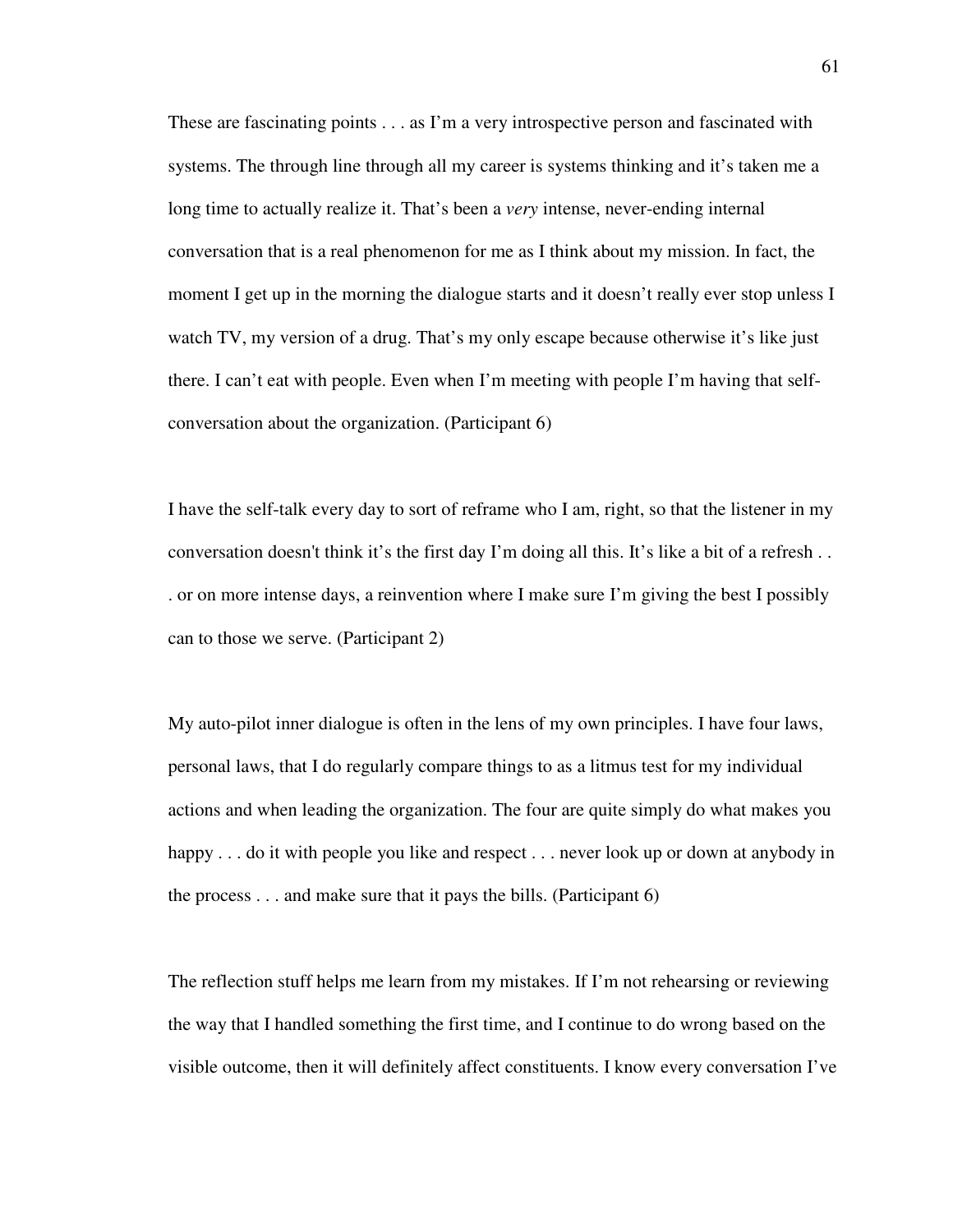ever had, and how I process each, has led me to how I feel with people, clients and volunteers right now. (Participant 3)

As you become aware of your inner voice you can diagnose if you're about to be hijacked by fear or hijacked by greed into doing things that are probably not going to lead to the best outcomes. I monitor it to see like, 'Oh, these thoughts coming in are associated with anxiety' so I'm afraid of something. Now, is this healthy fear or is this fear going to limit me in my leadership role and affect others? How do I respond? (Participant 4)

I often automatically in my head refer to something that's similar that happened 10 or 15 years ago; and it's interesting to see how my perspective has changed. My inner voice is used for contrast and kind of a barometer to help me in the moment. (Participant 8)

When you get that internal 'Hmm' moment, that pause, that something, you either don't understand it, you don't know which way to go . . . that's when I feel the intrapersonal communication, and I stop to contemplate all the options. (Participant 9)

The way I learn is to gather information and then process it through my own emotional reaction, taking it to a more analytical space, to say to myself, "OK, I know how that made me feel; but what did that make me think?" And then I somehow activate it for my mission. (Participant 11)

A component of ongoing reflection via intrapersonal communication for 6 of 11 social entrepreneur participants was for testing and ensuring authenticity in a multitude of instances: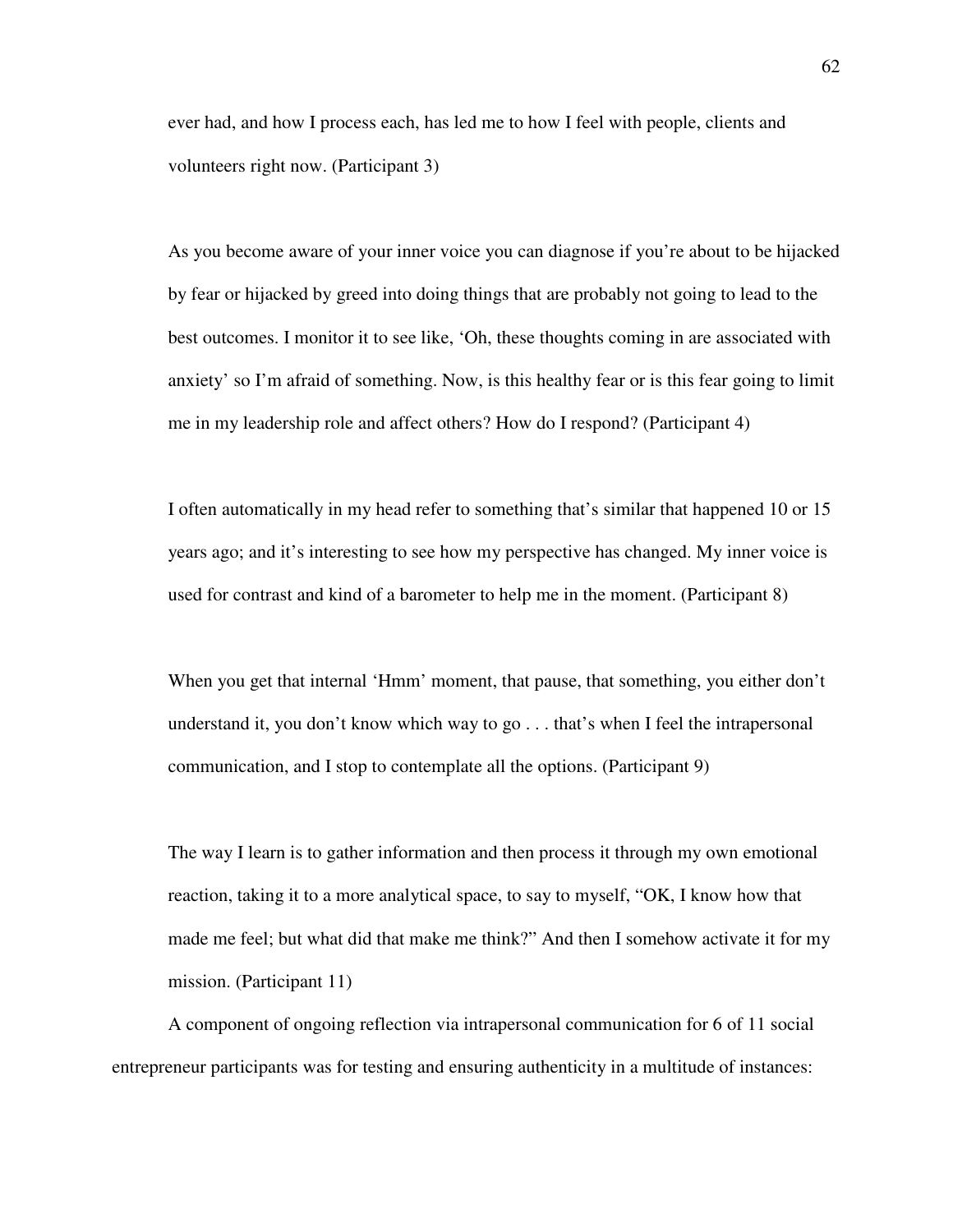I'm very much an observing person, and this might have to do with being a person of color. I have instances where I think in my own mind that others are saying, 'You can't be the person in charge. You (sic) got to apologize because you slighted me in some kind of way,' and I tend to think right then my inner voice tells me constantly to be as authentic as possible with the people I'm dealing with . . . taking that veneer off to try to get a better sense of who we really are as people. (Participant 1)

We live in an environment where your own truth claim with a capital "T" is expected and constituents directly equate that to value. They want real and that process starts internally for me. I do literally talk to myself a lot, rehearsing language, testing ideas. The real making process is a linguistic process. It starts inside first then becomes even more real when I share it externally as it then becomes a commitment. (Participant 6)

I knew as a minority growing up that going into the back door of the restaurant, which my father *owned*, seemed humiliating at the time, but informed my consciousness about what I need to do now in my leadership role. My mind tells me I have to be real no matter the possible consequences. (Participant 2)

I want my voice to be seen as really thoughtful and always authentic . . . genuine . . . inviting. To get there I think there's a self-editing process that has to be consistent and test your messages otherwise you run a credibility risk with your stakeholders. Being real is the only way to build trust. (Participant 5)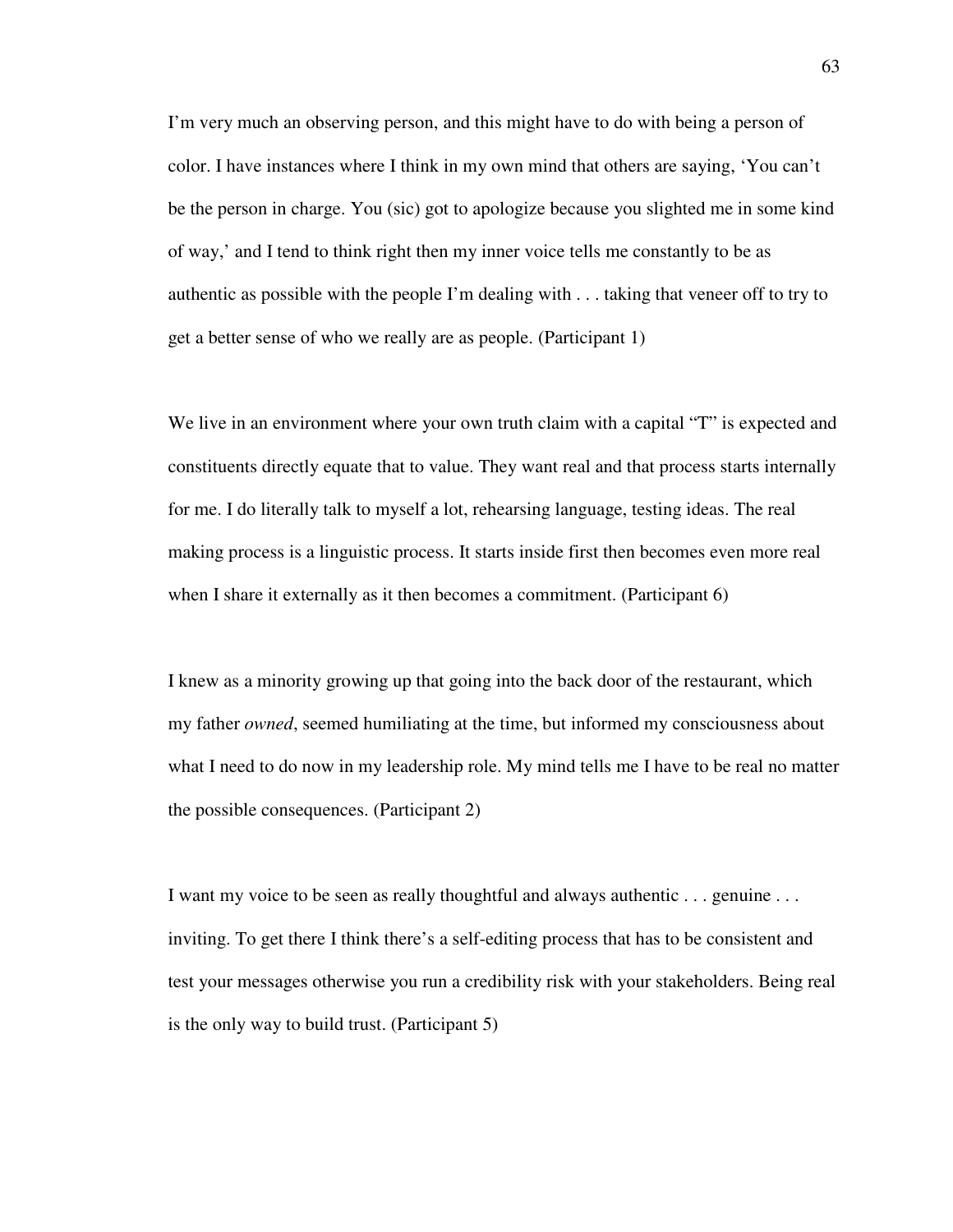In the book sense anyway, I don't really think of myself as all that bright. But I have a real sense of how to reach people . . . and have them feel confident in my leadership. I always try to be genuine and give the best I can and that dialogue starts inside. (Participant 8)

I think the most important part is really to be self-authentic, and as I get more experience under my belt, I'm less critical of the way I do it. But I see it may be a bad thing if I get so confident that I don't even question myself anymore. I know there's a fine line between being jaded and being wise. (Participant 9)

Six of 11 social entrepreneur participants also recognized that their ongoing reflection and personal learning driven by intrapersonal communication manifested itself as a type of inner critic:

All I kept hearing was, 'You hypocrite. This is wrong and you know it.' I will never do that again. You can probably convince yourself to kind of go along and get along for a while, but then it's like the other "you" looks at the mission, opens up its big mouth and stops you in your tracks. (Participant 1)

The message was loud and clear: 'Don't do that again. Stop trying to fool yourself and other people.' If I'm going to be authentic, at least from the self-play in my mind, I have to protect my own view of my credibility. If I don't have it then others won't see it in me either. (Participant 11)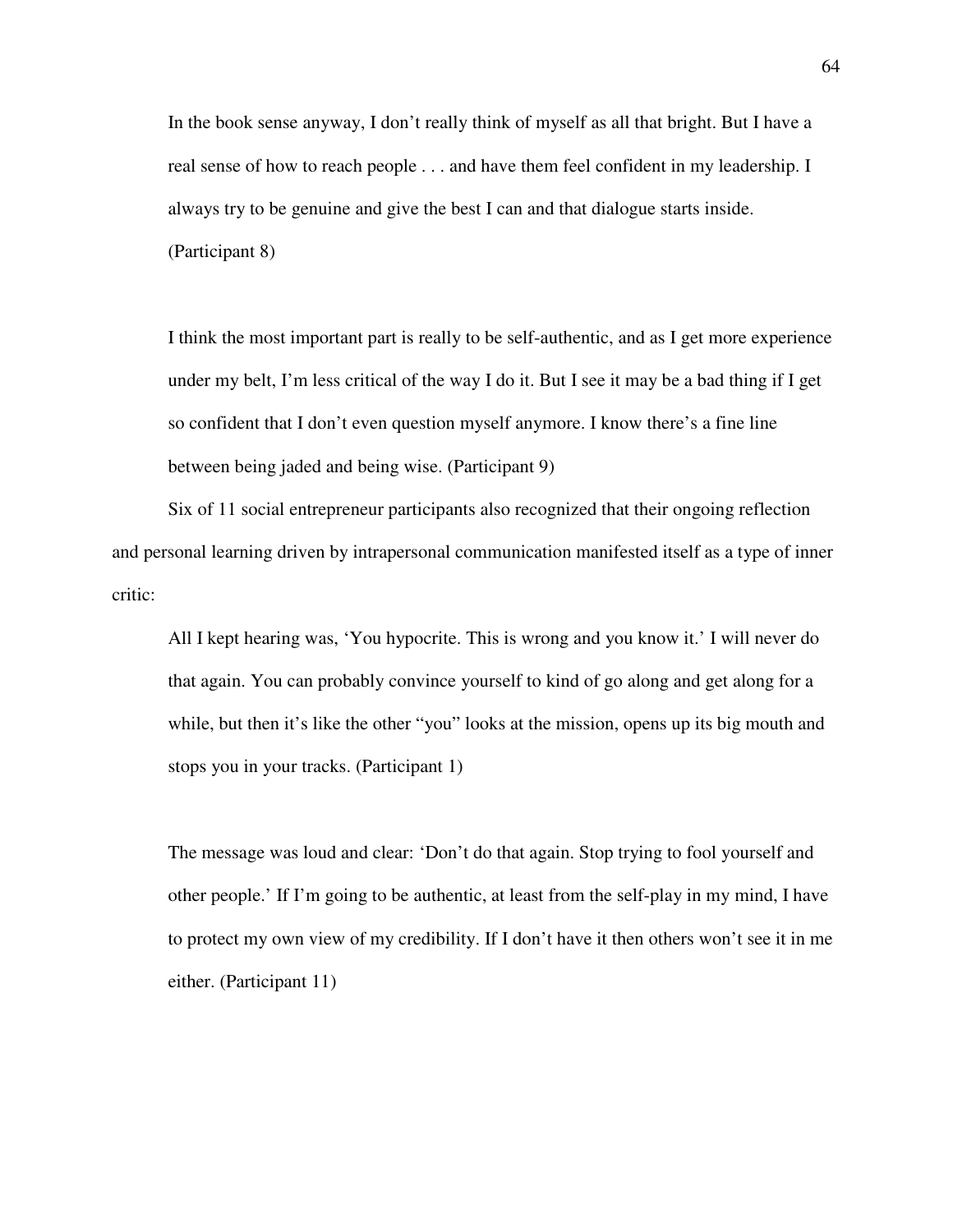There are figurative citizenship issues in our industry. And I was being self-critical and riddled with doubt. I kept hearing myself asking 'Are you the real deal? Are we even qualified to do this, and you know, are we going to be accepted?' (Participant 6)

My self-talk at that time was extremely negative because I only saw how different I was from my peers and how much money and privilege they had. When I started my organization, I really had to work hard to put that critical voice in perspective. (Participant 4)

Negative, negative, *negative.* (smiles and laughs) I can spend hours beating myself up in my head. But somehow . . . in that reflection . . . that negative talk strengthens me, and it brings me to a new level of understanding different things . . . and that helps the people I serve. (Participant 8)

I replay conversations in my head all the time. It's like my best friend jokes, 'Oh, you're getting in a fight in your head with someone again?' And I'm like, 'Yes.' I'm not sure if anyone wins but somehow it helps me work through whatever happens to be the issue. (Participant 9)

As a contrasting experience from intrapersonal communication as a device for selfcriticism, 5 of 11 participants conveyed the engagement of the phenomenon as a tool for selfmotivation and affirmation of themselves, their roles and their organizations:

I have a superhero complex that I need to be helping people all the time, so I keep telling myself, 'Keep going, keep doing it.' As a social entrepreneur, it's an inner conflict of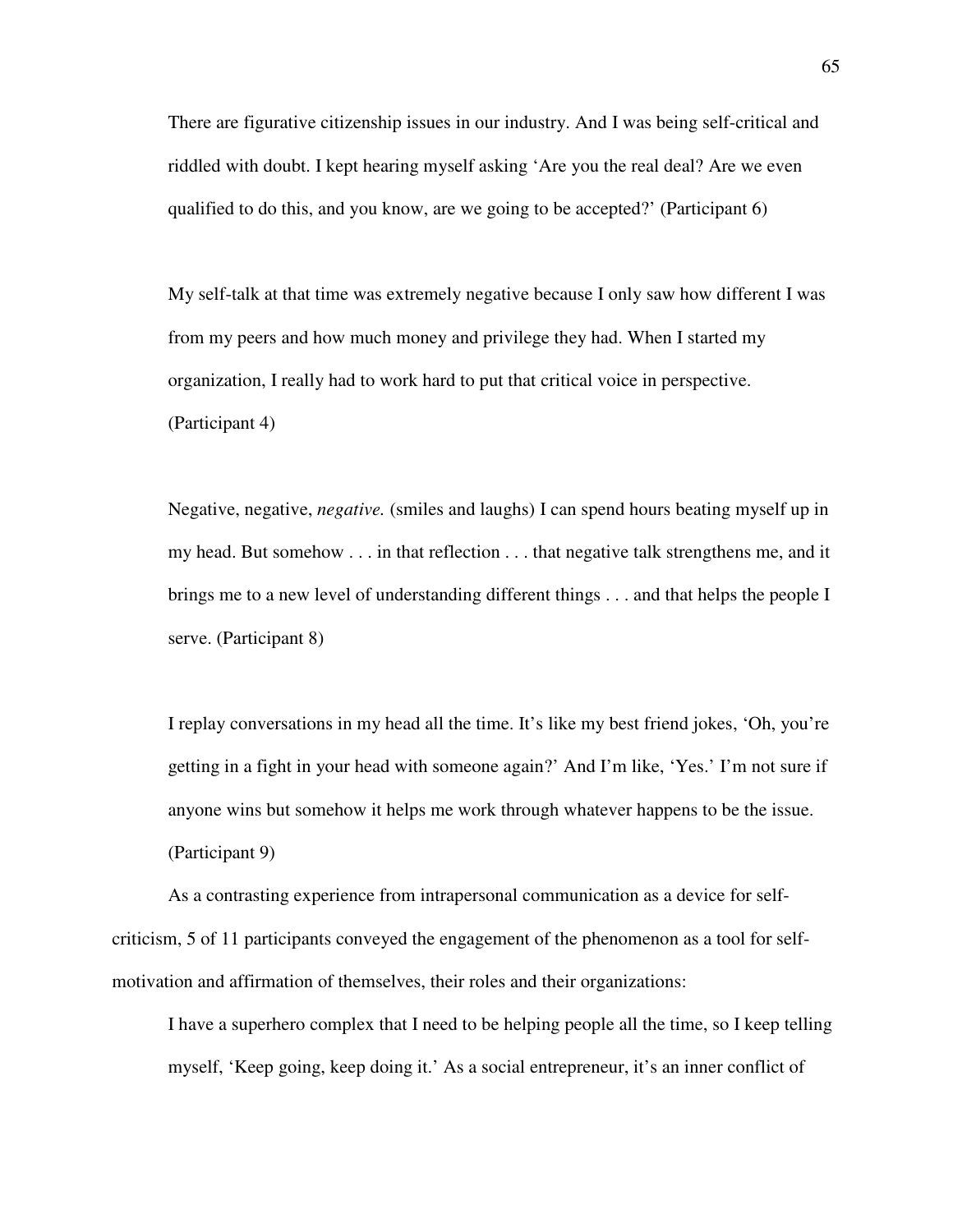ending the organization and letting people down versus . . . doing even more. So I'm constantly having that fight in my head. In the end the constant inner dialogue skews to positive reinforcement and then internal motivation always wins out and I keep going. (Participant 7)

The possibilities of possibilities comes from the notion of self-talk. It's affirming to be in a space where you're engaged in a dialogue internally, and then you have other people echoing that. This allows me and us to build and grow. It also reinforces that I have value . . . self-worth, and then you can better lead the conversation not only for yourself, but also for the stakeholders in your mission. (Participant 2)

There are two "people" (wide-eyed expression) conversing inside me . . . one says, 'I'm tired and I want to go home, had it, don't want to talk to another damn person.' The other often stronger one says, 'But look at the opportunity you'll miss to help people if you don't get out there, something good is supposed to happen, and you've got these signals and signs that say it's going to happen; just take a few more minutes and go!' (Participant 11)

It was lots of psyching myself up in my head. 'You're supposed to be there, you belong there, don't let them give you any (explicative) about it. Just walk in . . . and do your thing' So there's tons of internally nervous conversations that I try to turn into a positive push. (Participant 3)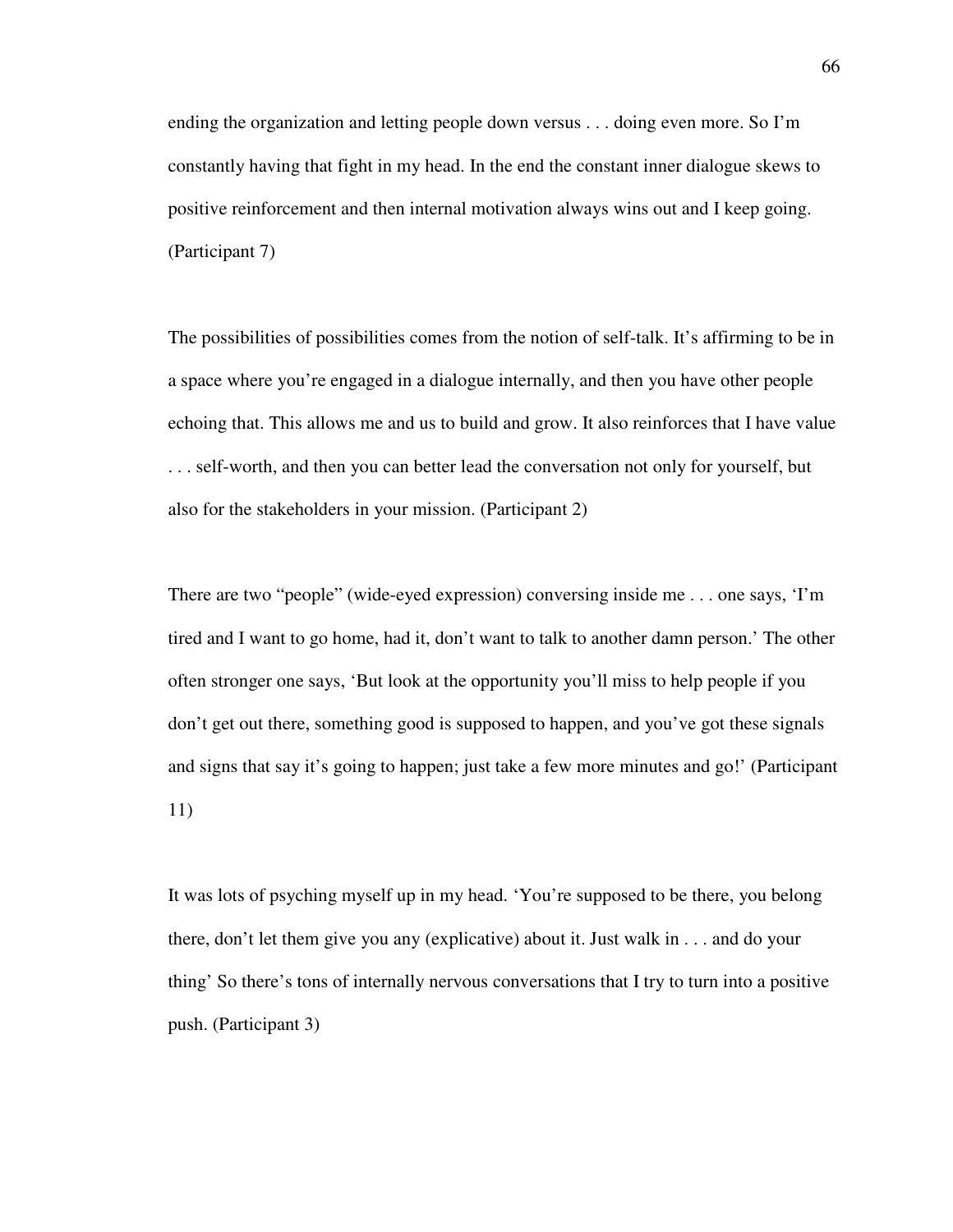So instead of feeling negative, I try to build positive self-talk. Most of the time I already have the answer and I'm just looking for more validation. The inner dialogue does that for me. I try to do that with my constituents too and give people space to manage whatever they have going on and where I can be helpful. If they ask me for advice or feedback, I just reflect to them what they're feeling or thinking and validate their experience and help them to accept themselves and to learn from the situation. For me it's like having a self-coach. You don't know what the self-coach is going to say, but normally the self-coach is going to help and motivate you. It's like your own intuition coming to the surface and saying, 'Ah, maybe this person wants to hear this' and then you just say that and they smile. You're like, 'We did it' but you don't know why. It's like having a coach talking through every lesson in a positive way versus having someone who nitpicks at you and tells you everything you're doing is a catastrophe. (Participant 4)

If you're not functioning at your best you're not going to be . . . useful to other people. I use the metaphor of the cellphone. If you could only charge yourself . . . to 50% it would be pretty frustrating; and as a human being a lot of us only charge ourselves up to  $50\%$ . . but the positive inner voice kicks us to full capacity and keeps us running. (Participant 4)

Four of 11 social entrepreneur participants told of an experience where intrapersonal communication was focused on an illustrative process of visioning:

I picture everything in the organization, what it could be, which is an eye- opening, enlightening experience. Talking yourself through it and seeing how it could be done better, I think is a good management tool to have. (Participant 3)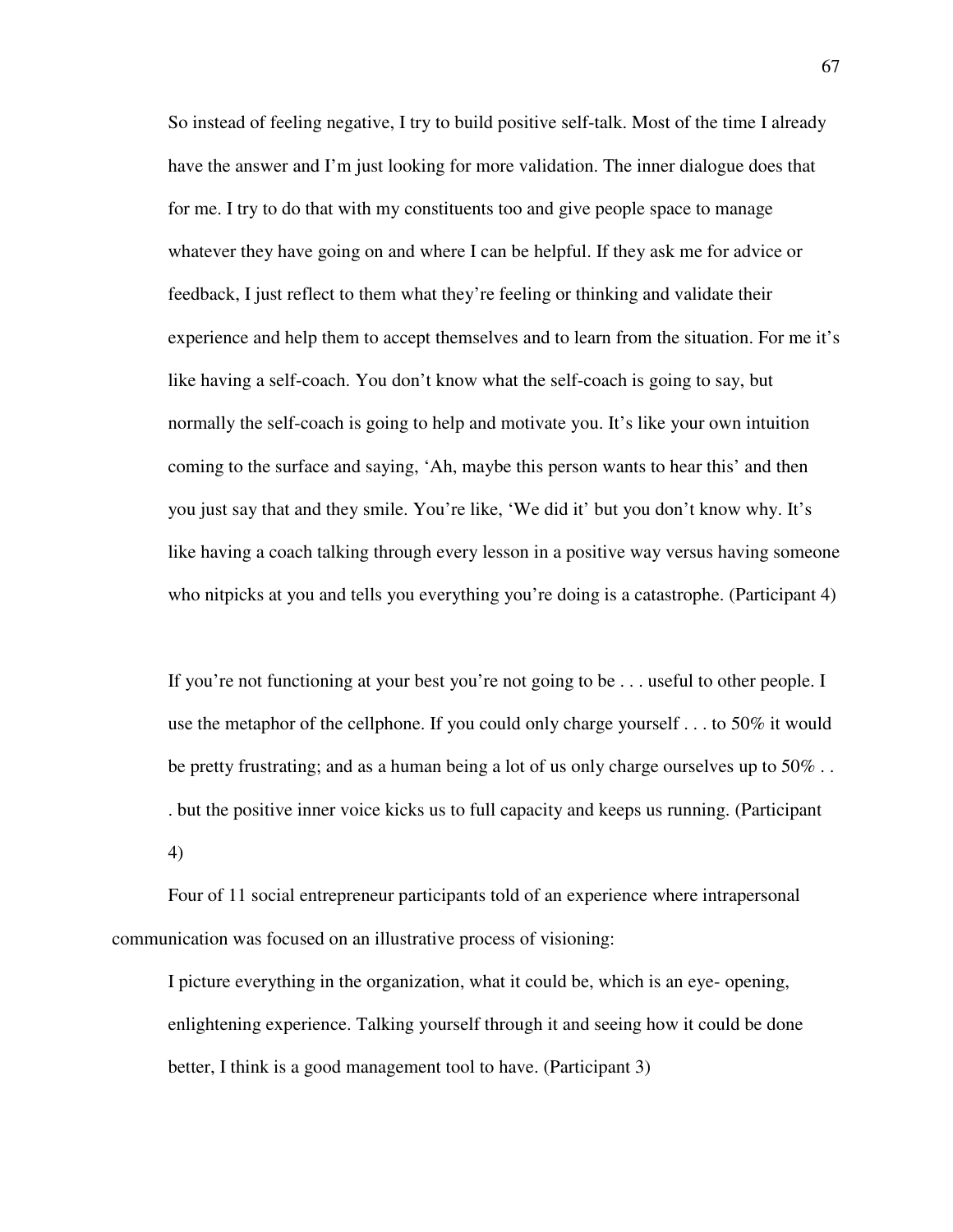We have solid programs and concrete visions of what we need to do to support and advocate, but still my self-talk is, 'What would it really look like if we had, you know, a perfect scenario? What programs could we offer with more resources?' My self-talk under my leadership hat always pictures all of that. (Participant 8)

In my mind I kept obsessing and asking myself 'How do I frame who I am and the path that I see for all of us?' I kept envisioning how this place is going to operate and how to make everyone feel valued and a little bit happier, hopefully. (Participant 9)

I'm an athlete and when I used to run and compete, I found the best races . . . are those that I've run the track before. Because I can not only visualize and comment on it in my mind, but I know when the terrain is going to shift and I how I have to adapt to succeed. I use that same process in my own leadership. (Participant 1)

For one of 11 social entrepreneur participants, intrapersonal communication as a selfleadership strategy took on a definitively divine manifestation:

I think you have a lot of internal conversations whenever you are beginning something new. I prayed a lot and then right after . . . ideas for the organization would come into my head. There was really no rhyme or reason to it. I pray before presentations and meetings. My mind feels spiritual . . . and wanders and I converse internally about strategies to grow and improve the charity. I also notice that . . . despite the flow I would say I'm actually very in control of the internal conversations. The majority of the time, the outcomes are in line with what I set out to accomplish. (Participant 12)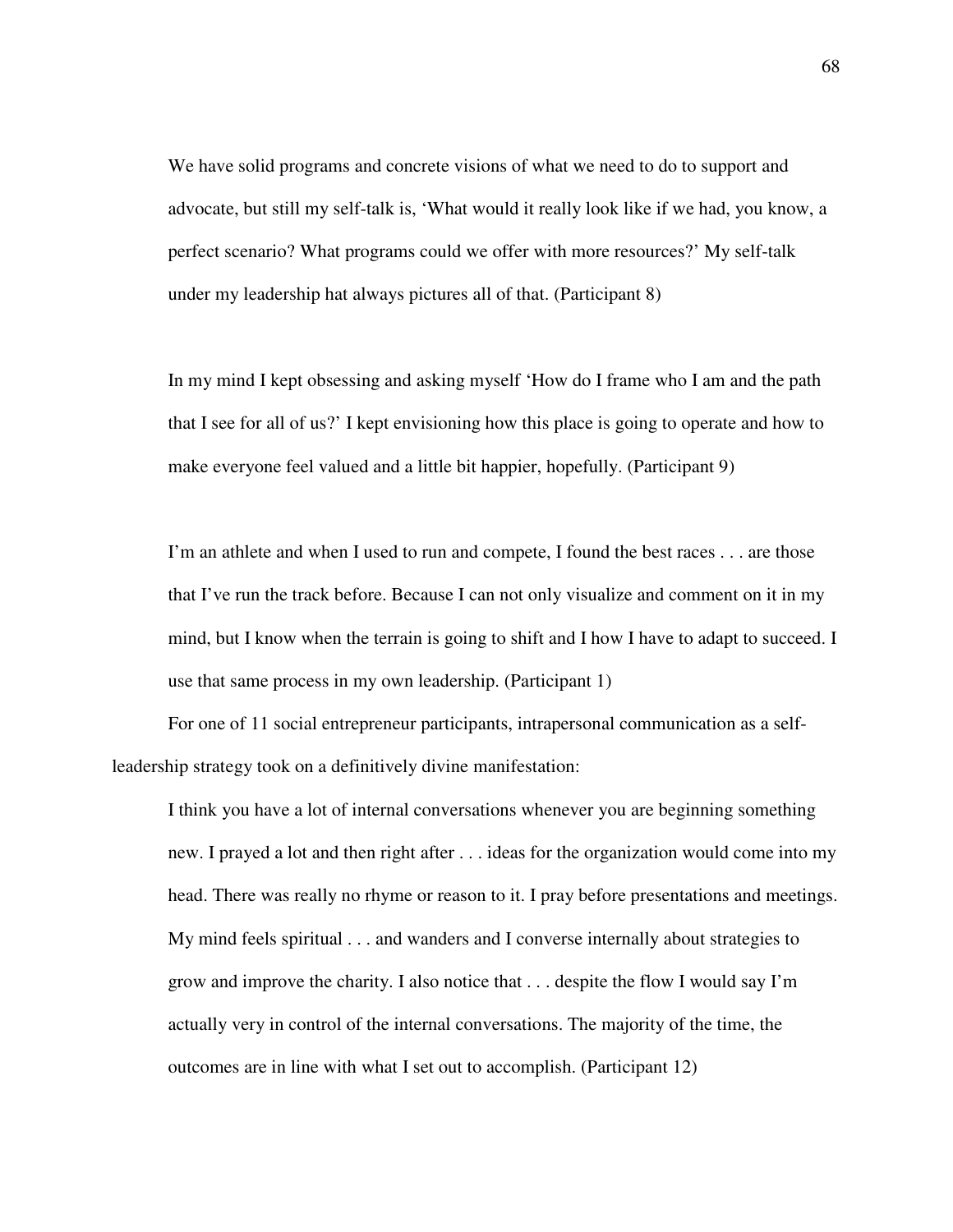Finding 2 captured the experience of 11 of the 12 study participants, intrapersonal communication as a flowing and constant mental presence. Authenticity was a key component of this expression for many, as well as the relatively equal notation of the polar concepts of inner critic and self-motivator, along with the highly conceptual processes of visioning and spirituality.

Social entrepreneur participants robustly conveyed the phenomenon within the framework of particular situations as shown within the next finding. This experience was markedly more focused than a broader reflection mechanism and involved particular communication moments with constituents.

# **Finding 3**

The majority of social entrepreneur participants (10 of 12, 83%) discussed engagement of intrapersonal communication as a tool to prepare for anticipation or for post-justification of specific stakeholder interaction scenarios.

Within this finding, the need to consciously formulate an approach for particular communication and leadership moments, often deemed significant or high pressure by the participants, was consistently expressed:

I literally model interactions every time I think of a conversation or write an agenda for a meeting . . . asking myself who is there, what do I need to share, what are the must accomplish items. This is kind of my practice to do that . . . both for myself individually but also by extension for everybody I work with. It's a constant process of response prediction with people. (long reflective pause) You know, I think I model communication all the time. (Participant 6)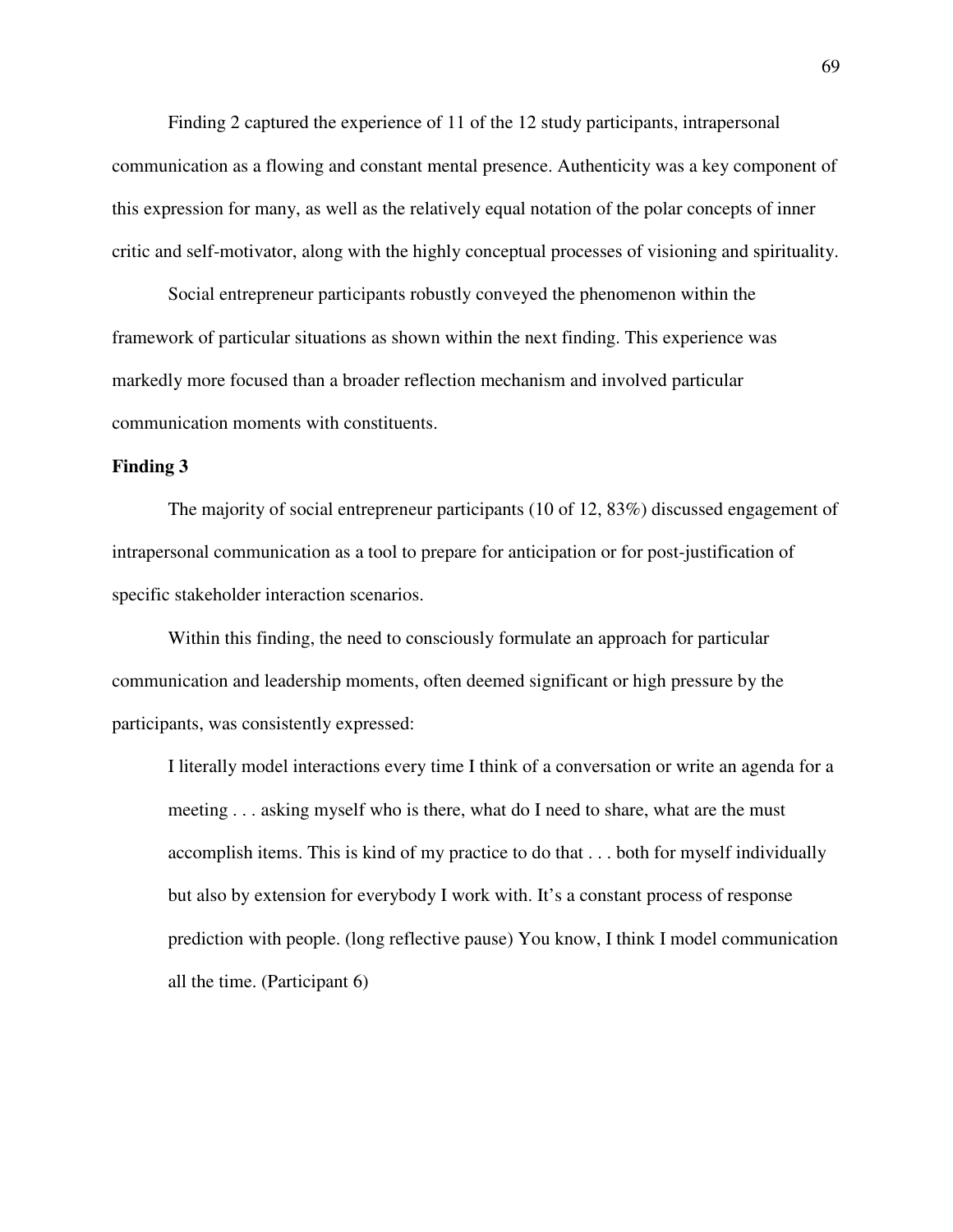Having the conversation in my head before I go in especially in high-stakes set- ups is crucial. I try to feel it before it happens so my reactions in the moment are confident. There's a million different ways to find the path . . . so that's why I try to do it ahead of time. Especially if you're anticipating a difficult conversation, I think this process really comes into play. (Participant 5)

So I like to have all those crazy inner dialogues ahead of time, to help me I guess narrow my response. When I go back then to the other people we serve, I can tell them in a thoughtful, loving way, you know, offering them the honest version of what happened which I hope will continue to build our community. I guess we'll see. (Participant 8)

A lot of our conversations happen via email or text so they're already getting lost in translation. I really try to make sure I work ahead of time to review how I'm approaching something since the electronic chats can get out of control quickly and you don't have the in-person fix option. (Participant 3)

I rehearse all these, going after a client . . . a funder . . . someone who has some influence with another advocate . . . elected official. Since these are outcome-based conversations, you (sic) got to kind of figure out how you're going to get to that. Others conversations are not for specific outcomes but you want to have some experience with someone that might be transformative later. (Participant 1)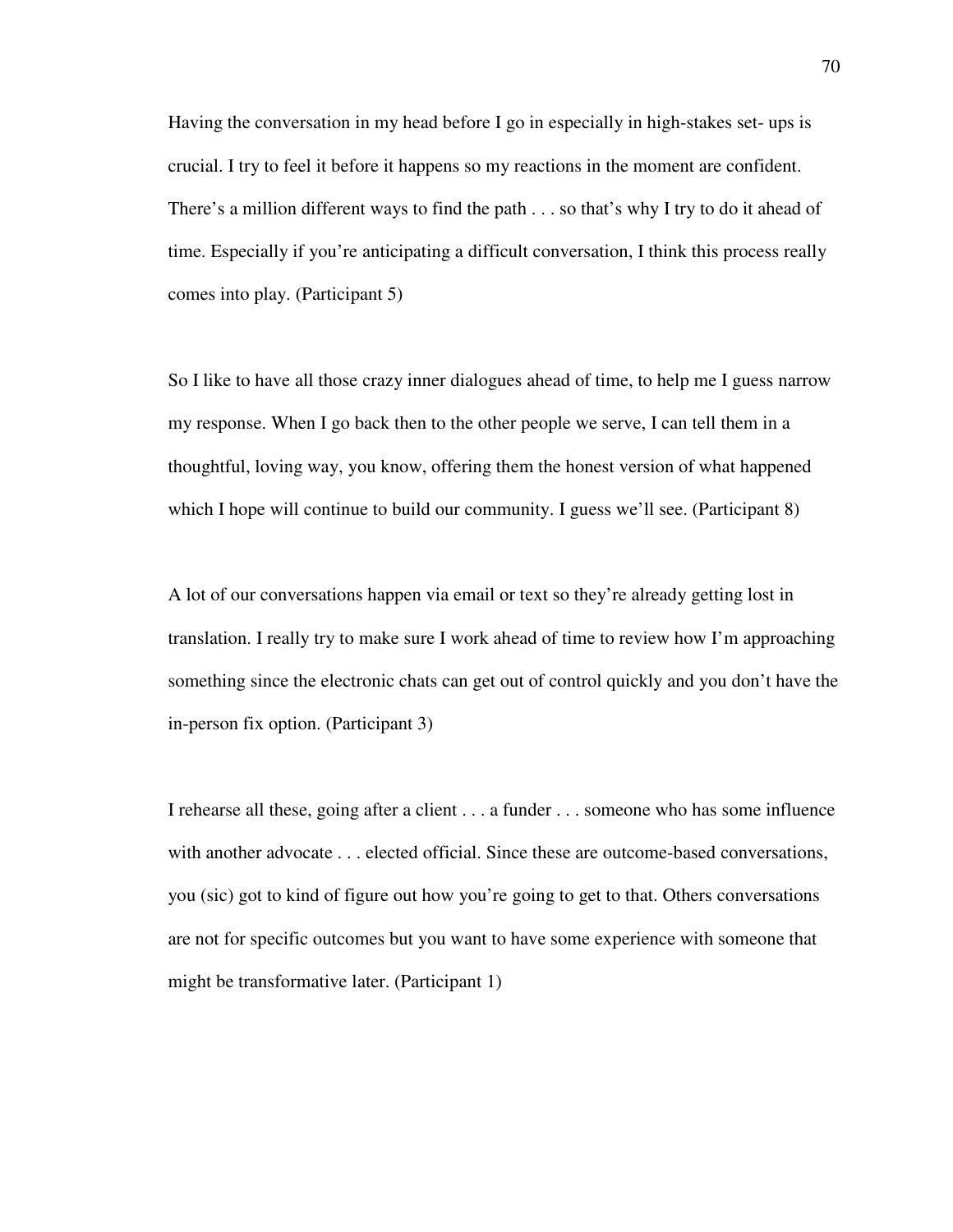I just did this today in fact. I'm preparing . . . to handle a couple of my board members who haven't been doing as much as we need, let's face it, we are structured as a *working* board. Anyway, I'm figuring out a firm but friendly approach to get them motivated and remind them of the mission they've committed to. (Participant 7)

My board comes from corporate America and I don't, I just don't speak that language ... and so I really have to have a lot of internal dialogue about how I'm perceived, how I perceive them, especially in certain situations. They look at the world differently and I always have to prepare for that in order to make this all work. It's part of the job. (Participant 10)

The preparation is not only the words, but the timing. The wrong pace . . . delivery . . . overall demeanor that you have can all destroy the message. People can shut down easily especially if it's something they don't have to care about at all in their lives, and then it's a waste of a conversation. The rehearsal . . . can help to avoid all that. (Participant 3)

I try to use self-talk to understand what people are going through which helps frame conversations better. Before I interact I put myself in their position and try and really empathize with them so that I can be more patient and less rigid, and be a little more compassionate. (Participant 4)

I was seeing the small group setting with like eight people, knowing at least two weren't going to get it and be really loud about it. I asked 'What are the words that I have to say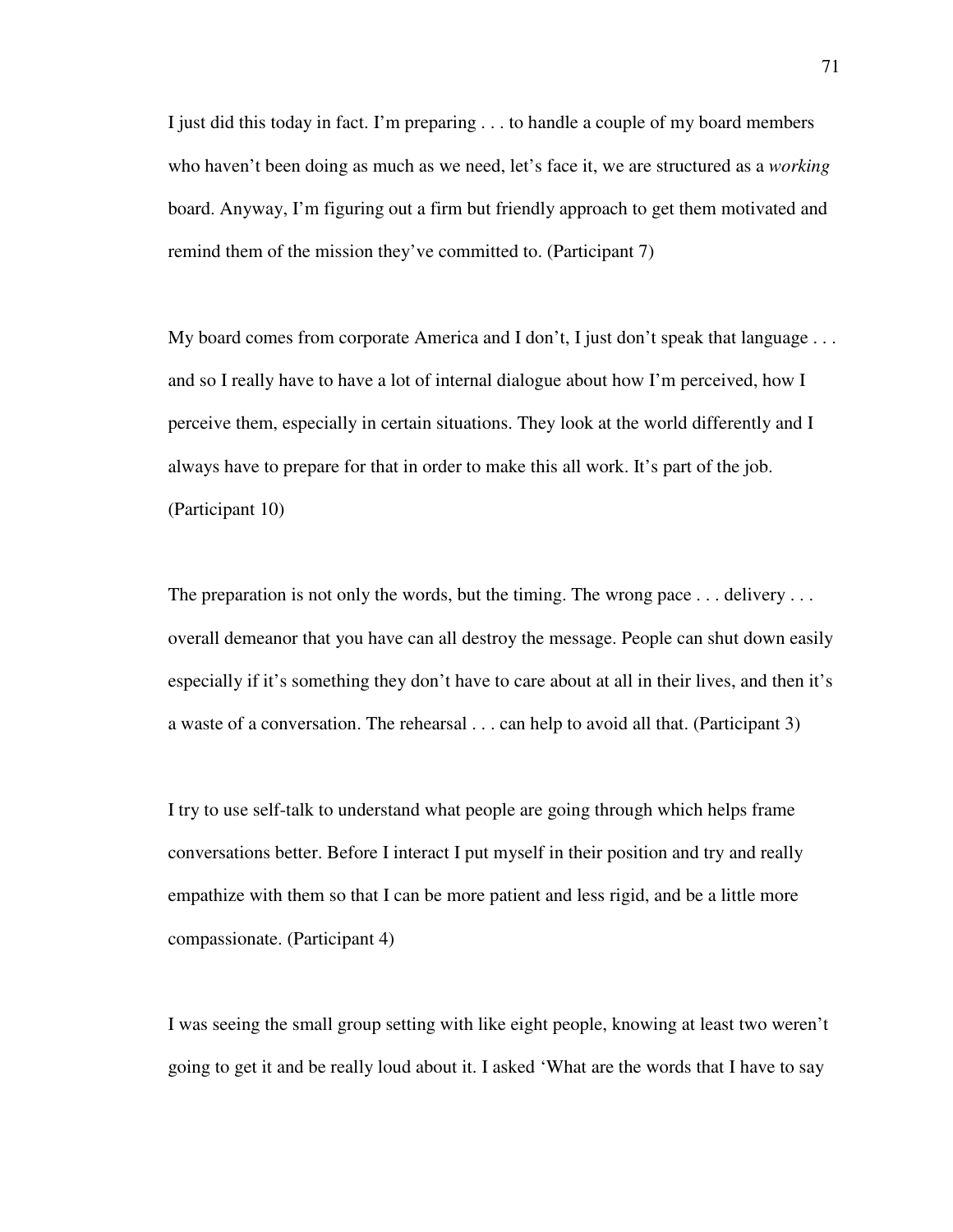to be proactive here?' I needed to be conversationally prepared and confident. I know there's reactive advocacy and proactive advocacy. So I think my imagined interactions try to understand the difference between the two. (Participant 9)

Honest here? I do this in the shower. I'll play out a whole conversation, speech, interview, whatever. I rehearse it all, words, actions . . . reactions . . . options. Everything I do at the organization can make or break somebody's life in some way so I owe it to them to be ready and as effective as I can be. (Participant 11)

As a complementary device to preparation, 8 of 10 participants also reviewed particular communication and leadership moments after they have occurred for a more comprehensive understanding of what took place, insight or mental notes for future engagement, or to personally rationalize what was said or done:

Sometimes . . . however . . . when I'm getting ready for a discussion I hate to admit it . . . but I think I wing it. I use the imagined interactions after they're over, a lot of times it ends up to support what I said. Sometimes I even try to make myself feel better afterwards, maybe taking away guilt, right? Sometimes even to justify that I didn't prepare enough, and that I'm still really working hard and supporting my stakeholders. (Participant 2)

Oh yeah, post-game analysis big time. I do that to prepare for the next conversation. Pulling the ideas right then can be tough. But of course sometimes I forget the post-game by the time it needs to become the next pre-game (laughs) . . . but I know it's rolling around in there somewhere. (Participant 5)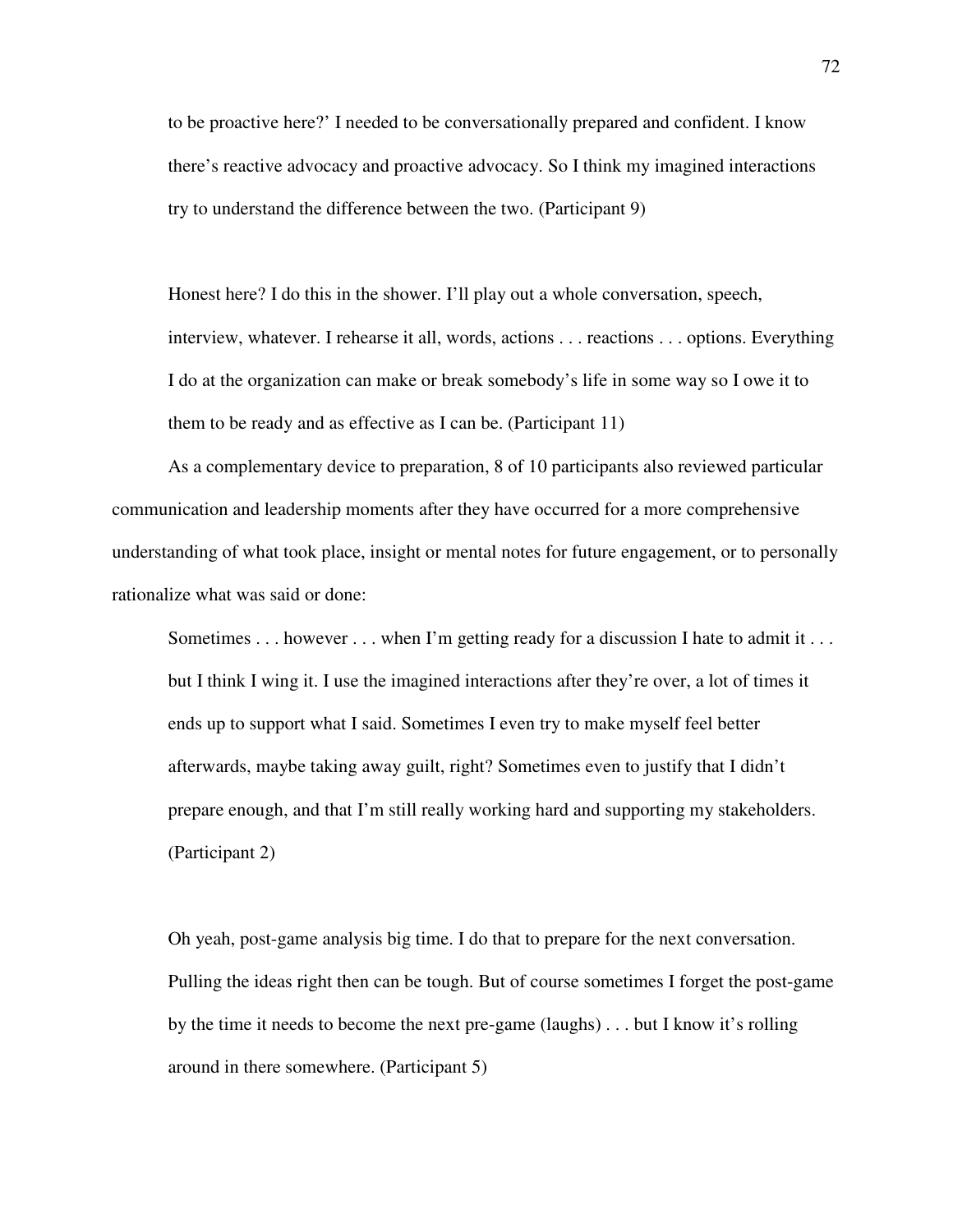I prepared but it really didn't go down like that. You know, they had examples of why they couldn't do what I wanted or they felt like they were working a lot more than I felt they were, and I'm not good at confrontation despite this moment, so it ended up not going in the way that I saw it in my head. I still stand by what I said. It's still my organization and I have to fight for it. Anyway, you know what though? I learned a lot about them in the process . . . and think they're here for their resumes and not really to help anyone. There will be changes that come from this conversation. (Participant 7)

I always do this to make sure the conversation was productive and didn't veer off track into areas we didn't want to go and really to make sure it was a good use of everyone's time and that it will benefit someone, recipients, staff, funders, just do something for someone. (Participant 10)

You know I think I'm doing that a lot more now. There is talking through it after to figure out if something was misinterpreted  $\dots$  and if so  $\dots$  going back through it in my head and saying, 'How was it misinterpreted so I don't do that again?' It's just replaying the conversation and then explaining to myself the reason, like if I'm busy or rushed. Really I need to get an answer quickly, or something under control fast. Once the situation kind of levels itself out then it's going back and saying, 'OK, wait, could I have said or written that differently? Should I have done something first before I did that, like stepping back and waiting a couple of seconds before I react next time?' (Participant 3)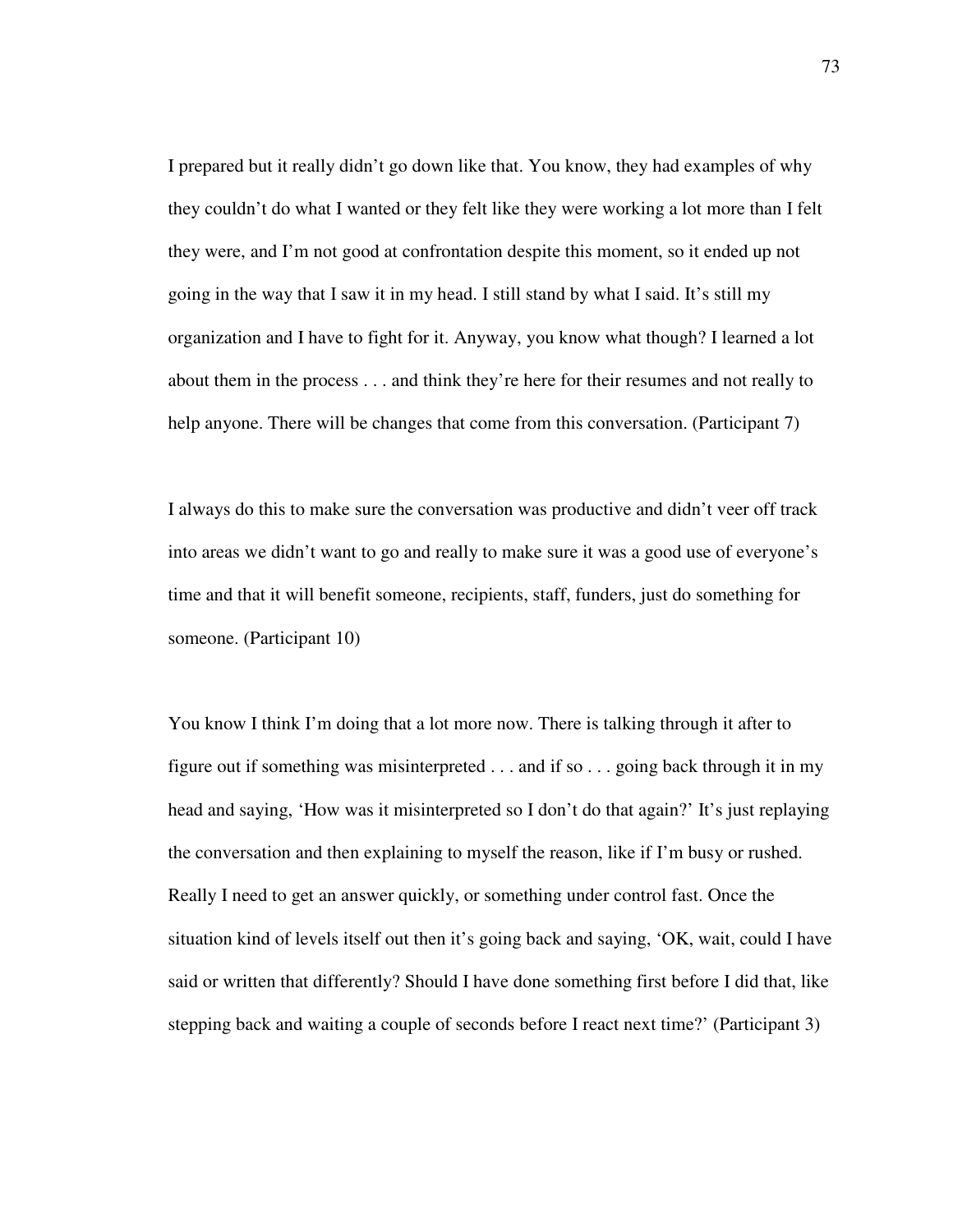OK . . . so I imagine three or so different ways of responding, and then the clue they give me from their hints is how I then choose one of those prepared responses; that way those imagined interactions actually guide the conversation in real time. If I feel like I've screwed up a conversation, those I would replay in my mind, just to ask myself in the future is there a better way of handling that if you're in that situation again? Then I obsess . . . and say 'Look, I did the best that I could with what I knew at the time,' to make myself feel better, then like, 'Well, here is what happened, now you've learned more about yourself and that person', and so in the future how do you mend that relationship . . . to see if you can move past that. (Participant 4)

Internally I would come out of those meetings . . . really bummed that the person didn't get what I was trying to say. Those meetings that are just a big grind and no lighting rod I thought I was ready to get, you know? My internal at that moment tries to tell me . . . that all these interactions have a purpose even if you don't see it immediately. (Participant 1)

I still have conversations I replay many years later. We lost a big grant, *millions*, (head shaking) and I still obsess about what I could have done to fix it. The organization blew up and politics and all . . . power struggles . . . and I joke now that I have post-traumatic stress from the whole thing, because I still find myself having conversations in a couple key moments with certain people, you know? I wish I could have shaped them differently, and maybe there would have been a different outcome. And unfortunately, as the years go on the conversations get much closer to what they should have been to begin with. (Participant 9)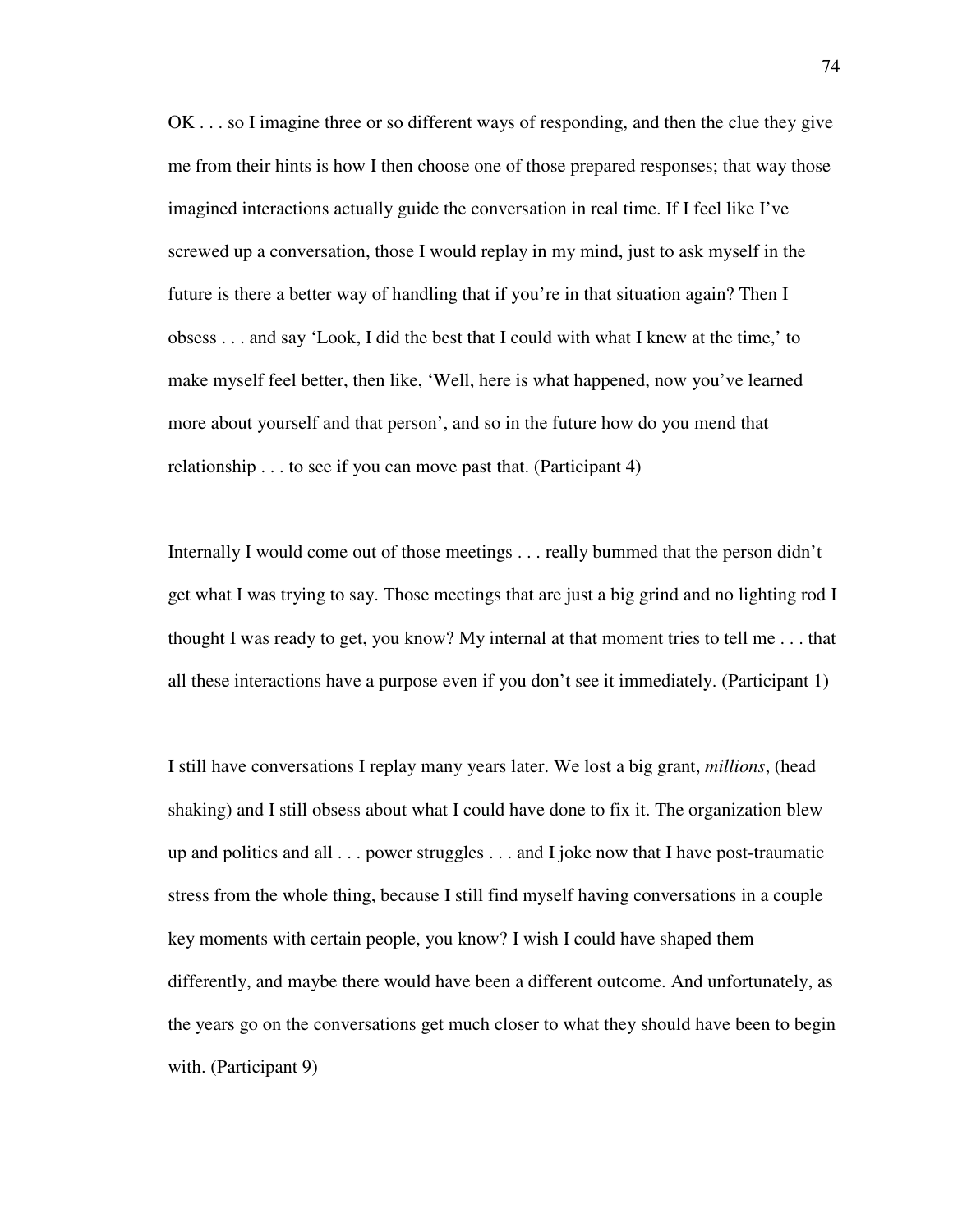One of 10 social entrepreneur participants even engaged intrapersonal communication to prepare for a conversation with a significant other to gain support for the founding of the individual's organization and its accompanying time commitment:

I kept doing imagined interactions and like role playing of how I was going to sell this idea to my family. Having the conversation first with myself, like 'Here's what I'm doing, here's why it will help people but not really interfere here at home' which honestly I wasn't sure about. My wife in particular is hesitant of my next scheme, so my communication plan was to drop little hints, and then have the conversation with her about why this was really important to me to help these people. It's funny I prepare and make things out to be worse than they are. She was fine with it, as long as I made sure that I had other people helping me, that it wasn't solely 100% my responsibility, and that it didn't take away from our family needs. The rehearsing really did help me. (Participant 7)

 One of 10 participants described a specific example of preparing for an important, arguably once-in-a-lifetime conversation, its outcome, and post-reflection:

My self-talk a lot of times is really on purpose. In preparation for this conversation today, I even imagined what the questions might be. Doing this ahead of time gives me confidence to engage in a discourse in a way that will be meaningful, not only for me, but the other people. This doesn't always work unfortunately. I'm going to take a left turn here . . . and talk about the time I met President Barack Obama. So, I had imagined what it would be like to shake the President's hand over and over and over. And I said to myself, 'I'm going to come up with the most profound thing that he has ever heard. I'm going to hear it, but I'm not even going to write it down because I am so confident that it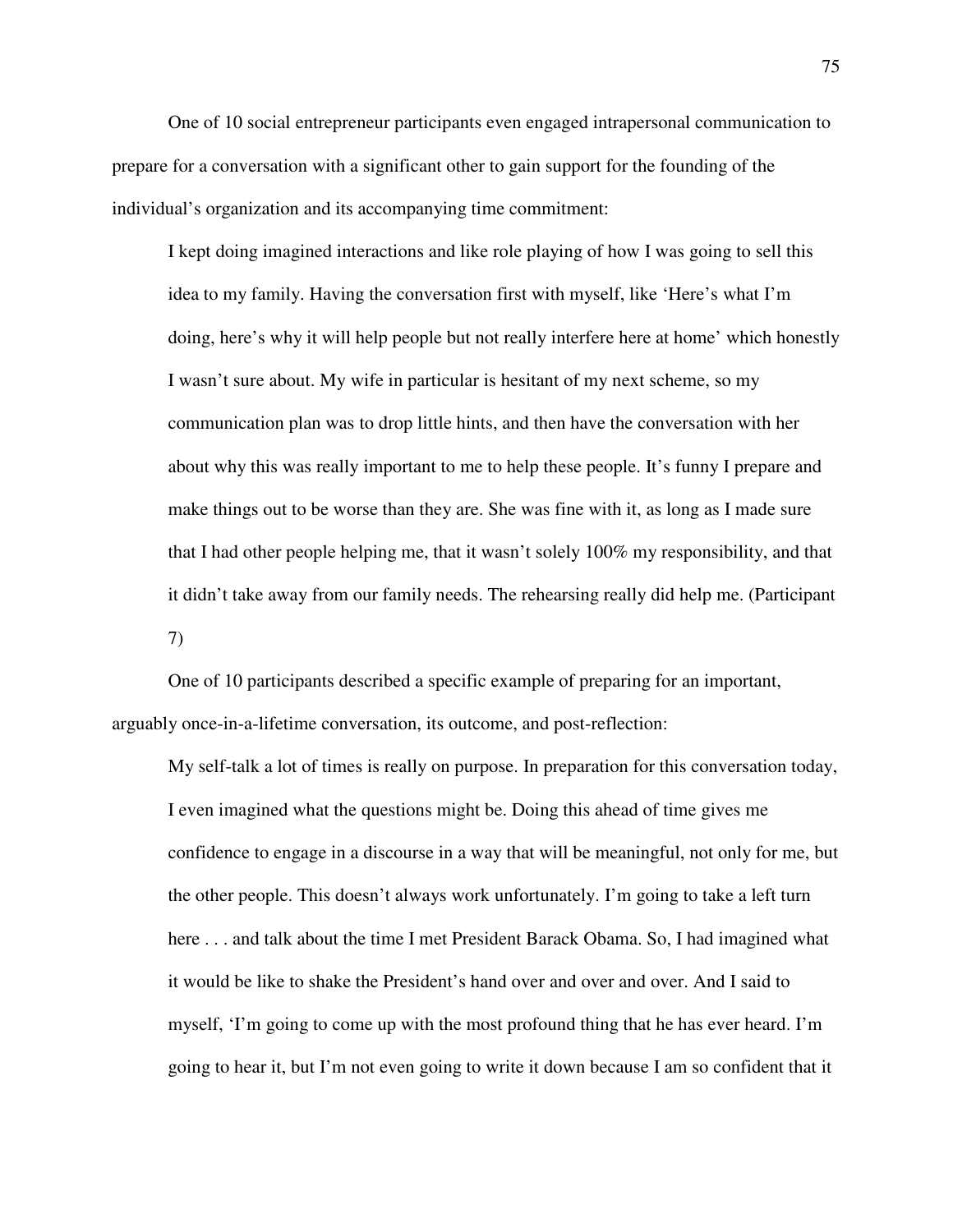will come to me when I am with him.' And so there I am in the line with other people who are non-profit leaders . . . and it's my turn and I extend my hand and he extends his hand. And he has this big, broad smile, and I say . . . '(speaks gibberish)'. I completely flubbed it. As much as I had rehearsed, sometimes you just get overwhelmed with power and pressure and fail in these moments. In my mind I was going to tell him about my organization and he was going to think it was the best mission ever, right? Anyway, he smiled graciously . . . Now I've learned from all that mess and I've rehearsed it again so much that when I have the opportunity to meet him for a second time I will stay calm and have the elevator speech down pat. I feel confident it will happen. (Participant 2)

Finding 3 demonstrated the experience of 10 of the 12 study participants, intrapersonal communication as a process that is leadership moment specific, with somewhat of a balanced usage before and after these moments, along with preparation for the social entrepreneur role itself as well as high-stakes conversations.

Aligning with the experience of intrapersonal communication for particular leadership instances, many social entrepreneur participants took this concept a step further, sharing the need to deliberate internally over potentially damaging stakeholder approaches as discovered in the next finding.

## **Finding 4**

Most social entrepreneur participants (9 of 12, 75%) described intrapersonal communication as a vehicle that involved the need for various forms of both explicit situational and generalized self-regulation in leadership roles.

Another distinct experience the social entrepreneurs conveyed with intrapersonal communication was that of self-regulation. The conscious need to analyze, temper and even alter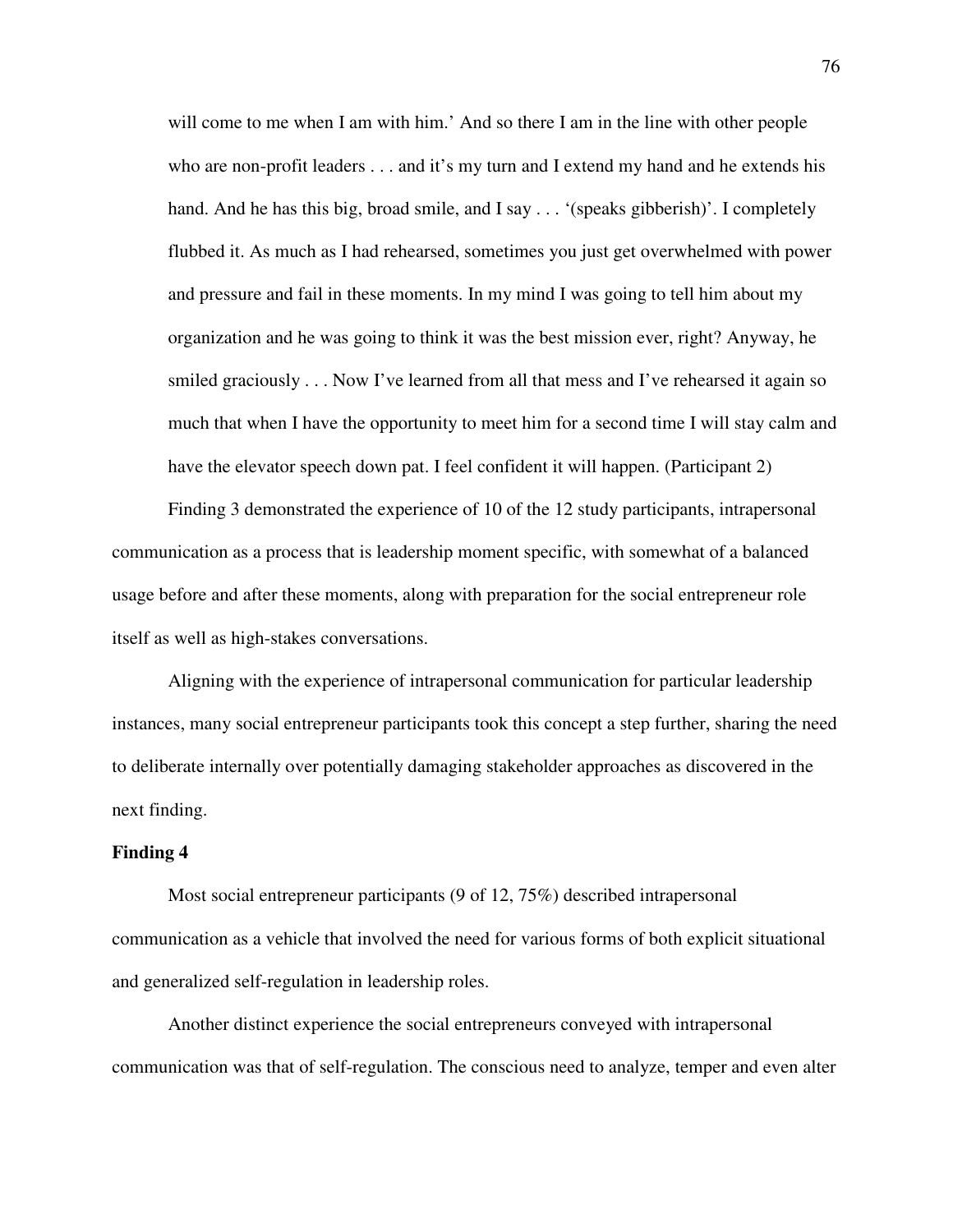in the moment one's leadership actions and approach, comments and attitudes with stakeholders was evident in the participants' responses:

Well, I think that not every thought or idea that's in your head . . . can be executed as you're thinking it. Because once it gets out, then it's going to be within the context of an environment of other human beings, other circumstances. So, it has to be self-regulated. I don't think anybody has the power, except a creator, a god, that can say, 'OK, this is how it's going to be.' It just doesn't work that way. (Participant 6)

It's very conscious, particularly when, if I'm thinking about the role that I have to play . . . that my action is going to have an impact on other people. So, I've got to at least start to think those things through. Otherwise, it becomes reckless. And that becomes dangerous, particularly in the hands of an activist, or a business leader, someone who's trying to move some things forward and doesn't have time, or doesn't take time, to be more reflective, I think could be very, very (hand hits the table) hazardous. (Participant 6)

It has a big impact, because . . . my instinct with some of the stakeholders is to be sort of, at times, dismissive, you know? And so the imagined interactions and the self-talk . . . make me see . . . that's not productive. That first instinct is a pattern . . . and it's not serving my purpose to . . . react that way. (Participant 10)

I am *very intense* (wide eyes and expanded facial gesture) sometimes, and so . . . I expect people to have the same work ethic and efficiency skills that I do. When they don't . . . I need to stop and tell myself that these are volunteers; *volunteers*, they're not staff people.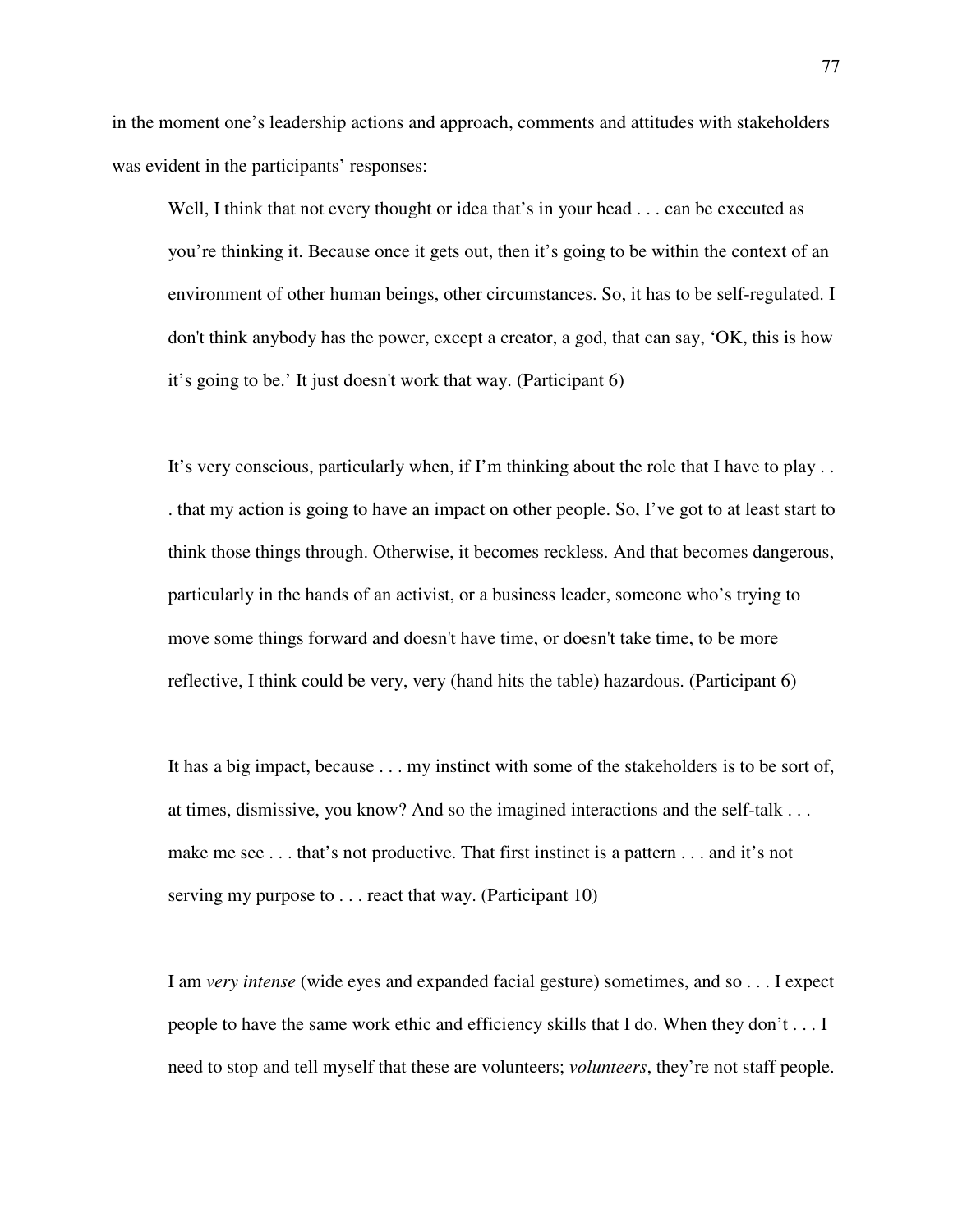They are working for the organization but they're not being paid, and so the constant challenge for me is remembering that. And yes, they have something invested in this, but they don't have the same type of investment in it as I do because it's my organization. I think that's my biggest challenge with the self-talk and the intrapersonal communication. It's their job to get us funding and pay the bills . . . and I have the expectation that they're going to get it done. It's a constant battle in my head of, 'Don't micromanage them, they're adults, you want to show them that you trust them', but on the other side, it's like, 'Well, it needs to get done and it's not getting done in the time I need …' I'm setting expectations for me, for them, before they even know that those expectations are there. (Participant 3)

I think there is a kind of self-regulating piece to it. I'm not a big believer in the phrase these days, 'throwing people under the bus' or calling people out in a public setting. I guess in the First Amendment they would call it prior restraint . . . (Participant 5)

We're having a meeting about an important initiative and . . . I was frustrated because one of our staff members had taken the time . . . to summarize everything that we knew and had sent it out in advance. A third of the people in the room didn't have it with them and were asking questions that had already been answered had they read. That's one where, in the moment, I'm thinking about it and I said, 'No'. If you ask people I'm not a screamer, but at some point I would be less than authentic if I didn't say . . . if I didn't basically call folks on it as a group and say, 'Hey, let's get with the program here'. In the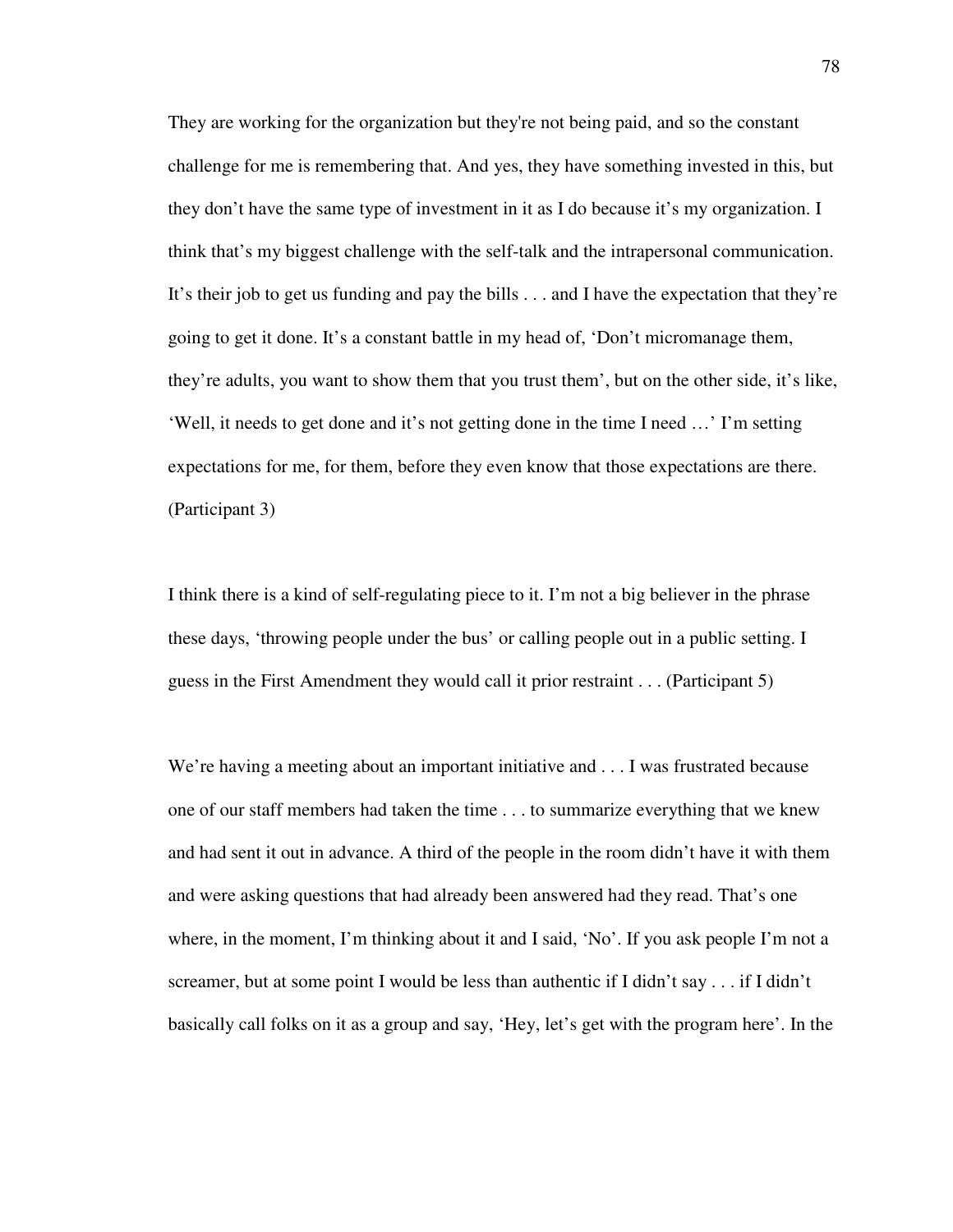moment you don't want to be discouraging. You don't want to be over the top, but you also want to make it clear that you have expectations. (Participant 5)

Three of 9 social entrepreneur participants expressed self-regulation via intrapersonal communication as a means to deliberate over specific communicative moments:

So I think, I think that's probably how I use it the most, is like to weigh my communications, because I'm–every day there's something that could be–whether it's somebody challenging you or somebody just asking you a question that–it has ramifications, and you have to think through them. (Participant 8)

Definitely I think intrapersonal skills . . . would be realizing how I talk to people, especially volunteers, of how it may come off if I'm in a rush or there is something happening. Continuing to replay conversations in my head and second guessing myself on how I'm going to say something or do something, and doing it better or nicer or more chilled, I think that's definitely my biggest take from all this. (Participant 3)

When I go in, I make sure that I'm presenting myself as a leader . . . even though I may be having negative self-talk or uncertainty about what's happening. In my head, there may be chaos going on, but it's always important that I present myself . . . properly . . . even though the self- talk is telling me 'This isn't going to work out well,' or, 'Make sure you're doing this or doing that,' or I'm already having my imagined interaction with the person before I'm even in close proximity to them and start the actual conversation. It's a barometer for . . . the reality of what's going to happen, and so I'm able to, to either turn off that negative self-talk or turn up my, my positive self-talk in such a way that I can be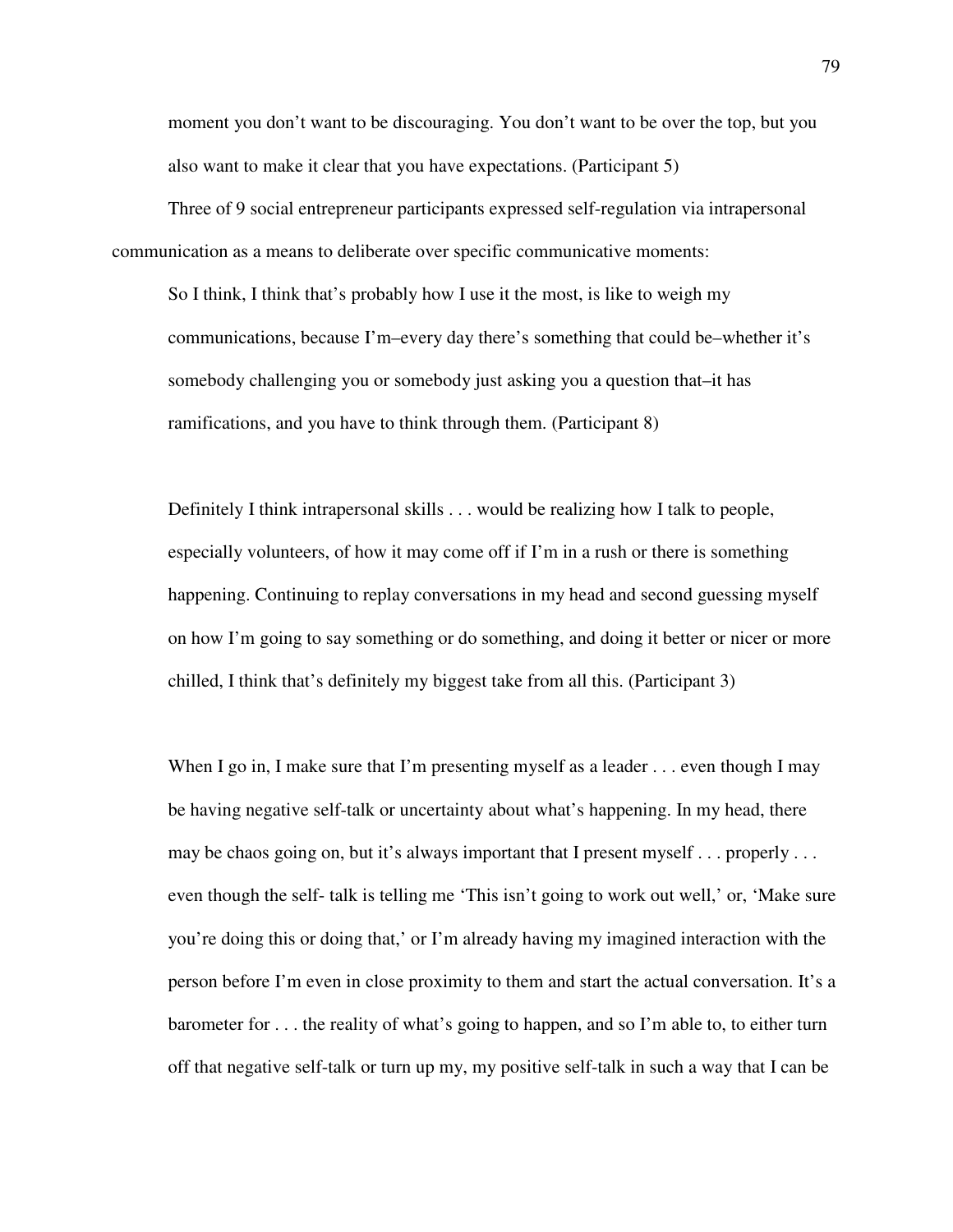as successful as I can when I'm presenting myself in that moment of communicating. (Participant 8)

I'm a big person for striking balances, to be strong enough, without being rude, to be persuasive without being argumentative. I try to choose words carefully, especially those that are written. And I'm also very aware of who else is copied on the message. The same thing if you're having a live conversation, whether it's within earshot of people or in front of them. (Participant 5)

For 1 of 9 participants in particular, self-regulation as activated by intrapersonal communication, directly equated to self-protection:

I have multiple inner dialogues going on at any one point, so my inner voice can be telling me . . . to be very afraid and on guard, but at the same time, when I think through those fears, my inner dialogue can fight against them on my behalf. So back when I was working . . . to get ahead . . . the dialogue was always, 'What did you do wrong? What happened in that conversation? What could you have said in that meeting?' It can be very cutthroat. You're always on the defense. So my self-talk, and I still do this at night, I just go through my conversations with other people. The self is always working on my behalf, I think. And so at that time, it was the 'get ahead' inner voice that said, 'Make sure nobody knows you're gay. Don't wear the pink tie today, because those guys will know.' I became very, very savvy at that, at least I thought. And so that was the inner dialogue, always . . . that fear and then its counteraction. (Participant 8)

Another 1 of 9 participants even succinctly noted self-regulatory intrapersonal communication advice for stakeholders: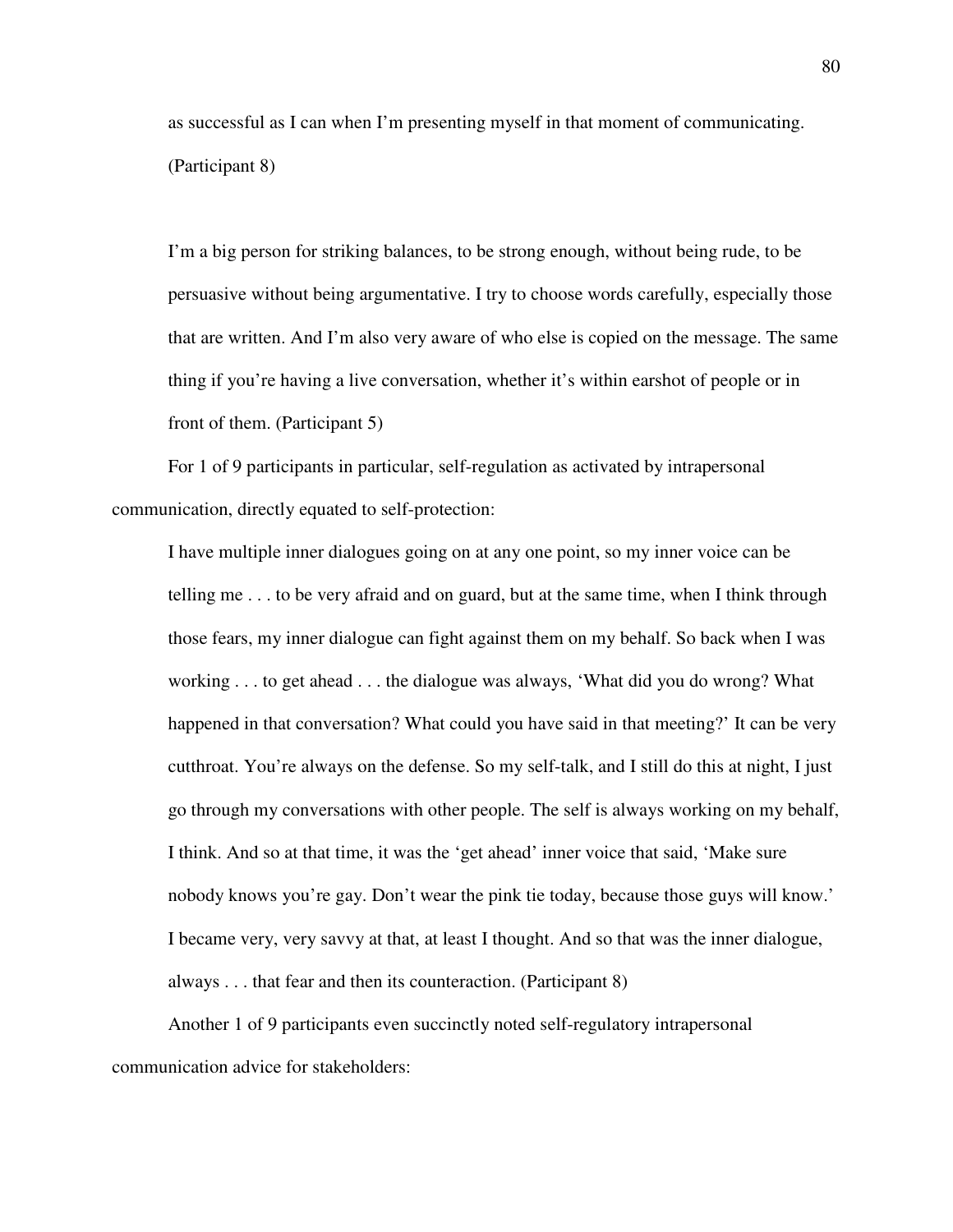You can write me any email you want and I have only one request before you hit send . . . you should hit delete. (Participant 5)

Finding 4 focused on the experience of 9 of the 12 study participants, intrapersonal communication as a valuable process of self-regulation, along with shared sub-expressions including usage in particular interactions, protecting one's personal identity and conveying the need for others to experience the phenomenon as well.

# **Conclusion**

This chapter detailed the four major findings discovered by this study via in-depth interviews of 12 social entrepreneur participants.

The first finding of the study offered insight into all the social entrepreneur participants' usage of intrapersonal communication for strategic planning, problem solving and decisionmaking. Within this finding, secondary findings appeared including approaches in leadership roles, comparing the experience to sports, the safety and security of the practice, relating with the activities of industry colleagues, and personally customizing the entire process.

The second finding of the study delivered a glimpse into intrapersonal communication as a tool for reflection and the ongoing learning of the overwhelming majority of social entrepreneur participants. Within this finding, secondary findings appeared including a consistent internal dialogue for perspective and knowledge, presence of an inner critic, self-motivation and affirmation, authenticity, visioning and spirituality.

The third finding of the study detailed intrapersonal communication as a device by which the majority of social entrepreneur participants engaged either before or after specific interactions. Within this finding, secondary findings appeared including the recognition of substantial and stressful leadership moments, using the process to prepare for the social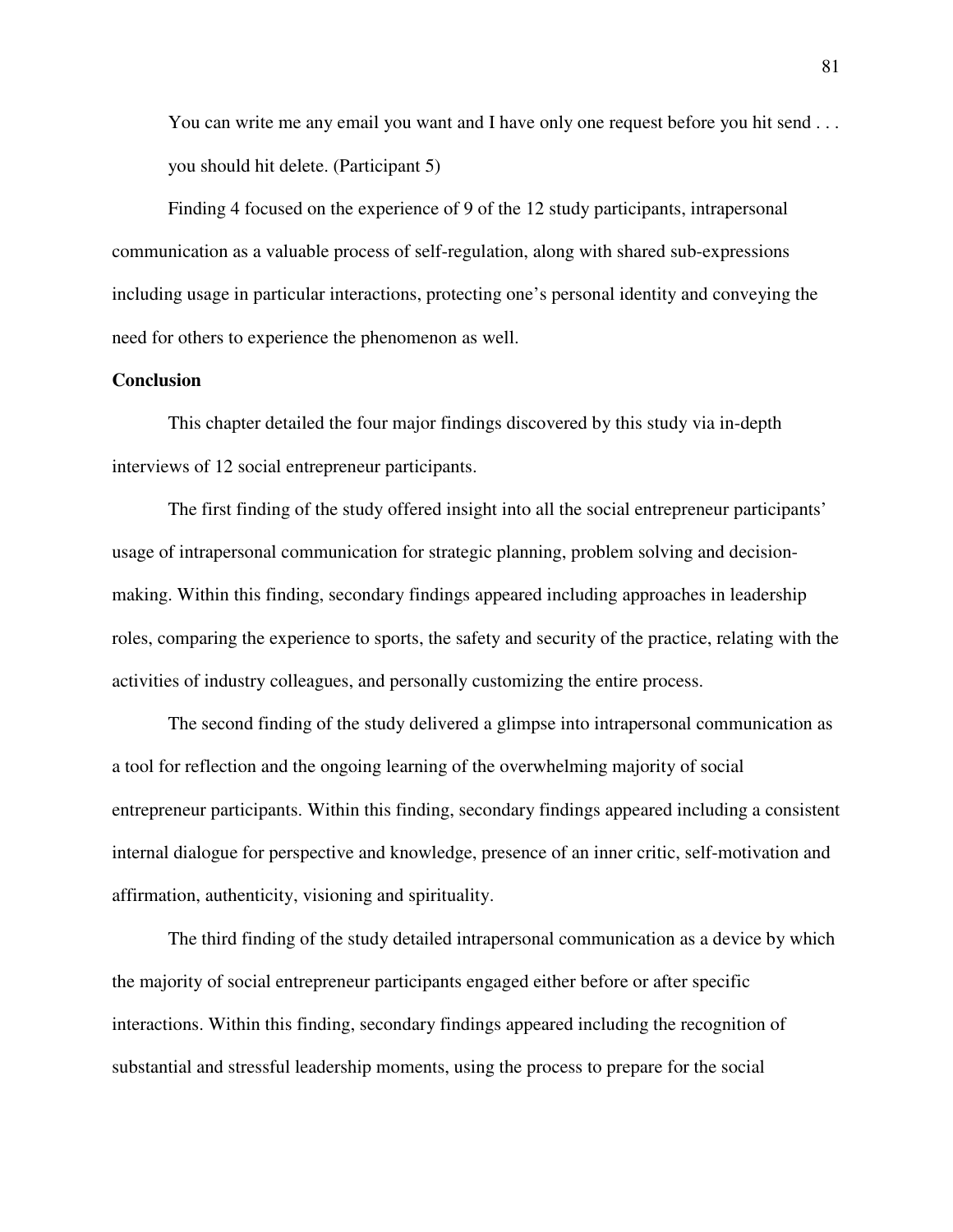entrepreneur role itself, dealing with power and pressure, and replaying interactions for some type of future benefit.

The fourth finding of the study provided insight into most social entrepreneur participants' usage of intrapersonal communication as a vehicle in a variety of scenarios requiring self-regulation. Within this finding, secondary findings appeared including analyzing and adjusting communication, measuring specific interactions, self-protection, and counseling stakeholders.

In Chapter 5, these findings will be discussed in the light of the study's research questions and conceptual framework, aligned with the relevant research and used to offer specific conclusions and recommendations.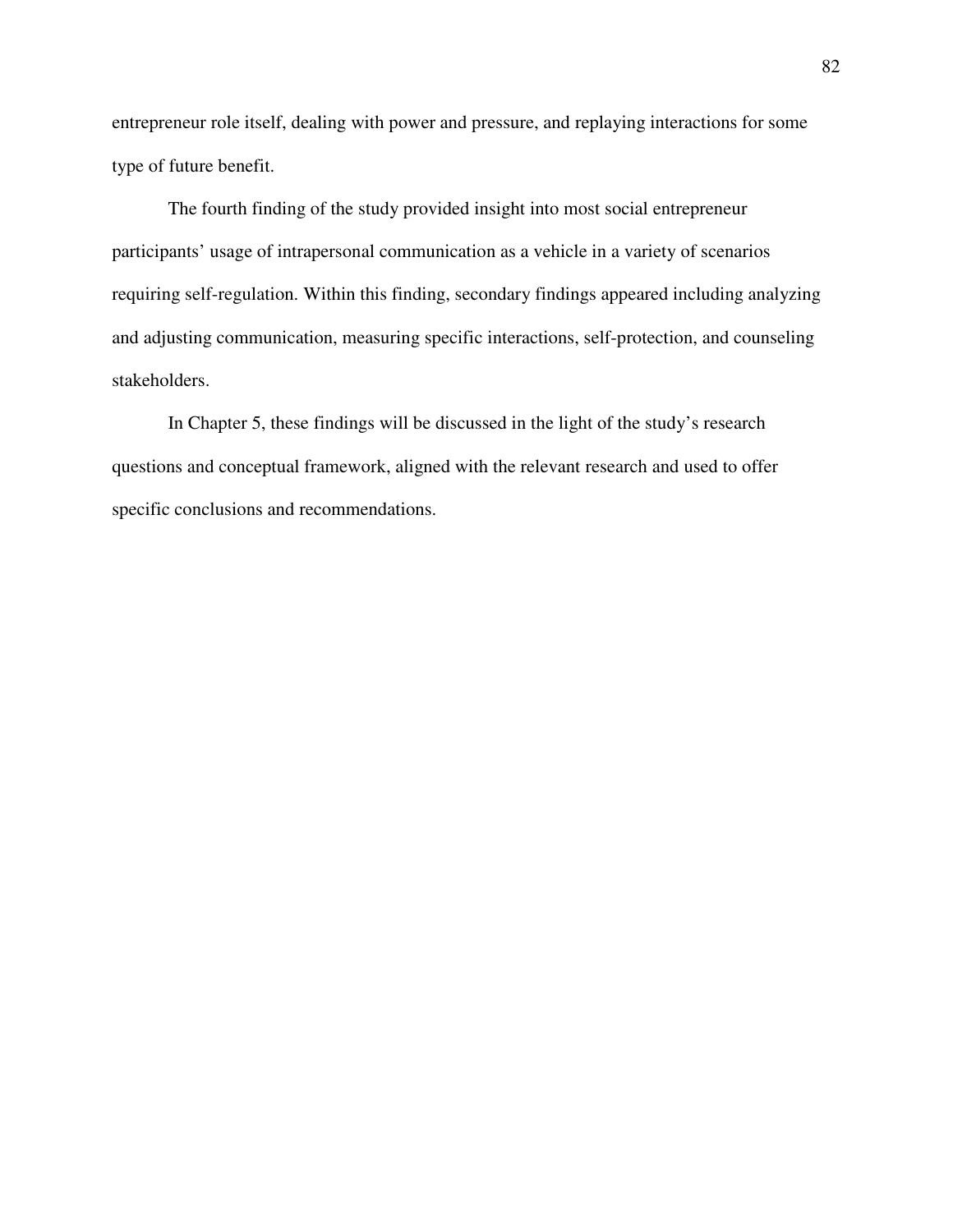### CHAPTER 5

# DISCUSSION AND CONCLUSION

Social entrepreneurs are leaders and catalysts for change. They expertly merge the needy and the ready, uniting those within our culture who require specific social support with volunteers and the accompanying initiatives delivering assistance. Though upon preliminary consideration this connection seems to be a simple formula, this is not always the case for the social entrepreneurs offering the systems of solutions.

In fact, social entrepreneurship, though an incredibly valuable venture, is fraught with challenges. Some compounding challenges noted in the literature include: supporting social justice issues via advocacy (Rajendhiran  $\&$  Silambarasan, 2012), the managing of vital business and legal issues (Lasprogata & Cotten, 2003), and having a comprehensive, challenge cognizant yet enthusiastic perspective (Brouard et al., 2012). Themes highlighted in these three works included questioning accepted norms, advocating for social change, getting support from others, handling life issues, creating visibility, navigating taxation and non-profit legalities, procuring funds, and legitimizing businesses and innovation.

These themes are documented, potential challenges within the leadership role of the social entrepreneur. As a researcher I strongly considered that understanding a specific phenomenological experience of intrapersonal communication, essentially conversations within oneself, offered social entrepreneurs another tactical tool to address better these challenges they face in their various leadership roles while serving their missions and constituents.

Social entrepreneurs constantly face the extensive dual challenges of promoting a mission while running a business, and need to actively engage self-leadership in order to tackle these difficulties and best serve their constituents. As evidenced by this study, self-leadership can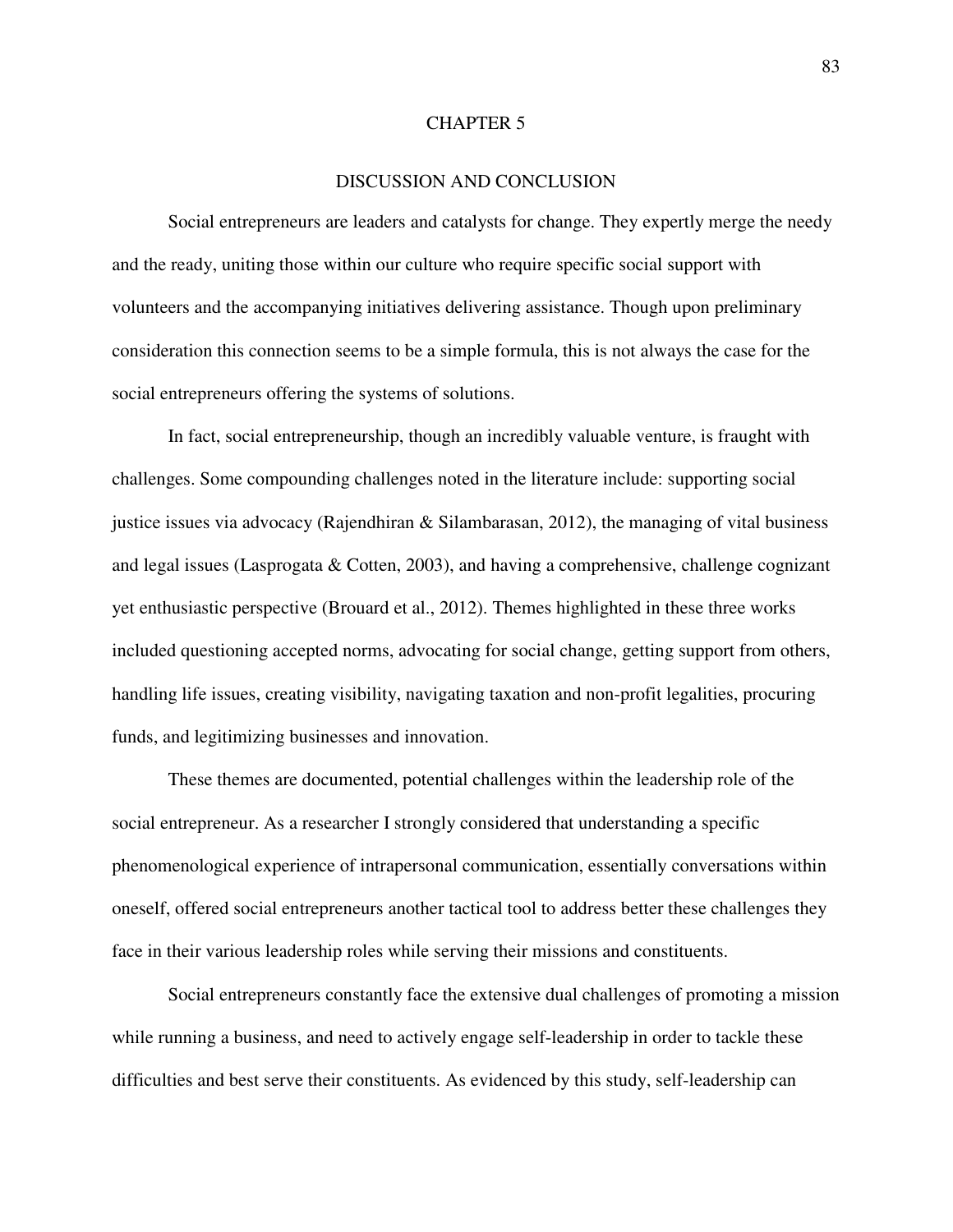initially activate as intrapersonal communication, and can be a logical foundation to subsequent outward communication and leadership. The purpose of this qualitative, phenomenological study was to explore the presence of intrapersonal communication as a self-leadership strategy in social entrepreneurs.

 To support this study, an extensive literature review was conducted, primarily in the areas of intrapersonal communication, self-leadership and social entrepreneurship. It was discovered that though these three conceptual topics were in various developmental stages, some primary, study relevant sources did emerge including arguably seminal works such as Cunningham (1992), Roberts and Watson (1989), Neck and Houghton (2006), Manz (1986), and Weerawardena and Sullivan Mort (2006). These works were offered both balance and contemporary complement via works by Bodie et al. (2013), Cooley (2008), Honeycutt (2003, 2008), Honeycutt et al. (2014), Estay et al. (2013), Brown and Fields (2011), and Oncer and Yildiz (2010). All of these works were supplemented by additional research, and this literature amalgam provided an optimal backdrop for this study, a convergence that appears to be the first intersection of inquiry involving intrapersonal communication, self-leadership and social entrepreneurship, such that it shall complement the growing literature in these areas.

With the conceptual framework in place, the methodology was addressed, and focused on a qualitative phenomenology that engaged 12 in-depth interviews (Appendix B) of social entrepreneurs. Indeed, phenomenology was the obvious method selection for this inquiry due to extensive support in the literature (Bann, 2009; Creswell, 2013; Honeycutt, 2003; Seymour, 2006) and direct connection to the primary components in the conceptual framework. After a pilot study to refine instrument and approach, supplemental, separate participants were requested via electronic mail (Appendix A), selected based on their strategic roles, and network, or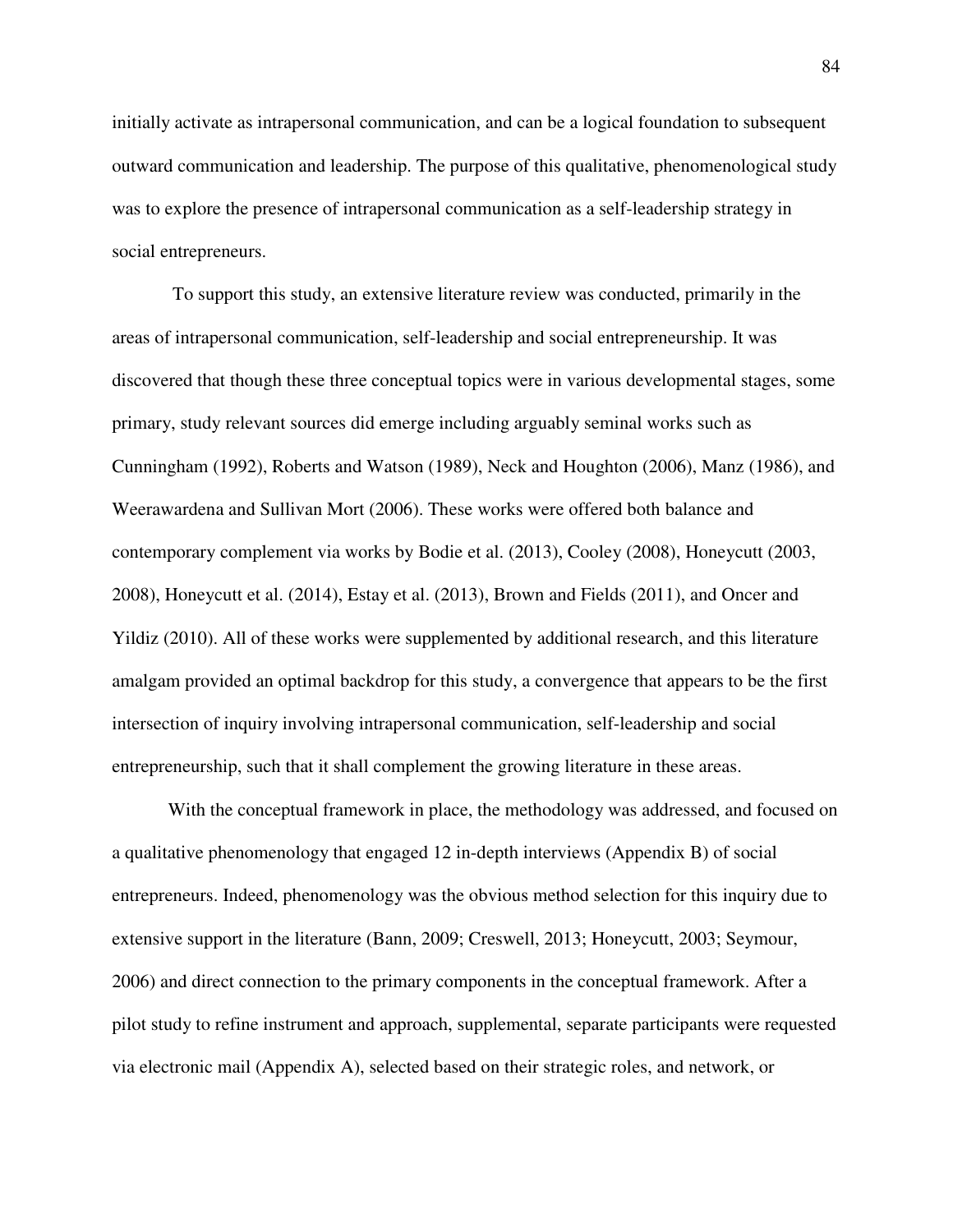snowball sampling was engaged. Each interview took place each in an atmosphere constructed to create a private and optimal environment for data collection. Through the process of data gathering and subsequent analysis, ethical considerations abounded, including the need to respect participants' time and privacy. A consent form (Appendix C) was utilized and anonymity was ensured throughout every facet of the study. Transparent procedures for trustworthiness and validity, as well as potential researcher bias, were additionally addressed. Through this specific methodology, a profound expression of the phenomenon arose.

All of this groundwork was supplemented by the previous chapter's objective and purposefully organized view of the data as study findings in order to tell thoroughly the story of the social entrepreneurs' intrapersonal experience. This concluding chapter offers a succinct discussion and conclusion of the core meanings derived from this qualitative discovery based on the following research questions:

- 1. How did social entrepreneurs in this study describe their intrapersonal communication experience in the context of self-leadership as it impacts mission and constituents?
- 2. What intrapersonal communication strategy did social entrepreneurs in this study utilize, either organically or proactively?
- 3. Did social entrepreneurs in this study report that intrapersonal communication strategies influence self-leadership?
- 4. Did the social entrepreneurs in this study indicate that improved self-leadership via intrapersonal communication strategy affects mission and constituents?

### **Discussion**

From the onset of this study, as noted in Chapter 1, it was assumed that social entrepreneurs not only experienced forms of intrapersonal communication, but could also richly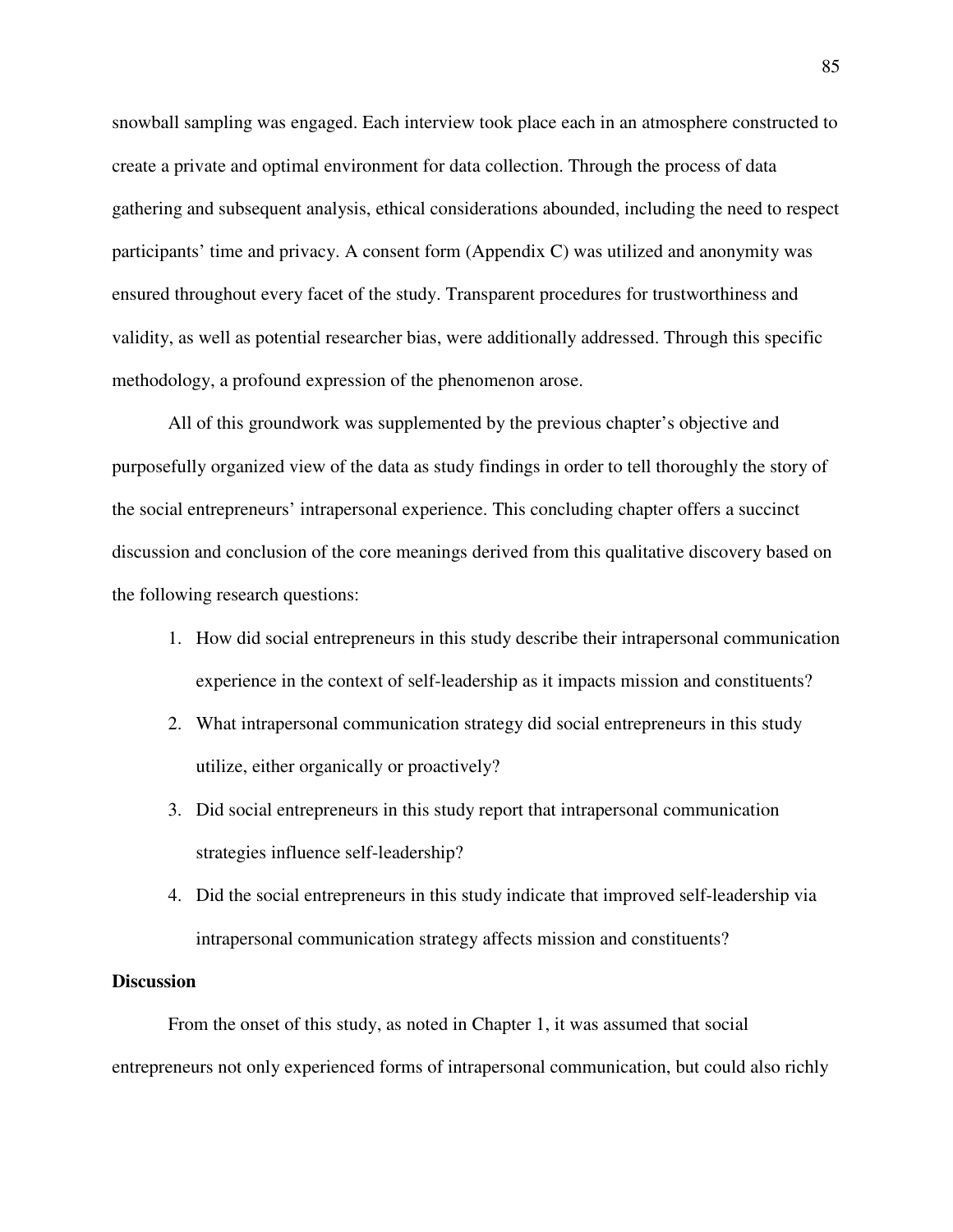describe the essence of the phenomenon. It was expected that this conjecture would provide interested others an exceptional opportunity to learn about this phenomenon. After much indepth inquiry and analysis, it was quite apparent that this assumption proved to be true well beyond my expectations as the participants actively shared their intrapersonal perceptions with abundant candor and enthusiasm.

Within these perceptions, research discoveries were made on various levels. They were subtle and specific, and yet they were also vast and robust. Regardless of their observed and analyzed form, discoveries were made possible by the privilege of this journey itself, catalyzed solely by the eager and genuine welcome into the minds of the social entrepreneur participants. The constant thoughts within them flowed like a majestic river, and I was able to gently, respectfully, yet comprehensively navigate the unique and varied currents that distinctly presented themselves within it. In other words, at its anecdotal surface, the symbolic waters appeared merely as a collective body. With a deeper dive, however, while immersed there emerged a richness of nuance and delineation of the intrapersonal phenomenon. With this picture in mind literally, several meanings were found that connected and correlated to the aforementioned research questions, concepts and literature.

To frame this ongoing conversation, as a researcher I was cognizant that there were a multitude of potential interpretations within the arguably subjective progression of taking information and data from findings, to explanation of select, noteworthy elements within these findings, and finally to conclusion and recommendations. This discussion represents my specific thoughts and elucidations in the context of the study and my ongoing immersion in it.

After a detailed introduction, extensive literature review, creation and subsequent execution of a comprehensive qualitative, phenomenological methodology, a conversation was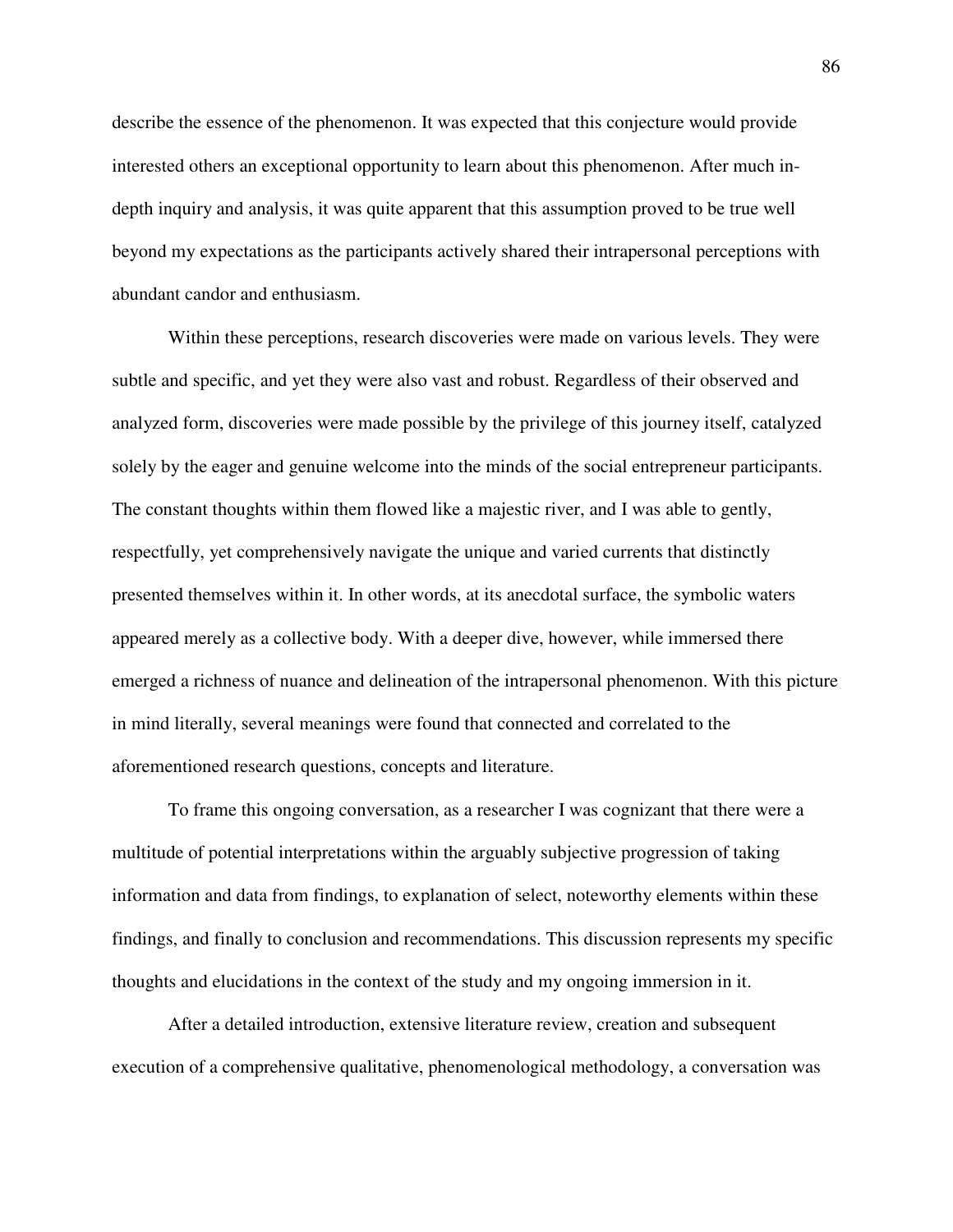warranted of a macro-interpretive, deductive view of the four major findings of the study. As a crucial precursor, a panoramic view of the river's surface was seen once again, via a guiding concept of the study.

Within the research findings it was clearly demonstrated that a guiding concept of the study, the constructed potentiality paradigm (Foss & Foss, 2011, p. 205) not only applied, but was experienced by all participants in various forms. Constructed potentiality conceptually asserted that self-change must occur before external social change is possible. In addition, the paradigm offered that Communication was the most viable tool for this since words and language offered an unlimited approach to change agentry (p. 26). Without direct reference to or even anecdotal knowledge of this specific paradigm, the participants supported it, and conveyed this to be the case within their intrapersonal experience, where social evolution happened inside the individual first, then progressed outward to involve other stakeholders. There were numerous relevant examples of this observation directly from the participants themselves, and select representative illustrations included:

 Part of my mission is to ask others to do something new, maybe something very different to them, so I guess change, really. It's tough for me to throw out there . . . and ask like this if I'm not doing it myself. I have to say that my inner dialogue reminds me of this  $\dots$ constantly. (Participant 5)

 Being language obsessed, when I play some options of communication ahead of it, I guess . . . scenarios . . . I will keep at it in my head until I find the most impactful approach. No matter how long it takes I just keep going . . . kind of like building and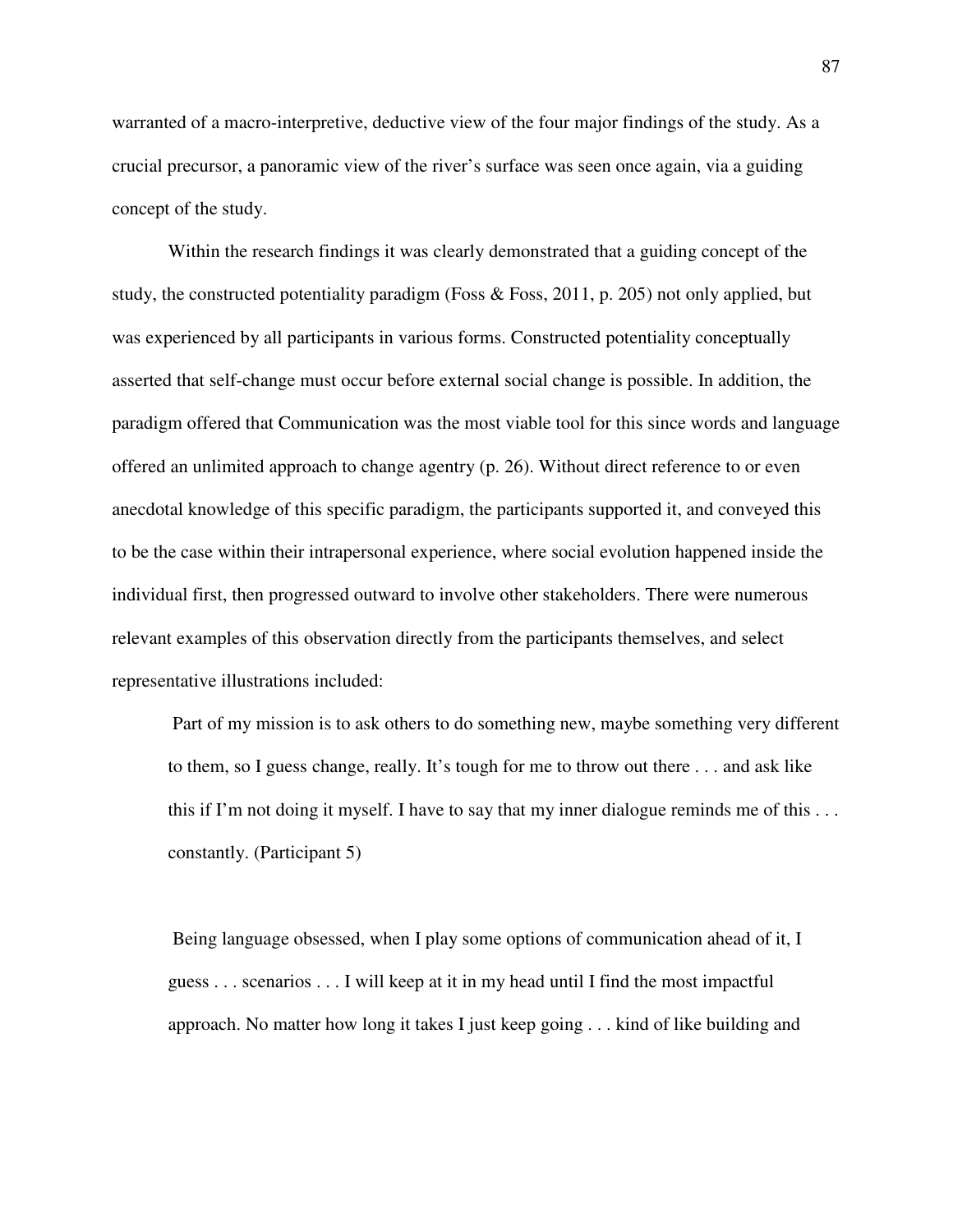rebuilding . . . until I find what I feel is the right one. Fortunately . . . I never seem to run out of ideas. (Participant 6)

As an inclusive, cross-participant interpretation, this observation showed that social entrepreneurs in the study seemed to regard highly the perceived influence, control, and options that the Communication discipline offered them. Within every finding, it was evident that each participant's individual intrapersonal communication process, ranging from massive, amoebic concepts to focusing on a solitary thought, traveled literally and figuratively from a starting point to an ending point, essentially from thought to action. From an intrapersonal perspective, whether a conscious or unconscious experience, participants shared that concepts were born, immediately channeled through a core personal practice, and then were often manifested as a tangible outward expression or leadership action.

### **From Thought to Action: Confidently Ready**

The first finding was that social entrepreneur participants indicated using intrapersonal communication as a technique for both individual personal and organizational strategic planning.

The strongest current in the river was that of the planning of actions that served the social entrepreneur, their organization's stakeholders, and ultimately the organization's mission. A significant finding relative to planning of action was that those who identified as long-time social entrepreneurs, based on their own self-defined discernment of this status, very clearly experienced the intrapersonal communication phenomenon as much more organization directed and much less personally targeted. As characteristic participants in this segment shared:

 I've been at this so long that I think the internal conversations just happen. They're really important but often are in the background . . . and really always focused on my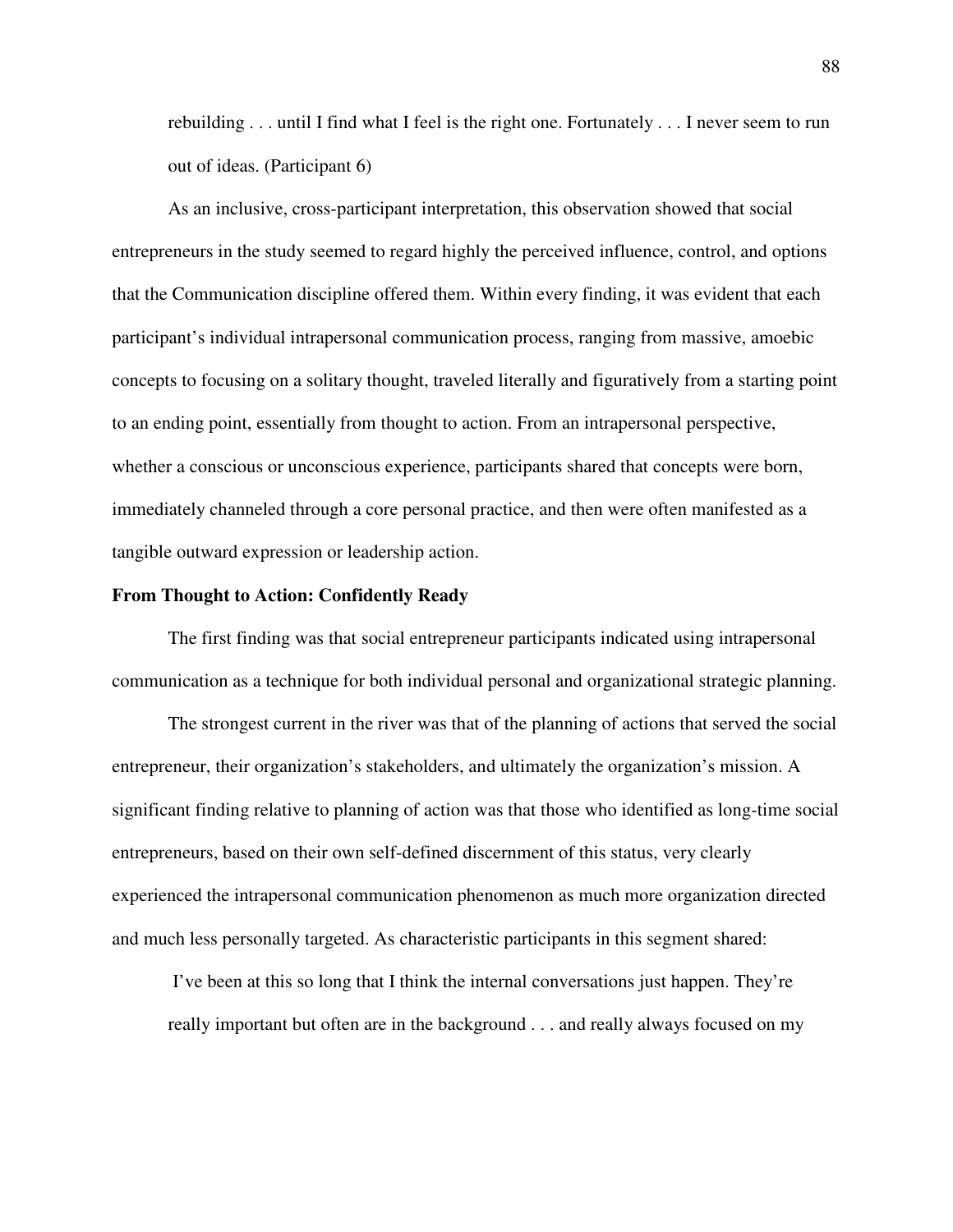mission. I think I gave up the bigger self-analysis part years ago [laughs] . . . too late for me anyway [laughs] but not for the people we serve. (Participant 11)

 I purposefully often avoid the 'me' part . . . as it's not always productive anymore. All this time doing this has shown me that in most situations I do the right thing. The internal dialogue . . . looks outward and that's where I need to be . . . figuring out how to help and empower others, but not necessarily questioning myself . . . been there, done that.

(Participant 5)

This observation connects distinctively to a core concept in this study, that of the role itself of the social entrepreneur. Weerawarenda and Sullivan Mort (2006) explained that social entrepreneurs differ from customary entrepreneurs as they are "driven by social mission; show a balanced judgment; explore and recognize opportunities to create better social value for clients; innovative, proactive and risk-taking" (p. 24). This appears logical as Oncer and Yildiz (2010) supported this assertion by adding that the "two forms of entrepreneurship have different objectives" (p. 222).

Ruvio, Rosenblatt, and Hartz-Lazarowitz (2010) also focused on the arguably external expression and planning linked element of vision in entrepreneurship. As a component of the business leader type, Rajendhiran and Silambarasan (2012) further offered the larger perspective role of the social entrepreneur, saying that those in that position "have the same core temperament as their business peers . . . but solve global social problems" (p. 188).

Of particular interest is that these aforementioned concepts and definitions do not seem to exhibit any inward focus or internal component. They appear to operate along the lines of standard entrepreneurship, where business reigns supreme and for social entrepreneurs, the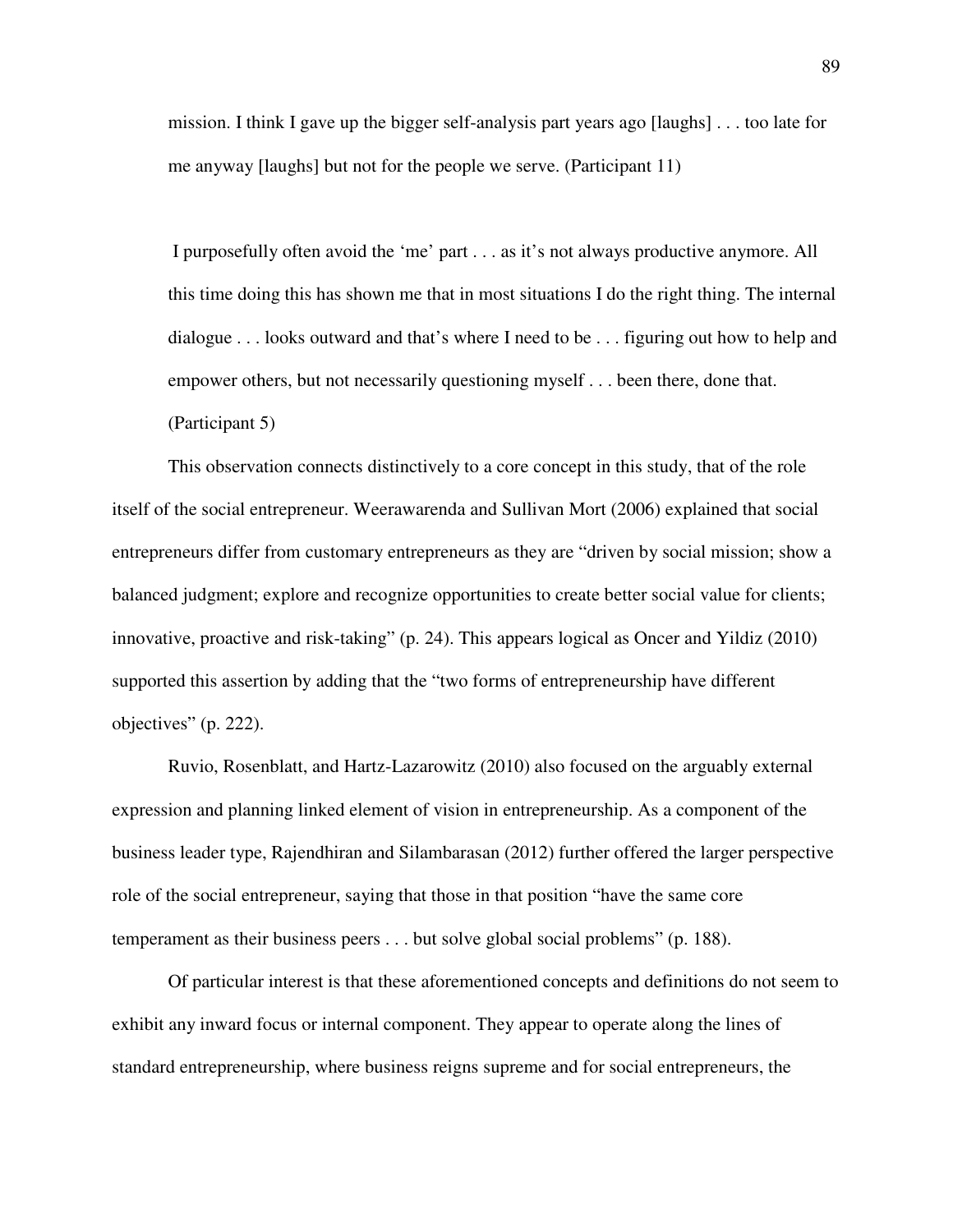"social" is simply the commodity. It can then be further speculated that the seasoned participants in this study may consider themselves as true, even more "traditional," business people who happen to care about something and "business" stereotypically warrants a more external focus. Should that be the case, this study then offers a new perspective where the internal workings of social entrepreneurs are recognized and validated within those participants who would benefit from the support.

 The organizational focus discussed appears to signify that success as a social entrepreneur over many years can help the leader develop communication confidence. Along with this self-assurance evolves a potential for an even more acute service to stakeholders, as they become the primary focus, and not necessarily the inner needs of the entrepreneurs themselves.

## **From Thought to Action: Consistently Contemplated**

The second finding was that social entrepreneur participants conveyed intrapersonal communication as an ongoing experience of reflection and recognition of learning opportunities.

A sweeping sense of contemplation for a variety of purposes was discovered, and as such, took on many forms, from a peaceful, almost nondescript river to seemingly individualized, detailed personal assertion. When looking across participants, a very distinguishing observation emerged that those social entrepreneurs in this study who either directly expressed or inferentially placed themselves via their specific commentary as a member of a recognized minority community, including race, gender, socioeconomic, and sexual orientation, experienced the phenomenon very strongly as an individual motivator. According to these sentiment representative participants: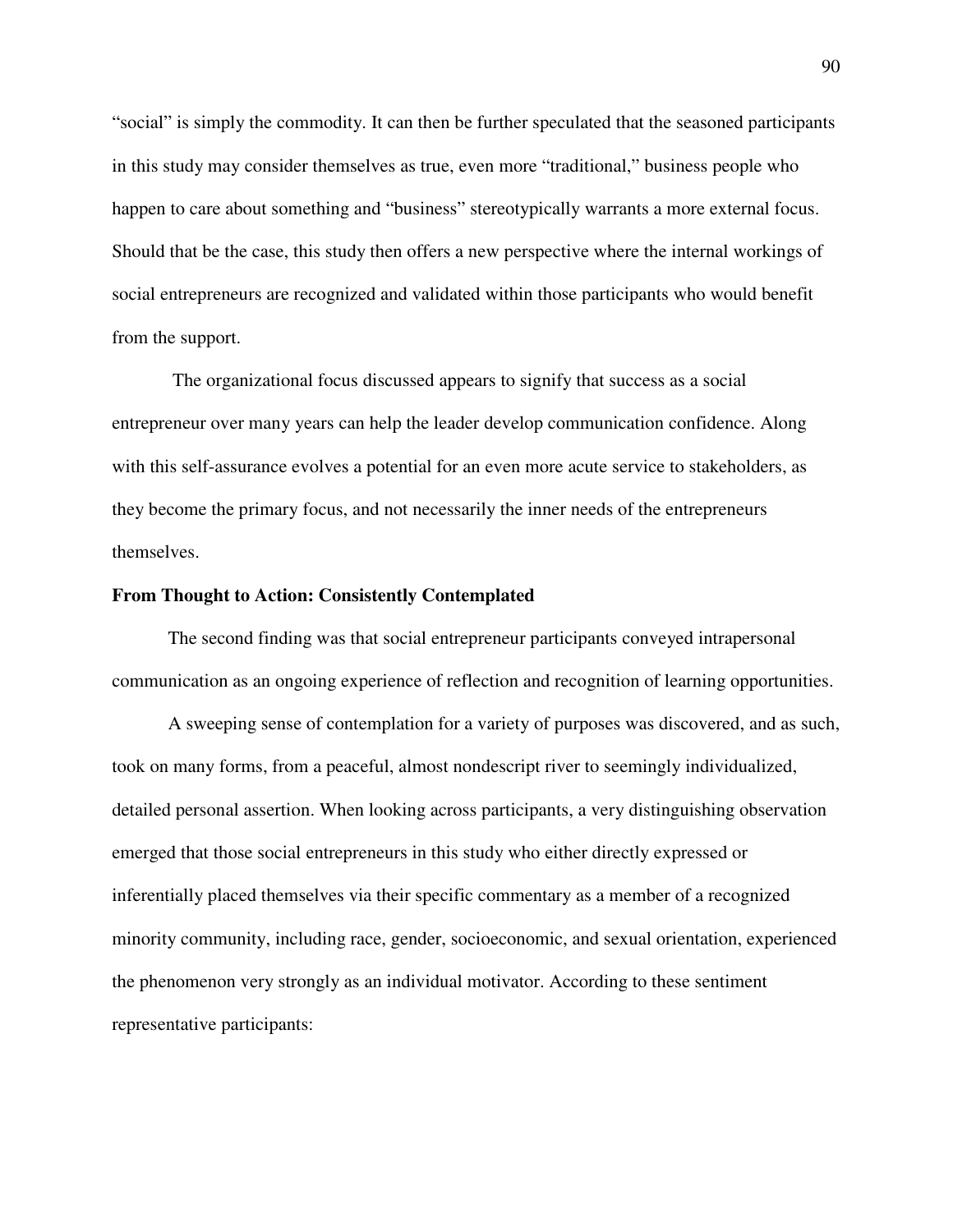I feel like my mind takes on another dimension, sometimes on purpose and sometimes it just happens . . . where I am so aware of my own differences from others and sometimes it really hurts. My self-talk always tries to save me and my own value by saying 'hang in there' and 'you are a worthy leader' and things like that to try to overcome that I always . . . expect people to judge me constantly and harshly. (Participant 8)

Right within those moments my inner dialogue reminds me how I grew up so, well  $\dots$ unprivileged. It still kinda makes me angry. Then one day with the voice really running I realized something incredible . . . that . . . if it weren't for that upbringing I wouldn't be me and I probably never would've founded my organization and ever helped anyone. So good things really came out of it in the long run. (Participant 4)

Motivation is a key concept in numerous related Communication studies. One in particular, Brinthaupt, Hein, and Kramer (2009), found that the intrapersonal communication component of self-talk can have a direct and measurable impact on self-value. For the study's participants, self-talk used for positivity and reinforcement resulted in higher reported feelings of self-esteem. Study participants also directly demonstrated this correlation while experiencing self-talk. For example, Lepadatu (2011) found that motivational self-talk can lead to "spectacular progress" (p. 286) and is an "interpretive and educational instrument" (p. 287) that also supports the participants' feelings of wanting to improve and reinforce themselves and their leadership positions via the experience of intrapersonal communication.

Personal empowerment via motivation was studied by Politis (2006), who found a viable link between intrinsic motivation, job satisfaction, and team performance (p. 209). This is relevant to the participants in this study as quite often the success or failure of their leadership is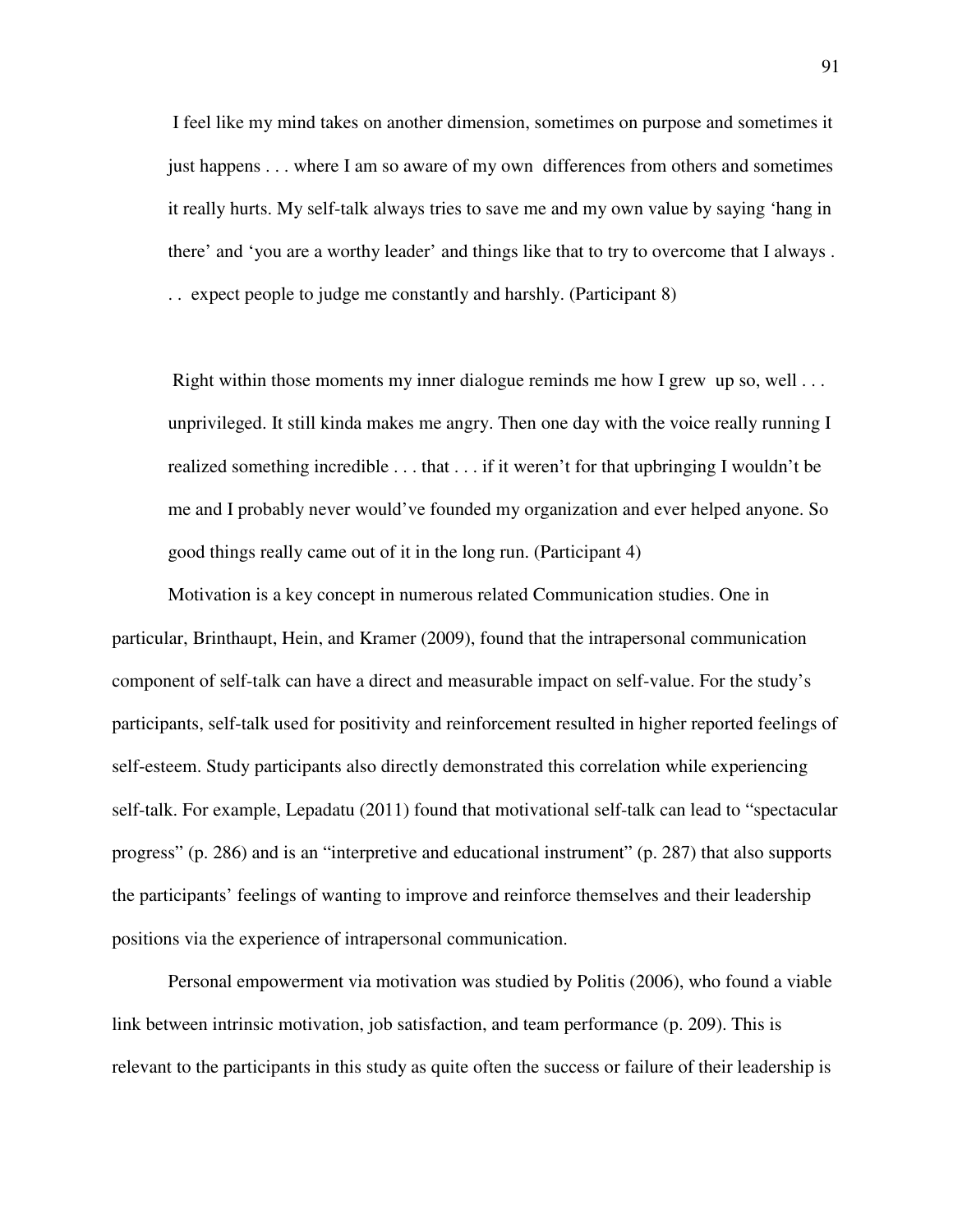at the mercy of the team members with whom they interact. In fact, both self and outward leadership via motivation are addressed in many studies (Estay et al., 2013; Steel & König, 2006; Stewart, Courtright, & Manz, 2011) with common themes of a reward system, satisfaction, and activating internal energy. A key finding from the data indicates that study participants are not only motivated by personal success, but markedly more often by serving others well.

Considering the centrality of motivation, it can be surmised that intrapersonal communication may be effectively used to overcome conditions that a leader sees as his or her own personal deficit. Self-perception, especially surrounding one's positionality in the world, can very often make or break leadership actions and intrapersonal communication may be engaged to attack head-on those apparent disadvantages, whether they are tangible or selfcreated.

### **From Thought to Action: Acutely Focused**

The third finding was that social entrepreneur participants discussed engagement of intrapersonal communication as a tool to both prepare for in anticipation or for post-justification of specific stakeholder interaction scenarios.

For the majority of participants, the self-talk focused on the details of highly particular, and often exceedingly stressful communication scenarios that ranged from dealing with individuals to group presentations. Intrapersonal communication in this sense was often used to create pinpoint attention to detail and the exploration of exhaustive communication options. A primary theme within much of the literature reviewed conveyed the power of self-talk and imagined interactions for situations of extreme conflict, as expressed by these representative participants: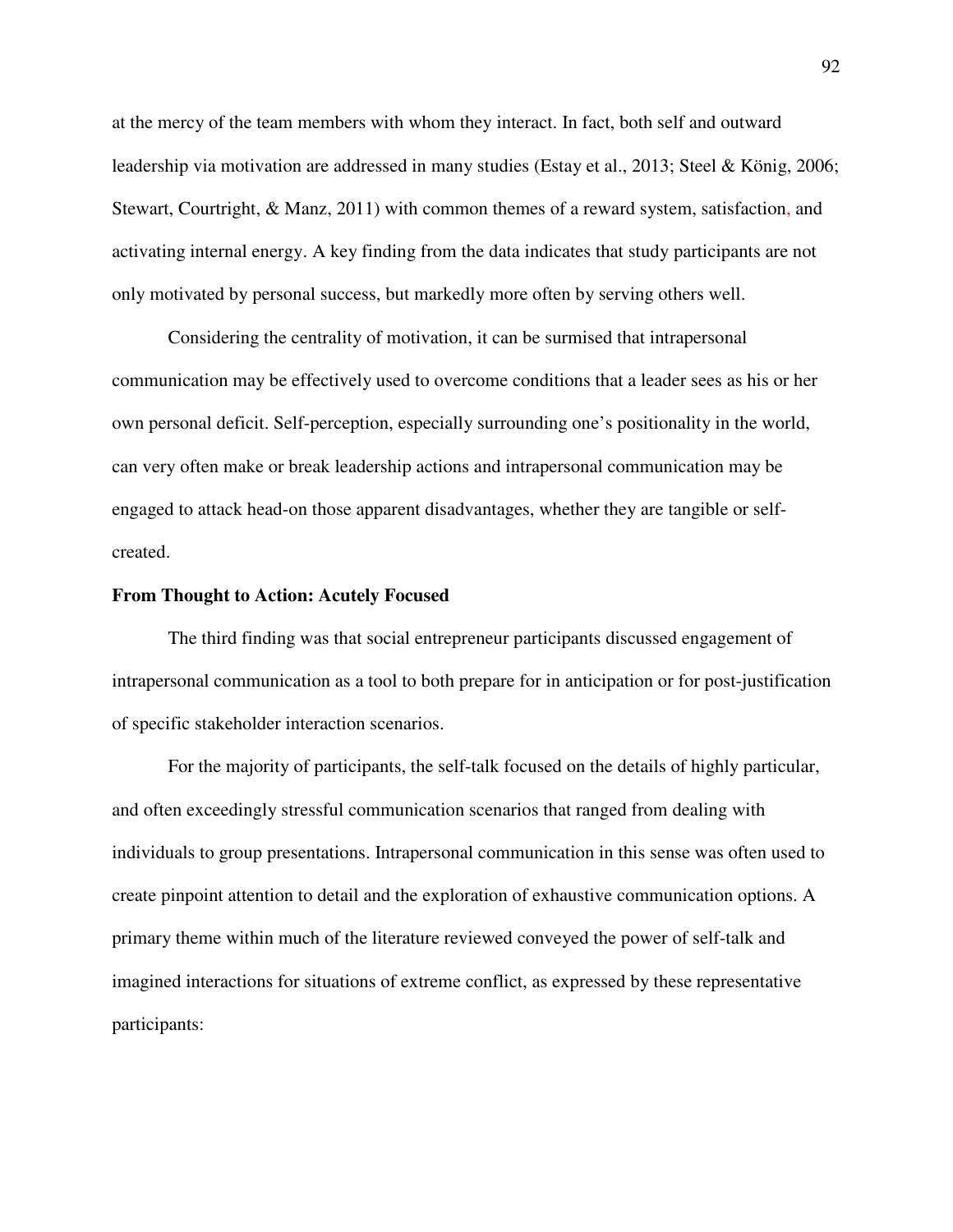It all came down to millions of dollars . . . how to get it . . . how to spend it . . . whatever. Who knows that better than me . . . and of course money creates problems between the people involved. But if it meant being better able to help my families I would train my brain for that like a verbal prize fight. I could always apologize later I guess. (Participant 9)

Part of me was scared to death and the other part of me was ready. I think preparation was key to feeling . . . at least a little bit . . . confident as I approach these people. Hey, it's my organization, right? I was tired of being bullied. I had my messages ready and one thing I knew is that we were going to argue, but ironically . . . something positive could still result. (Participant 7)

Relational conflict in its numerous forms is well addressed in the intrapersonal communication literature, specifically in the facet of imagined interactions. Honeycutt (2003) called interpersonal conflict part of the state of being human. The participants recognized this and engaged the imagined interactions quite often to prepare. Honeycutt further described that conflict linkage theory can explain why "conflict is enduring" and either "constructive or destructive" (p. 3). Based on analysis of their interviews, the social entrepreneurs in this study embodied some of the components of Honeycutt's theory, including: personal mood driving positivity or negativity in imagined interactions, pondering over specific conflicts, and a diversion from reality, where one may talk to someone else in a certain way only in the imagined interactions (p. 3). This concept was also echoed by the participants.

Supplementing and furthering these Honeycutt (2003) concepts is the Honeycutt et al. (2014) study that showed their participants experienced imagined interactions readily for means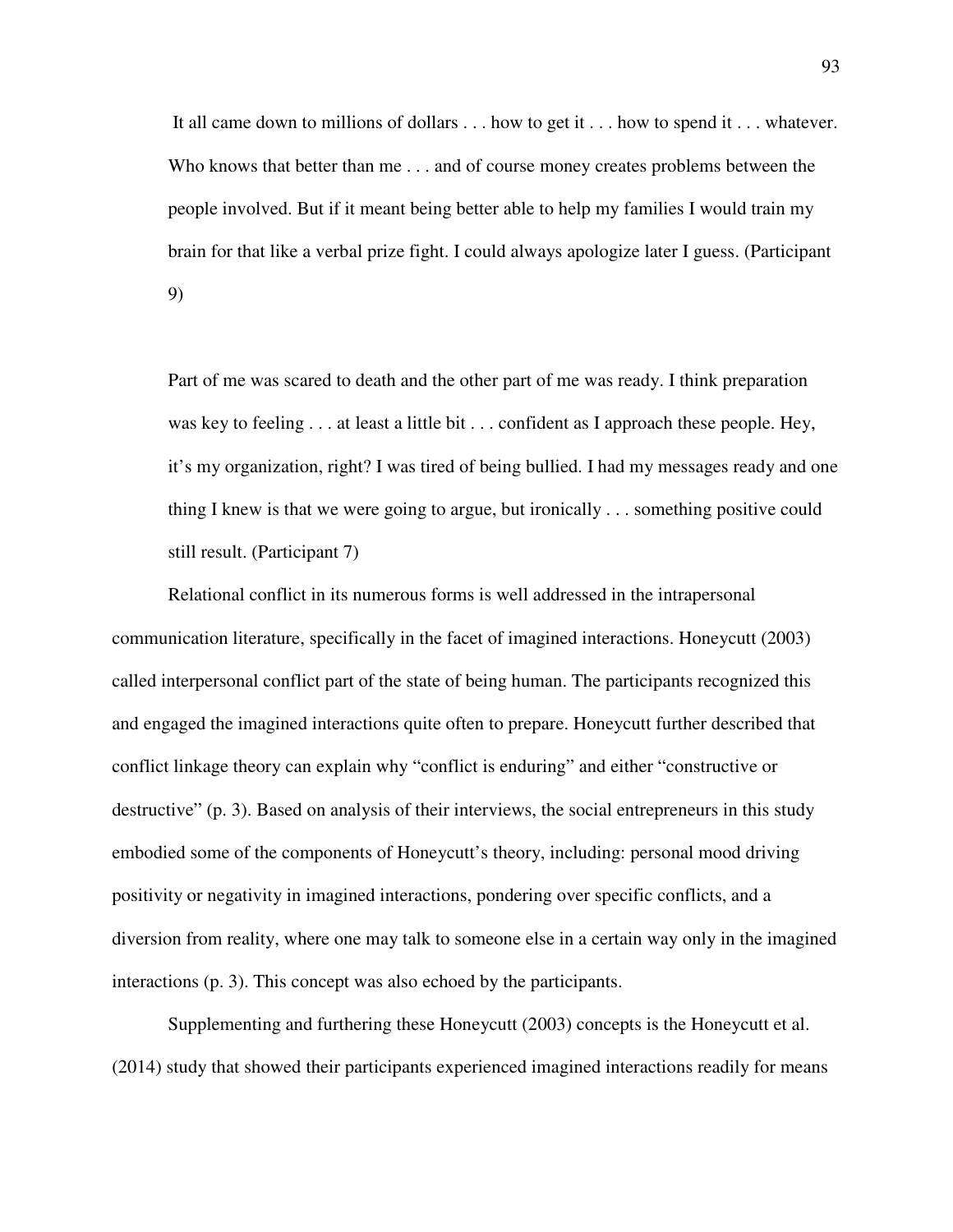of rehearsal, proactivity, and catharsis (p. 21). Collectively, this knowledge demonstrated that this study's participants deeply experienced and expressed the intrapersonal communication component of imagined interactions in alignment with the overall literature as demonstrated by the connection to prevalent studies.

The relevant literature and this study analysis illustrates that intrapersonal communication, either proactive or organic, is often chosen as the preferred method to address conflict-based types of interactions. Whether a social entrepreneur participant had a proclivity to conflict did not seem to influence the perception that enhanced communication confidence, and often a personal sense of righteousness, came from rehearsing to prepare, or replaying to understand or justify a situation.

## **From Thought to Action: Deliberately Controlled**

The fourth finding was that social entrepreneur study participants described intrapersonal communication as a vehicle that involved the need for various forms of both explicit situational and generalized self-regulation in leadership roles.

Like river rapids, this is one particular area where the intrapersonal communication within the minds of some participants became incredibly intense. Either directly expressed in the interviews or assumed through the context of the dialogue, many social entrepreneur study participants exhibited somewhat impulsive and potentially explosive personalities that seemed to be driven in particular moments by the enthusiasm they had for the self-perceived importance of their mission. The findings demonstrated that for study participants, passion for a cause can turn to destruction of communication channels and sometimes organizations themselves. A couple of participants explained: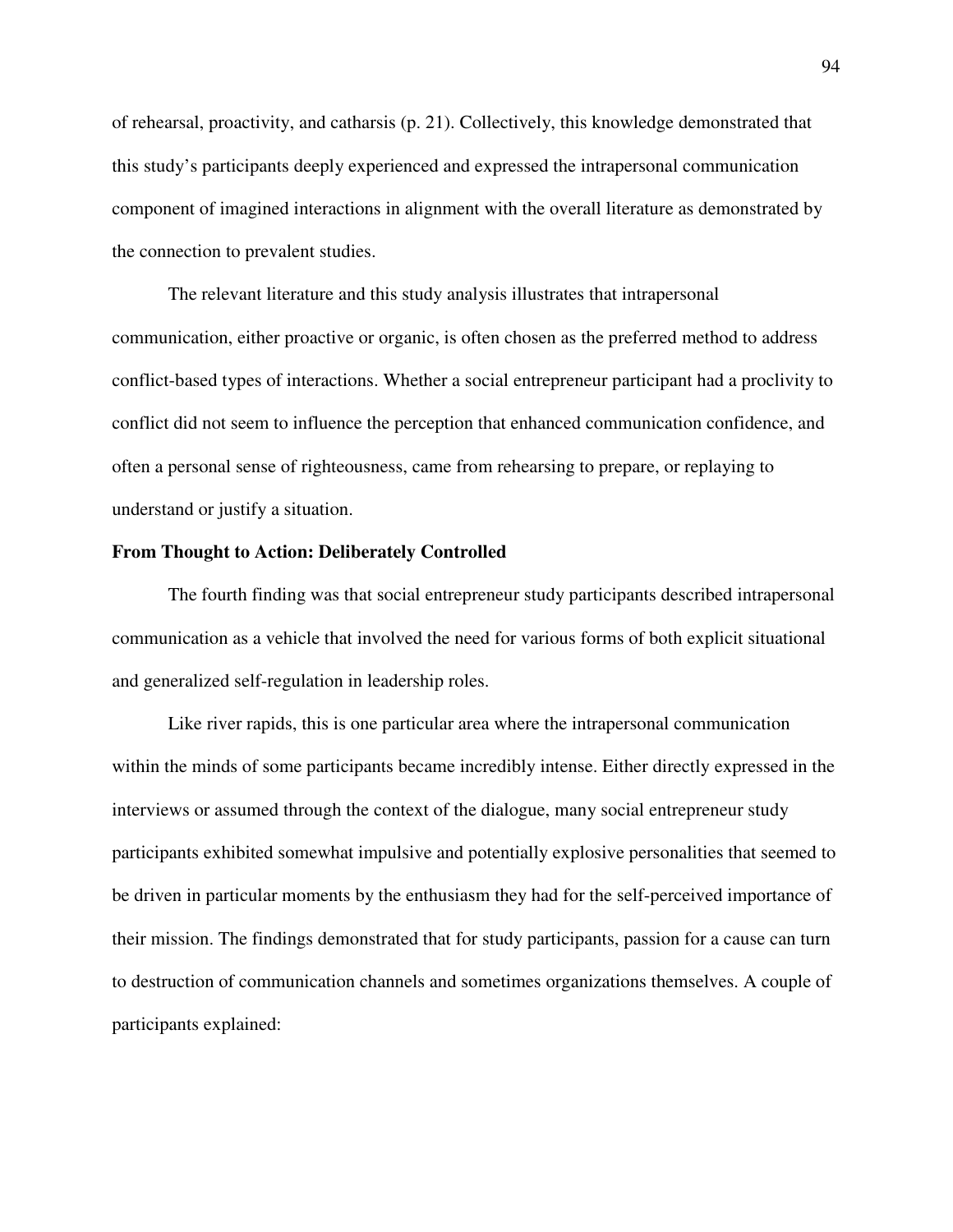I know how important this whole thing is to me and it's really tough to not overwhelm everyone else with how I feel about it . . . so . . . I really have to stop myself before I push other people away or even worse . . . to a breaking point. My inner dialogue helps me not damage these people on which our survival really depends. (Participant 3)

A lot of times, my brain kicks in and really just says 'shut up, right now stop talking, they're not getting it and you're making this whole problem much worse . . . and they're probably going to walk away and never come back to help us.' (Participant 10)

These statements are significant examples of one of the self-leadership concepts in this study. According to a relevant work by Furtner et al. (2010), leaders often engage emotional intelligence combined with self-leadership that can result in using self-regulation. The participants in this study experiencing self-regulation seemed to align with the concepts put forth by the Furtner et al. study that also highlighted the essential leadership ability to control one's emotions. This dimension was prevalent in the participants' commentary as well. One area discovered in this study was the intensity with which the participants experienced this facet of the self-regulation phenomenon. This may be caused by the fact that these were social entrepreneurs and the work they do is often inherently emotionally charged and thus naturally elicits strong reactions in leadership situations.

Given the intensity of many social entrepreneurs, one can surmise intrapersonal communication experienced as self-regulation can lead to improved relationships and a more productive work environment. Core self-leadership literature from Manz (1983, 1986) was supplemented by a study from Brown and Fields (2011) where self-leadership was used to "refine and focus . . . work-related processes . . . and reasoning . . . leading to improved . . .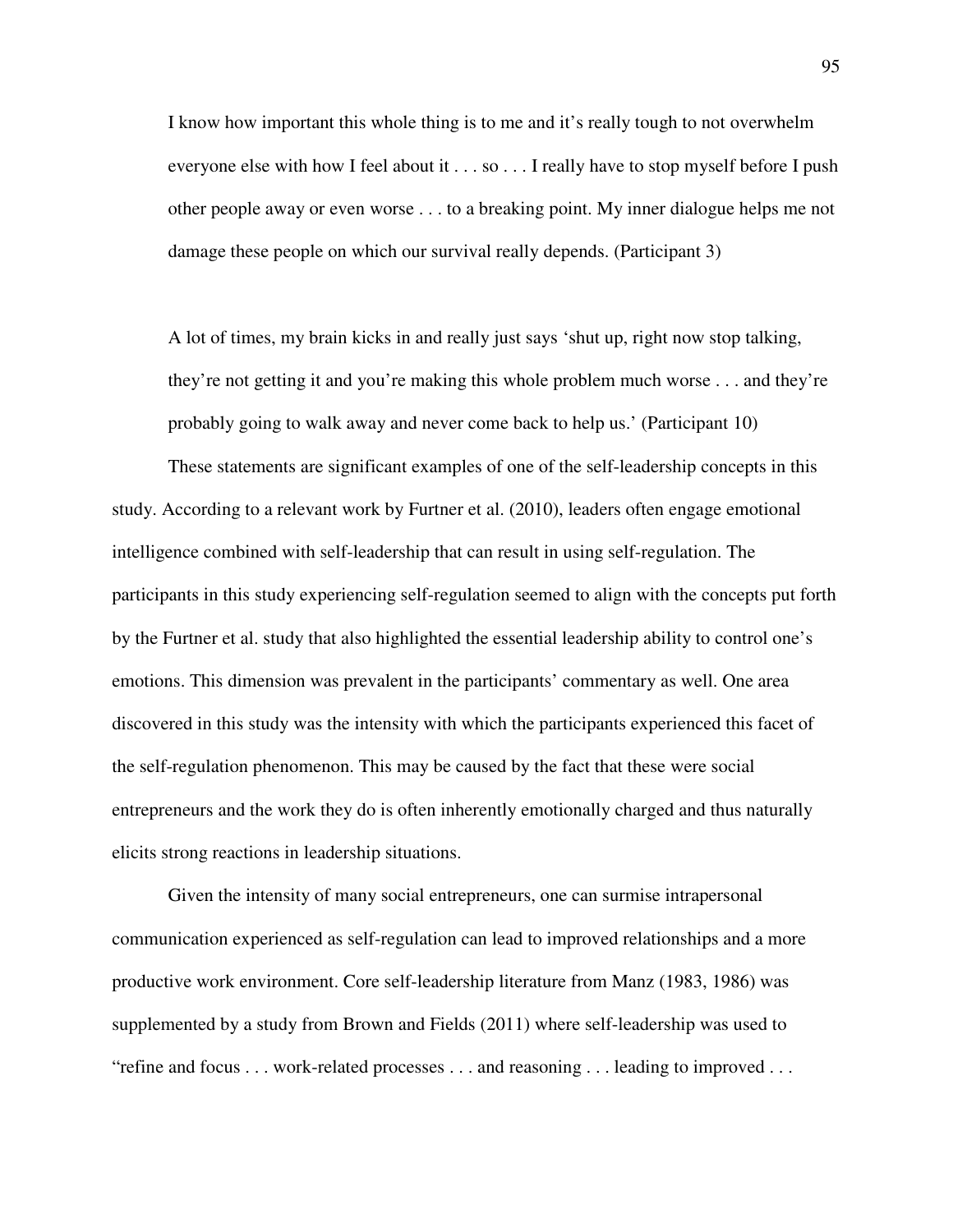behaviors" (p. 275). Once again the literature supports what the data from the study demonstrates, that the study participants understand and value self-regulation, especially in a social entrepreneurship environment where damage to key relationships can literally and quickly destroy efforts to advocate a mission.

Both the literature and the study findings support that intrapersonal communication helps social entrepreneurs recognize personality pitfalls and better understand what is possibly at risk in each interaction. Stakeholders, especially volunteers, are vital to the survival of social organizations, and the intrapersonal experience can be crucial to preserving those relationships.

## **Conclusion**

With a worthy research concept, extensive literature review, fitting methodology, comprehensive findings and thoughtful analysis, this study provided a fundamental understanding of the social entrepreneur participants' experience with intrapersonal communication as a self-leadership strategy in support of mission and constituents. It is hoped this study will both support and expand the scholarly literature, as well as positively influence practice in the three concept areas, including intrapersonal communication, self-leadership, and social entrepreneurship.

 As the journey along the river has come to an end, it is wholly concluded that the study demonstrated the experience of intrapersonal communication as a self-leadership strategy was:

1. A universal and communicable understanding by all social entrepreneur participants in the study and each instance having both commonly shared components and those facets that were highly individualized.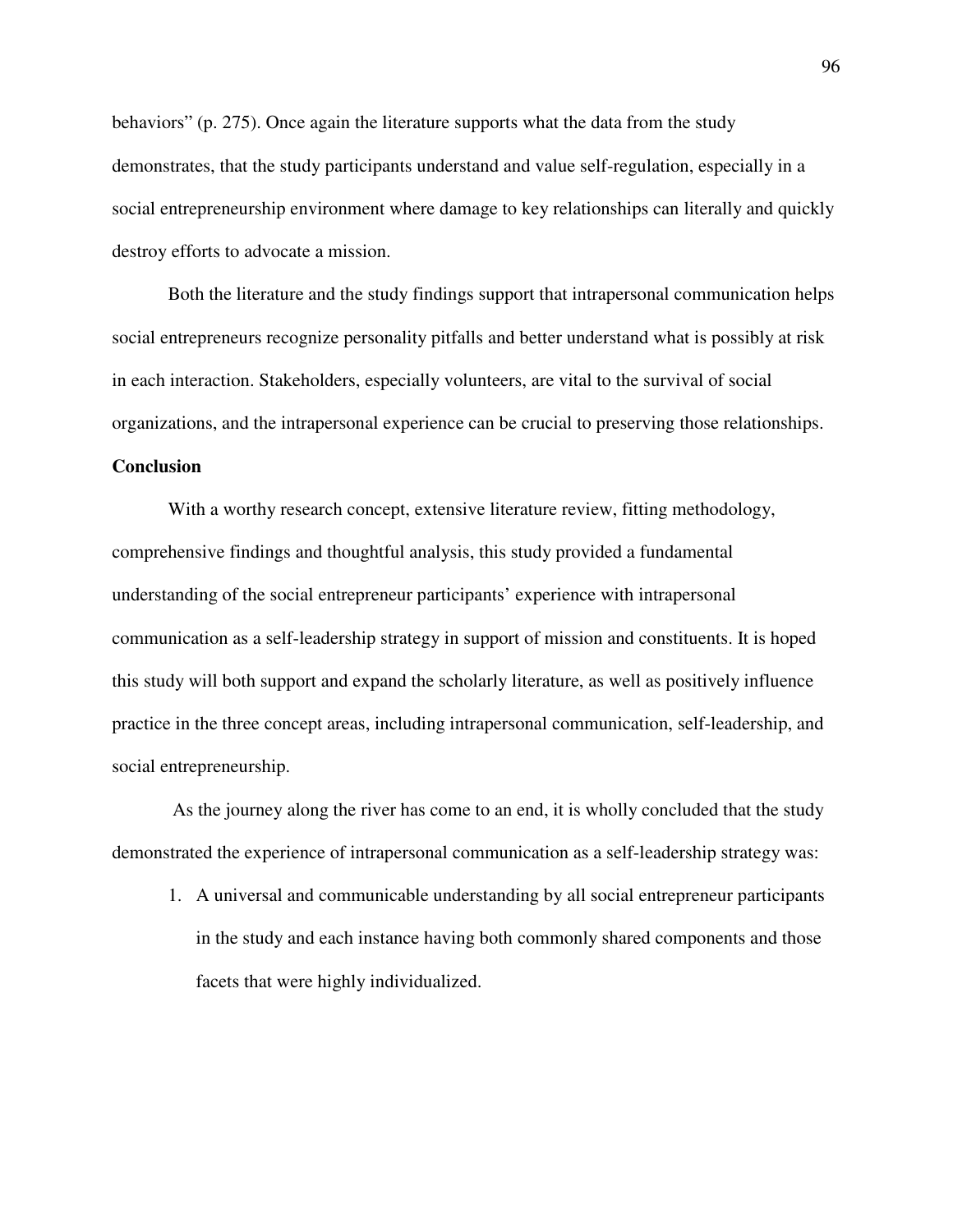- 2. A viable and beneficial approach for social entrepreneur participants in the study to deliberate over vital leadership decisions in both personal and organizational contexts.
- 3. A powerful and valuable personal process where social entrepreneur participants in the study could contemplate communication, actions and potential impact on stakeholders.

# **Recommendations**

As a result of this study, its specific data, analysis, and conclusion, there are several recommendations that have arisen for both the social entrepreneurs as well as future academic researchers involving these concepts.

For social entrepreneurs, these recommendations include:

- Recognition–social entrepreneurs should consider identifying the particular type and extent of their intrapersonal communication practice to establish a baseline for their personal phenomenological experience.
- Analysis–social entrepreneurs should consider investigating their individual internal messaging to understand when it arises, how it is used and to what effect.
- Engagement–social entrepreneurs should consider proactive, purposeful usage of intrapersonal communication strategy in the context of what is optimal to their personal leadership goals and organizational needs, primarily in support of mission and constituents.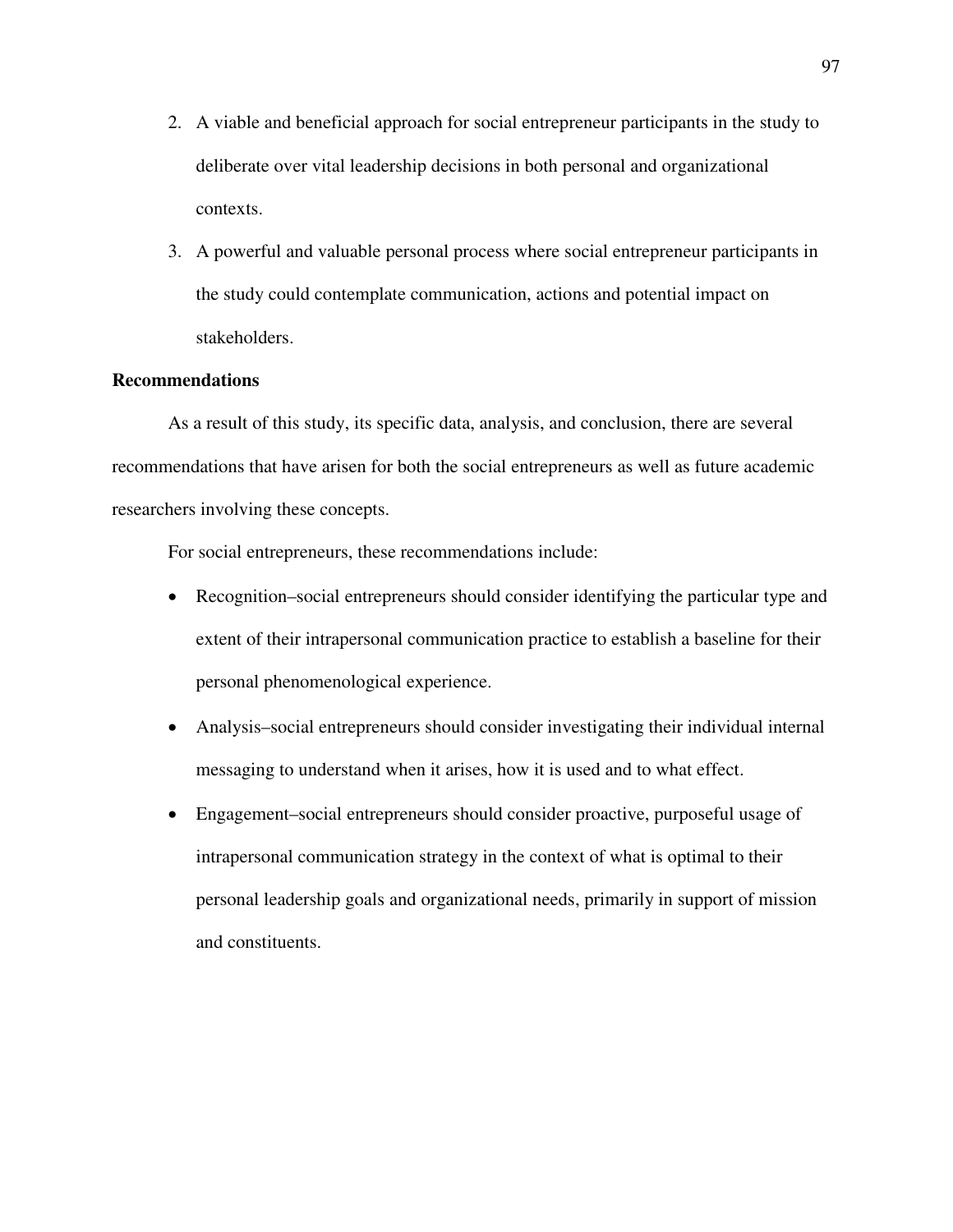For further academic studies, these recommendations include:

- Replication–academic researchers could conduct a longitudinal study with the same participants to see if the essence of their intrapersonal communication experience has changed or evolved once the initial study had made them cognizant of it.
- Focus–academic researchers could specifically concentrate on self-talk, inner voice, inner dialogue, or imagined interactions in further detail to compare data to this initial study and the emerging literature.
- Exploration–academic researchers could expand this study into other components of intrapersonal communication like mindfulness, mantras, and daydreaming, in order to determine if a similar phenomenon exists and to what extent.

# **Researcher Reflection**

Social entrepreneurship is a worthy, heartfelt, and all-encompassing commitment for both those who lead it and those who benefit from it. Our world, as it becomes increasingly more disordered by the moment, needs these leaders more than ever to match necessity for support with desire to help. As a society, and for me as a longtime Communication scholar-practitioner, I feel we must consistently care for these leaders by any and all means possible as they bolster the proverbial greater good. Learning about the experience of intrapersonal communication as selfleadership is just one way to do this, but it seems to represent quite a powerful one indeed. It is my hope that the knowledge gained here cannot only provide insight for social entrepreneurs, but for others in crucial leadership positions.

Ultimately, in conclusion, I pleasantly reminisce of a primary and personal guiding concept, that of joyful commitment (Hartnett, 2010), where one not only studies within social justice but actively practices it, no matter the issue or cause held dear. I am so grateful for the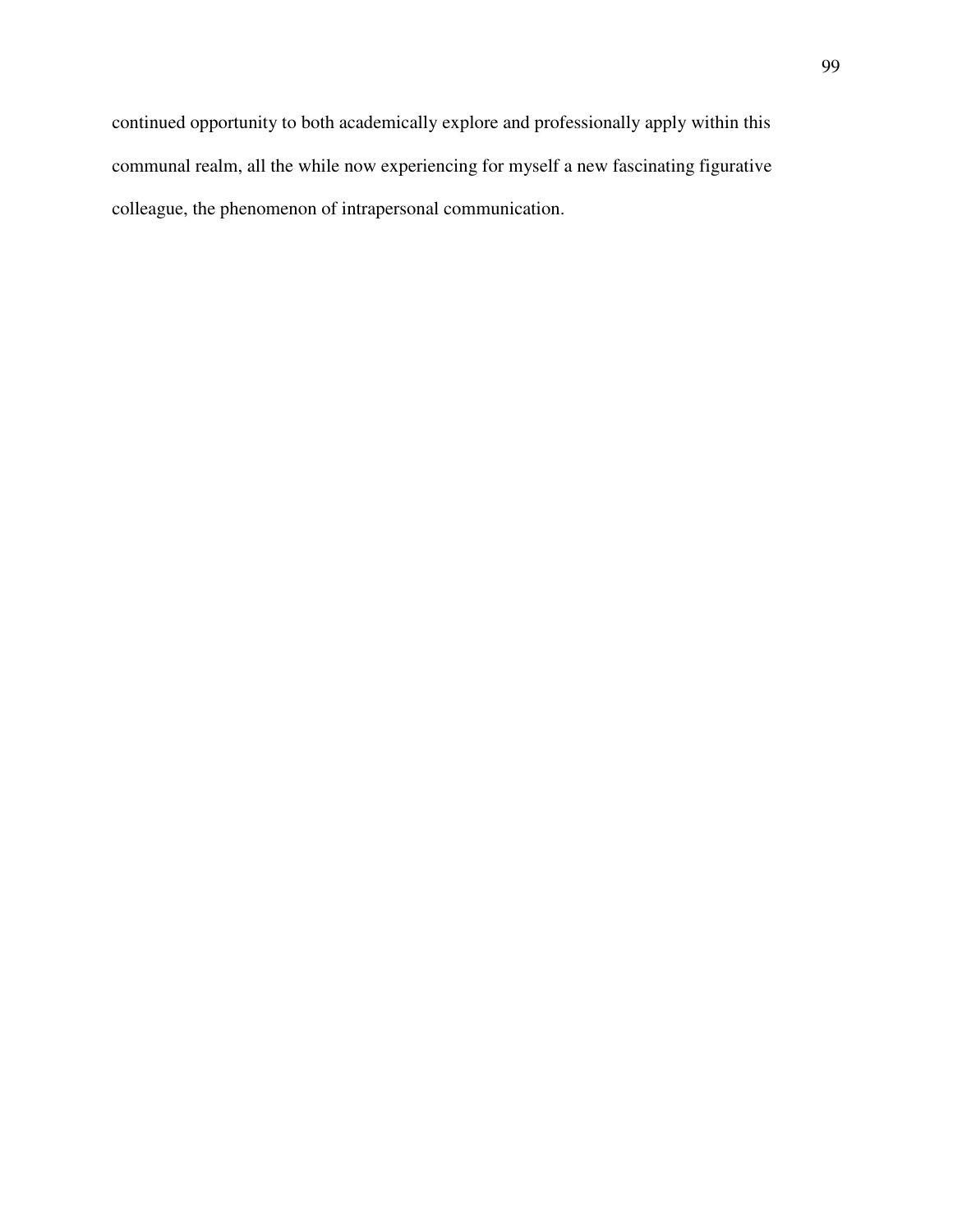#### REFERENCES

- Allen, T. H., & Edwards, R. (1991, November). *The effects of planning and imagined interaction on message strategy use.* Paper presented at the National Communication Association Conference, Atlanta, GA.
- Alvord, S. H., Letts, C. W., & Brown, L. D. (2004). Social entrepreneurship and societal transformation: An exploratory study. *The Journal of Applied Behavioral Science, 40*(3), 260-282. doi:10.1177/0021886304266847
- Apple, C. G. (1989). Freedom of choice: Intrapersonal communication and emotion. In C. V. Roberts & K. W. Watson (Eds.), *Intrapersonal communication processes: Original essays* (pp. 319-336). New Orleans, LA: Spectra.
- Ashoka. (2014). Social entrepreneur. Retrieved from https://www.ashoka.org/social\_entrepreneur.
- Azaddin, S. K. (2012). Mission, purpose, and ambition: Redefining the mission statement. *Journal of Strategy and Management, 5*(3), 236-251. doi:10.1108/17554251211247553
- Bann, C. L. (2009). An innovative view of the entrepreneur through exploration of the "lived experience" of the entrepreneur in startup of the business. *The Journal of Business and Economic Studies, 15*(2), 62-82, 104. Retrieved from http://connection.ebscohost.com/c/articles/44639420/innovative-view-entrepreneurthrough-exploration-the-lived-experience-entrepreneur-startup-business
- Bodie, G. D., Honeycutt, J. M., & Vickery, A. J. (2013). An analysis of the correspondence between imagined interaction attributes and functions. *Human Communication Research*, *39*(2), 157-183. doi:10.1111/hcre.12003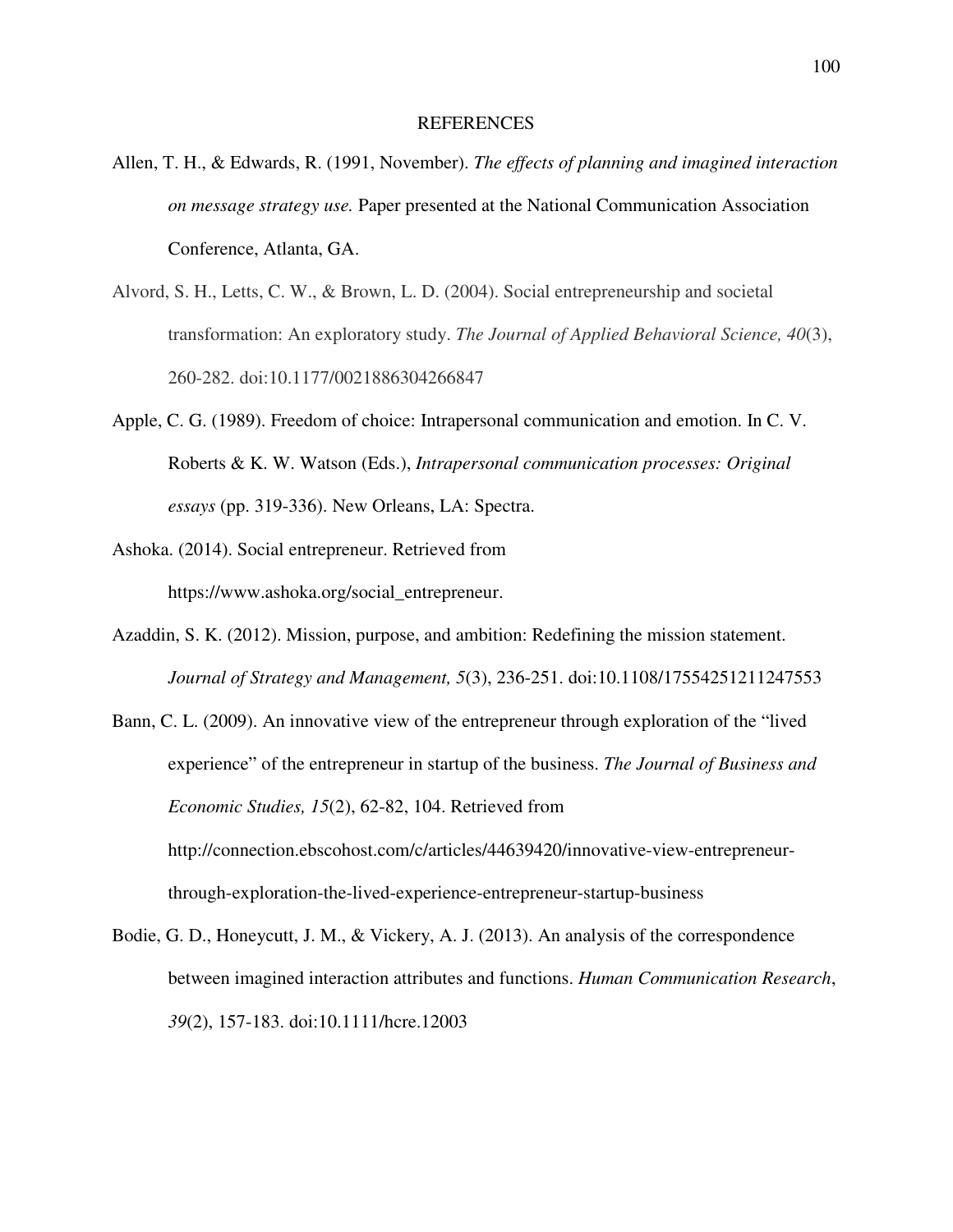- Brinthaupt, T. M., Hein, M. B., & Kramer, T. E. (2009). The self-talk scale: Development, factor analysis, and validation. *Journal of Personality Assessment*, *91*(1), 82-92. doi:10.1080/00223890802484498
- Brouard, F., Larivet, S., & Sakka, O. (2012). Challenges and actions to develop social entrepreneurship [English translation]. *La Revue des Sciences de Gestion, 47*(255-256), 17-22.
- Brown, R. T., & Fields, D. (2011). Leaders engaged in self-leadership: Can followers tell the difference? *Leadership, 7*(3), 275-293. doi:10.1177/1742715011407383
- Buettner-Schmidt, K., & Lobo, M. L. (2012). Social justice: A concept analysis. *Journal of Advanced Nursing, 68*(4), 948-958. doi:10.1111/j.1365-2648.2011.05856.x
- Campbell, A., & Yeung, S. (1991). Creating a sense of mission. *Long Range Planning*, *24*(4), 10-20. Retrieved from

http://www.sciencedirect.com/science/article/pii/0024630191900026

- Collay, M. (2010). Retracing the roots of teacher activism in urban schools. *Education, Citizenship and Social Justice, 5*(3), 221-233. doi:10.1177/1746197910382253
- Cooley, D. M. (2008). *The inner voice of women's self-leadership.* Antioch University, *Dissertations and Theses.* Retrieved from

http://biblioteca.universia.net/html\_bura/ficha/params/title/inner-voice-of-women-s-selfleadership/id/45516137.html

- Corporation for National and Community Service. (2014). Volunteering statistics. Retrieved from http://www.volunteeringinamerica.gov/national
- Creswell, J. W. (2013). *Qualitative inquiry and research design: Choosing among five approaches.* Thousand Oaks, CA: Sage.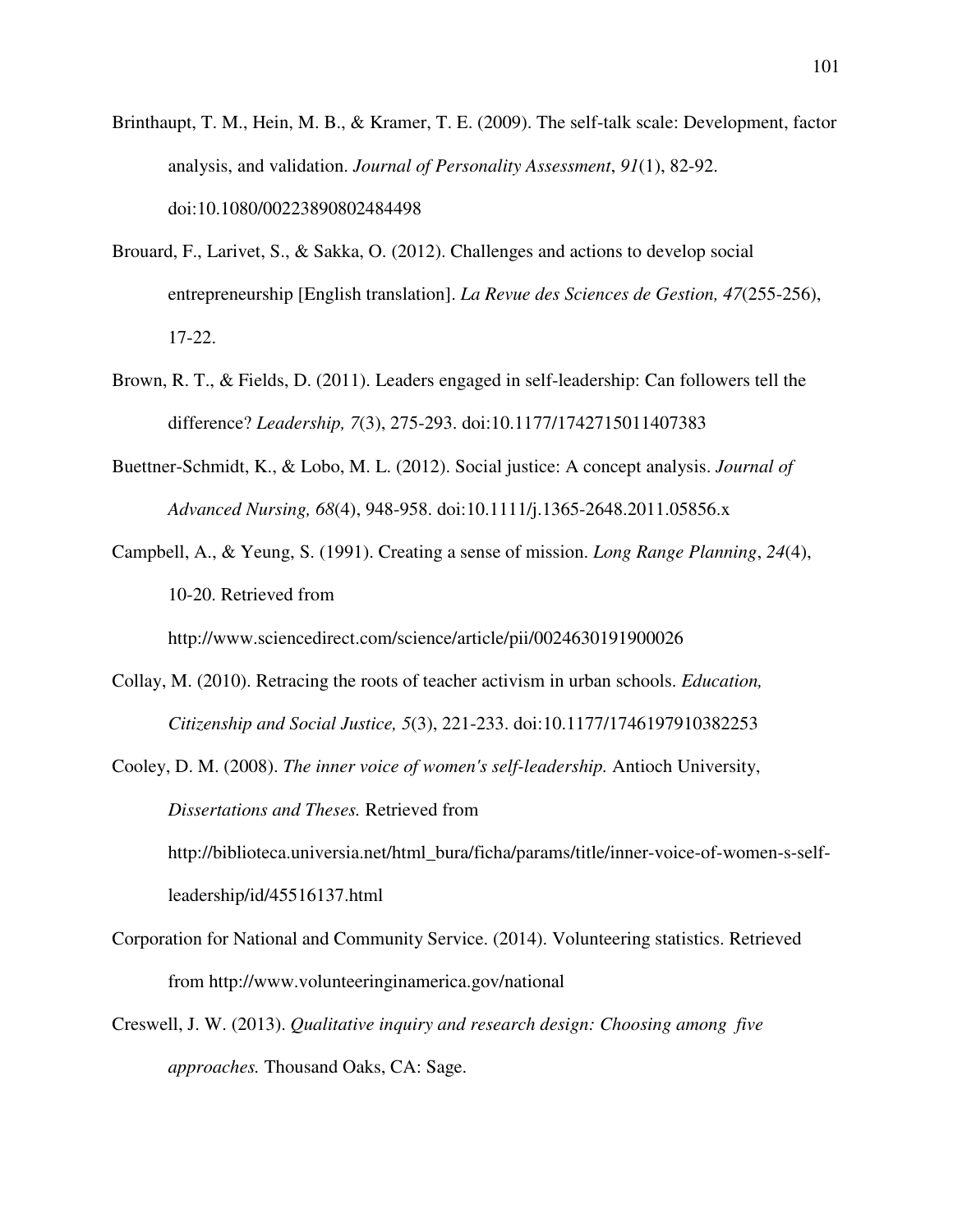- Cunningham, S. B. (1992). Intrapersonal communication: A review and critique. *Communication Yearbook, 15*, 597-620.
- Dukes, S. (1984). Phenomenological methodology in the human sciences. *Journal of Religion and Health, 23*(3), 197-203. doi:10.1007/BF00990785
- Estay, C., Durrieu, F., & Akhter, M. (2013). Entrepreneurship: From motivation to start-up. *Journal of International Entrepreneurship, 11*(3), 243-267. doi:10.1007/s10843-013- 0109-x
- Foss, S. K., & Foss, K. A. (2011). Constricted and constructed potentiality: An inquiry into paradigms of change. *Western Journal of Communication, 75*(2), 205-238. doi:10.1080/10570314.2011.553878
- Furtner, M. R., Rauthmann, J. F., & Sachse, P. (2010). The socioemotionally intelligent selfleader: Examining relations between self-leadership and socioemotional intelligence. *Social Behavior & Personality: An International Journal*, *38*(9), 1191-1196. doi:0.2224/sbp.2010.38.9.1191
- Hartnett, S. J. (2010). Communication, social justice, and joyful commitment. *Western Journal of Communication, 74*(1), 68-93. doi:10.1080/10570310903463778
- Honeycutt, J. M. (2003). *Imagined interactions*. Cresskill, NJ: Hampton Press.
- Honeycutt, J. M. (2003). Imagined interaction conflict-linkage theory: Explaining the persistence and resolution of interpersonal conflict in everyday life. *Imagination, Cognition and Personality, 23*(1), 3-26. doi:10.2190/240J-1VPK-K86D-1JL8
- Honeycutt, J. M. (2008). Imagined interaction theory: Mental representations of interpersonal communication. In L. A. Baxter & D. O. Braithwaite (Eds.), *Engaging theories in*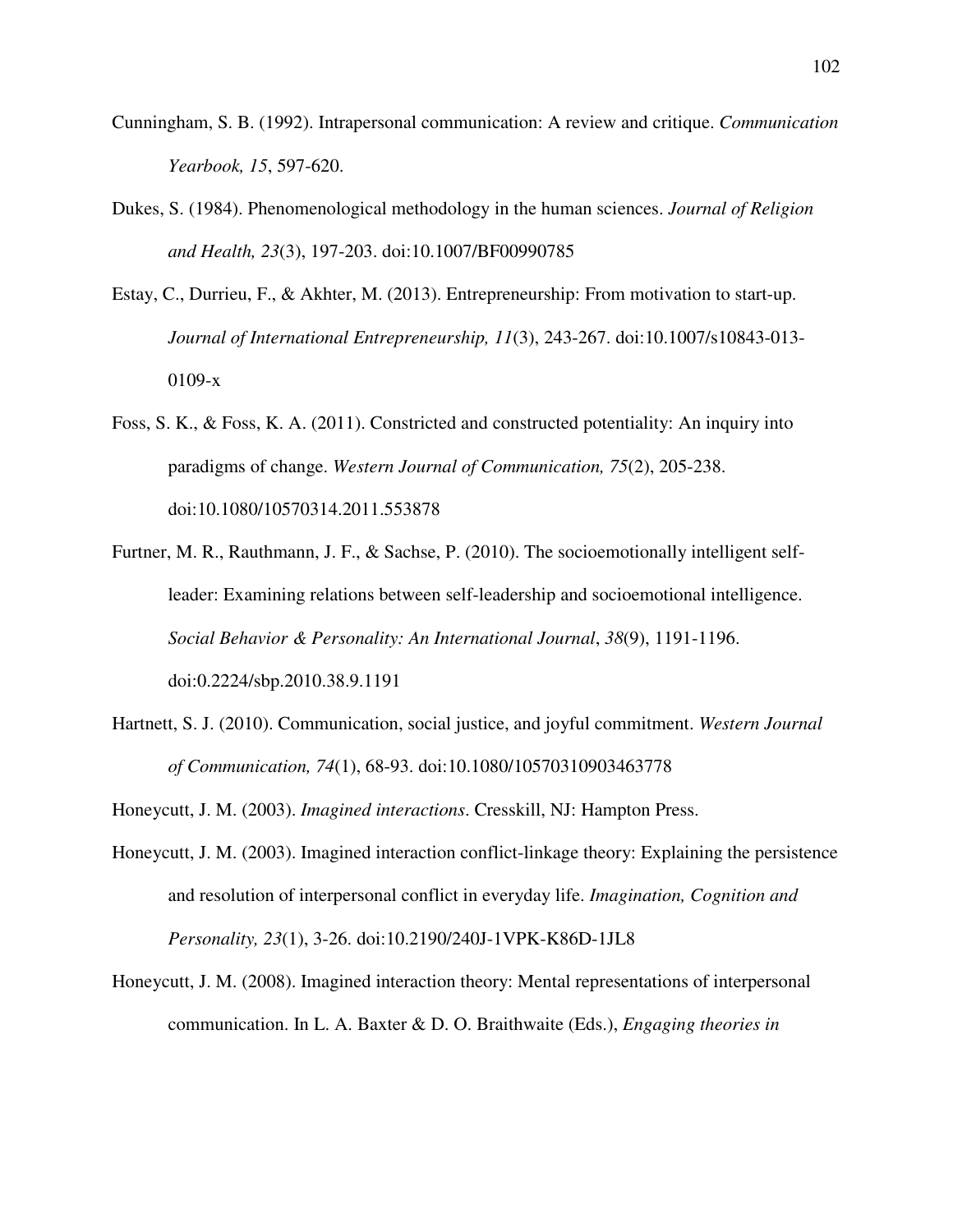*interpersonal communication: Multiple perspectives* (pp. 77-87). Thousand Oaks, CA: Sage.

- Honeycutt, J. M., Vickery, A. J. & Hatcher, L. C. (2014). The daily use of imagined interaction features. *Communication Monographs*, *81*, 1-23. doi:10.1080/03637751.2014.953965
- Humane Society of the United States. (2014). Shelter Q&A. Retrieved from http://www.humanesociety.org/animal\_community/resources/qa/common\_questions\_on\_ shelters.html.
- Husserl, E. (1911). *Filosofie als strenge wetenschap*. Amsterdam: Boom Meppel.
- Janesick, V. J. (2011). *"Stretching" exercises for qualitative researchers.* Newbury Park, CA: Sage.
- Lasprogata, G. A., & Cotten, M. N. (2003). Contemplating "enterprise": The business and legal challenges of social entrepreneurship. *American Business Law Journal, 41*(1), 67-114. doi:10.1111/j.1744-1714.2003.tb00002.x
- Lepadatu, I. (2012). Use self-talking for learning progress. *Procedia–Social and Behavioral Sciences, 33*, 283-287. Retrieved from

http://www.sciencedirect.com/science/article/pii/S187704281200136X

- Lewellyn Jones, A., Kiser, P., & Warner, B. (2010). Social entrepreneurship: The 'new kid' on the university block. *Planning for Higher Education*, *38*(4), 44-51. Retrieved from http://www.readperiodicals.com/201007/2066512711.html
- Lindlof, T. R., & Taylor, B. C. (2011). *Qualitative communication research methods.* Thousand Oaks, CA.: Sage.
- Louart, P. (1997). Motivation. In Y. Simon & P. Joffre, (Eds.), Encyclopédie de gestion (2<sup>nd</sup> ed.). Paris: Economica.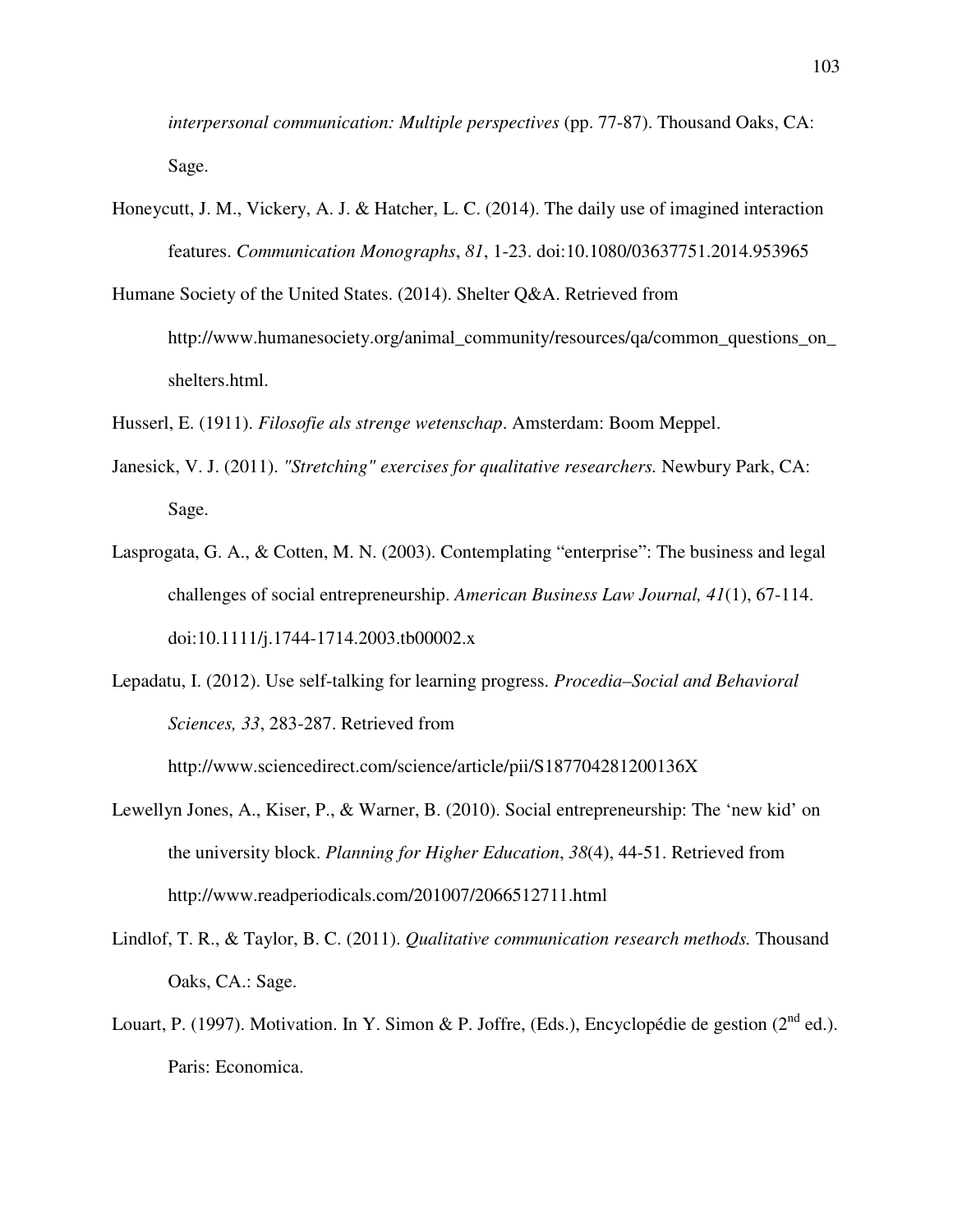Manz, C. C. (1983). *The art of self-leadership*. Englewood, NJ: Prentice Hall.

- Manz, C. C. (1986). Self-leadership: Toward an expanded theory of self-influence processes in organizations. *Academy Of Management Review*, *11*(3), 585-600. Retrieved from http://www.jstor.org/stable/258312
- Merriam, S. B. (1988). *Qualitative research and case study applications in education.* San Francisco: Jossey-Bass.
- Merriam, S. B. (2009). *Qualitative research: A guide to design and implementation.* San Francisco, CA: Jossey-Bass.
- Milway, K. S., & Goulay, C. D. (2013). The rise of social entrepreneurship in B-schools in three charts. *Harvard Business Review*. Retrieved from https://hbr.org/2013/02/the-rise-ofsocial-entrepreneu
- Morin, A., & Hamper, B. (2012). Self-reflection and the inner voice: Activation of the left inferior frontal gyrus during perceptual and conceptual self-referential thinking. *The Open Neuroimaging Journal, 6*, 78. doi:10.2174/1874440001206010078

Moustakas, C. (1994). *Phenomenological research methods*. Thousand Oaks, CA: Sage.

- National Coalition Against Domestic Violence. (2014). Fact Sheet. Retrieved from http://www.ncadv.org/files/DomesticViolenceFactSheet(National).pdf.
- National Youth Association. (2014). Gay bullying. Retrieved from http://www.nyaamerica.org/2010/11/07/gay-bullyin/.
- Neck, C. P., & Houghton, J. D. (2006). Two decades of self-leadership theory and research. *Journal of Managerial Psychology*, *21*(4), 270-295. doi:10.1108/02683940610663097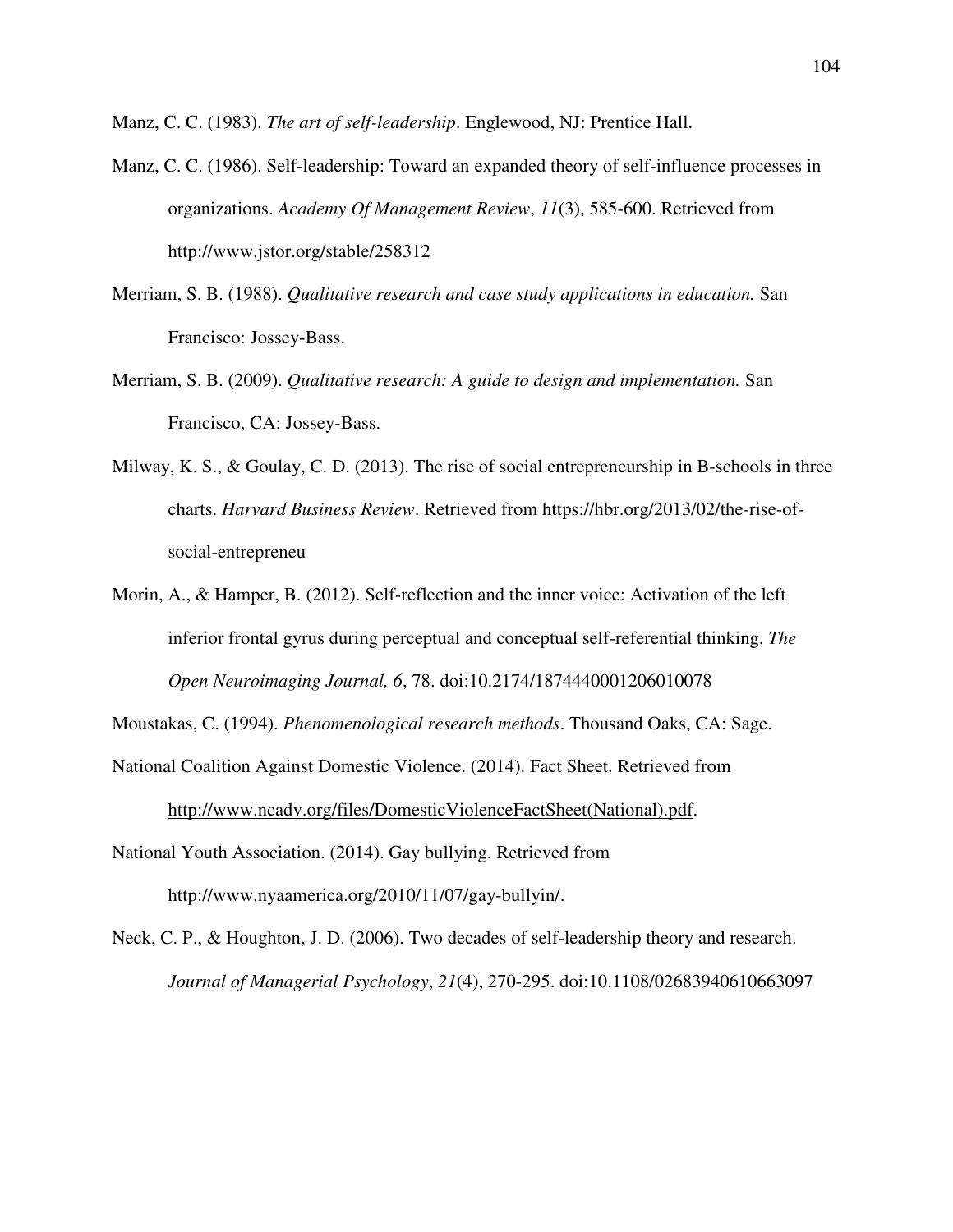Noy, C. (2008). Sampling knowledge: The hermeneutics of snowball sampling in qualitative research. *International Journal of Social Research Methodology, 11*(4), 327-344. doi: 10.1080/13645570701401305#.VRSgXMZDYfo

- Oncer, A. Z., & Yildiz, M. L. (2010). Creating sustainable value for society: Social entrepreneurship. *The Business Review, Cambridge, 14*(2), 222-228. Retrieved from http://www.academia.edu/8396830/Creating\_Sustainable\_Value\_for\_Society\_Social\_Ent repreneurship\_Case\_in\_Turkiye
- Polkinghorne, D. E. (1989). Phenomenological research methods. In R. S. Valle & S. Halling (Eds.), *Existential-phenomenological perspectives in psychology* (pp. 41-60). New York: Plenum Press.
- Politis, J. D. (2006). Self-leadership behavioural-focused strategies and team performance. *Leadership & Organization Development Journal, 27*(3), 203-216. doi:10.1108/01437730610657721
- Rajendhiran, N., & Silambarasan, C. (2012, November). Challenges in social entrepreneurship. Paper presented at the International Conference on Literature, Management and Education, Manila, Philippines.
- Roberts, C. V., & Watson, K. W. (Eds.). (1989). *Intrapersonal communication processes: Original essays.* New Orleans: Spectra.

Ruvio, A., Rosenblatt, Z., & Hartz-Lazarowitz, R. (2010). Entrepreneurial leadership vision in nonprofit vs. for-profit organizations. *The Leadership Quarterly*, *21*(1), 144-158. Retrieved from http://www.sciencedirect.com/science/article/pii/S1048984309002057

Schein, E. H. (2003). *DEC is dead, long live DEC*. San Francisco, CA: Berrett-Koehler.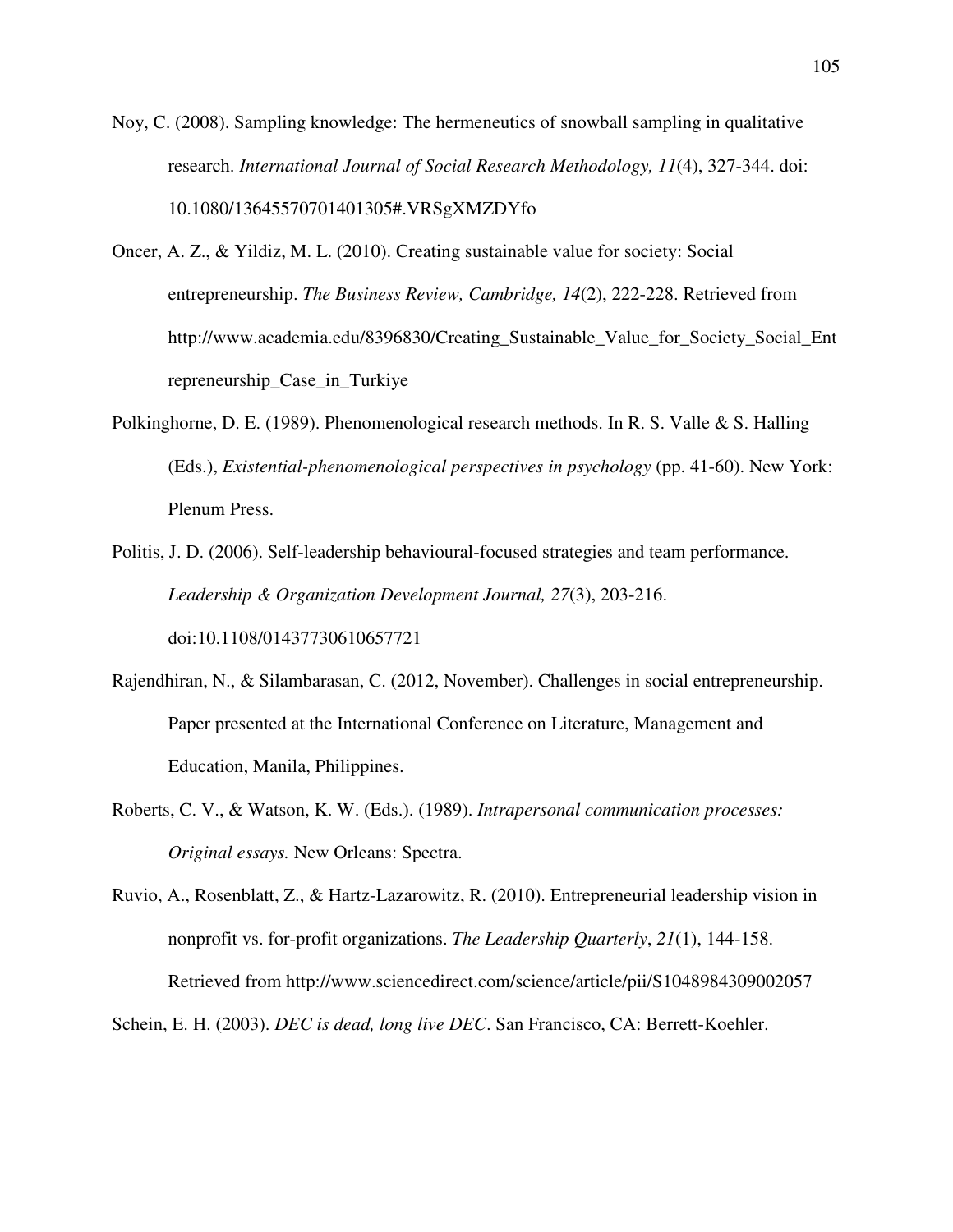- Seymour, R. G. (2006). Hermeneutic phenomenology and international entrepreneurship research. *Journal of International Entrepreneurship, 4*(4), 137-155. doi:10.1007/s10843- 007-0011-5
- Steel, P., & König, C. (2006) Integrating theories of motivation. *Academy of Management Review*, *31*, 889-891. doi:10.5465/AMR.2006.22527462
- Stewart, G. L., Courtright, S. H., & Manz, C. C. (2011). Self-leadership: A multilevel review. *Journal of Management, 37*(1), 185-222. doi:10.1177/0149206310383911
- Svirsky, M. (2010). Defining activism. *Deleuze Studies*, *4*(supplement), 163-182. Retrieved from http://ro.uow.edu.au/cgi/viewcontent.cgi?article=2335&context=artspapers
- Van Manen, M. (1990). *Researching lived experience: Human science for an action sensitive pedagogy*. Albany, NY: State University of New York Press.
- Van Manen, M. (2014). *Phenomenology of practice: Meaning-giving methods in phenomenological research and writing.* Walnut Creek, CA: Left Coast Press.
- Weerawardena, J,. & Sullivan Mort, G. (2006). Investigating social entrepreneurship: A multidimensional model. *Journal of World Business. 75*(1), 21-35. Retrieved from http://www.sciencedirect.com/science/article/pii/S1090951605000532
- Wimmer, R. D., & Dominick, J. R. (1997). *Mass media research: An introduction*. Belmont, CA: Wadsworth.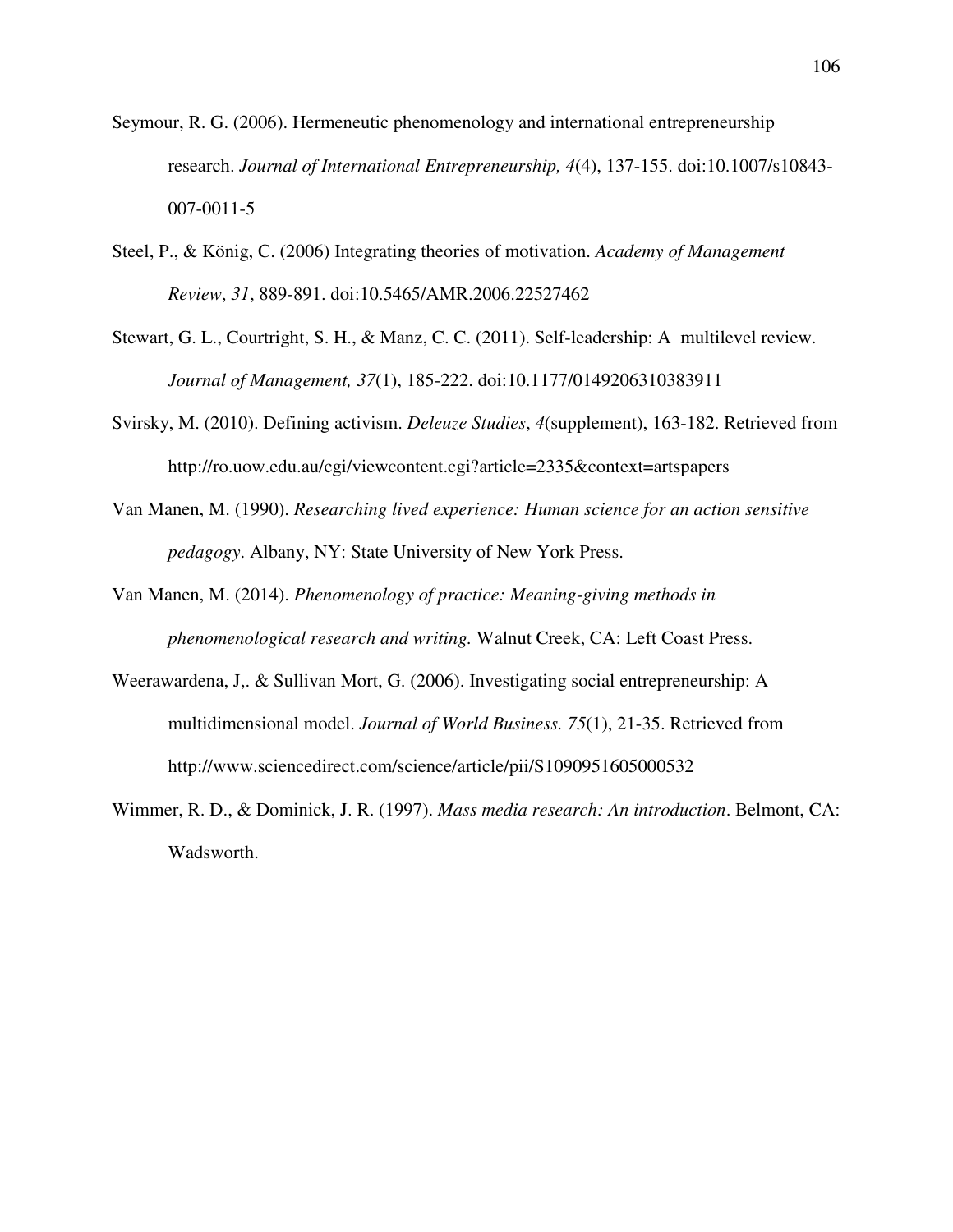#### APPENDIX A

#### Participant Outreach Electronic Mail

Dear (Name Here):

You are a **mark maker**. You are a **change agent**. You are a **mission master**.

And you, as a successful and visible **social entrepreneur**, are invited to join me to share your experiences and insight. That's why I am reaching out to you today in hopes that you will consider participating in my new academic research study about people like you who make a huge impact every day in the lives of others.

As a longtime fellow entrepreneur and university professor, I am currently a doctoral student in education leadership at the University of New England. *I respectfully seek your knowledge and perspectives as my study explores the internal conversations in our minds as social entrepreneurs, and how this self-discussion affects us and ultimately our external leadership in potential benefit of our missions and constituents.* It is my sincere hope by your generous contribution to this research that you will also learn much about yourself through intrapersonal communication strategy and how it impacts your self-leadership as well as your external leadership.

What is particularly exciting to me is that this study seems to represent the first exploration of these concepts together. Please know that my research study is completely voluntary and participants may opt-out any time. It is absolutely confidential and involves qualitative data collection via interviews. It will be conducted with great care for you, your time and your organization, and has been approved to proceed by my research advisor and the Institutional Review Board at my university.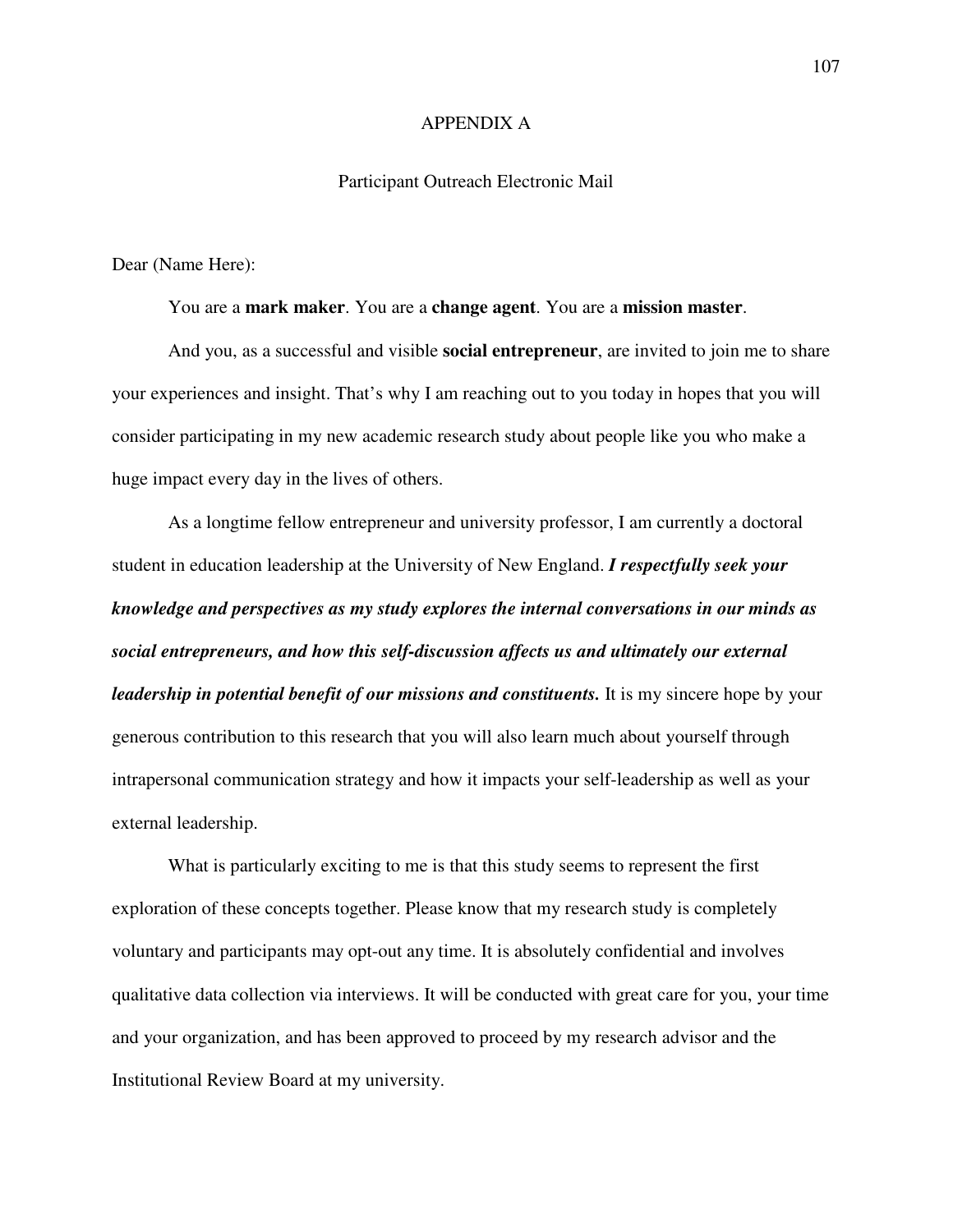I am seeking a hand-selected, exclusive group for this study and need to have participants in place ASAP as data is being collected over the next few weeks. Please contact me to express your interest, refer other social entrepreneur colleagues, or for more information or questions, at wcowen@une.edu or 215-429-4985.

Will you please help me, and all of us, help others? I hope we can take this opportunity to learn together and in the discovery process support those around us who need it most.

Thanks so much for your consideration.

Best Regards-

William Cowen

Candidate, Doctor of Education, University of New England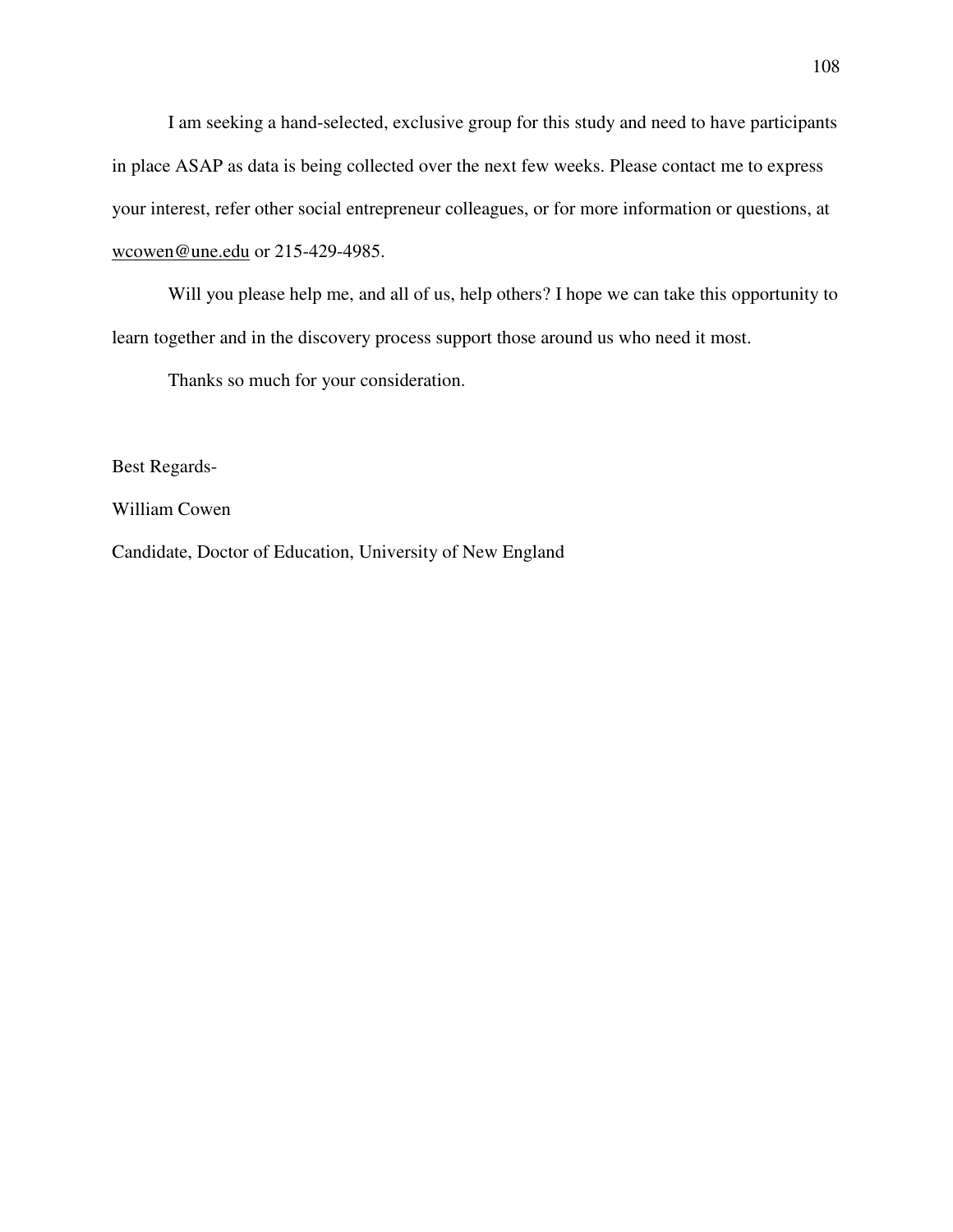## APPENDIX B

# Participant Interview Questions

Key: Intrapersonal Communication (IC); Social Entrepreneur (SE); Self-Leadership (SL); Self-Talk/Inner Voice/Inner Dialogue (ST); Imagined Interactions (II)

## Foundation Questions

- Could you please tell me when and how you became a SE?
- Why did you choose your particular SE mission or cause?
- Do you feel you experienced IC in any form in choosing SE and/or your focus? If so, how? Could you share the experience and process in detail?
- Are you currently or previously a for-profit leader? If so, how do think this role compares with SE?
- Of the following terms- businessperson, activist, leader- considering your individual rolewhich do you feel most exemplifies you as a SE? Why?

# Activation Questions

- How do you feel you involve IC in running your organization currently?
- Do you believe you utilize ST consciously and/or unconsciously? How?
- Do you believe you utilize II consciously and/or unconsciously? How?
- Given the IC, do you think this affects your ability to SL? How so?
- How does your SL impact your external leadership? Why is this?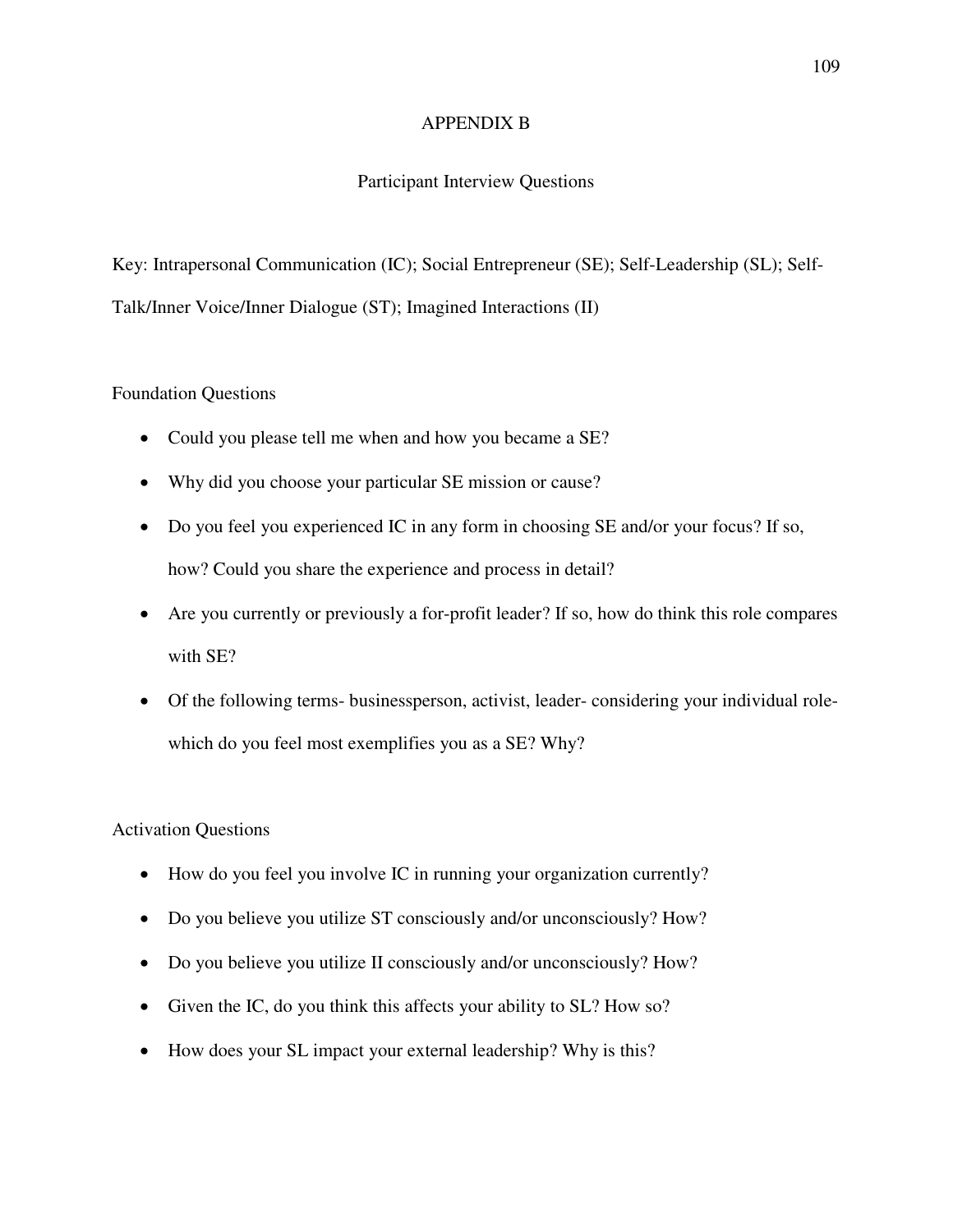Reflection Questions

- Please share a specific time when you actively used an II in a leadership capacity? What was the outcome(s)?
- Please describe a specific example of using ST prior or during a leadership moment? What was the outcome(s)?
- Do you feel there is a connection between your IC and external leadership? If so, please describe.
- Do you sense that your IC prompted leadership affects your mission and constituents? If so, why and how?
- What would the ideal component(s), usage and strategy of IC be for you as a leader? Please describe this optimal scenario. On the contrary, what would not work for you?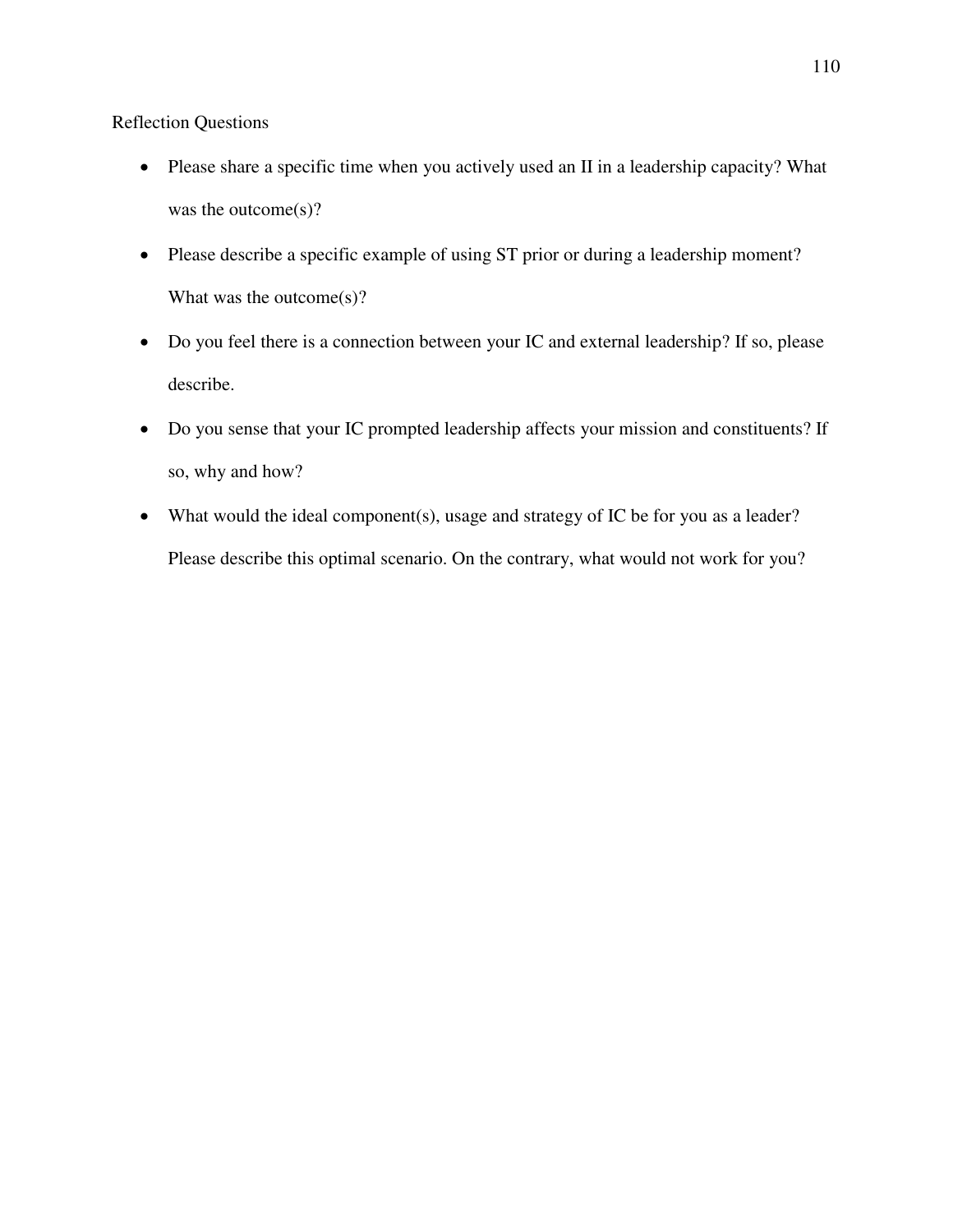# APPENDIX C

## Consent for Participation in Research

## **Project Title:**

Core Conversations for the Greater Good: An Exploration of Intrapersonal Communication as Self-Leadership Strategy in Social Entrepreneurs

## **Principal Investigator:**

William L. Cowen, IV, MA University of New England Student, Ed.D.

## **Advisor(s):**

 $\overline{a}$ 

Dr. Michelle Collay

You have been asked to participate, via an interview, in this study that is exploring intrapersonal communication as a self-leadership strategy in social entrepreneurs. You have been selected to participate since your leadership in your organization involves proactively engaging business strategy to support social issues.

The purpose of this study is to identify and understand your organic and purposeful use of inner voice/dialogue and imagined interactions to see if and how they affect your self-leadership, subsequent external leadership, and ultimately benefit your mission and constituents.

The goal of our time today is to discuss these experiences to further learn what may be of benefit to you and other social entrepreneurs using intrapersonal communication in all your leadership roles.

Please read this form, you may also request that the form is read to you. The purpose of this form is to provide you with information about this research study, and if you choose to participate, document your decision. You are encouraged to ask any questions that you may have about this study, now, during or after the project is complete by speaking with the principal investigator, William L. Cowen IV (wcowen@une.edu, 215-429-4985).

As we prepare for our interview today, please be advised of the following: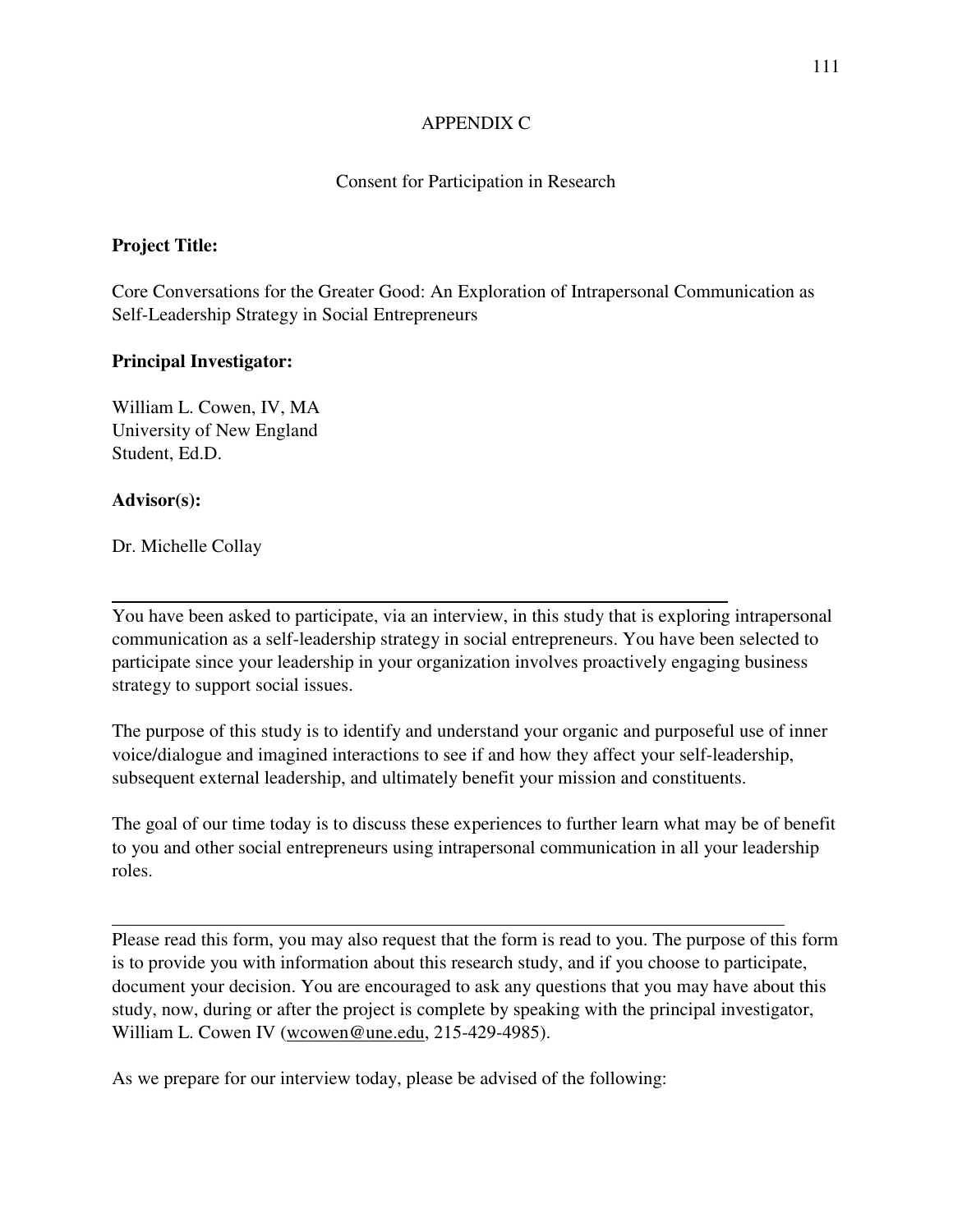- You can take as much time as you need to decide whether or not you want to participate.
- Your participation is voluntary, and your responses are confidential.
- Your decision to participate will have no impact on your current or future relations with the University of New England or your employer.
- If you choose not to participate there is no penalty to you and you will not lose any benefits that you are otherwise entitled to receive.
- You are free to withdraw from this research study at any time, for any reason.
- If you choose to withdraw from the research there will be no penalty to you and you will not lose any benefits that you are otherwise entitled to receive.
- During our time together, you will be asked a series of questions about your experience as a Social Entrepreneur. You may decide to withdraw your participation at any time, and you are not obligated to answer any question that you are not comfortable with.
- Your name, institution's name, and all identifying information will be removed, in accordance with Federal Laws surrounding student records. No individually identifiable information will be collected.
- Today's conversation will be recorded and transcribed. All notes and recordings will be securely locked and only accessible to the researcher. At the conclusion of this research, all recordings and transcripts will be destroyed.
	- o Please note that the IRB at the University of New England may request to review research materials.
- There are no fore seeable risks or hazards to your participation in this study.
- The location of today's interview is mutually agreeable and in a location that assures a level of privacy.
- There are no other financial benefits to your participation in this research. Your participation will, however, indirectly inform the Social Entrepreneur community of important practices.
- The results of this research will be used for a doctoral research study at the University of New England. It may be submitted for further publication as a journal article or as a presentation.